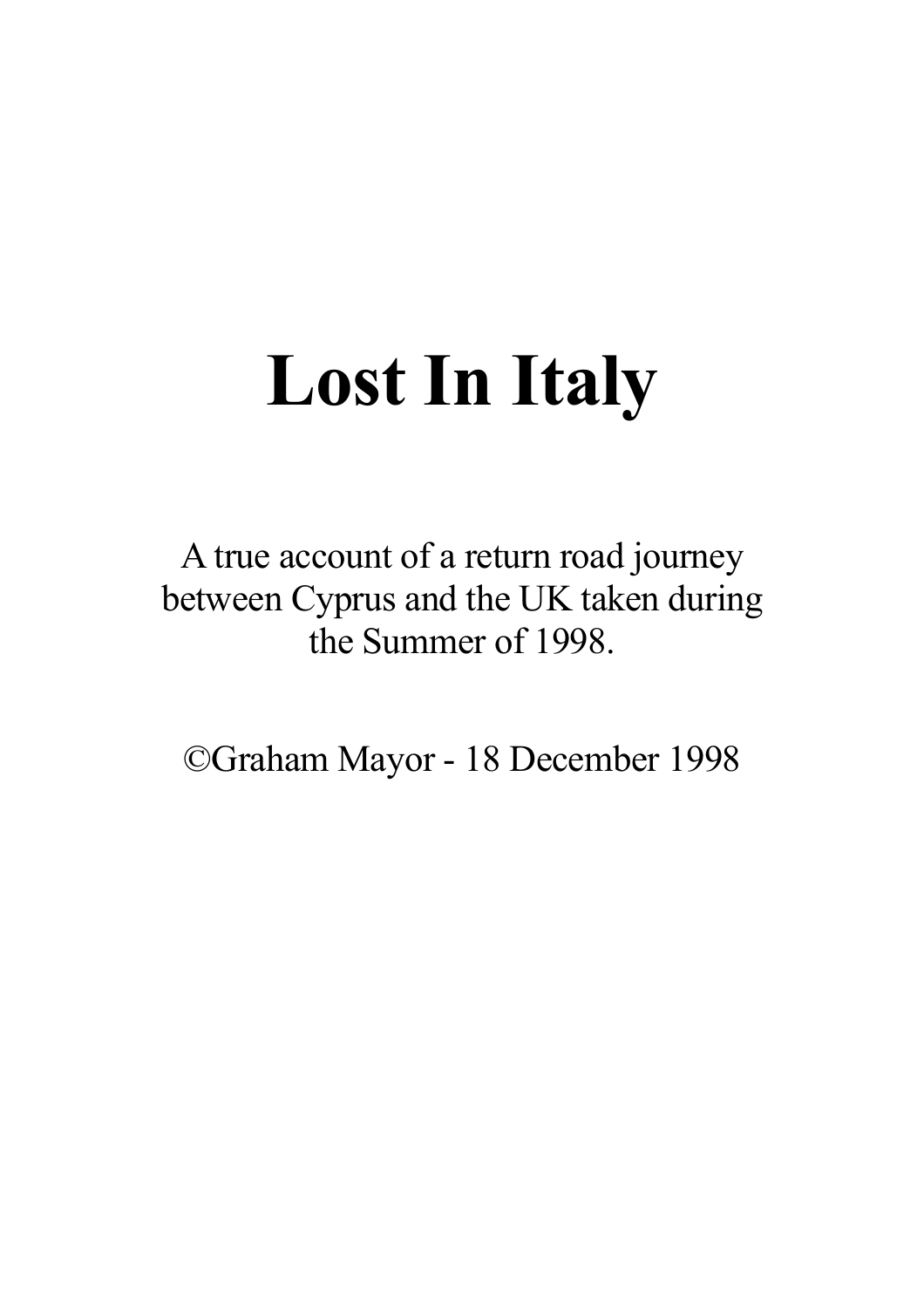#### **Foreword**

I wrote this account of my 1998 road journey from Cyprus to the UK and back, on a shoestring, as a historical record of the trip largely for my own amusement.

Now four years on, much has changed in Europe. Most of the countries mentioned now share the same currency and Cyprus itself is primed to join the EC in the next enlargement of the community.

I have quoted lots of prices where relevant, but inevitably these will be out of date, but I have left them to provide a flavour of what the trip cost.

Thanks to a dreadful ferry accident in Greek waters, the old ferries are no longer allowed to ply the route between Cyprus and Greece and there is currently no replacement service.

Would we do it again? You bet! It was a great experience, and there are plenty of alternative routes that we could have followed. It is even getting safe enough to take the route through the Balkans. All we need is a replacement ferry!

What follows is not for the humourless, the politically correct or the easily offended.

# **© Graham Mayor 18th December 1998**

Foreword added - 2nd November 2002

#### **Table of Contents**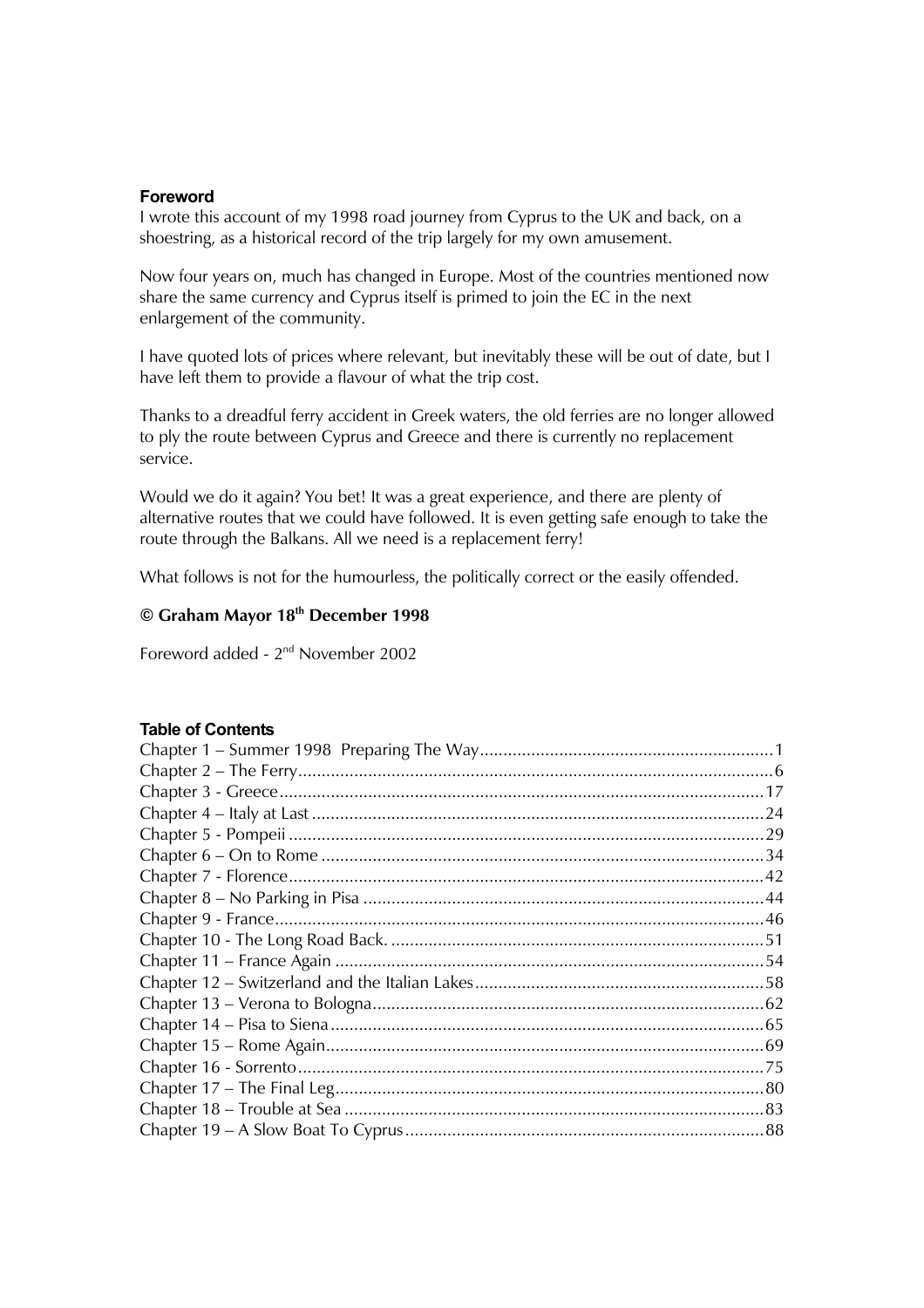#### <span id="page-2-0"></span>**Chapter 1 – Summer 1998 Preparing The Way**

Sitting under the front veranda of our small terraced house near Paphos, my wife and I have frequently watched the ships amble by and wondered at the possibility of driving back to our home in the UK, perhaps taking in some of the historic sites of Italy on the way as an alternative to the usual airborne route. Certainly the romantic notion of travel at one's own behest would seem to make a pleasant change from sitting around for hours in the sweltering heat of Paphos airport departure lounge, where, in the summer months, the air conditioning never seems to cope with the sweating hordes of Brits., Russians, Germans - and sundry other European tourists.

Then there is the never-ending flight, with its cramped seating, mewling children, and (on Cyprus Airways<sup>1</sup> at least) tobacco fog. Air 2000, the other main carrier, wisely bans smoking on its flights. Cyprus Airways tried to do the same, but had relented in the face of opposition from its own cabin crews. Ever wondered what the cabin crews do between serving meals and flogging the duty free? Press that red button above your head and watch as the curtain in the front of the plane swings back and a grey cloud of smoke comes towards you, gradually clearing to reveal a bored looking steward.

If you happen to sit in the centre of the plane – around row 13 – watch the crew member sitting in the take-off seat by the wing door. What does he know that you don't, that causes him – most Cyprus Airways cabin crew are male – to cross himself as the plane starts its take-off run?

And why is it that, once in the air, I always manage to find myself sitting in front of the  $g_{\mu\nu}$  – it's usually a guy – who spends the whole 5 hours of flying time vomiting into a paper bag, and behind that child who spends the same five hours kneeling on the seat in front, staring at me over the backrest, two green lines of mucous trickling from his – it's usually 'his' – nose. You cannot help but watch in awful fascination as the lines move up and down with each breath. Even the trick of arriving an extra hour early at the check-in does not always guarantee that wonderful front or wing door seat that eliminates at least one of these horrors. Now I learn that some carriers are charging extra for these seats…. The bastards!

There must be a lot of profit in the travel agency business, if the vast numbers of them in Cyprus are anything to judge by, or is it just that the locals are desperate to get away at every opportunity? One thing is certain: it is usually cheaper to start your return journey in the UK, than to start from the Cyprus end – regardless of the probability of travelling on the same aircraft - so I was not expecting the sea crossings to be any less expensive; and I was not to be disappointed.

I tried a travel agent on the sea front at Kato Paphos.

*"Can you tell me about the ferry to Athens?"* I had already established that it was not possible to sail direct to Italy, and my sense of adventure did not run to the drive through Albania, Serbia or Bosnia. So it would have to be a two stage hop via Greece.

*"Why you want to go by ferry? Is cheaper to fly to Athens."* 

-

*"Won't it be difficult to take the car on the aeroplane?"* My sarcasm was lost in the salesman's personal translation to his native Greek. He insisted that the ferry was a waste

<sup>&</sup>lt;sup>1</sup> Cyprus Airways in common with most carriers has now banned smoking on all flights.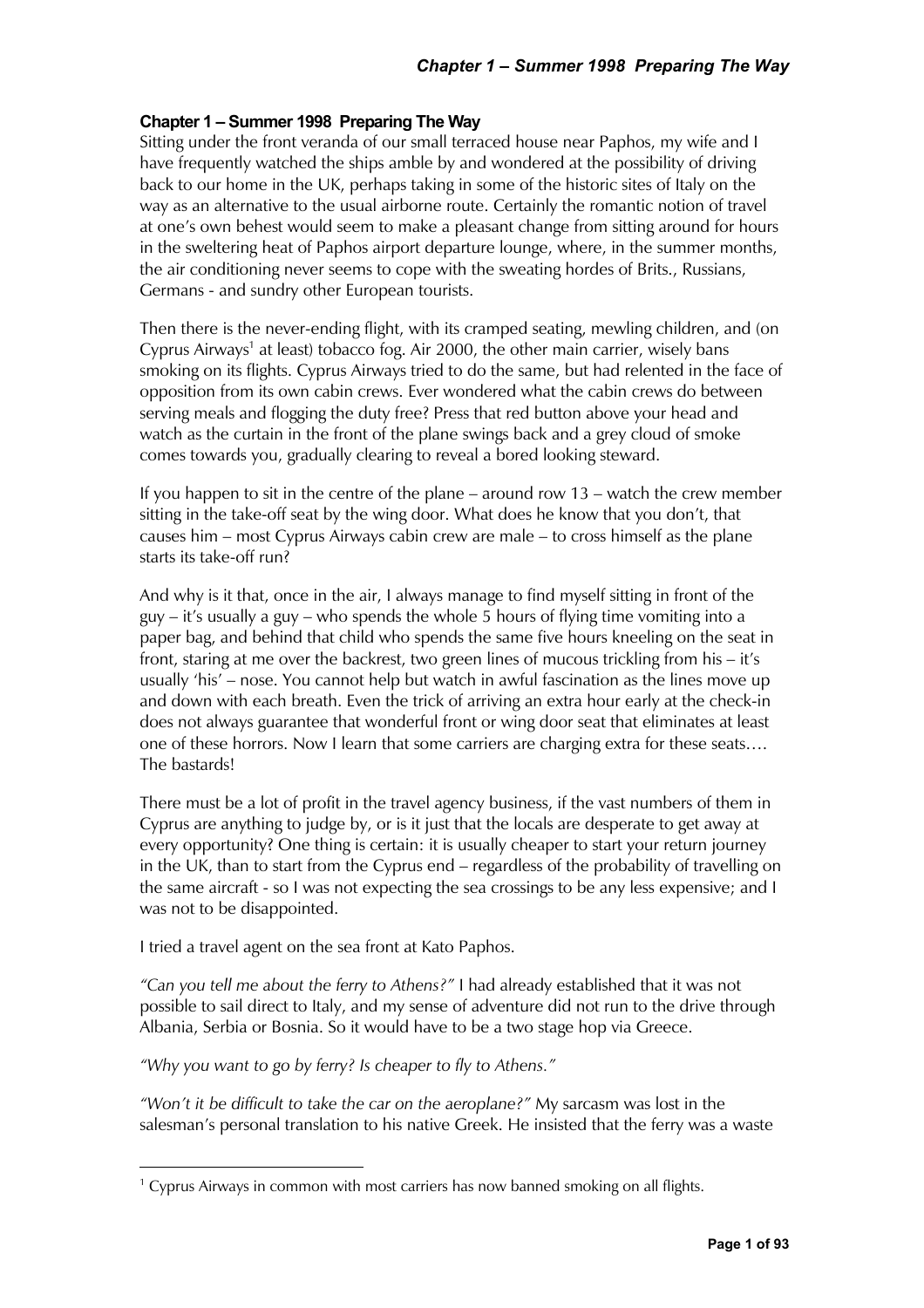of time and that he could do me a special price by air. I was getting nowhere, and took my leave, but managed to grab a ferry brochure from his display before leaving.

I had better luck in the back streets with Soulli and Sally of Medusa Travel, two eminently sensible and helpful young ladies. They pointed out that there were two ships to Pireas each offering a weekly service. The F/B Nissos Kypros, which from Soulli's facial expression was not likely to be a real source of pleasure, and the F/B Sea Empress, which she gravely described as worse. The Nissos Kypros it had to be.

A born cynic, I smelled a rat, when it was suggested that we reserved the best class of cabin, with port-hole, bathroom and beds. Was this a ploy to extract more pound notes, kicking and screaming from my wallet, or sensible advice? The girls had been particularly helpful so far, so we compromised and we went for the second best choice, with bunk beds instead of the conventional type. My wife did not seem too keen on the idea of climbing a ladder to get into bed, but hey, £10 is £10, especially when it's ten Cyprus pounds!

The Cyprus ferries sail to Pireas, which is the port for Athens. The boats for Italy sail from either Patras, which is about 120 miles away, or Igoumenitsa, which is completely at the wrong end of the country. We wanted to go to the heel end of Italy, which means Brindisi or Bari. Unfortunately, the Brindisi boat sails from Igoumenitsa, but there was a little known (little known in Cyprus) boat that runs a nightly service from Patras to Bari operated by Ventouris Lines. That was going to be our boat. We booked a return trip to coincide with the arrival and departure of the Nissos Kypros, working on the principle that it could not be too difficult to get from one port to the other in the time available.

As it happened, there was no accommodation available on the return ferry, on the date required. No problem. We arranged to travel from Bari a day earlier and spend the extra night in Greece.

Travel dates were governed by the availability of car insurance. You need a green card to take a vehicle from Cyprus into the EC. There is no way on earth you can get a green card for a longer duration than 90 days. If there is, I, despite the most persistent efforts, failed to find it.

Now I always thought that a green card was a document issued by your insurance company to prove that your cover was valid while you were travelling. - Wrong!

A green card is apparently a supplementary insurance, over and above your normal insurance, providing cover at huge expense. In fact I was horrified to learn that the three months of green card cover was going to cost me two thirds of my annual premium. I was already beginning to regret having forked out the deposit for the ferry tickets. I could have flown to the UK for the cost of the vehicle insurance!

One of the nice things about vehicle insurance for frequent visitors to Cyprus, like me, who keep cars in that country, is that my insurer will allow the suspension of the insurance on the vehicle during those protracted periods that we are out of the country. I could not, however, figure out why, if a Lloyds underwriter was providing cover via the green card, at great cost, I could not suspend my Cyprus insurance cover for the duration of the vehicle's absence from the country. So not only did I have to pay two thirds of the annual premium for the green card, but I still had to pay a quarter of the annual premium for which the insurer would not be providing any cover at his risk.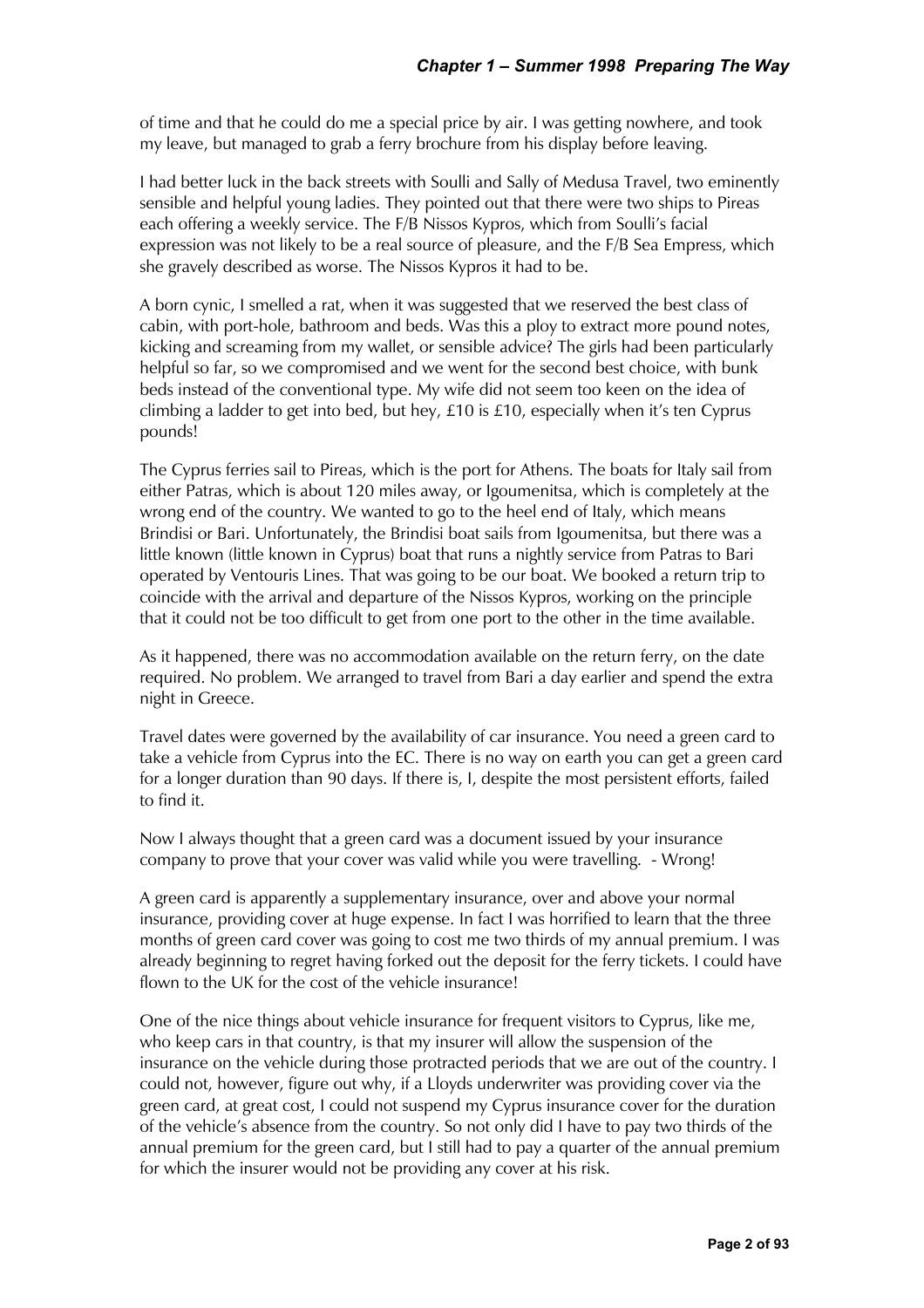My vehicle is a Mitsubishi diesel double cabin pickup truck. This is a beast of a vehicle with four wheel drive and such creature comforts as air conditioning, power steering and electric windows. You might wonder why on earth I would want such a monster, but if I tell you that in Cyprus, diesel costs roughly 70 pence a gallon, and that such a truck is classed as a commercial vehicle and therefore commands both a low rate of import duty and excise duty, its ownership makes good practical sense. Add to this, the comfort of a large car, and the go anywhere practicality of four wheel drive, and you begin to understand why every second vehicle in Cyprus is a diesel pickup truck.

I timed my 20,000 km service to coincide with start of the trip, and arranged with the garage to buy a set of essential spares on a use or return basis.

Given that all mainland Europe, at least the bits we would be visiting, is in the EC, I was surprised by the different motoring requirements of the various countries on route. Some countries require a first aid kit. Others require two red triangles to be carried. Some require you to carry a spare set of light bulbs. Almost all require a fire extinguisher. To these I added a tow rope, various engine belts and filters.

Those countries which require you to carry a first aid kit do not appear to define what constitutes such a kit. Draw a red cross on a Tupperware box and throw in a few sticky plasters and that might well do the trick, however useless it might happen to be in a real emergency, or, heaven forbid, a road accident. I was not surprised that the first aid kit bought for the sake of appearances contained six plasters, a lump of cotton wool, half a dozen aspirin tablets and some strange yellow liquid in a bottle with Greek writing on the label, which I assumed was probably iodine.

First aid should be left to those who know what they are doing. I happen to be trained in first aid and I do not believe that such silly products should be a legal requirement. Those items that would really serve some useful purpose – a Brook airway; inflatable splints; a seat belt knife etc., would cause more harm than good in the hands of the layman. Much better to require the traveller to carry a mobile phone, to summon the emergency services, or to add first aid training to the requirement for holding a driving licence.

I do not own a mobile phone. There is no-one I want to ring so badly that I need a 'phone readily to hand, and I certainly don't want to annoyed by others ringing me. I do however concede that on such a long trip a mobile phone would have its uses.

In any case, road emergencies aside, there is no place for the mobile phone in a car. How many times have you travelled along the motorway to be overtaken by some pratt in a repmobile, rapt in conversation on the telephone he holds in his right hand, while he describes patterns in the air with his left? The car, of course, is wafting along, completely out of control. If one of these morons were to run into my car, should I still have the ability to stand, I'm afraid I would not be responsible for my actions.

My wife and I like camping, something we came to quite late in life. I had never even stepped into a tent before my fiftieth birthday, although I confess to owning a caravan when the kids were young. We are not wealthy people. Our two homes are the result of financial prudence over very many years. Camping was therefore the obvious choice of accommodation for the trip; though we were flexible enough to take in alternatives if the need arose.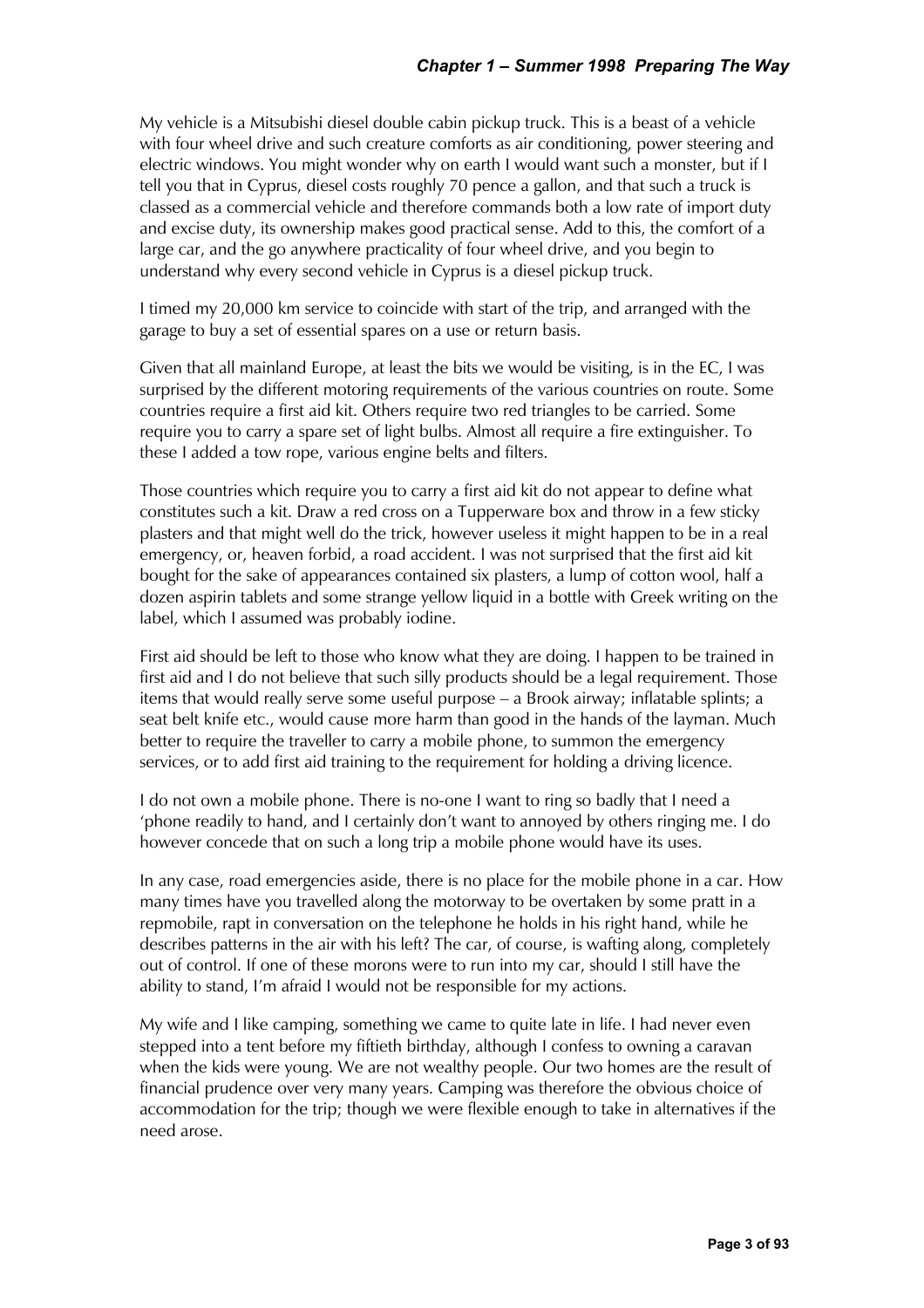We have, in the UK, a modest frame tent, but the bare tent weighs in at 38 kg, which takes up all the baggage allowance for air travel for the pair of us. All the sundry equipment that accompanies it fills a small trailer; so that was out of the question.

Cyprus is not really a land of happy campers, so while there is some equipment available, there is nothing like the choice available in the UK.

My wife and I once shared a camp site in Wales with a group of soldiers on exercise. We were most impressed with their Vango Equinox tents, which were not only suitably commodious, but which packed down into small bags in next to no time. The military, bizarrely had bright orange tents. We could only find a rather more discreet green colour, but the whole lot packs easily into a suitcase, leaving lots of room (and baggage allowance) for other useful things, like clothing.

This tent proved a bit more expensive than the run of the mill offerings, but had the distinct advantages of a completely separate inner compartment with a zipped doorway to keep out the wildlife, and fly screens on the access doors; but even though the tent is described as accommodating four, four people would find it decidedly cosy. The only downside was the fact that it was made in China. Nothing I had ever bought from that country of origin had ever lasted for more than a couple of weeks. I hoped that this would prove the exception. After all, with loads of tax payers money to spend, it had been good enough for the British military.

We added a pair of back-packers inflatable mattresses – a bit like upmarket lilos – and a pair of ancient, but serviceable, lightweight sleeping bags, a legacy of our caravanning days. We reasoned that in southern Europe, in the summer, it should be quite warm at night.

A camping stove was obtained from a large supermarket in Limassol and gas bottle refills are available very cheaply in Cyprus from every corner shop. The containers are, however, a little on the large side for camping, if you don't have a truck to travel in.

I bought four plastic fruit baskets from the village shop, to prevent the load from wandering round the back of the truck, and packed everything we thought we might need: food, a jar of instant tea, clothing, cooking utensils, plastic crockery, a cold box, a plastic stool that would make a useful table, a couple of neat folding tripod stools (also ominously made in China), ground sheets etc.

Recognising that I was not going to find cheap diesel again for another three months, I bought four 20 litre plastic containers at CY£1.36 a throw from the local supermarket. It cost me CY£2.50 to have each of them filled with diesel, and I tucked them away at the cab end of the truck, to use when I got back to England where the stuff is taxed out of sight. I am not sure that it is strictly kosher to carry large quantities of diesel like this, but at this price I could afford to lose it should I bump into Mr. Jobsworth at one or other of the customs posts we would pass through..

As it is impossible to buy decent barbecue charcoal in England, I filled the remaining space with three sacks of charcoal, packed into bin liners to keep them dry and the dust off our belongings.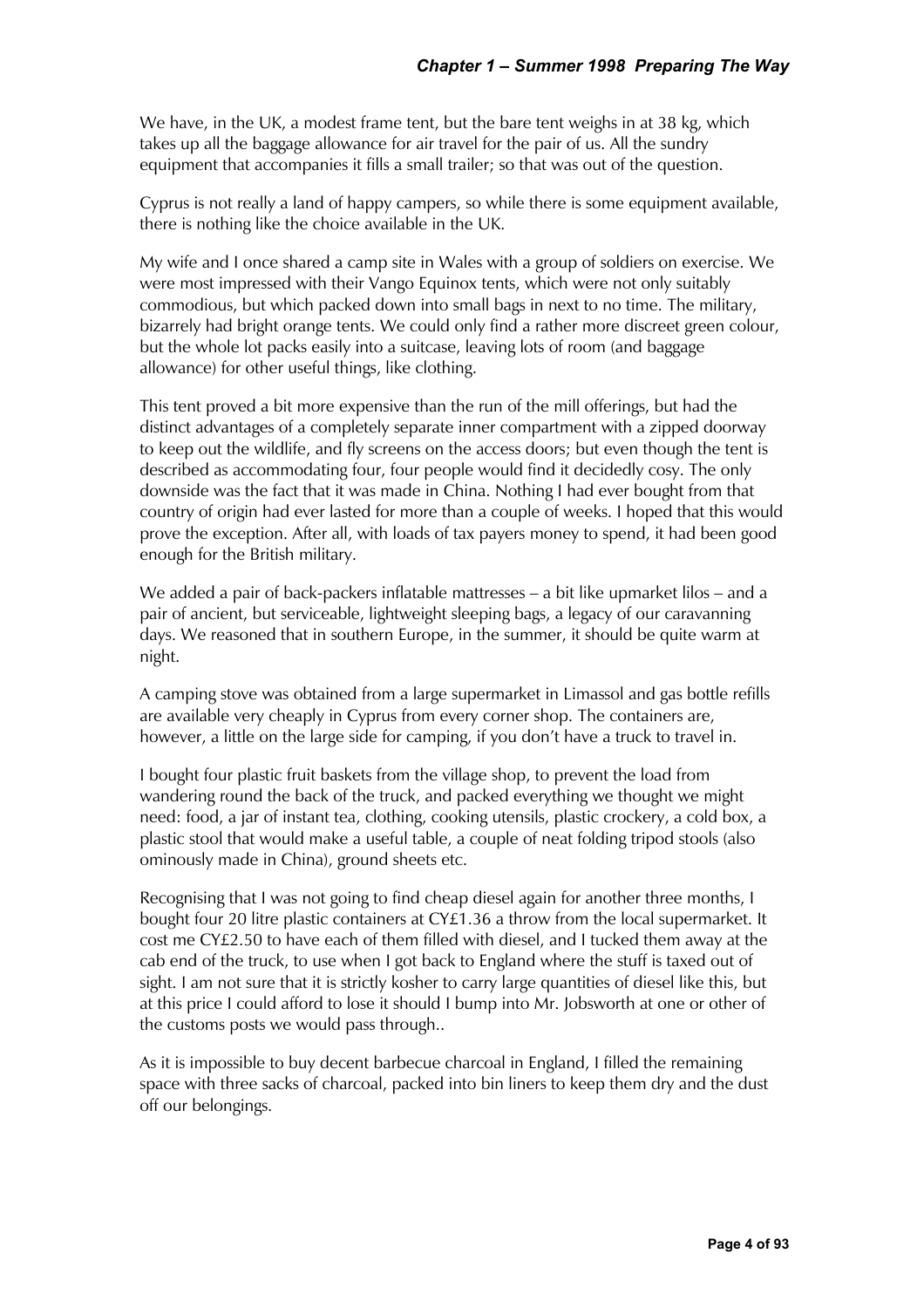Our personal luggage, in soft travel bags, was thrown on the back seat. It was surprising how much clutter we managed to accumulate, but eventually the truck was loaded and sheeted up to keep out the weather and prying fingers.

All that remained was to put out the cat and set off. For our pains, my wife and I are cat people. It's not that we own a cat, in as much as anyone can *own* a cat, but that cats can always recognise a mug who might provide a little affection and a free meal. So we now have Ginger, who adopted us the previous November, when as a tiny kitten he turned up on our doorstep. I suspect strongly that here some local villager took us for the mugs, as the kitten was rather too young to have made that choice for himself.

Like most cats, particularly males who still have their bits intact, he is very much his own boss, and comes and goes as he wants. If we are about we will feed him, if not he will go elsewhere. His favourite spot is, the roof of our neighbour's veranda, much to the annoyance of the occupants, who are not cat people.

 As we drove away, Ginger was sitting on our doormat, contentedly chewing on a rather large, and very much alive, lizard, which was clearly not enjoying the experience. Ginger was not going to starve in our absence. His only danger was that a cavalier disregard for traffic might turn him into a roadside pizza.

We had to be in Limassol port for around noon on the day of departure, but having experienced Cypriot bureaucracy on a number of occasions, we felt it would do no harm at all to arrive somewhat earlier. Pausing only to fill up with a last tankful of cheap diesel at the BP station just outside the port, we made our way to the terminal building.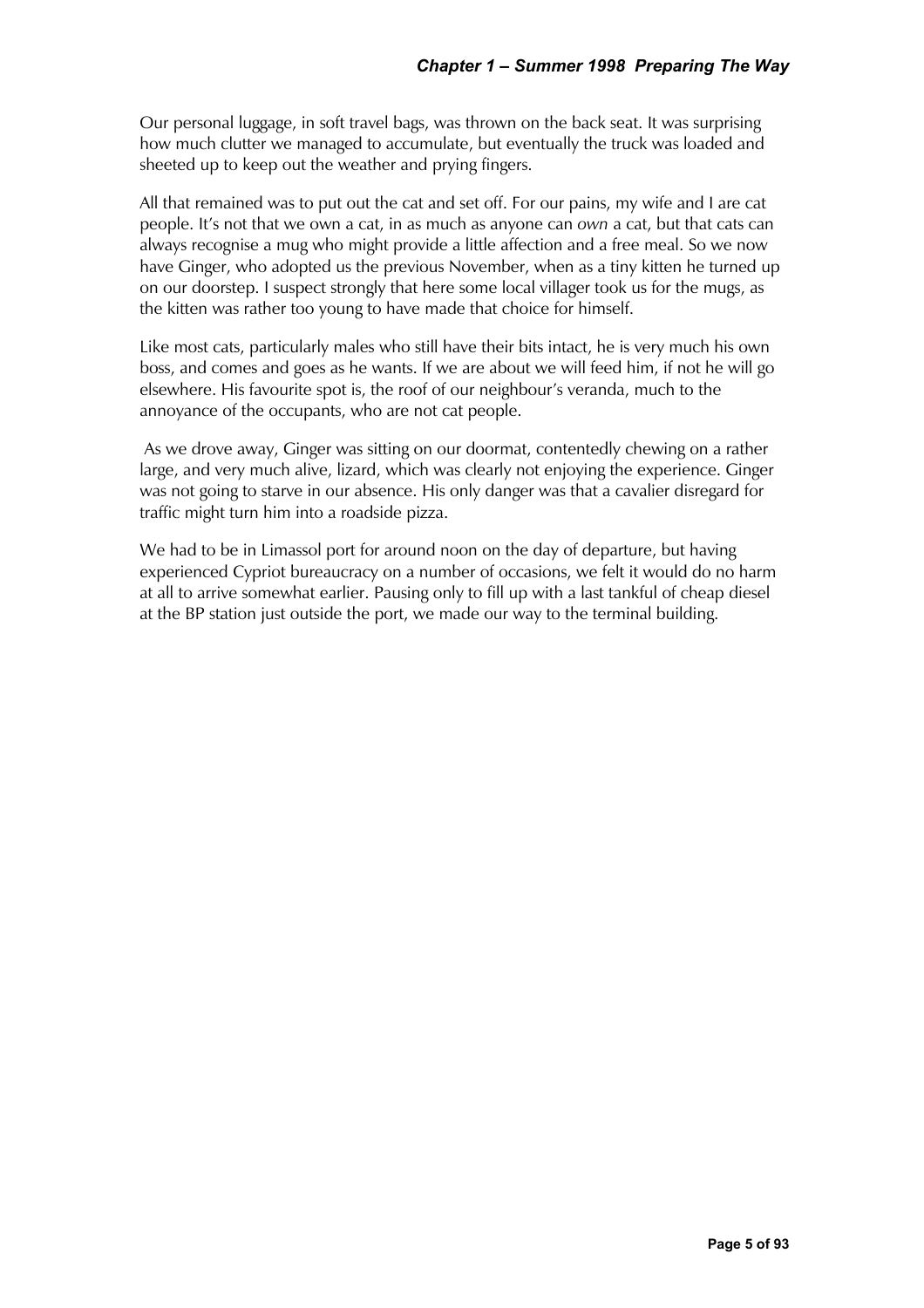# <span id="page-7-0"></span>**Chapter 2 – The Ferry**

Everyone seems to expect that travellers always know what to do and where to go, so we were not surprised to find the departure terminal lacking in informative signs, with loads of people milling about looking equally confused as we. A policeman pointed us towards an enclosed yard, where we left the vehicle, and armed with the vehicle's registration book, insurance documents, passports and tickets, we made our way to the customs desk.

Many travellers confuse the apparent abruptness of Cyprus customs officials with rudeness or arrogance. It is nothing of the kind. Well, sometimes it is, but most times they are merely uncomfortable speaking a difficult second language to a clientele clearly unwilling to learn their own. A smile and a little patience, the odd 'kalimera' (good day) 'yia sas' (hello) or 'efcharisto' (as near as you can get the spelling in English, the 'ch' enunciated as though clearing your throat, rather than 'ch' as in cheese - it means thank you) go a very long way. Impatience or a rude response to their questioning immediately elicit the wrong result.

There were two men behind the counter: a smart young man, wearing spectacles, with a rather casual approach to a uniform which was unbuttoned at the neck. Cyprus is a melting pot of several races, but this man's antecedents seemed only scantily Cypriot. The other, a loud, bulky, swarthy man who might double as a night-club bouncer, was wearing casual clothing. He was some sort of port official.

I approached the studious looking man with the glasses and uniform and passed my vehicle documents to him. Without looking up, he asked me in English if I was permanently exporting the vehicle. I told him that we were coming back after the summer. He looked at the vehicle registration book and I could see from his expression that he was troubled at its contents. After what seemed like several minutes, but was probably only a few seconds, he looked up into my face and said *"Is this vehicle duty free?"* 

It is possible to buy a motor vehicle in Cyprus, without paying import duty. It could be for export, in which case it may have a temporary registration, with a letter 'E' (for export) followed by the next number from the list.

Regular visitors who stay less than six months a year may temporarily import, in which case they are issued with a 'V' plate. This is a series of registration numbers comprising a number, the 'V' followed by a two digit number indicating the year. A 'V' plated car would have to be put in bond (and parked in an expensive field) when the owner was out of the country. A third class is for certain ex-pats. granted permanent residency, who can have a vehicle with a normal Cyprus registration, while still not having to pay the duty.

When we bought ours, double cabin pick-up trucks could not be bought duty free for use in Cyprus, only for export, in which case they would exhibit either an 'E' or a 'V' plate, which rather depends on how soon the vehicle is to be exported. Given that the duty on commercial vehicles is only a couple of thousand pounds, paying the duty cuts out all the hassle. A truck with a Cyprus plate would have to be duty paid. The customs official would have known all this.

My truck has a Cyprus registration and the duty has been paid.

*"It's duty paid."* I said innocently.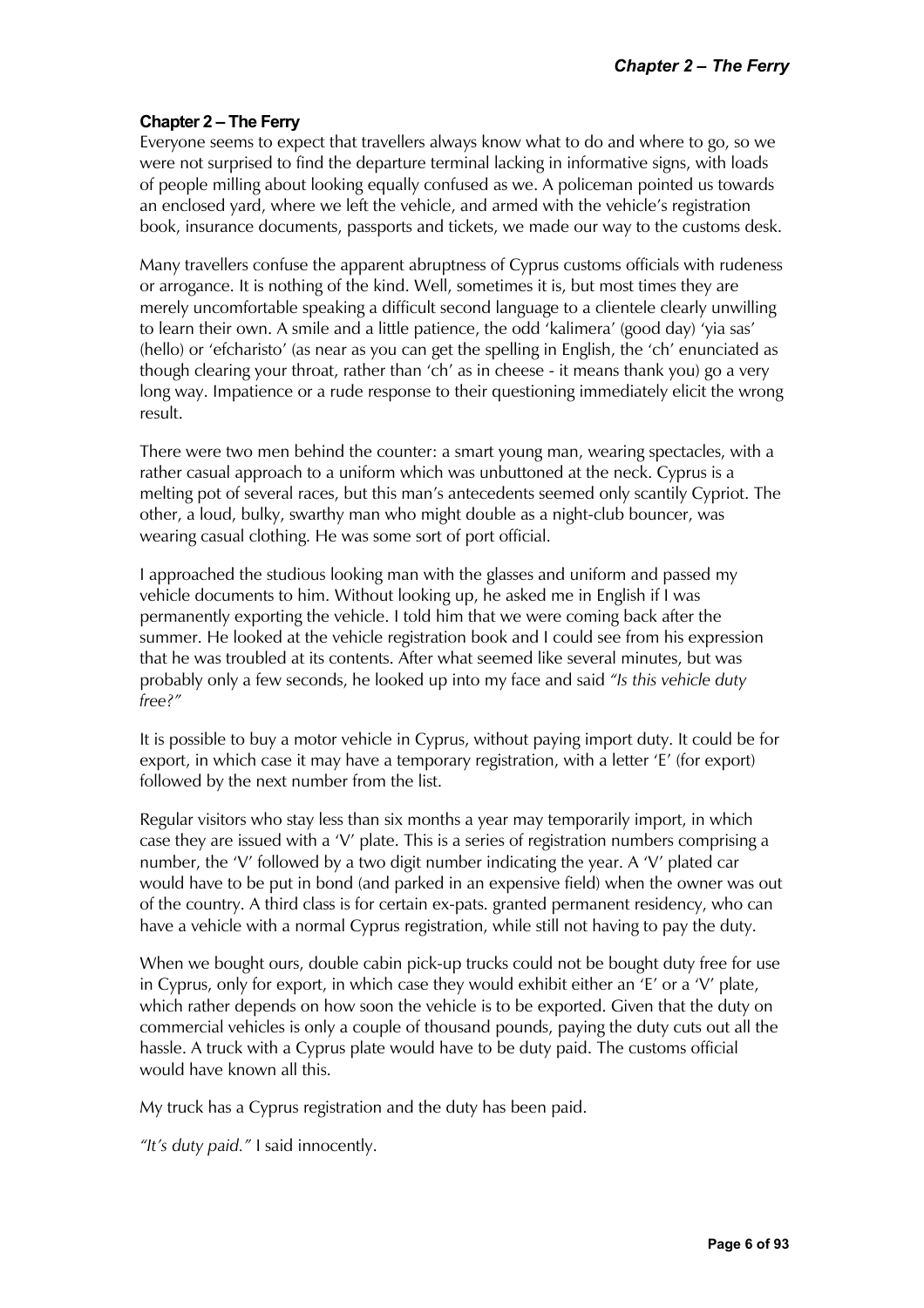He stabbed his finger onto a group of biro ticks at the top of the second page of the registration book.

*"It says here that the vehicle is duty free".* 

*"Well it's not. In any case I can't read Greek."* Not strictly true, if I have enough time to look up the difficult words.

*"When did you pay the duty?"* 

*"When I bought the vehicle."* 

*"When was that?"* 

I turned the book over and showed him the date stamp on the front cover – two years earlier.

*"Wait there!"* 

The official stood up and with my book in hand strode across the room to an office, where a more senior customs officer – I guessed that from the extra gold braid on his uniform – was in residence. The two men pored over the registration book. Then they peered at me in unison over the glass panel of the office wall, then returned their attention to the book.

Five minutes later the bespectacled customs officer returned, without the book, and started to deal with the next person in the queue. I was left standing, somewhat bemused, without a clue as to what was happening.

*"Excuse me."* I elbowed the customer away from the counter. *"Can you please tell me what is happening?"* I put on my most winning smile.

*"We will telephone Nicosia and get the details of your registration faxed to the office. You will have to wait there."* 

Two hours later, the man with the gold braid emerged from the office with my registration book and a fax message. He conversed earnestly with Spectacles, stopping from time to time to look at me, then returned to his office, leaving the registration book on the desk.

I smiled that smile again. *"Is everything OK?"*

*"Is OK. I will staple this fax into your registration book. When you return, you must go to the transport ministry and get the registration changed."*

Spectacles returned to his next customer.

I used my elbow again.

*"What happens now?"* 

He passed the registration book across the counter to his swarthy companion and pointed at the queue which had formed at his portion of the desk.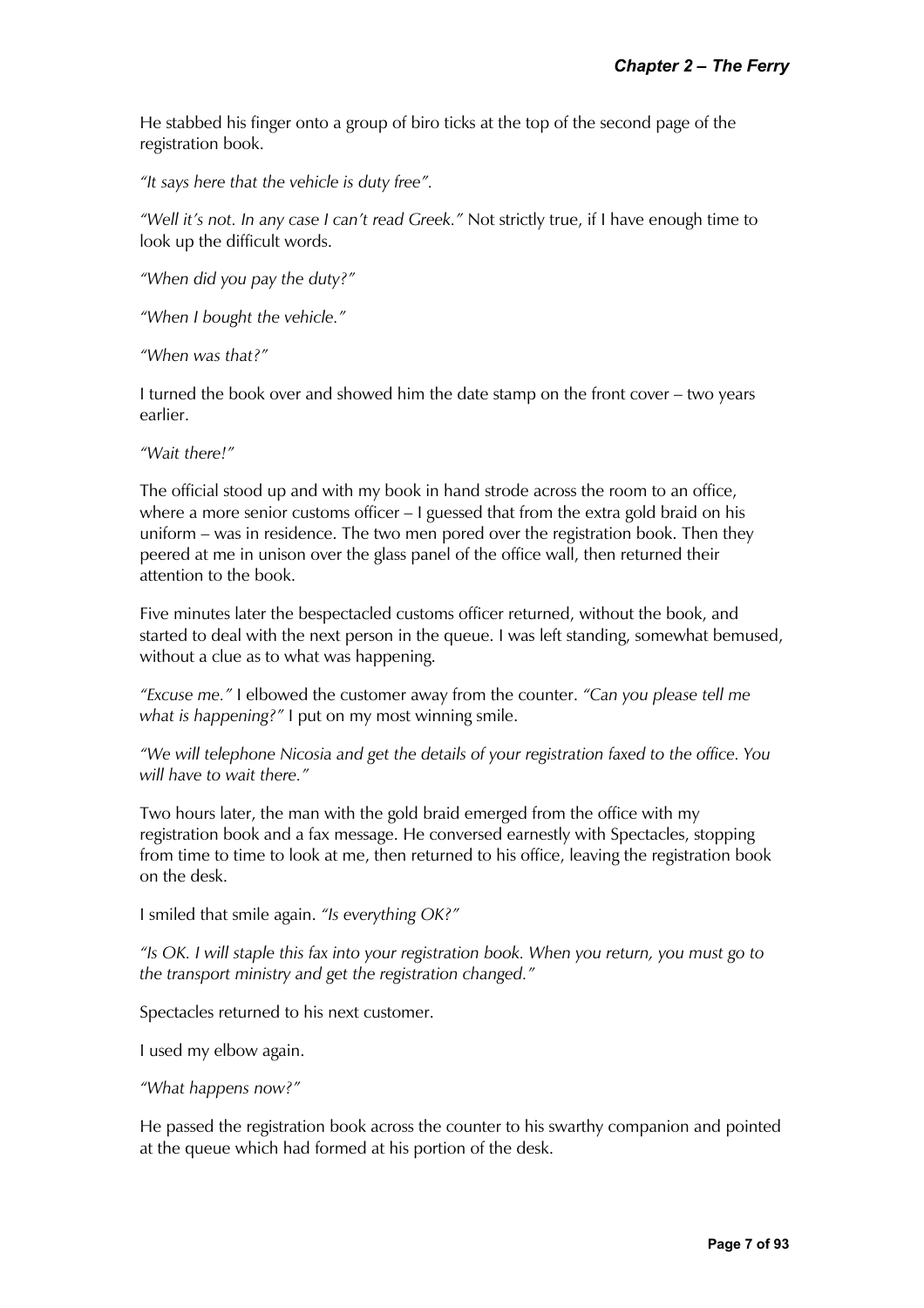Eventually, a second set of paperwork was completed and I was given a document to take away. It was not clear what the document was for, or what I was supposed to do next, but after quizzing Spectacles one more time, I gathered that I had to wait for another customs official to check my vehicle.

This second customs officer accompanied me to the yard where my vehicle was parked. He pointed to the bonnet.

#### *"Open."*

I did as I was asked. The customs officer looked at the manufacturer's plate on the bulkhead and compared the numbers with those on the registration book. Of course they did not tally.

#### *"Where is the chassis number?"*

*"It's on the chassis!"* I led the customs man to the rear wheel arch and wiped my finger through the dust to reveal the number stamped into the metal. That seemed to satisfy him and he signed off the paperwork and handed it to me.

#### *"What do we do now?"*

He pointed to the departure lounge and wandered away.

In the departure lounge there were a number of other potential travellers all experiencing the same difficulty, but we established that we had to go to the shipper's desk to register for a boarding card, then through passport control for exit stamps on the passports.

By this time there was a queue of more than a hundred passengers waiting at the desk, and, unlike an international airport where there are distinct areas before and after the customs control, where ne'er the twain shall meet, here passengers could mingle freely. It was chaotic, but our cabin on the ship was pre-booked, so it was just a matter of waiting until our point in the queue arrived at the desk, where we were allocated a cabin and given boarding cards, then through the immigration for our passports to be stamped.

Ten minutes later we were queuing to board the ship, only to discover that you had to unload the luggage you needed on the voyage, before driving the car on board. You can imagine the confusion as dozens of drivers rummaged through their possessions on the quay side before handing bags to loved ones who were left milling around to wait while the vehicles were taken aboard.

The F/B Nissos Kypros is an old ship, of German origin, built to transport railway trucks. There is no railway in Cyprus, but the tracks are still present in the garage area. Furthermore, the loader required the cars to be turned round in the garage area and reversed into place. This proved quite amusing as the Mitsubishi truck has a very poor turning circle, and I held up the traffic for quite a time, while I executed a perfect twenty three point turn as I shuffled the truck around between the rails, before reversing the length of the ship to the place indicated.

The exercise was not helped by the fact that there were three factions of crew, some Filipino, some Russian (or of some other Soviet Bloc origin) and some – the officers – Cypriot. Each group appeared to have very little, if any, command of the others'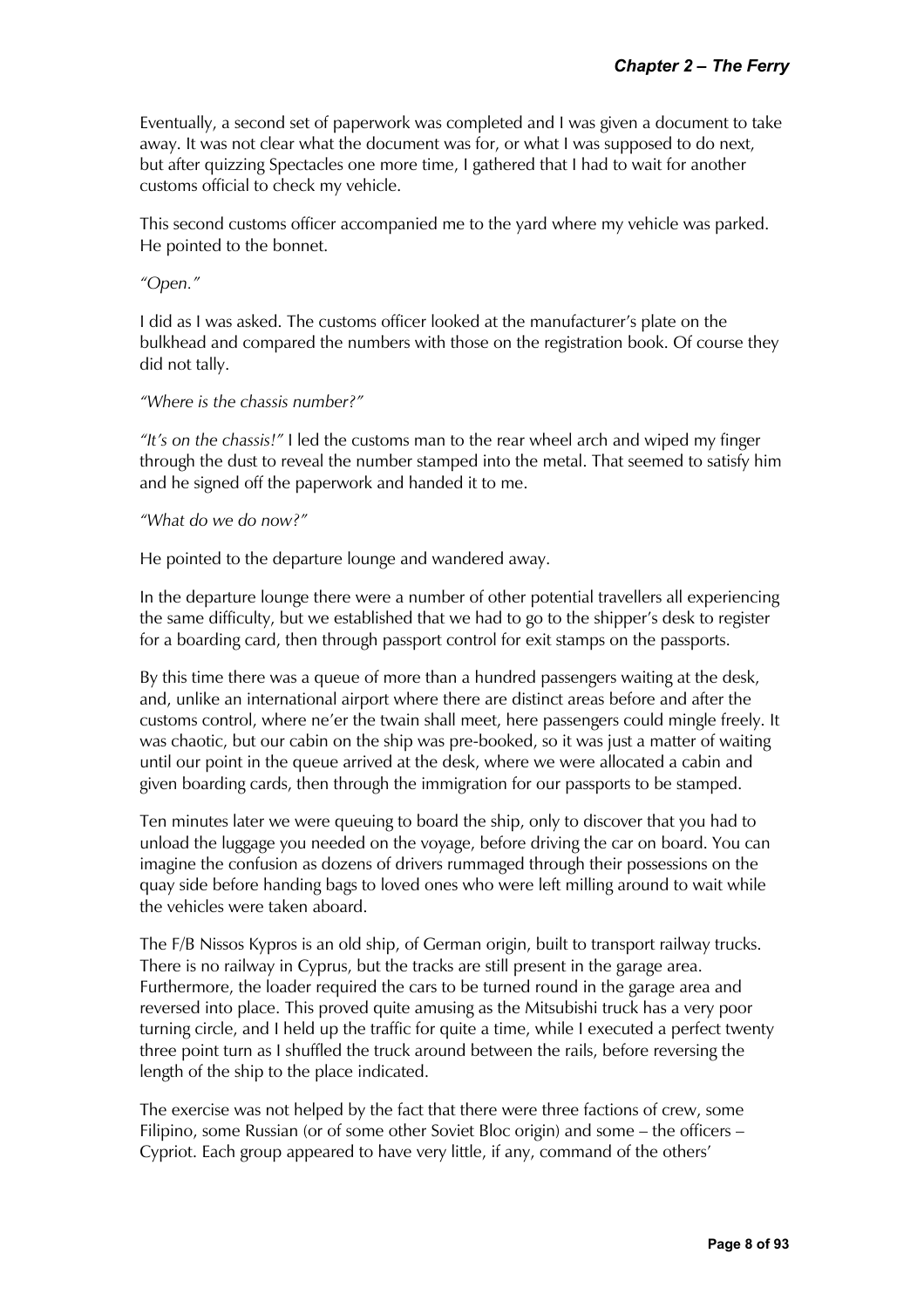languages, but they had obviously performed this exercise many times before – even if the paying passengers had not a clue as to what they were supposed to be doing.

With the vehicle locked up, and parked so perilously close to its neighbours that I prayed for a calm crossing, I left the garage and went to find my wife who was standing with all those other wives and families in the scorching Cyprus mid-June sunshine.

The ship's reception is at the top of a mountain of stairs and is manned by those members of the crew who are linguists and therefore command officer status regardless of nationality. It's a bit like the old military joke that a sergeant is the one who can read and write, and a corporal knows someone who can read and write.

Any crew members not loading cars, muck in to conduct passengers around the rabbit warren of passages to their allotted cabins. Ours, number 63, was on the boat deck. The port hole was painted shut and the view from it was of the hull of a lifeboat, located reassuringly close at hand.

The cabin was badly in need of a refit. Fittings were loose, the air conditioner noisy, but it was scrupulously clean, the beds had been made, and there were plenty of clean fluffy white towels.

There was nowhere to sit, except on the bottom bunk, which offered insufficient headroom to make this practical, so we were not going to be spending much time in the cabin. Soulli had been right about reserving the best cabin available, and I was already beginning to wish I had taken her advice.

The shower was hot, with plenty of water, but shared its living space with the lavatory. If you can imagine a shower cabinet, with a lavatory in one corner, you should get the picture. This ingenious arrangement meant that if you hung the toilet roll on its holder, use of the shower would soak it. Best plan was to leave the toilet roll in the cabin and only take it in to use as required. In any case, the toilet flush was useless. To compensate the cleaner had dumped an excessive quantity of green toilet cleanser around the bowl, to mask the smell of anything that might have been left lurking below. Apart from a pee, should I have needed one in the night (you tend to bladder weakness when you get to my age) I vowed to use the public toilets elsewhere on the ship.

It took forever to load the rest of the vehicles. No doubt the confusion at the entrance to the ship's garage contributed here, but Cypriots have a very laid back approach to time keeping, which is part of the charm of the country, so we were not surprised that the timetable was just something to fill the brochure and bore little resemblance to the true time of departure. Still, we found time to sit around on the sun deck at the rear of the ship to admire the visiting cruise ships, registered in Cayman, Panama and Moldova – wherever that is.

This was an opportunity to exchange horror stories with fellow hardy Brits., who were making the trip, and we fell into conversation with a couple of Welsh lads, who had arrived in Cyprus only a couple of days earlier, with the express intention of buying their own double cabin pickup to ship back to the UK, saving themselves about £6,000 on the UK price. They had intended returning immediately, but a visit to Cyprus by the president of Greece had closed all civic offices and they had not been able to complete the paperwork on the day in question, so they had had to make do with a few days unscheduled sunbathing.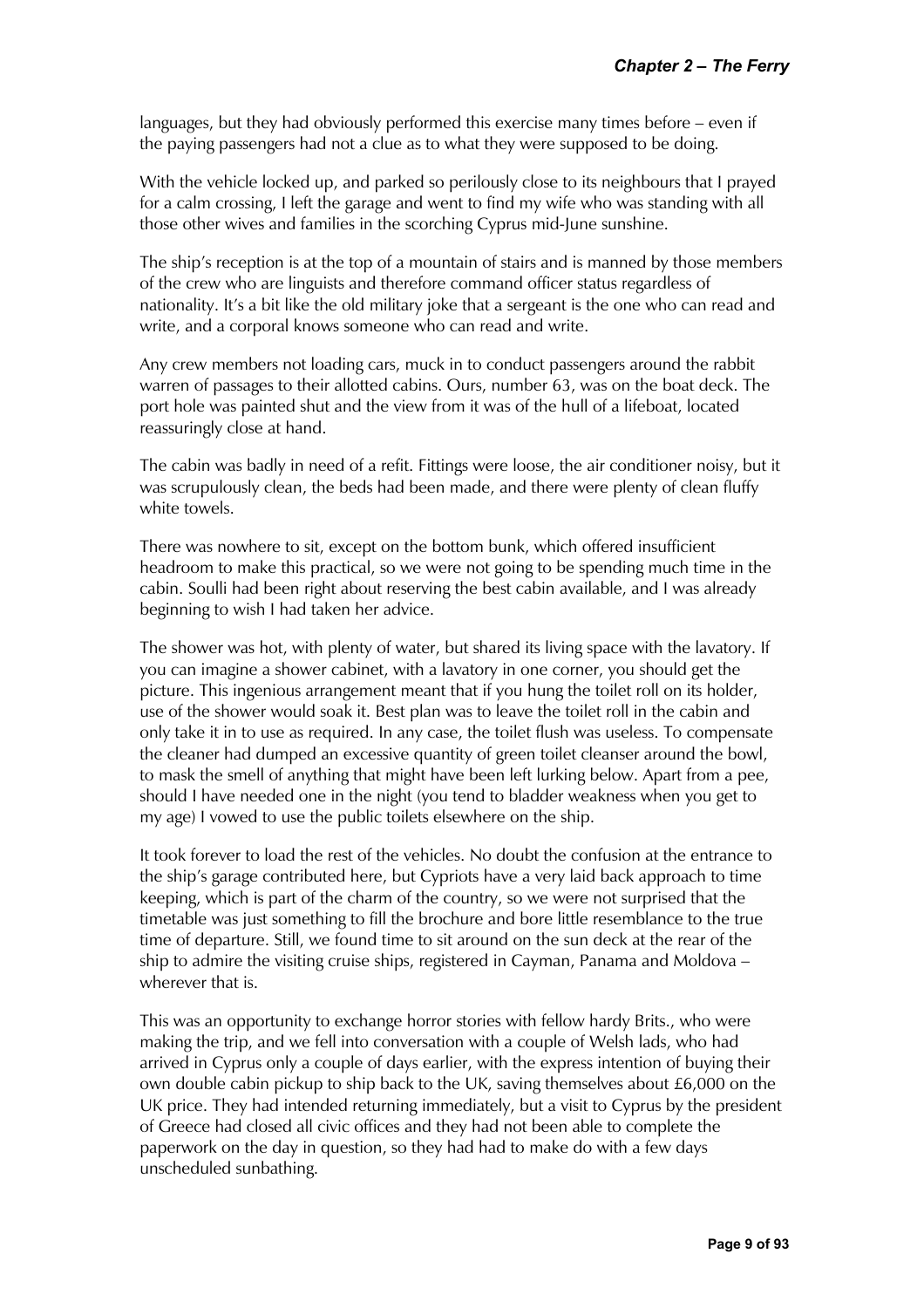As Mitsubishi had launched the new shape L200 truck only a few months after I bought the older model, I hated them already. In actual fact, they had gone to buy a Toyota truck, but the version in Cyprus has a 2.8 litre engine (as opposed to the 2.4 litre version available in the UK) and on being told that the UK import duty was higher on commercial vehicles of over 2.5 litres - a fact that had more to do with sales pitch than reality - had been persuaded to go for the Mitsubishi.

Having run around in the vehicle for a couple of days, they were already having second thoughts about the wisdom of the choice. I would have killed for that truck, which I could no longer afford, so I hated them even more.

I didn't tell them that of course, but I discovered that they had not heard about the cheaper cabins in the bowels of the ship, where there are no windows, no space, and no air conditioning. Thinking of them in the cramped confines of the tiny cabin in sweltering heat, with no ablutions to hand, I felt better already; and we stayed in their company throughout the trip.

The older of the two, perhaps a little younger than me, was using crutches. He had had his leg broken, above the ankle, by a gang of yobs the previous New Year. It was healing slowly. Coincidentally, my mother – she's 82 – had been decorating the bedroom ceiling – she's a tough old bird – a few weeks earlier, and had fallen off the ladder, breaking her foot off at the ankle – an almost identical injury - so I was keen to obtain as much information as possible.

Clearly my mother was made of better stuff than this Welshman, because he had had to have a heart by-pass before they could operate to fix his leg. My mother, on the other hand, had already stolen a Zimmer frame from the next patient and was perambulating around the wards of Manchester's Hope Hospital, much to the amazement of the medical staff. She was keen to get back home to finish the decorating.

There were a lot of Greek people on board the ship – Greek, as opposed to Greek speaking Cypriots – who obviously had done this trip before. Several had brought mattresses and sleeping bags and had found themselves parking spots on the various decks of the ships, where they had set up camp. One old peasant couple, had even brought a camping stove and were cooking up some concoction for their evening meal. This all seemed rather dangerous, but no-one from the crew seemed in the least bit concerned, and as they were a long way from our cabin, with the lifeboat right outside the window, I did not see why I should be concerned either.

This business of deck travel seems to be the way to go. A one way deck ticket cost only CY£36, against CY£101 for the cabin that you cannot sit in, and there are ample toilet and shower facilities available on board. Next time I might try this approach.

Eventually the ship cast off, and sailed out of Limassol port. The view of the slowly diminishing city from the rear sun deck is one of the high points of the voyage. I took several photographs.

The ship eventually turns right to follow the coast, and sometime around, I guess, six p.m. we were passing Paphos, which we had left that morning. It had taken all day to get back to where we had started.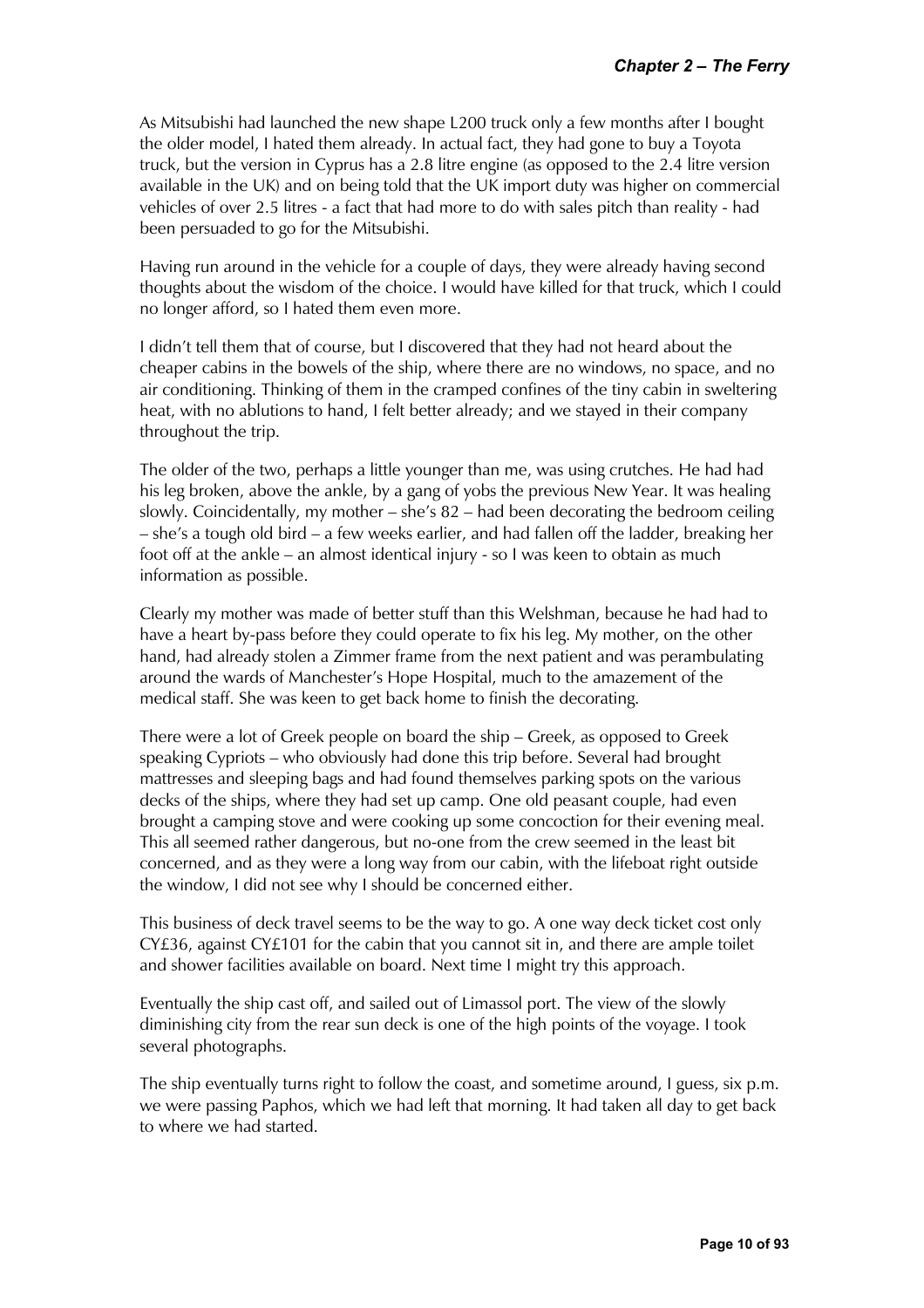Dinner was at seven. You have the choice of a self service restaurant, or waitress service in the ship's main dining room. This is located up front, where it stops passengers from walking on the bows of the ship, which seemed a dreadful pity. We joined in the queue to enter the restaurant and waited for our turn to be seated. The Maître De, a smartly turned out Cypriot gentleman, bearing, I thought, more than a passing resemblance to Bruce Forsythe with suntan and hair, looked at me and barked sternly *"Ticket?"* 

This was a new game. *"I beg your pardon"*

#### *"Have you got a ticket?"*

Of course I didn't have a ticket. I had been on the ship for over four hours. I had been through no end of red tape, but no-one had had the courtesy to mention that I needed a ticket in order to get a meal. There were menus and itineraries posted at various locations around the ship, but was there any mention on any of them that you needed a ticket?

This is the first time that I have ever come across a restaurant that demands payment, up front, before you even take a seat at table.

My patience was beginning to wear a little thin, and the friendly smile had already gone from my lips.

*"No-one has said anything about a ticket. Where pray, does one obtain such a ticket?"* 

*"The purser's office."* He snapped and walked away from me to attend the next customer.

This time the customer was a Greek speaker, but Brucie's manner was just as abrupt. This customer must have travelled on this ship before, as he knew about the ticket business. Brucie, snatched the ticket from him and gestured him towards a chair. There was simply no need for such rudeness. If he got through the trip without a smack in the mouth, I was going to be very surprised. I guessed it was something to do with the way the customers dressed. I always wear tee shirt and jeans. I don't even own a suit, and I see no point whatsoever in dressing up to eat a CY£6 four course meal on a ferry boat.

For that matter, I wouldn't want to eat anywhere that would not accept me as I am. I positively abhor pretentiousness. The Greek customer was dressed casually also and suffered the same treatment – yet I noticed some deference creep into the creep's attitude when some more smartly attired customers came into the room.

I was tempted to say *"Fuck you pal"* and eat in the self service with the rest of the *hoi polloi* (a suitably appropriate Greek description for us normal folk), but CY£6 for a meal sounded OK to me, so I was buggered if I was going to give up at the first hurdle.

The purser's office is at the other end of the boat, so we trudged along the passageways to acquire a meal ticket.

The purser – actually I think it was the purser's assistant – was a pleasant young Cypriot lady. When I suggested that it might be helpful if someone had mentioned that a ticket was required for the meal, she just gave one of those Gallic shrugs that are so well used in European countries, and so expressive of their lack of interest; as if to say *"This is the way we always do it. What's the problem?"* Anyway, I handed over CY£12 and we got our tickets. I would have bought the tickets for the following night, but this meal business had not been going well and that self service restaurant was beginning to look more attractive.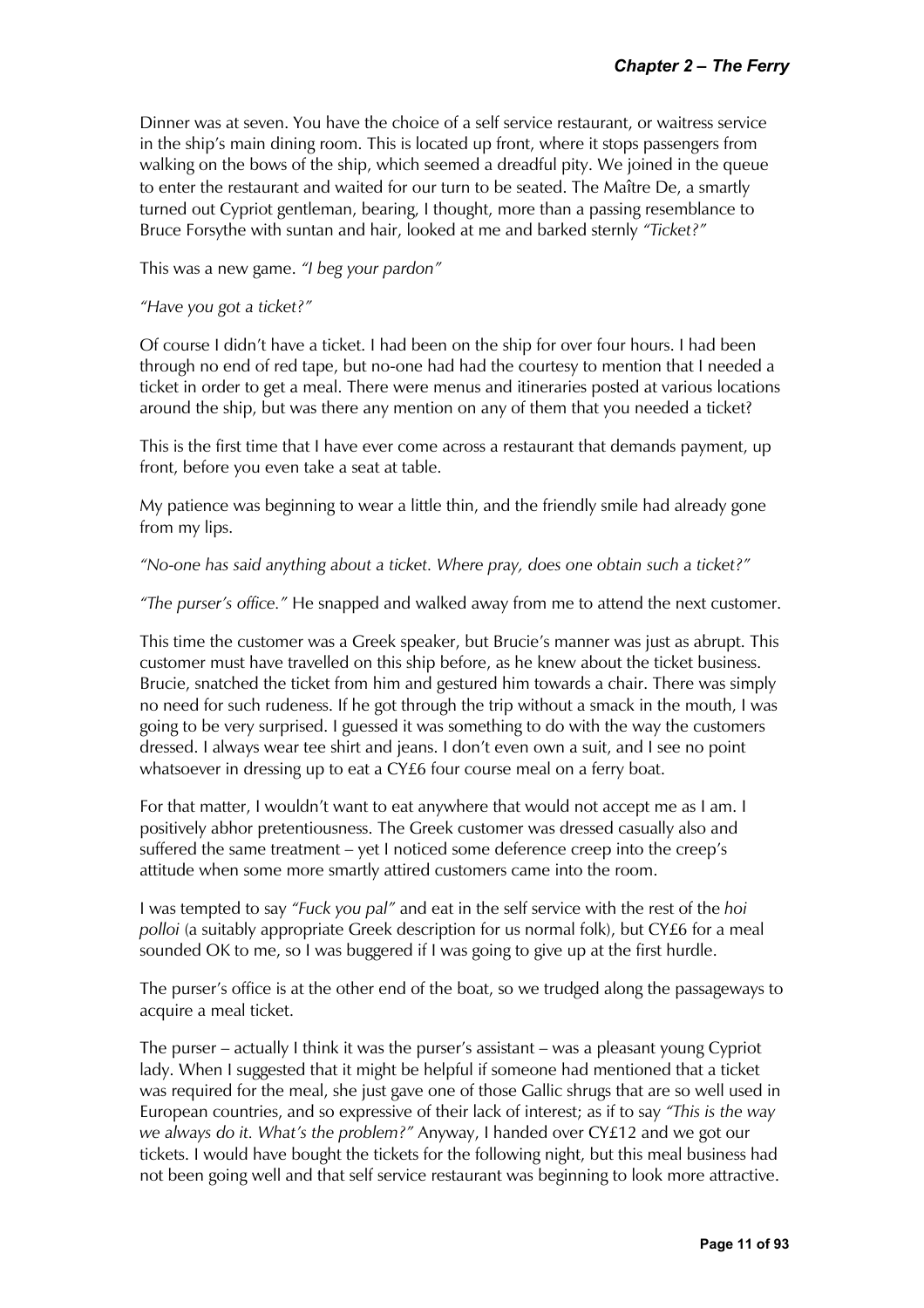We returned to Brucie's den. He didn't seem to recognise me. I waved my tickets triumphally under his nose, with both hands. He took them from me, glanced around the half empty room and pointed to a table across the room, alongside some other English folk. We were obviously not going to be allowed to sit near any Greek people.

The curtains were closed. I opened the nearest curtain to view the fabulous sunset across the bows of the ship.

*"I wouldn't do that."* It was the English chap on the next table. "*His nibs* – Brucie- *has just told us off for opening the curtains".* 

I smiled politely. Just let him dare I thought. I could see him glaring at me from across the room. I glared back, but his attention was distracted by more diners entering the room and he rushed off to interrogate them about their lack of tickets. By the time he had finished I had tired of the view and had shut the curtain, but he glared at me again just the same. I smiled back at him smugly.

For just CY£6, the meal was excellent. Not exactly *cordon bleu* you understand, but very reasonable indeed. There was soup, salad, grilled plaice, followed by (overcooked) steak with vegetables and a sweet Cypriot dessert, which is a bit like egg custard, with rather more body than the English version. The plaice was served with mayonnaise as a sauce, which went particularly well as a combination, and not something that I would have chosen otherwise. Since then I often have mayonnaise to accompany grilled plaice.

The Russian (or was it Ukrainian) waitress was brisk, efficient and polite, but understood very little English. So the dishes were served with only the briefest of descriptions *"Soup"; "Feesh"; "Salada"; "Beef" and "Sweet".* Each time I expressed my thanks, she responded with "*You are welcome".* It was one of the few expressions she could say in English, and I took a perverse pleasure in expressing thanks for the smallest thing, just to elicit the response. Childish I know, but once started I could not resist seeing if she would get fed up of it. She never did, and I vowed to myself that if she was the waitress the following night, I would behave better.

After the meal, we retired to the bar, where there were large Sony TV sets either side of the stage. This was World Cup time and England were playing at 9.00 p.m. local time. I located us a pair of seats by the right hand TV and settled down to wait for the kick-off.

As the broadcast changed to the football programme, a guy came over and switched off the TVs so that some second rate band could play dance music. Judging by the numbers of people who took this moment to leave the bar, I was not the only one disappointed.

We decided to go on deck before taking an early night. As we passed the self service restaurant, we could see another TV set around which were crowded several dozen people. Had the picture on that TV been watchable, I would have braved the cigarette smoke to join them, but we were moving steadily away from Cyprus and the picture was failing with each minute. Sitting in a smoke filled room in front of a broken TV picture listening to a commentary in Greek was not my idea of a good time. In any case, England lost.

My wife and I returned to our cabin and broke into a bottle of Keo brandy from my luggage and before long it was time for bed.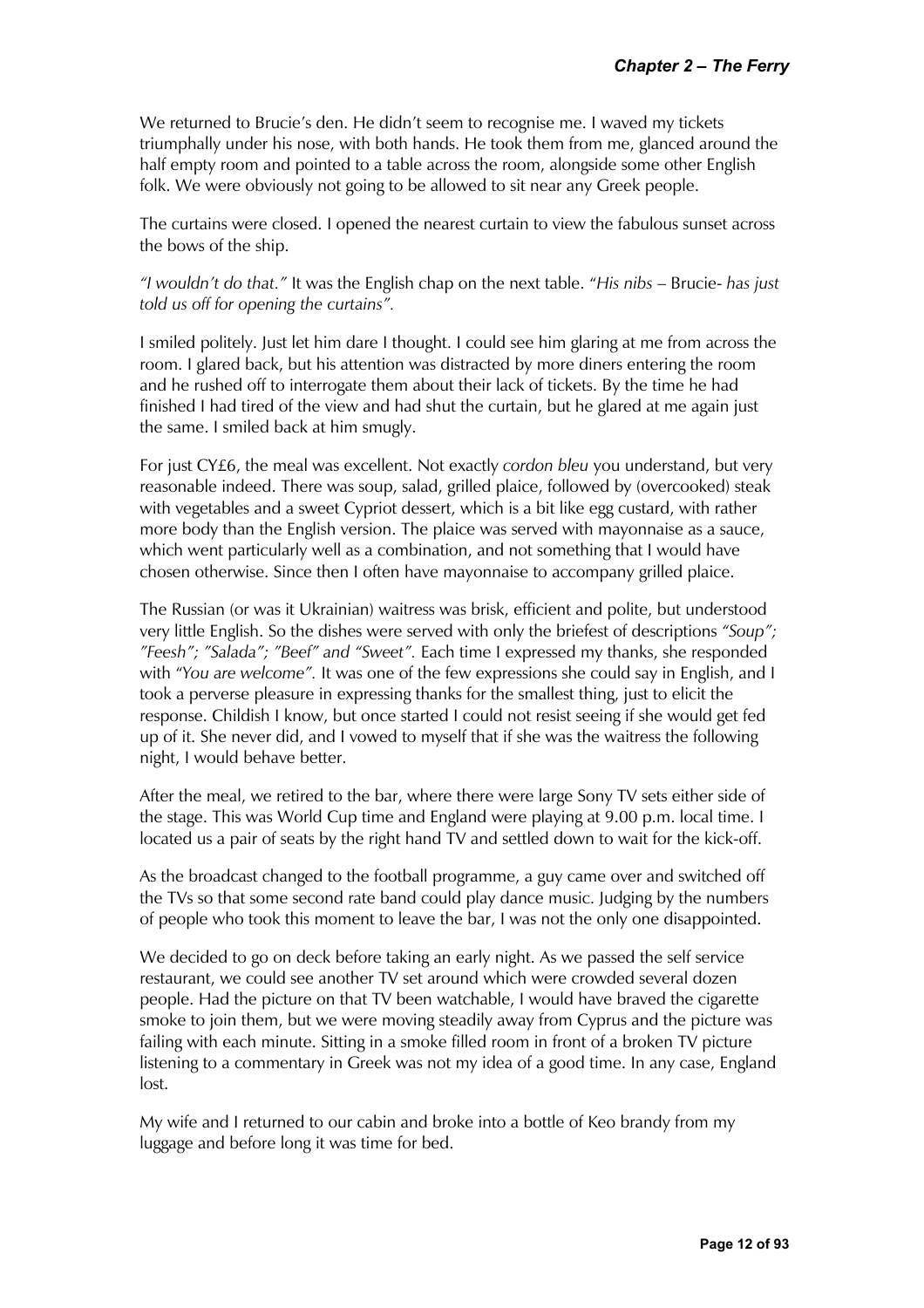Despite the constant vibration of the engine, the slight roll of the ship and the roar from the air conditioner, we found it surprisingly easy to sleep.

I find sea travel interminably boring. You chat to a few people, wander around the boat, read a bit and gawp at the coast of Turkey, or the Greek islands, wherever you happen to be, then start all over again. At least there is a bit more to do on a cruise ship, but a cruise is not my idea of a fun holiday. Thankfully, most of the journey seems to take place at night, so at least you can sleep through it.

On the second day, Tuesday, the tedium is broken by stops at Rhodes and Patmos.

We began the day with a visit to the dining room for breakfast, but Brucie the ticket vulture was hovering round the door, and somehow a breakfast suddenly did not seem such good value for money. There was no way I was going all the way to the purser's office for a ticket to buy a boiled egg and a couple of slices of toast, or whatever other delights were on offer. We made our way to the rear sun deck and had a coffee instead. It never ceases to amaze me how much caterers feel they can charge for a sachet of Nescafe and a third of a pint of hot water – all the more galling as I had a fresh jar of PG Tips Instant tea in my travel bag.

A good tip for cheapskate travellers like us is PG Tips instant tea. It tastes almost as good as the real thing and is so much more convenient than tea bags or leaf. I also quite like Typhoo instant tea, which has milk powder included, provided you double the suggested quantity. Made as indicated on the label, the result is a rather nasty wishy washy brew. Unfortunately, my wife hates it, so we tend to stick with the PG.

The ship was scheduled to arrive in Rhodes at 09.30, but as we were late leaving, and as the pace of the journey so far was, shall we say, leisurely, we were late arriving. We could see Rhodes at 9.30, but it was well after ten as we approached the port.

My wife and I have a strong affection for Rhodes as it was the destination of our first ever foreign holiday some ten years earlier. We enjoyed that holiday immensely. The weather had been perfect, though the week before it had snowed! A couple of weeks after we left there was a phenomenal heatwave which resulted in massive fires. We saw none of that. It was just a great holiday.

I remember buying an ornamental coffee set from one of the street traders – you know the sort of junk you buy to use up those remaining drachmas before you fly back to Blighty. When we arrived home and unpacked the thing, one of the saucers was gilded in a different pattern to the rest. My wife thought I was crazy, but I will pursue a complaint with the determination of a terrier worrying a duster, so when I found the vendor's card in the packing, I wrapped the offending saucer carefully and mailed it back to him with a terse note and a request for the correct saucer to be returned. Frankly even I never expected to see it again, but three weeks later the correct saucer was returned by post, with a brief note of apology. I was most impressed. We still have that coffee set in our display cabinet in the Paphos house. We have still never used it!

Parked up in Rhodes port were two ultra modern sailing cruise ships. I would have loved to have seen them under way, but they remained moored at the quay with little sign of activity around them. Apart from a small Greek warship, the harbour seemed strangely quiet.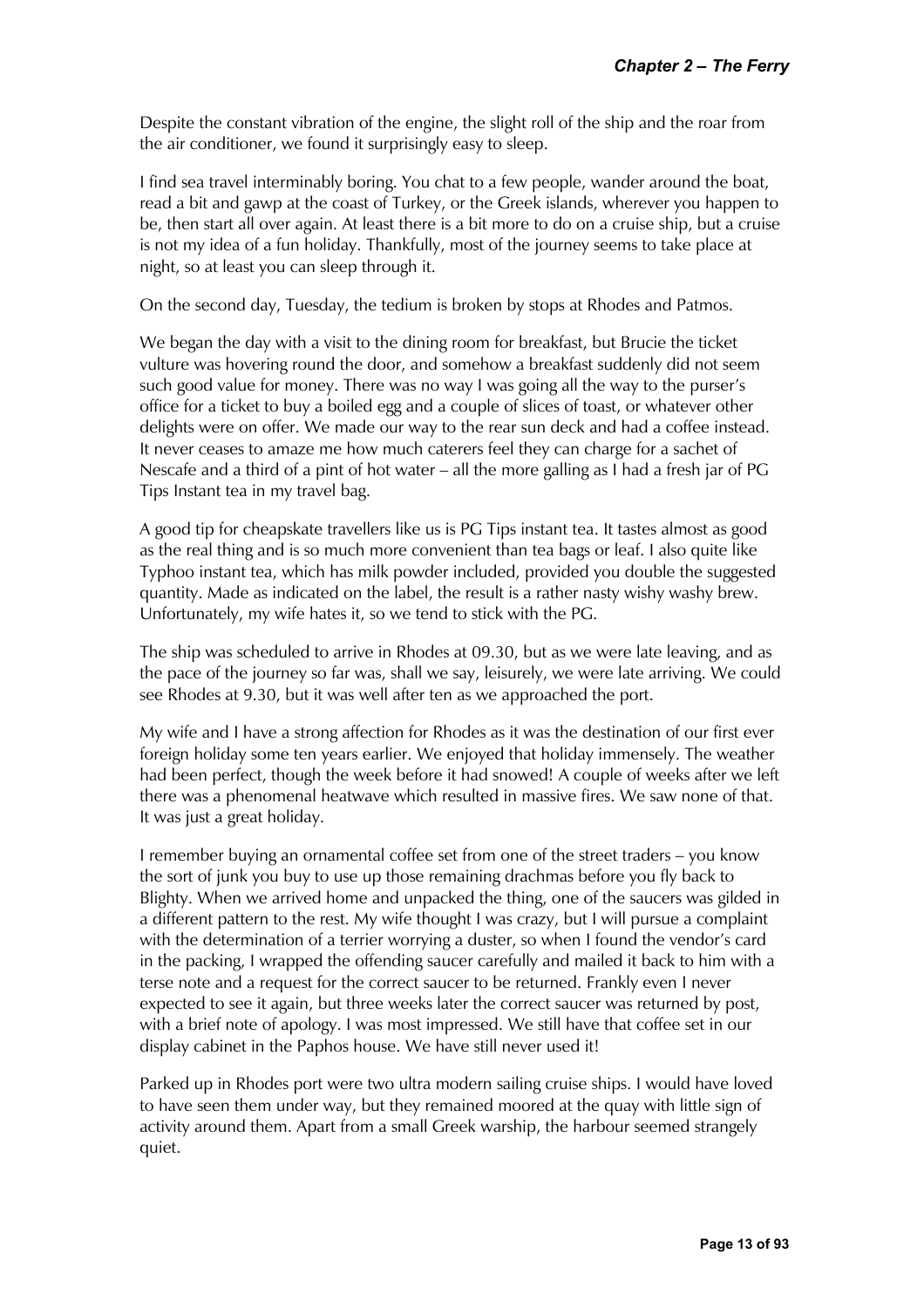We watched from the rear sun deck as the ship was very skilfully reversed to the end of the quay. A tug boat fussed around like a mother hen, but it didn't actually have to do anything to aid our docking. The only bright moment was when some old buffer in a tiny fishing boat decided to chug past the stern of the ship. He seemed unconcerned as the bulk of the ferry threatened to crush him and his little boat against the harbour wall, but he scraped through with feet to spare.

Never having paid much attention to the docking of a large ship before, I had to admire the accuracy with which it was reversed up to the quay. At the final moment, the drive was killed, and Russian sailors lobbed balls of nylon rope, with nylon lines attached, to the harbour staff. These were then used to drag the heavy hawsers ashore. Loops in the heavy polypropylene ropes were then slipped over sturdy metal stanchions, and the ship's winches pulled us neatly into place, with a satisfying creaking from the ropes as they stretched and strained under the load.

Frankly the effort of parking up this large boat seemed out of proportion to the amount of time we were to stay in Rhodes. There was just about enough time to throw off a couple of container lorries from the garage, and to allow a handful of foot passengers to leave.

This included one guy, who on first encounter I had taken to be mentally ill. As we had boarded the ship at Limassol, he had been in front of us in the queue, and the harbour policeman at the boat's entrance was clearly having difficulty communicating with him. After he had boarded, the policeman looked after him and gave that universal sign for madness, of the finger screwed into the side of the head, before shrugging and taking our passports for examination. It turned out that he was profoundly deaf and could only mumble incoherently. He was, however, quite a nice guy, but without the skill of sign language, communication with him was laboured, even though for his part, he could lip read English. He was happily travelling Europe alone and having a great old time, without letting his disability get in the way. We wished him well and waved him on his way.

Making up a little of the time lost at Limassol, we departed more or less on schedule at eleven a.m. and threaded our way through Greek islands to Patmos, to arrive in the late afternoon, when the light was at its best.

Patmos is everyone's idea of a Greek island, with a flat calm sea running right up to whitewashed houses with blue painted doors, which are scattered prettily on the hillside, atop which is some sort of fortified monastery. I snapped away with the camera, as we manoeuvred between the cruise ships parked up in the narrow mouth of the bay to take our place, arse end on to the quay.

There was quite a cross wind blowing, its effect exaggerated by the hills around the tiny port. Mooring the boat proved quite an exercise in seamanship for the crew, and there was no fail safe option of a tugboat to hand in case of difficulties. I don't know much about ferry boats, but I guess it must have sideways facing propellers at the front for it to be able to spin around in its own length, like it has to do to dock here. Here, because of the strong cross wind, the ropes and winches came into full play, and we had four mooring ropes spaced out across the harbour wall, to prevent the ship from twisting away from its final position.

Some of the crew of yet another Greek warship, parked alongside, watched with idle curiosity as we made fast to the quay. We saw a lot of warships on this trip. With much justification, Greece is very wary of its massively armed neighbour Turkey, with whom it is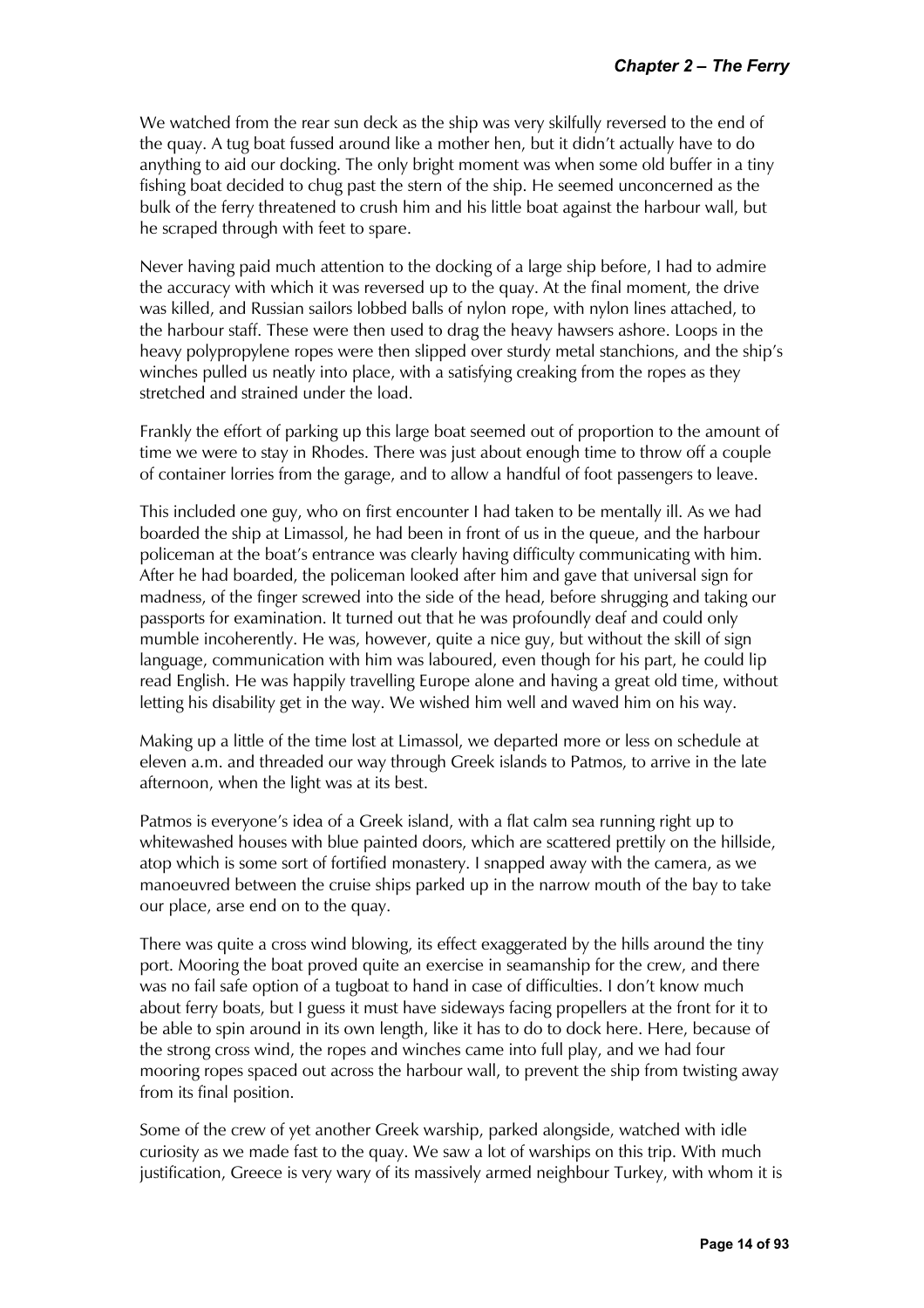in constant conflict over territory, and had only a few months earlier nearly been involved in a shooting war over a rock outcrop occupied by a few sheep.

This is a conflict which goes back as far as history itself, so far be it from me to cast any opinions on the rights and wrongs of the situation, but Greece is a member of the EC, and therefore technically one of us. Turkey on the other hand is a belligerent nation, armed to the teeth with all the latest weaponry from the United States, with one of the largest standing armies in the world. While hiding under America's umbrella (and with Blair so close to Clinton that he should be renamed Monica), Turkey seems to have carte blanche to do what it will in its part of the world. If that means invading parts of Iraq, or keeping some 40,000 soldiers in illegal occupation of part of Cyprus, then why the hell not? I am, however curious why the EC finds it necessary to give hundreds of millions of dollars in aid to Turkey. Oh…. I see…. It's to buy more weapons from Uncle Sam.

Round about the time of this trip, Turkey signed a military co-operation pact with that other belligerent in the region – Israel. But of course I'm not allowed to say that for fear of being accused of anti-Semitism. Everyone knows that every Israeli has been personally persecuted for 2000 years. One thing is for certain: no good is going to come of this pact in Near Eastern relations. Hardly surprising then that the Greek navy was staying on its toes.

Patmos was an excuse to stretch ones legs and get off the boat for a couple of hours. This is just long enough for a wander round town, or a short bus ride up to that fortress on the hill. It is not the sort of place you would want to stay - just a few restaurants and bars, a harbour full of small boats, and the odd souvenir shop. Two days of that and I would be forming an escape committee.

Apart from dropping off a few supplies for the islanders and as a photo opportunity for the passengers, there is not a lot of point stopping at Patmos. In fact from November to April, the island is off the ship's itinerary altogether.

We returned to the ship in time for dinner call at seven, remembering to purchase our meal tickets on route to the dining room. I waved the tickets at Brucie. He took them from me and directed us to the seats we had occupied the previous evening, as the ship cast off and began to wend its way back out to sea.

We were joined a few minutes later by another married couple of around our own age. She was Greek. He was from 'Brum'. They both now lived in Coral Bay, just a couple of miles from our house near Paphos. We got on like a house on fire, swapping anecdotes about life in Cyprus. Curiously, the Greek lady did not like the Greeks, and in a mass stereotyping of the nation as a whole, considered them to be extremely rude. They were on route to Thessaloniki to visit relatives, and neither seemed very keen on the idea. It was not a trip they made very often.

Our Brummie dinner guest claimed a milk allergy. He took one look at the fish dish – a delightfully chunky piece of sea bass marinated in an oily sauce – and decided that he couldn't eat it, because the sauce must contain milk. My repeated thank yous to the agreeable Ukrainian waitress the previous evening must have struck a chord, for she dumped the extra portion of fish on my plate. It was excellent, and I did not like to mention to my Brummie friend that there had been no milk anywhere near it during its preparation.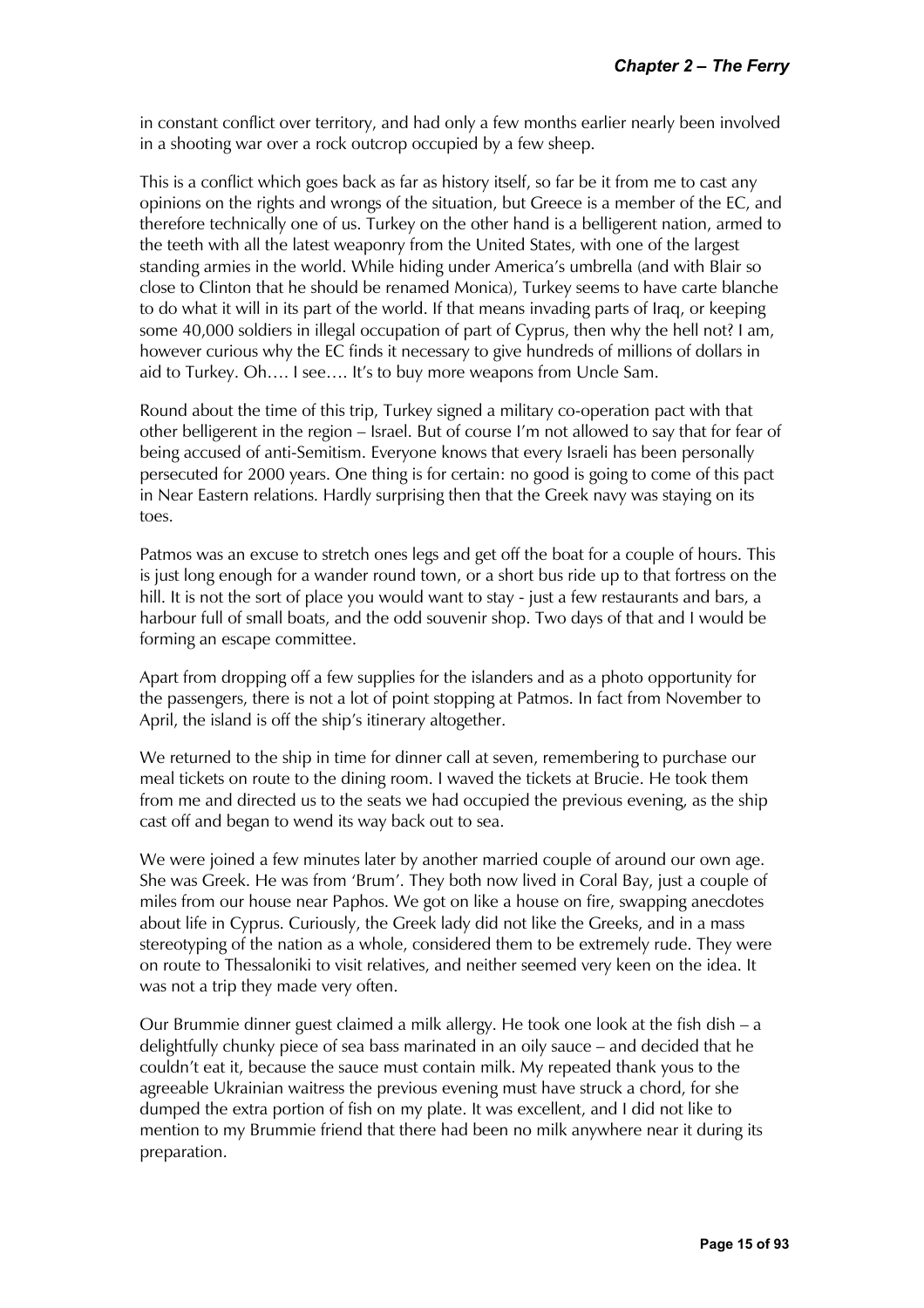The dessert was ice cream. Guess what that is made of. Guess who had two portions.

If I had any conscience, I might have felt guilty at eating half our dinner companion's meal, but I hadn't and I didn't. I did, however, invite them to the bar for a drink. We promised to look them up on our return to Paphos.

The bit of the Mediterranean between Patmos and Pireas is rather open and unprotected by land masses. It therefore has a tendency to roll. This is apparently true whatever time of the year you sail, but in winter I would imagine that it gets very rough here. Our dinner companions confirmed that they had sailed in winter and the sea was breaking over the dining room windows. Now that IS rough! Those who have only seen the Med. in the summer might be tempted to think that this is just a large mill pond, enjoying flat calm conditions. Don't be deluded. In winter this sea gets very angry indeed.

My wife has an inner ear problem which renders her liable to dizziness and motion sickness. By the end of the meal she was looking decidedly green, and was annoyed with me for inviting our new friends for a drink. I could see that I was going to get some earache after we left the bar.

We only stayed for the one drink, and we made our excuses and left. My wife was decidedly unwell, so I risked life and limb in the top bunk, so that she could have easy access to the bathroom.

Wednesday morning and my wife was still feeling very groggy, though the sea was now back to its familiar flat calm. She could not face breakfast, and I could not face Brucie, so it was another expensive Nescafe sachet on the sun deck as we chugged towards land. The ship had lost some time in the night, so at the scheduled docking time of 8 am, we were still some way off. We were in no more hurry than the Nissos Kypros, so this is not something we were going to loose sleep over and in any case, we did not have to be in Patras until five that afternoon. Easy peasy!

As we returned our cabin keys and collected our passports from reception, we experienced a very nasty shock. A notice had been placed on the wall by the reception desk indicating that we would have to pay 3000 drachmas (about £6 sterling) to take our car off the ship. Worse still, we would have to pay CY£20 (about £25 sterling) on our return to Limassol. This is nothing to do with the port handling charges detailed in the brochure, and was not mentioned anywhere previously. This seems to be a blatant rip off by the shipping company, Salamis Lines, to keep the ticket price lower than it otherwise need be. I wasn't impressed and my complaint to the purser was met with the all encompassing shrug, which conveys more than a dozen words of reply.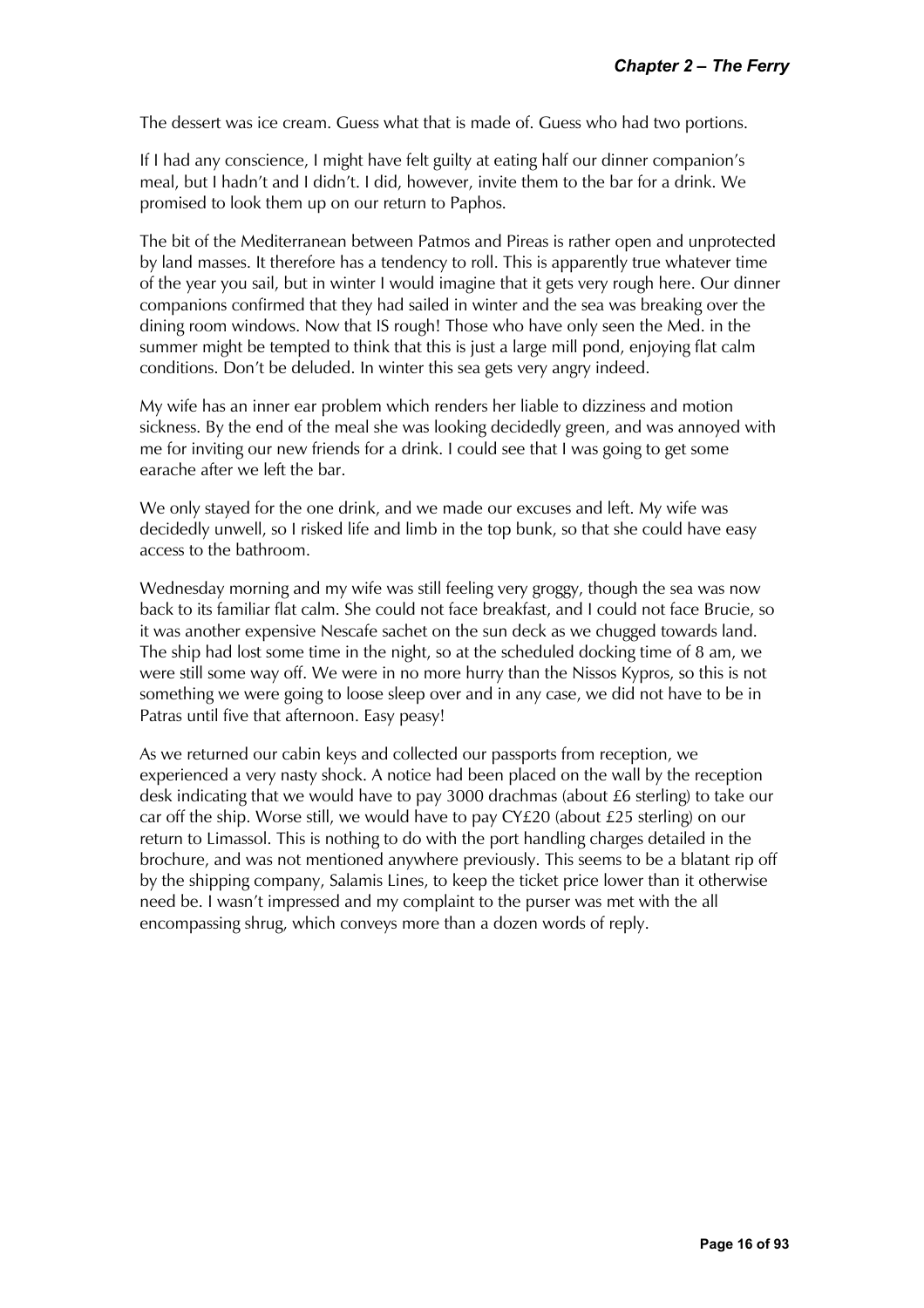# <span id="page-18-0"></span>**Chapter 3 - Greece**

As with the loading procedure, unloading was chaotic. There is no room in the garage as the cars are parked closely together, so you have to take your hand luggage to the quayside, then leaving your passengers to wait, wander back to the ship to collect the car, handing over the 3000 drachma before the vehicle is released. Then what?

The immigration building is about a quarter of a mile from the ship, and at half that distance is the exit from the port. You have to park the car, then go to the vehicle transit office and hand in the paperwork provided at Limassol. Ultimately the paperwork is stamped and you are free to take the vehicle away. I suppose you should then go to immigration and show your passport, but hey, I'm an EC citizen and Greece is an EC country. In any case no-one said that's where we had to go. I drove the truck to the exit and waved the paper at the security man on the gate. He just waved us through. We couldn't believe it. No wonder there are so many illegal immigrants in Europe.

#### Now where to?

Outside the port entrance is a roundabout. You have to accept that this was the first time I had ever driven on the right, and my vehicle is right hand drive, because in Cyprus they drive on the correct side of the road. At the far side of the roundabout was a sign displaying EXIT in English. That had to be it. To emphasise the point two men on a motor scooter trundled round the roundabout and took the indicated exit. I followed, and was a little surprised to see both of the riders turning to stare at us. They then drove off across the footpath leaving me facing the wrong way in the morning rush hour traffic.

I caused a minor traffic jam as I turned round in the road to return to the roundabout. Now I do have some small knowledge of the Greek language, but some of the words coming from the open windows of the cars I had inconvenienced were not in my Greek dictionary. I waved, smiled apologetically and gunned the truck back to the roundabout and tried another way out. Success!

I had heard that road deaths in Greece are amongst the highest in Europe, but these guys are pussy cats behind a wheel. In any case a couple of tons of large truck has a remarkably intimidating effect on the drivers of small cars and I experienced no problem whatsoever. If I wanted to change lanes they let me. If I wanted to make a turn - I turned. This was easier than I thought it was going to be. Only the occasional left turn caused a few heart stopping moments as I forgot about the traffic approaching from the right, but I soon got the hang of it.

Pireas is a toilet – one of those nasty hole in the floor toilets, without any paper. It is without question the dirtiest scruffiest place I have ever been. The heat was intimidating. Pollution from thousands of badly maintained vehicles choked the air. If there is an MOT testing system here, it is not rigorously enforced. Half the vehicles we saw would not have been allowed on the road in Britain. There were bits hanging off. There were clouds of exhaust smoke. Tyres were bald (though admittedly in such dry weather a bald tyre grips as well, if not better than a treaded one). I had little doubt that rain was unlikely that week.

The shops and houses were not much better. There was litter everywhere. Shops displayed their wares on the pavements in the dust and smog; and the Greeks could teach even the Cypriots a thing or two about inconsiderate parking. Food from one of the street shops would give you lead poisoning. It is not a place in which you would want to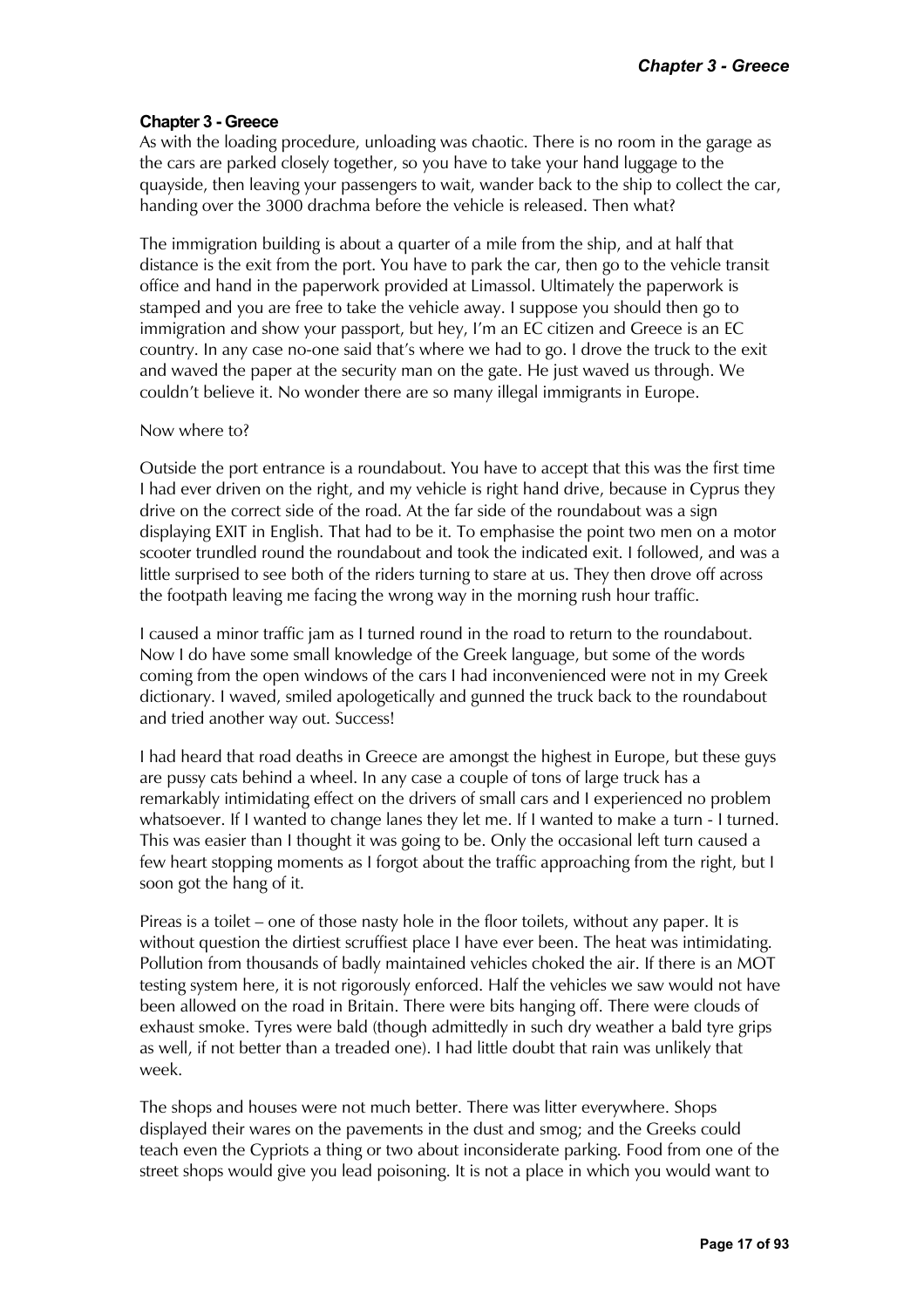linger.

We quickly picked up a sign for Patras and headed off in that direction.

According to my AA road map of Europe, the motorway is a toll road, and running alongside is the A8. In practice, the two are at times indistinguishable. Unless you have lots of time and local knowledge, it is almost impossible to avoid the toll road, so for this leg of the journey, we did not even try.

As we climbed out of Pireas, in a stop start stream of rush hour traffic, you get a good view of the port and the sea around. The Greeks are a famous seafaring race, but until you see it with you own eyes, nothing prepares you for the sheer volume of shipping that uses the port. There were hundreds and hundreds of ships of every shape and size from super tankers to small coasters. Everywhere you looked there were ships, and this went on for miles and miles.

After an hour of chugging along in heavy traffic, windows tight shut against the air outside, air conditioner running flat out, we turned on to what is euphemistically described as a motorway.

We were appalled to see that the hard shoulder had been used for fly tipping of builders waste, which spilled into the carriageway. The road is mainly of two lanes in each direction with a sort of hard shoulder separated by a white line from the carriageway. Sometimes there is a central reservation. Sometimes there is opposing traffic.

As you clear the town, you hit the toll gates, and it costs 600 drachma (£1.22) to proceed further. You are presented with a paper ticket which bears dire warnings that you must retain it in case you are stopped by the authorities. I can read the Greek alphabet so road signs did not present too much problem, though to be fair, many were duplicated in English.

We travelled on to Korinthos where we left the motorway to have a look at the Korinth canal. This was a magical bit of engineering to cut away a small hill to dig a canal across the isthmus thereby saving hundreds of miles of sea journey to get to the other side. You can stand on the bridge, and, if you are lucky, shipping will pass hundreds of feet beneath your feet. It's brilliant and a definite stopping point should you ever be in the area.

It was at this point that I noticed my camera counter indicated that I had passed shot 36 on the film and was still taking pictures. I opened the back of the camera and found that the film had jammed and all my beautiful shots of Limassol, Rhodes, Patmos, the ship and Korinthos had been lost. I ripped the film from the camera and threw it into the canal. I replaced the film, only to find that the camera itself had now jammed. You don't expect this sort of thing from Nikon, so I threw it in the car and recovered my other camera body from my bag. That one still worked. At least I could take the Korinthos pictures again.

An old peasant woman approached selling lucky white heather. Where had she been half an hour earlier I asked myself. I felt like pushing her off the bridge. Instead I declined. She persisted. I glared at her and she backed away muttering those Greek words that were not in my dictionary. A pair of stereotype fat American tourists in garish clothing came on to the bridge. The woman scuttled off to pester them.

*"Wow honey. Lucky white heather."* I could hear their voices from the other side of the bridge as the old woman forced yet another bunch on to them. I could swear that she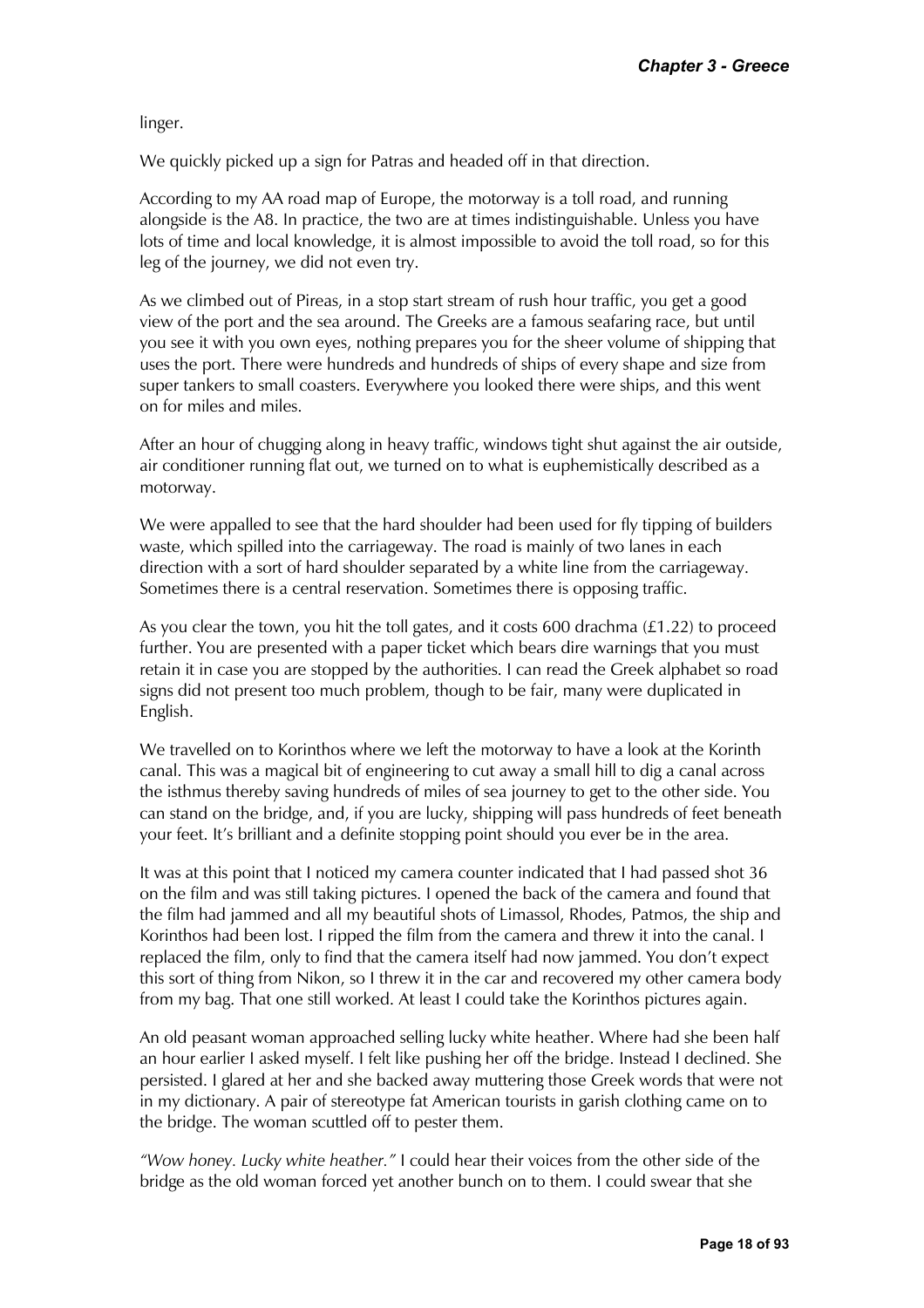looked back at me with a grin of smug satisfaction. Had she been closer at this point I might have given her that push.

We returned to the car. My mood was gloomy. It was oppressively hot and the air conditioning barely provided a welcome respite.

We travelled on along the back road for a couple of miles before rejoining the motorway traffic. Dangerous looking goods vehicles whistled past us at ridiculous speeds; and apparently you are expected to drive on the hard shoulder to allow faster moving traffic to pass. I was keeping to around 90 kph to keep the fuel consumption down. The big diesel starts to guzzle at anything above 80, especially with the air conditioner sapping about twenty percent of its energy. 90 was a fair compromise between economy and progress. The Mitsubishi is one of the few diesels that does not sound like a tractor from behind the wheel. Despite the intense heat outside, it showed not the slightest sign of being ruffled. It was as if it was enjoying the freedom from being cooped up in that ship.

Ten minutes more and my back teeth were floating. I could do with a pee and a cuppa – in that order. We pulled into a lay by and switched off the engine. That was a mistake. Immediately, the sun seared in through the windows stripping away all the coolness that the air conditioner had produced. I fired up the engine again. Bugger the cost. I left it ticking over, and ran the blower flat out.

I stepped out into a furnace. It was reportedly 39 degrees in the shade. In the sunshine it must have been in the middle fifties. Now Cyprus gets hot, but this was oppressive, dry, searing heat. I dropped the tail gate of the truck which makes a handy kitchen range, and set up the camping stove to boil water for a cup of tea. My wife began to wilt visibly and retreated to the cab.

I stepped behind the hedge – more of a few tatty shrubs than a hedge - for a pee. Clearly I had found the spot where every other traveller finds the need to perform bodily functions. The smell was indescribable. There was excrement and toilet paper everywhere. This was disgusting, but we were not to pass anything that remotely resembled a public convenience, so what do they expect. I added a stream of urine to the mess and beat a hasty retreat.

I don't care how hot it is, there is nothing more refreshing than a cup of tea. My wife was less convinced, but I felt much better after the brew. My annoyance at the loss of the photographs had abated. We packed up again and resumed our journey along the motorway.

A few miles farther along the road we passed another toll gate. It was closed. Rather it was open to traffic. There was just no-one about to collect the money. We did not linger to find out why, but for the next twenty miles we played leap frog with an ancient lorry bearing police badges. It was flat out at 90 kph. We passed it on the flat, then on every down incline it would gather enough speed to drift past again. Every time it passed, the two uniformed occupants stared coldly at us through the side window. The first couple of times we smiled back with the sort of smile that said 'hey we are friendly foreigners; there's no reason for you to stop us', then when it became clear that they were in a hurry to get where they were going, we ignored them, kept the speedo on 90, and let them do their own thing.

I was a little disappointed when they turned off. It had been quite a game watching them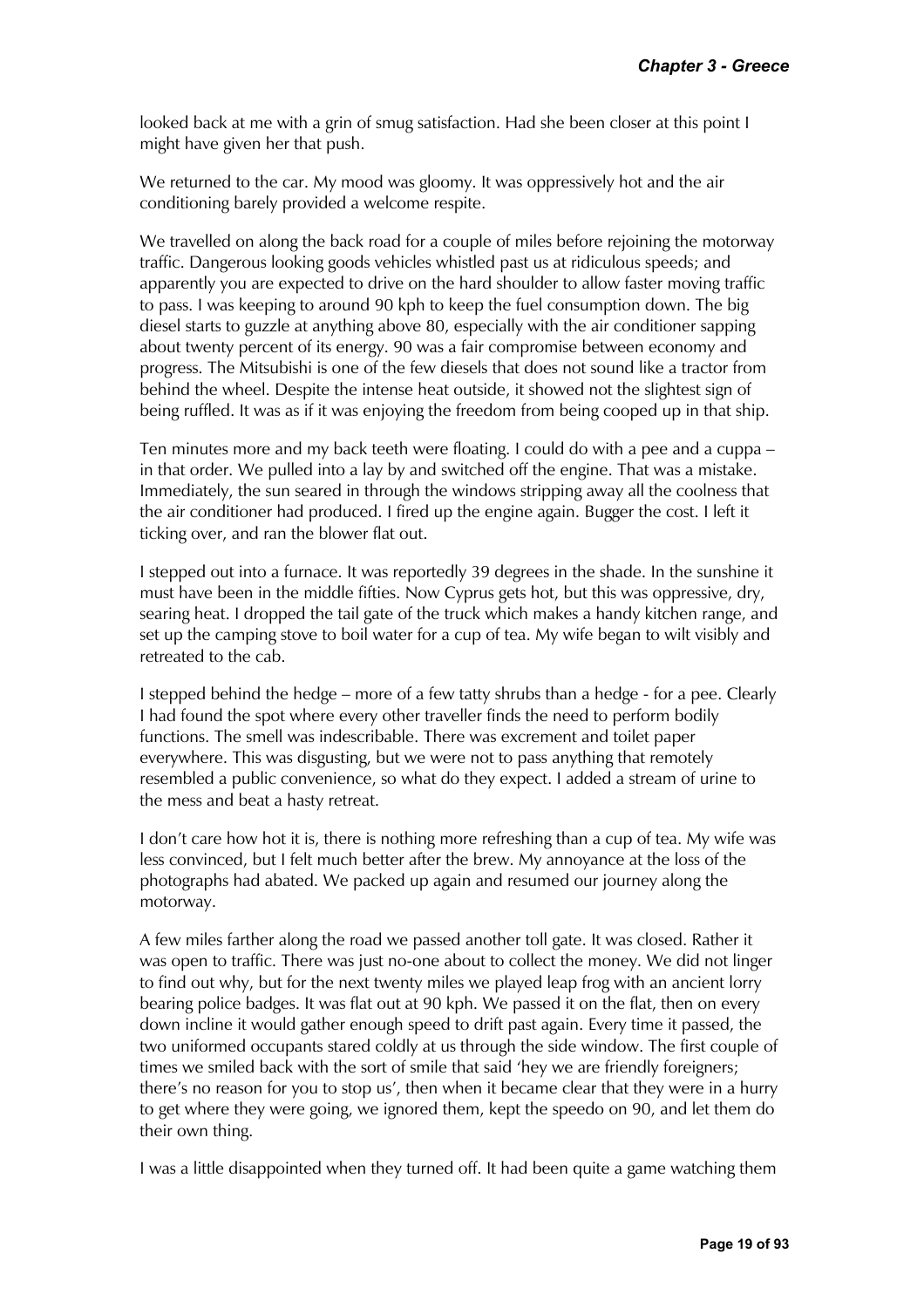struggle to get past, just giving the throttle a hint more pressure, putting the speed up to 91 or 92 to make their task a little harder, then backing off as they crept past, their truck belching a cloud of black exhaust smoke.

All around, the scenery was beautiful, yet everywhere the Greeks had touched, they had ruined. The buildings were ugly, not like the pretty buildings on Patmos or even Rhodes, and everything that remotely resembled a beauty spot had either been developed or used as a rubbish tip.

We had to fork out another 500 drachma in tolls before we arrived in Patras about lunch time. Our ship to Bari left at seven that evening so there was lots of time to kill.

There's not much to do in Patras.

We found the main ferry terminal, an impressive structure that looked rather better organised than the part of Pireas port we had used earlier. We dumped the vehicle and found a café outside the terminal, where we had a sandwich and coke for lunch. At the café we found a couple of families who had been with us on the Nissos Kypros, so we exchanged a few pleasantries and asked if they knew where we had to go. Of course they were just as much in the dark as we were.

We wandered over to the terminal building and found it largely and strangely deserted. There was no Ventouris check-in desk and it appeared that most of the staff who might be able to help had gone to lunch.

On returning to the car, my wife spotted a small sign, which read something like Ventouris 800 metres farther along the road at gate 5. We drove the 800 metres until it seemed we were about to leave town. To our right we could see several modern ferries towering above the wall of the port. Just as we were about to give up we spotted it: Ventouris F/B Venus, and beyond, gate 5.

After the main terminal building, the terminal at gate 5 is a rather seedy affair, aimed more at the needs of heavy lorry drivers, and there were quite a few milling about. I drove in through the gate. I stopped alongside a rather bored looking policeman.

#### *"Ventouris?"*

He pointed at the customs shed and walked off. I drove over to the shed. It was before 2. We were not supposed to be there 'til at least 5, so not surprisingly it was closed. Rather it was an open building, but there was no-one there, but for a waitress at the small café, who was deep in conversation with a young man. There were romantic rather than business waves flowing between them. There were also a few scruffily dressed men whom we presumed were lorry drivers. I didn't recognise their language, which was of Eastern European origin.

The Ventouris check in was firmly closed and looked abandoned. It was oppressively hot and now humid to add to the discomfort. The rotating fans just moved the fug around. We returned to the truck and drove unchallenged off the port and went to look for somewhere to pass the afternoon. In doing so, we spotted the Ventouris office and there appeared to be someone at home.

The woman behind the desk spoke excellent English. I explained that we had tickets on the Venus for that afternoon. I asked her what the procedure was. She said that we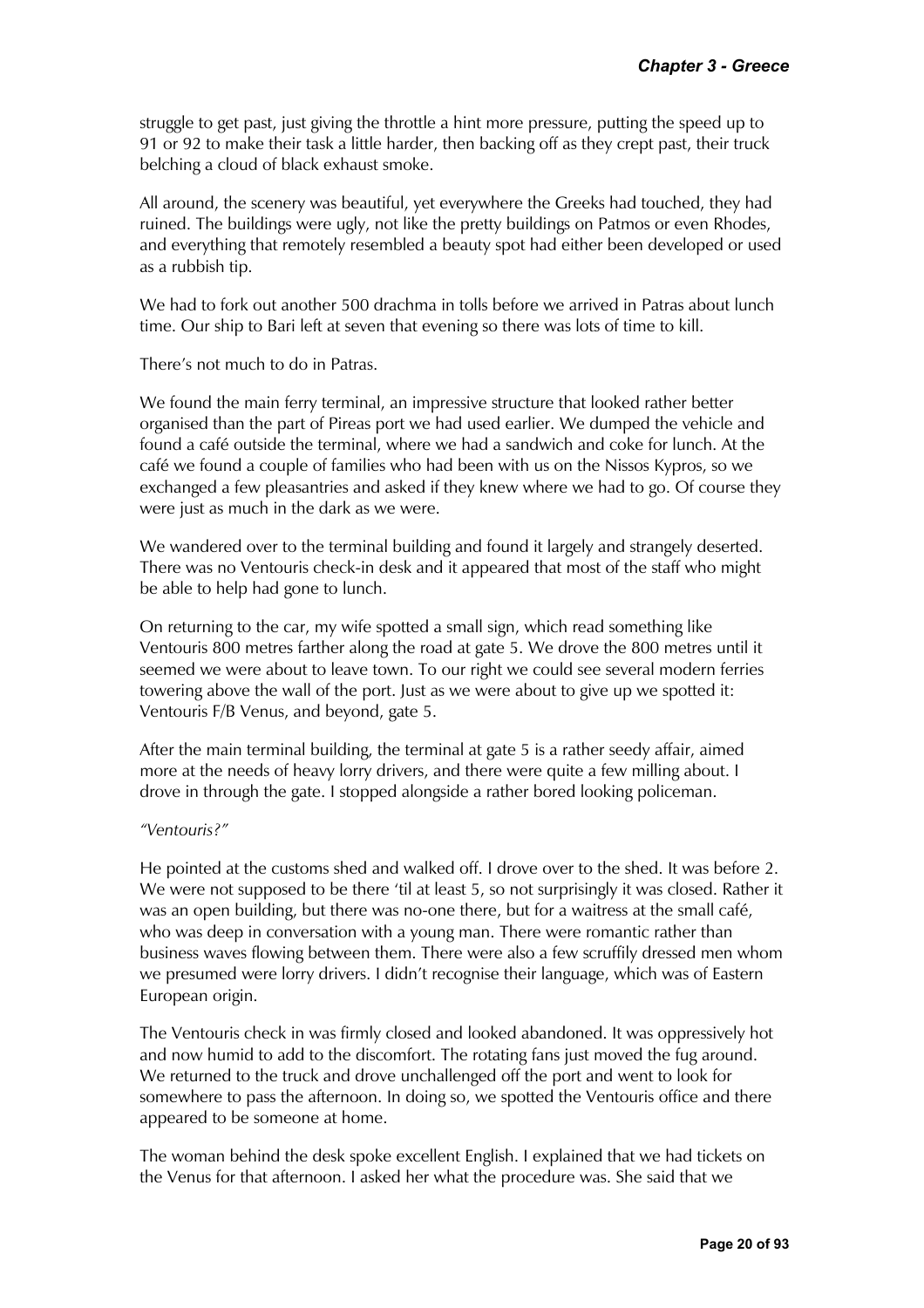should return to the check-in desk at gate 5 and someone would come at four o'clock. Now we were cooking on gas.

We drove around a bit, had a bit of a walk, but Patras is about as interesting as Bootle, so we soon got fed up of that and decided to return early to the terminal, where at least there should be toilet facilities.

We were early of course and still had a couple of hours to kill, so we sat and shuffled in the heat. There were perhaps a dozen or so others sitting around, who we assumed were also waiting. A few of them were obviously Italian, smartly dressed and speaking that delightfully musical language. They looked even more out of place than we did. The rest were lorry drivers.

The toilets were interesting. There were separate rooms for ladies and gents, but no signs to indicate which, and both were identically laid out. I noticed that the men were using the left hand door, so my wife logically used the right. They were barely clean and smelled like the monkey house at the zoo. There was no paper and there were no towels, or electric dryer, but at least there was running water.

Lying on one of the benches in the waiting hall was a human form completely hidden under a pile of blankets – and don't forget it was still well over thirty degrees in this building. From the smell arising from the blankets, which kept everyone at a safe distance, I suspected a corpse, but after an hour, the corpse got up and proved to be a cleaning woman, who was completely bathed in sweat. Her clothes were wet and clinging to her. Her hair was dripping and she looked decidedly unwell. She wandered off to the toilets and selected the right hand door, to emerge a few minutes later wiping her brow on a grubby piece of cloth. She picked up her bedding and left, leaving an evil damp patch on the vinyl upholstery of the bench.

We alternately wandered around, sat in the truck with the cooler on and sat in the waiting hall until about five o'clock when the same bloody woman from the office came and opened up the check-in. Why she could not have stamped my ticket and given me a boarding card when I spoke to her at the office I don't understand.

Because the Italians were quicker off the blocks than we were, we were third in the queue. The lorry drivers did not seem to be in any hurry to stir. Perhaps they had another boat to catch?

The woman looked at our passports, then looked puzzled at our tickets. She quizzed us as to where we had bought the tickets. I told her. She studied ledgers, then gave the all too familiar shrug and handed us the boarding cards. We knew where the ship was, so we made our way along the quayside and were waved onto the ship.

Wow! This ship was huge. The garage was like a jumbo jet hangar, with more than one floor. We were directed up the ramp to the upper floor. This ship was a floating multistorey car park.

We grabbed our belongings and went through the door straight into the reception. This ship was something else. Superb!

The purser looked at our boarding pass and handed a key to one of the stewards, who led us down the now familiar rabbit warren of passages and staircases to the front of the ship and showed us into our cabin.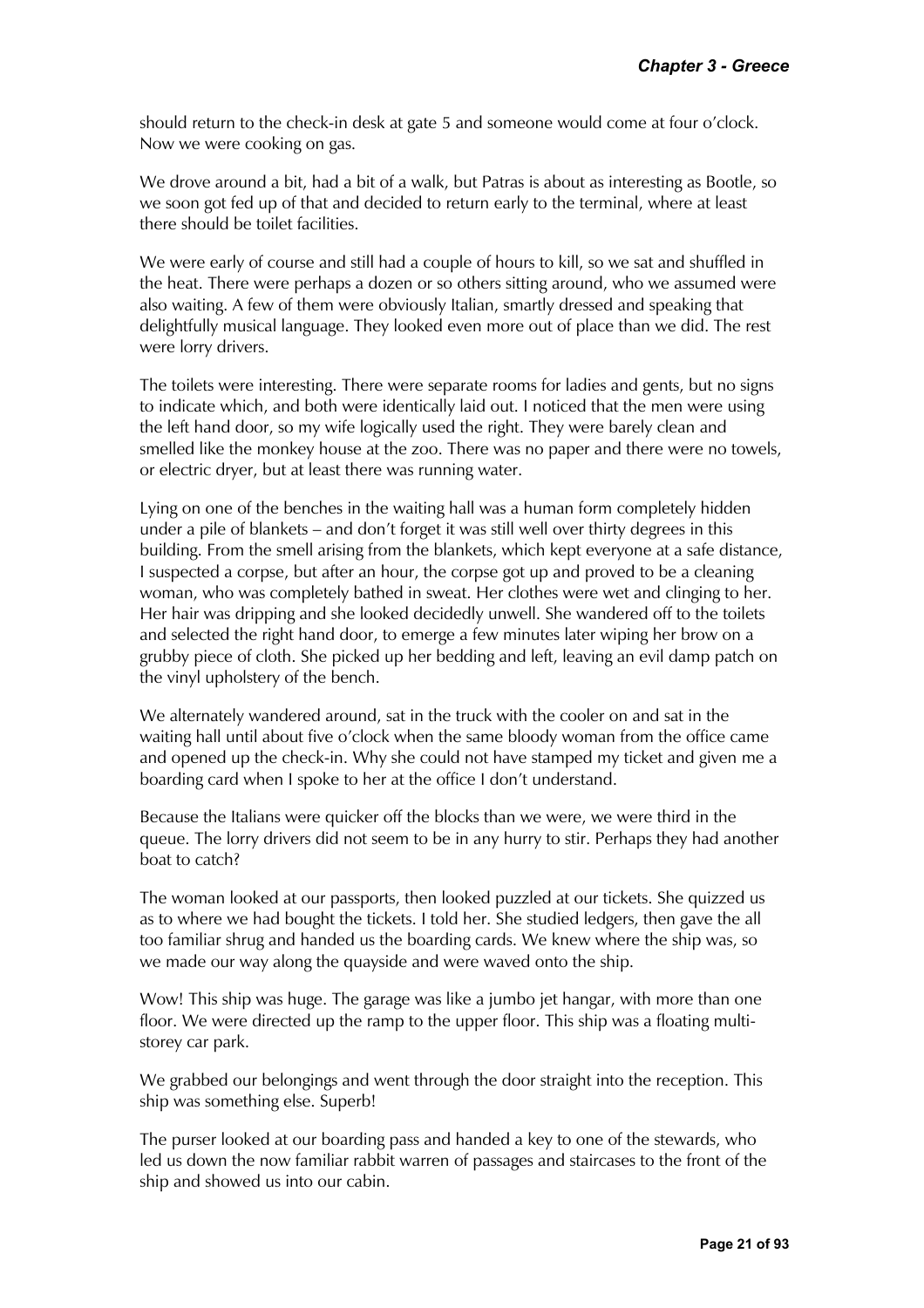Wow! And wow again! This cabin had two double beds, a bathroom with separate shower room, a table and chairs, a wardrobe and positively acres of space. The windows, and I mean windows, not portholes, filled one wall and overlooked the front of the ship. Surely some mistake I thought. I half looked round as if to get some reassurance from the steward, but he had already gone. I looked at my wife and she looked back. We were speechless. This was more like a stateroom than the double bunked cabin we had booked.

It became a little clearer later on, when we found that there were almost no passengers on the ship. There were some HGV drivers and, of course, the Italians, who were in the adjacent cabins. There was also a German family, but that appeared to be about it.

I was a little alarmed by the flushing toilet in the cabin, and my wife was petrified of it. It was one of those vacuum toilets. You press the button; nothing happens for a moment, then whoooosh! The contents of the pan are whisked away. It did not help that we had read somewhere that a rather obese lady had been killed by one of these toilets. She had pressed the flush, either by accident or design, whilst still seated, and because her bulk had effectively sealed the mouth of the pan, her innards were sucked away by the vacuum. The thought of it came to mind every time we opened the bathroom door.

It's only an overnight hop to Bari, so there's just time for a meal, a sit down and a sleep before docking.

We had the restaurant to ourselves. Well actually there was a crew member with his family at one table, but they left soon after we arrived. The menu was impressive and reasonably priced, but most of the choices were off. My wife settled on moussaka. Moussaka is one of those dishes that can be either wonderful – as provided by, for example, Aspromalis restaurant in Yeroskipou (Cyprus), or a disgusting stodge, as made by most other restaurants. Very few have the quality of home cooking. It is generally a dish to be avoided.

I decided not to risk it and was persuaded by the waiter to go for the special - barbecued king prawns. As the dishes were served, I could see my mistake. The moussaka proved to be a delight, and the king prawns, while tasty enough, were only a nibble for someone of my size. I watched jealously as my wife mopped up the last few morsels of her moussaka. I went to bed still feeling hungry; but not before we sat in front of the windows, watching the sun go down over a glass or two of that Keo brandy from Cyprus. During this time my wife went to the fearsome lavatory and missed the dolphins that danced around in the sea off our bows. She was cleaning her teeth the following morning so she missed the turtle that was sunbathing just to the starboard side (that's the right for you landlubbers) of the ship. That made me feel a lot better about the moussaka, but I didn't say anything.

We slept like royalty in those huge beds – though given the problems the royalty have had recently, perhaps that was not such a good analogy. It's a wonder that some of them get any sleep at all. We didn't bother with breakfast, but went down to the bar for a coffee. We were promised arrival at 12.15pm – though the brochure claimed 11.30. What is it about shipping timetables in this part of the world. If they mean 12.15, then why can't they put that in the timetable? Three quarters of an hour might not mean much in the overall scheme of things, but it certainly would if you were planning to – say – catch a train that left at 12!

The harbour officials arrived on board with a pair of large dogs. These were not your well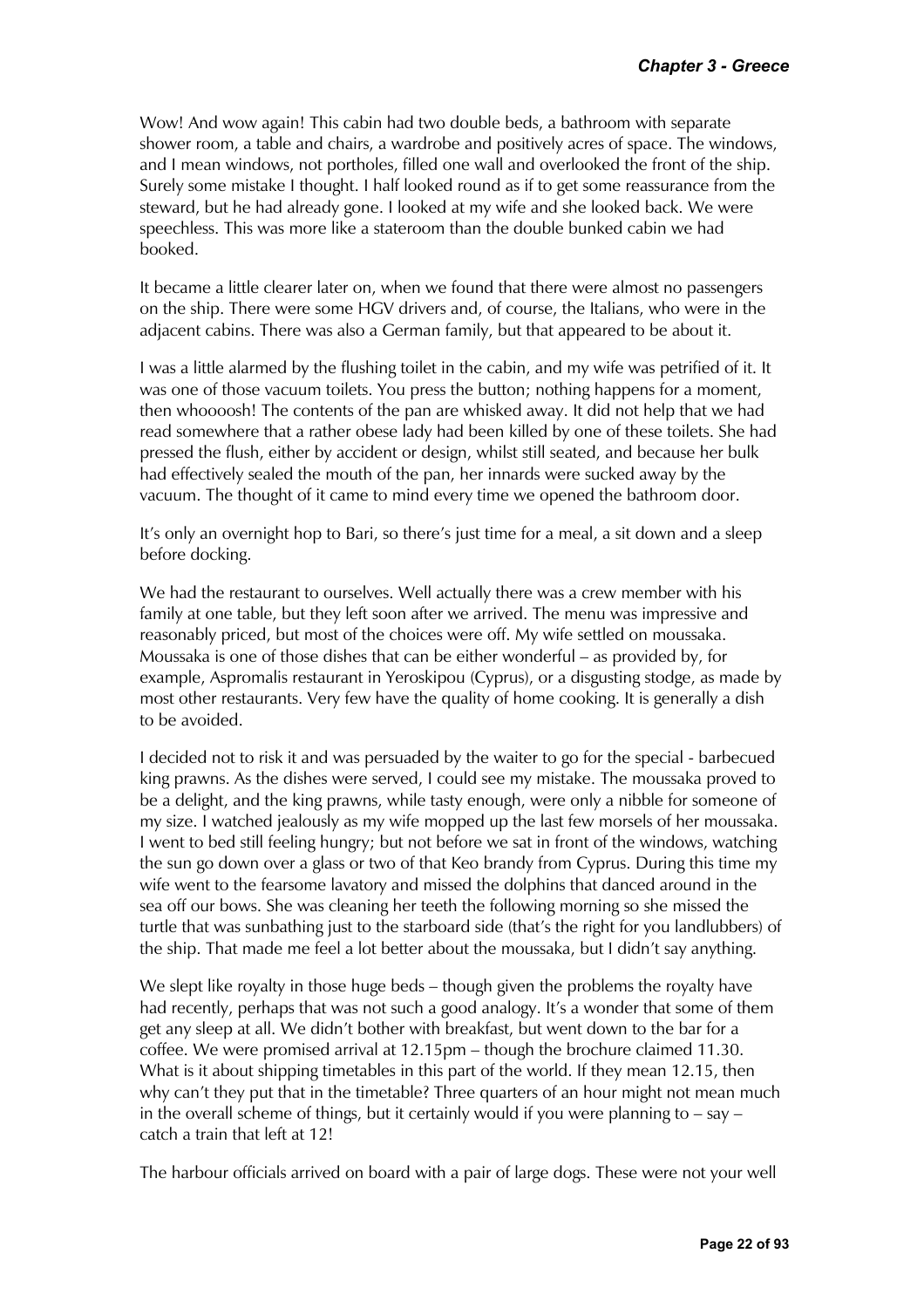trained drug sniffing variety of dogs, but somebody's pets. All the passengers were assembled in the bar. There cannot have been more than twenty in total. Most must have sneaked aboard just before we sailed from Patras, because we had not seen them earlier. Judging by the numbers, there would have been no profit for Ventouris on this trip – yet our preferred return dates had been booked solid, so presumably it is not always like this. We were thankful it had been a slack time, for otherwise we would have missed out on that super cabin.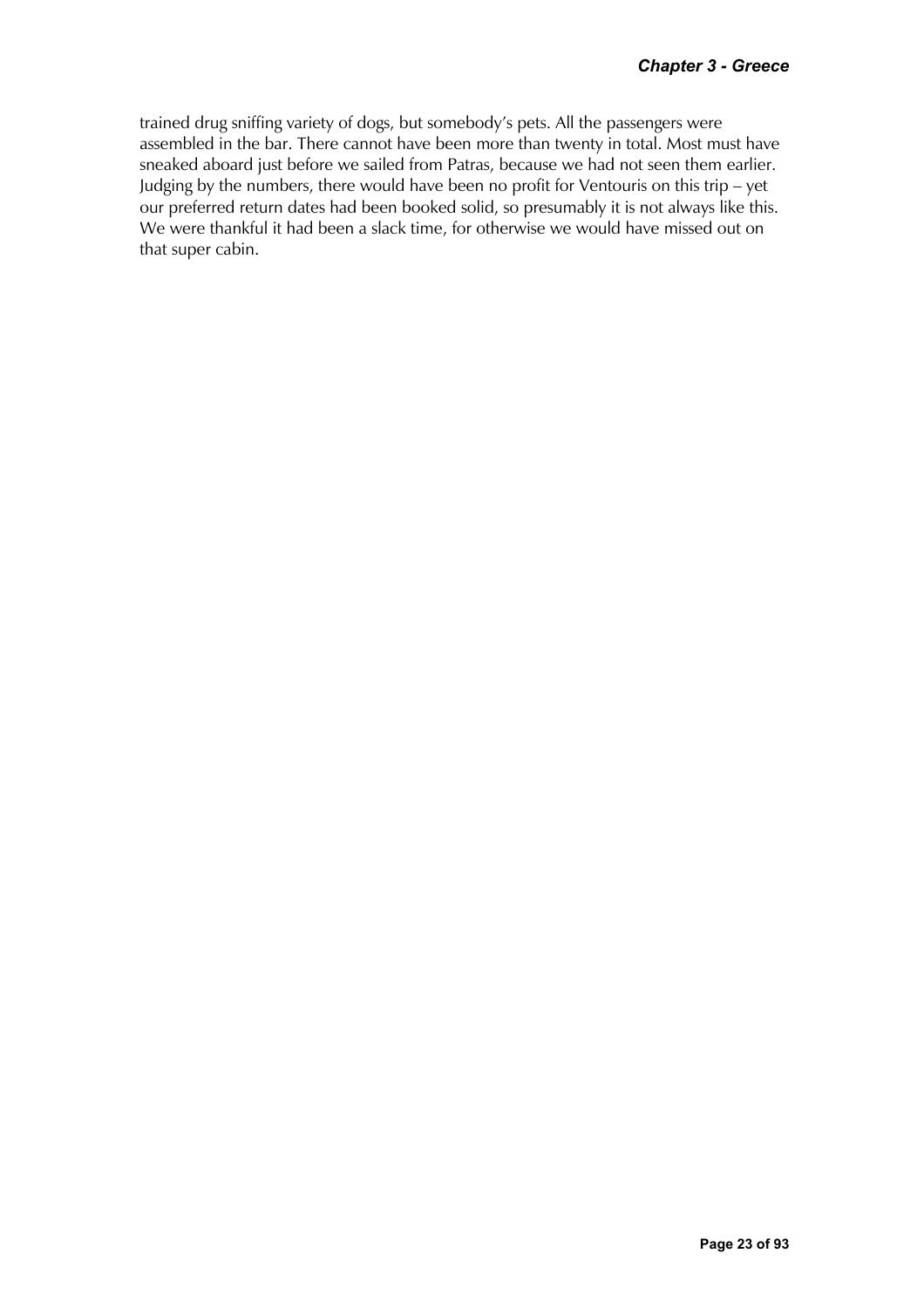#### <span id="page-25-0"></span>**Chapter 4 – Italy at Last**

We trooped off the ship down the staircase to garage. A couple of policemen in uniform cursorily checked our passports, and waved us through. The garage was almost empty. There was a motor caravan with German plates, a couple of vehicles with United Nations registrations, and no more than half a dozen others, parked in a row, behind our truck. Actually the motor caravan had formed a separate queue all on its own, but you can't expect Germans to stand in line. All of these vehicles took but a tiny space against one wall – I think they call them bulkheads on ships – of the vast garage. In the middle of the space was a tilting ramp. It was closed, but as I checked over the truck, it began to open. It was all rather clever as the ramp could be tilted from either end. It was tilted the opposite way from when we had loaded.

I checked the odometer: 237 km since we had boarded the Nissos Kypros at Limassol.

I drove down to the main garage below. There were a couple of huge articulated lorries about to leave, but I was waved past them by some obliging crew member.

It's the same old story at Bari. There's no indication of where you should go. I stopped in a queue behind some lorries. The Germans in their motor caravan went steaming past followed by the United Nations' cars. They seemed to know where they were going, so I joined their lane and followed all the way to a gate manned by two uniformed policemen. There were traffic lights at the gate. The lights changed and we all drove out into the road beyond. There were no formalities, no customs checks. My bright red and silver truck might just as well have been invisible.

We had been warned repeatedly by well meaning friends about the dangers of travel in Italy. The gist of the advice was to get the boat to Ancona or Venice in the North, then don't stop 'til you clear the country's borders. There were dire tales of bag snatches from motor scooters, smashed windows and thefts from the car at traffic lights, robbers, pick pockets, car thieves etc., and no-one even mentioned the Italian Mafia. We were also told that Italians drive like lunatics, and that we were foolish to visit the South. Naples should be avoided like the plague. Even the Sunday Times got in on the act with a travel feature that coincided with our departure. SEE NAPLES AND LEAVE ran the headline.

None of this explained how you got to see such famous sights as Pompeii or even Rome without visiting the south of the country. We ignored all the warnings. In any case, I have worked as a policeman in Manchester's Moss Side. I have been petrol bombed, stoned and threatened with assorted weapons so a few Italian criminals were not going to spoil our trip.

Our first impressions of Bari, were of a rather seedy and run down holiday resort. The road we were travelling on was paved with ancient paving slabs, roughly a metre square – I didn't get down on hands and knees with a tape measure, but they looked to be about a metre - that must have been in place since at least the early  $19<sup>th</sup>$  century. They had stood up well to the traffic that cannot have been envisaged when the road was laid, but their foundation had sagged a bit leaving the joints uneven; and where an odd corner had broken away, there was a vicious pot hole. This did not exactly ensure a comfortable ride, and we were going to see a lot of roads constructed like this.

We very soon found the Italian road builders' deliberate mistake. They forgot the road signs. There are almost no road signs on roads in Italy! There are thousands and thousands of advertising hoardings, which clutter every highway and byway. I find these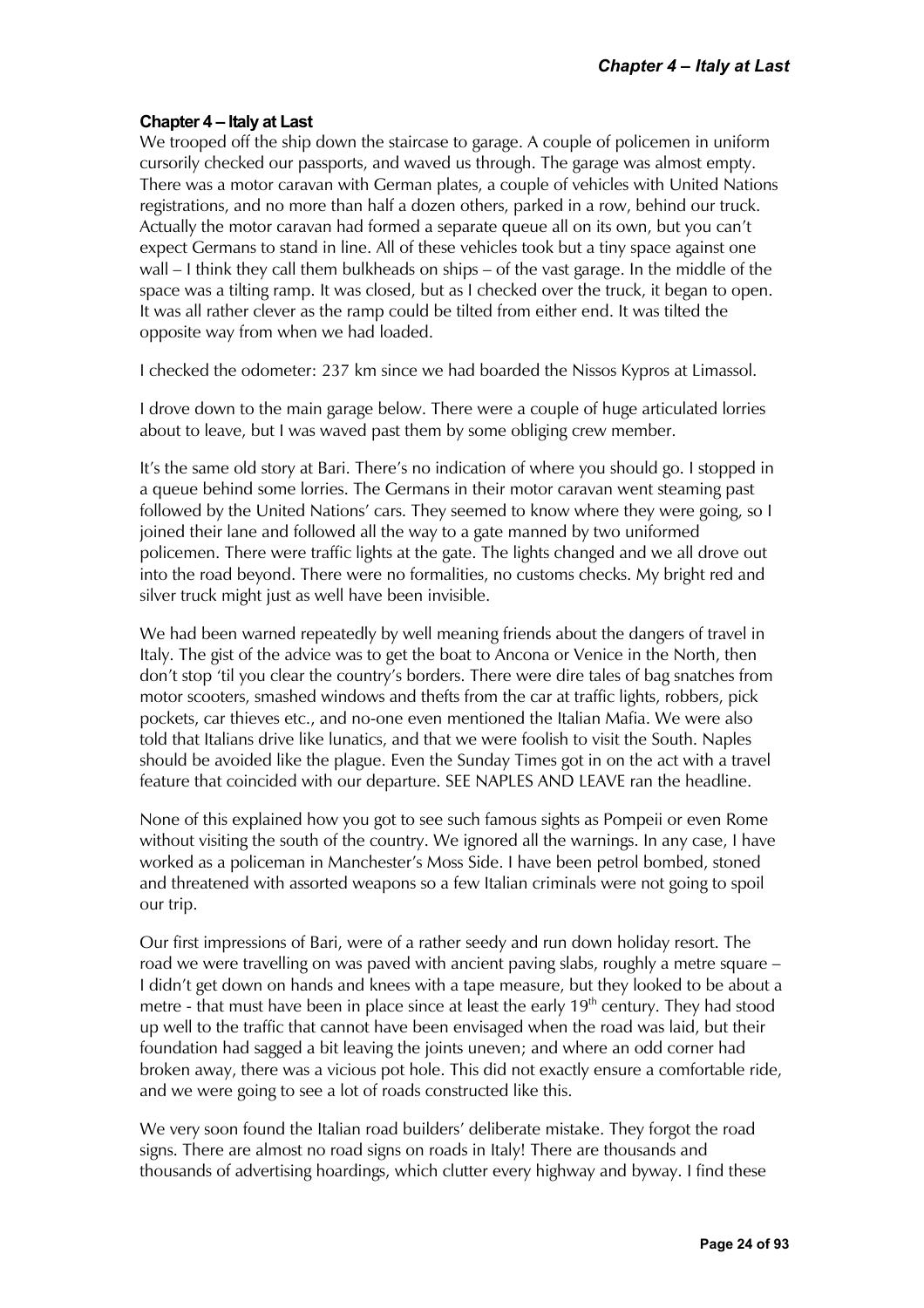extremely distracting. Sometimes at junctions, there is a 'totem pole' on which there are indicator boards pointing to the companies in a certain direction. These boards measure about half a metre by twenty centimetres, and are usually painted with a brown background. There can be as many as twenty of these indicator boards mounted on a single pole. Sometimes, if you are lucky, one of these indicators is painted blue or green and indicates the name of a town. This is usually a local town that is not on the map – well not on my AA map. The blue signs are for local or trunk roads. The green signs point to the motorways.

As you might imagine, at anything above twenty five miles an hour, these signs are almost impossible to spot. Most motorways are subject to tolls, so we were only interested in the blue signs. At least the green ones sometimes give the name of the next large town, which might just appear on the map, but don't count on it.

As the town turned into industrial estate - and given the position of the sun in the sky we were travelling roughly north west, we were at least heading in the right direction. I'm not sure how you would manage if it was raining! – my wife spotted a green sign. 'NAPOLI'. I had missed it, but she assured me that we had to turn left, which did not seem the right direction to me.

That's another thing. Italian road signs are, not unreasonably, all written in Italian, and that means Italian spelling of town and city names. Don't buy a map with English spellings or you might never find your way home. Most of them are fairly obvious. It does not take much brain power to work out that Napoli, for example, is the same as 'Naples'. But it is not always so simple.

I've been married to my wife for a lot longer than I care to think about and I know that she does not tell porkies, so if she says we turn left, I will usually give her the benefit of the doubt, and when I don't, it's usually me that's wrong. Women can be so annoying!

I turned left and immediately picked up a second sign, this time for Altamura via the SS96, which was definitely on the right path. The idea was to head for Potenza then on to Salerno, where hopefully we would find somewhere to stay the night.

Soon we left habitation behind and travelled on through rather uninteresting farmland, with what appeared to be a preponderance of grain crops. There were very few buildings – mostly agricultural – and we had travelled some distance when I noticed a tree by a small lane on the left side of the road. Standing under the tree wearing tight red cycling shorts and a yellow halter top, with bare midriff and sporting a parasol was Whoopie Goldberg.

I have to point out, before I receive the writ from Whoopie's solicitors, that it wasn't really Whoopie Goldberg, but at eighty kilometres an hour it was an easy mistake to make. She was wearing that outfit she wore in 'Sister Act' – no, not the nun's habit. I pointed her out to my wife, but she had already spotted her for herself.

# *"That looks like Whoopie Goldberg. What's she doing out here?"*

The penny did not drop at first, but half a kilometre further on there was another tree, another lane and there she was again. The attire was similarly garish, and this time there was no parasol to help the tree keep off the sun. For the next few miles, every tree had a black prostitute. Just so the shirt lifters did not feel left out, some of the prostitutes were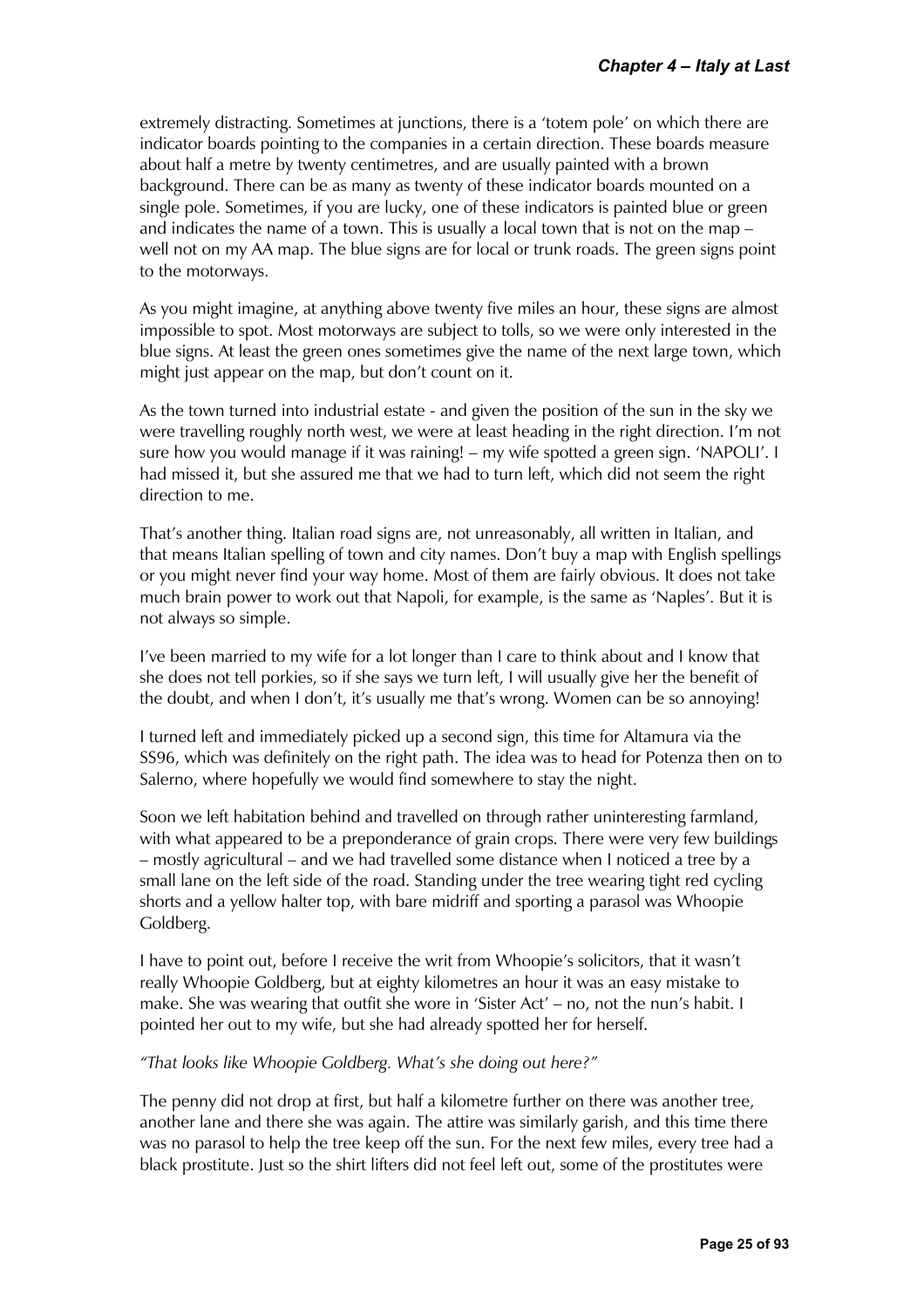male – again all were black. Or where they there for the girls' pleasure? – No. I don't think so.

But where the hell had they all come from? There was no habitation for miles. They must be shipped in by bus every morning and collected at night. Where from and what's more to the point, why were they allowed to get away with it? It wasn't exactly discreet.

Soon we had left the entertainment behind and the countryside began to look altogether more beautiful, with rolling hills and waving cornfields and a road free from traffic.

We were getting a bit hungry, but we were soon to learn one of the most bizarre practices of the Italians – Siesta! I have no argument about the desirability of sleeping in the afternoon when the heat of the day becomes unbearable. It also means that you will be fresh and perky for the evening. But here they take it to extremes. The whole country stops and from 12 'til 4 nothing stirs. No doubt this is the time that all those African prostitutes slip ashore. No-one would notice,

We drove through village after small village and not even a stray dog stirred. All the shops and bars were shuttered and the sound of the truck echoed around the empty streets. It was like one of those American disaster movies, where some alien invader has snatched away the population.

Around 2.30 we drove through yet another village and on a bend in the road, I saw the open door of a bar and there were people inside. I slammed on the anchors and reversed to the doorway. Several faces peered sullenly through the door.

I left my wife to guard the truck and went in search of nourishment. In a glass case next to the beer pump were some mountainous triple-decker sandwiches on white bread, oozing mayonnaise and filled with grated vegetables and other promising looking fare.

The barman wandered towards me and looked at me questioningly. There were three others on my side of the bar. They all stared. If all three shared a brain they would make a half-wit. There were not many branches in their family trees. It was like a scene from Deliverance!

The barman wiped his hands on a grubby tea towel. He raised his head in question. I pointed to the sandwiches. "*Due per favore"* I couldn't remember the Italian for sandwich. He gabbled a stream of incomprehensible Italian with a guttural accent. I repeated my request and more insistently stabbed my forefinger towards the sandwiches.

There was that shrug again. They do it here too. This one meant 'bloody foreigners'. He wrapped two sandwiches from the pile in white paper and neatly twisted the ends. For a clumsy looking peasant labourer he certainly made a beautifully neat parcel. He rang the till and said something unintelligible. I looked at the indication on the till display, giving thanks for modern technology, and read 6000 lire (about £2).

Now what's all that about? Six thousand lire. All those noughts start to get very silly when the sums reach more than a few pounds in value. Why don't they knock off the last three noughts and re-issue the notes as New Lire or some such, like the French did some years back when the Franc became too unwieldy? When you consider a one thousand lire note is worth about forty pence, you can see why Prada do so well with those handbags. They are needed to carry all those useless notes.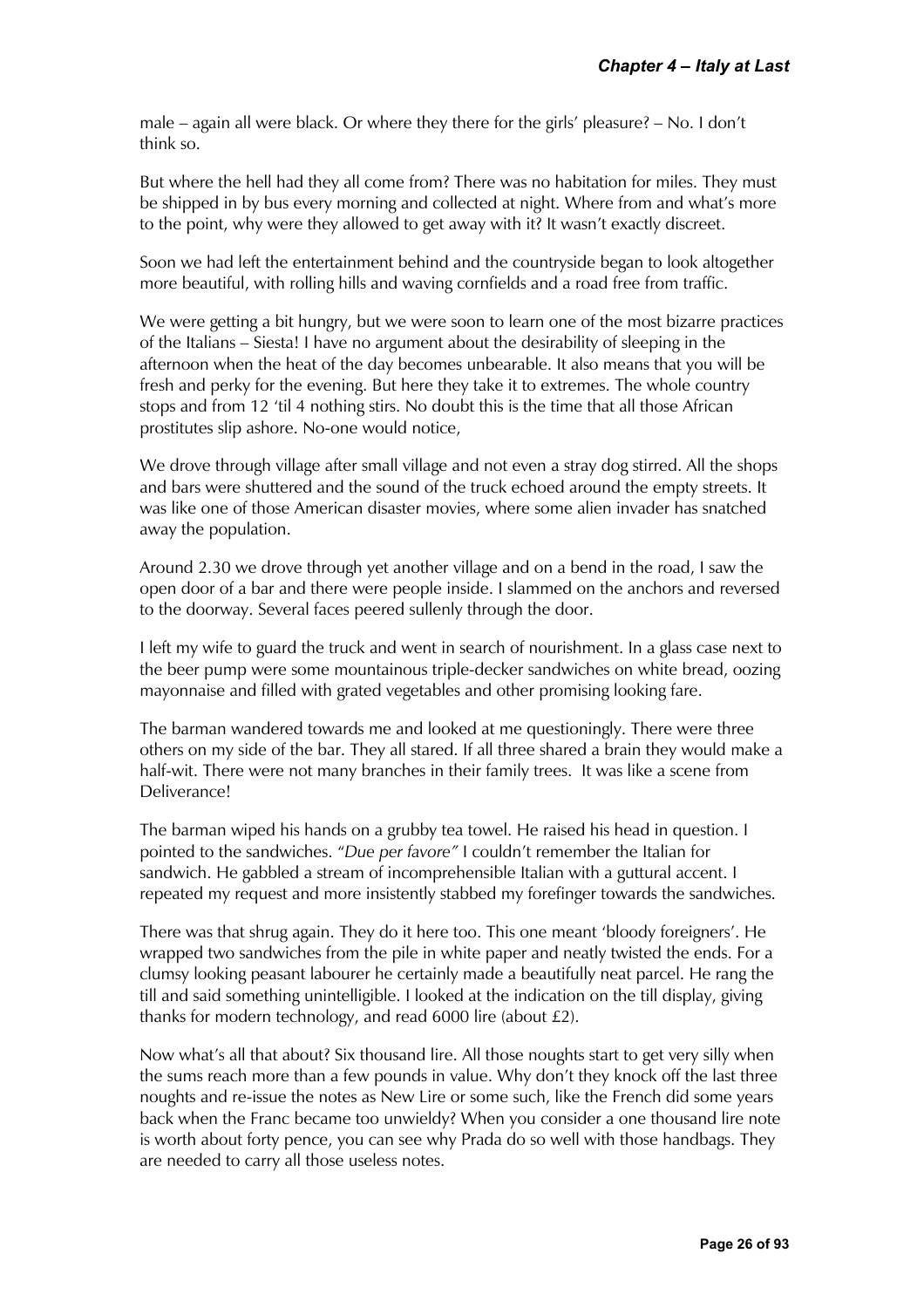I suppose the Euro will put an end to the problem, but can you really see the Italians, the French and the Germans all using the same currency, just so the big supermarket chains can screw another few pounds of profit. It's not going to work is it?

I handed over a 10,000 lire note and was given the appropriate change. I expressed my thanks and left. They watched me all the way to the car, and, I suspect, until we disappeared into the distance.

At Potenza, the SS93 joins one of the few free motorways – they call them autostrades in the country; and on a wide, almost deserted road, the miles fall away rapidly. From here, it is downhill all the way to the west coast. Credit where it's due, the Italians certainly know how to build roads. They might not have a clue when it comes to putting up direction signs, but the roads are superb. In Britain or France, when the road comes up against a hill, the road builders find a way round. In Italy they just tunnel straight through. Where there's a valley, there's none of that up and down business to run along the bottom, they whack in a viaduct. Some of these viaducts run alongside the hills for miles.

Given that there is so little traffic, you have to wonder where all the money comes from to do it that way. While we Brits. have to struggle through road works and inadequate road systems, our taxes to the EC are paying for Italian gangsters to drive their big Alfas and Lancias along superb empty roads.

You approach Salerno from on high, which gives commanding views of the bay. There is a lot of industry here and you drive through it as you approach the town. We didn't much care for what we saw, but Salerno is at the southern end of the Amalfi coast, destination for thousands of British holiday makers and one of the things we wanted to see.

Our interest had been piqued by a movie we had seen on Cyprus TV, where the action supposedly took place in Ravello. We had marvelled at the sweeping roads with their fabulous views. As we turned onto the Amalfi coastal drive, it very quickly became clear that this film had been shot elsewhere.

The Amalfi coast road is about 75km in length, and the views are indeed stunning, but the road is very narrow and winding. No long sweeping straights – and where was the Alfa Romeo Spyder and the girl with the flowing red hair? It is jammed with traffic and invaded by hundreds of idiots on motor scooters. Overtaking is impossible, but Italian drivers in their Fiat Unos and Lancia Uno clones manage it. They manage it by driving recklessly on the wrong side of the road into blind bends. In those blind bends they almost inevitably have to swerve to avoid an oncoming scooter, or more usually us in our truck.

The truck with its poor turning circle is not the ideal vehicle for this road. It lacks the acceleration to get out of trouble. It is too wide for any possibility of overtaking – though the Uno brigade sailed past as though we weren't there – and it has problems with the tight bends. Had it not been for the power steering, I would have had forearms like Popeye! The fact that tourist coaches are allowed to use this road was a prospect that filled me with alarm.

By Amalfi town, my blood pressure had reached bursting point and I was ready to drive right over the next scooter that carved me up. A tiny sign pointing inland towards Napoli offered a welcome relief that was gratefully grabbed. The road was very steep and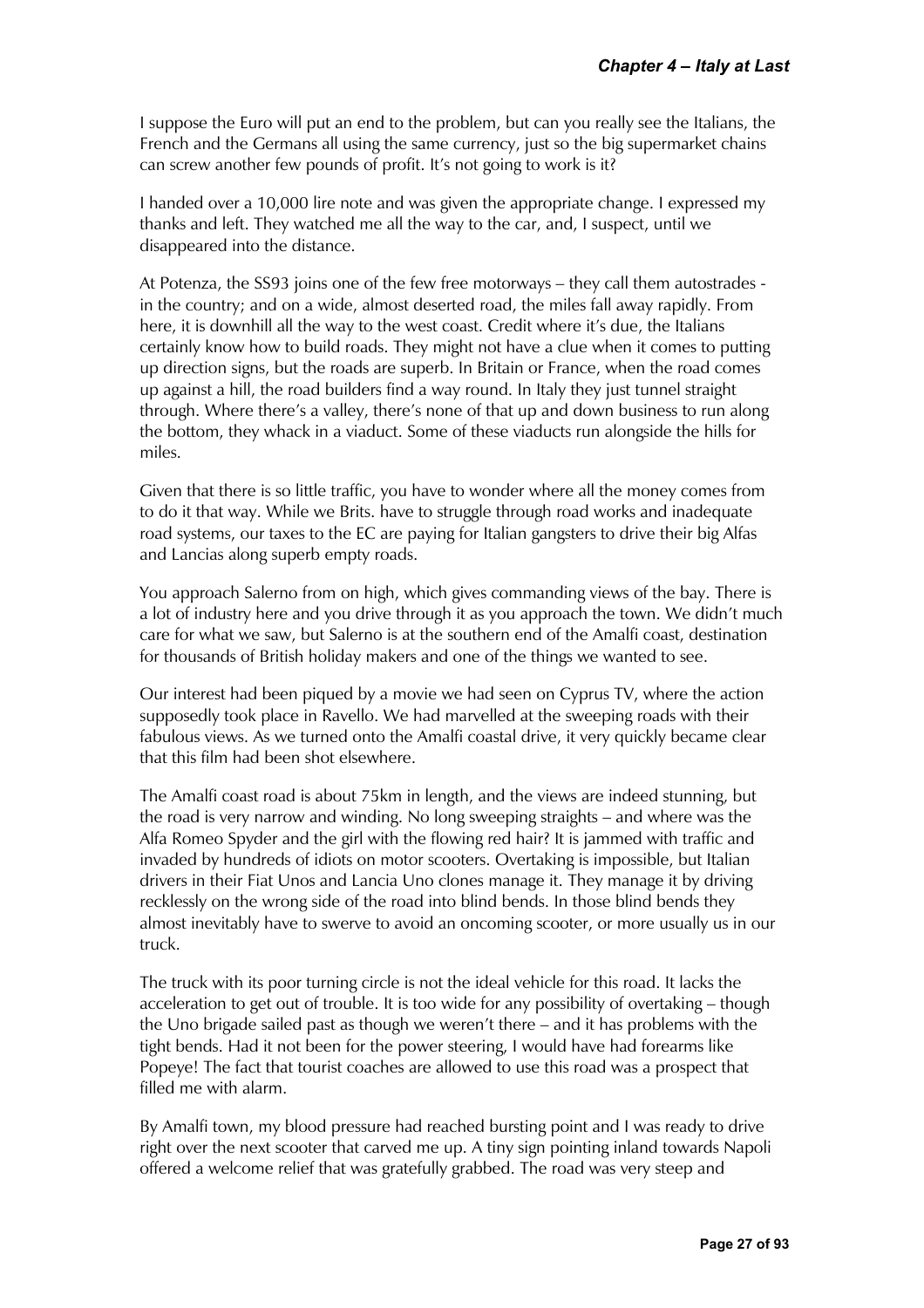winding, but mercifully free from traffic. The truck has the power to climb almost vertically, so the incline presented no problems, but those bloody Unos would have struggled, so I prayed that I did not run up against one here.

Eventually the road levelled out, and some two hours after starting our Amalfi adventure, we picked up a sign for Pompeii. Pompeii was right at the top of our agenda.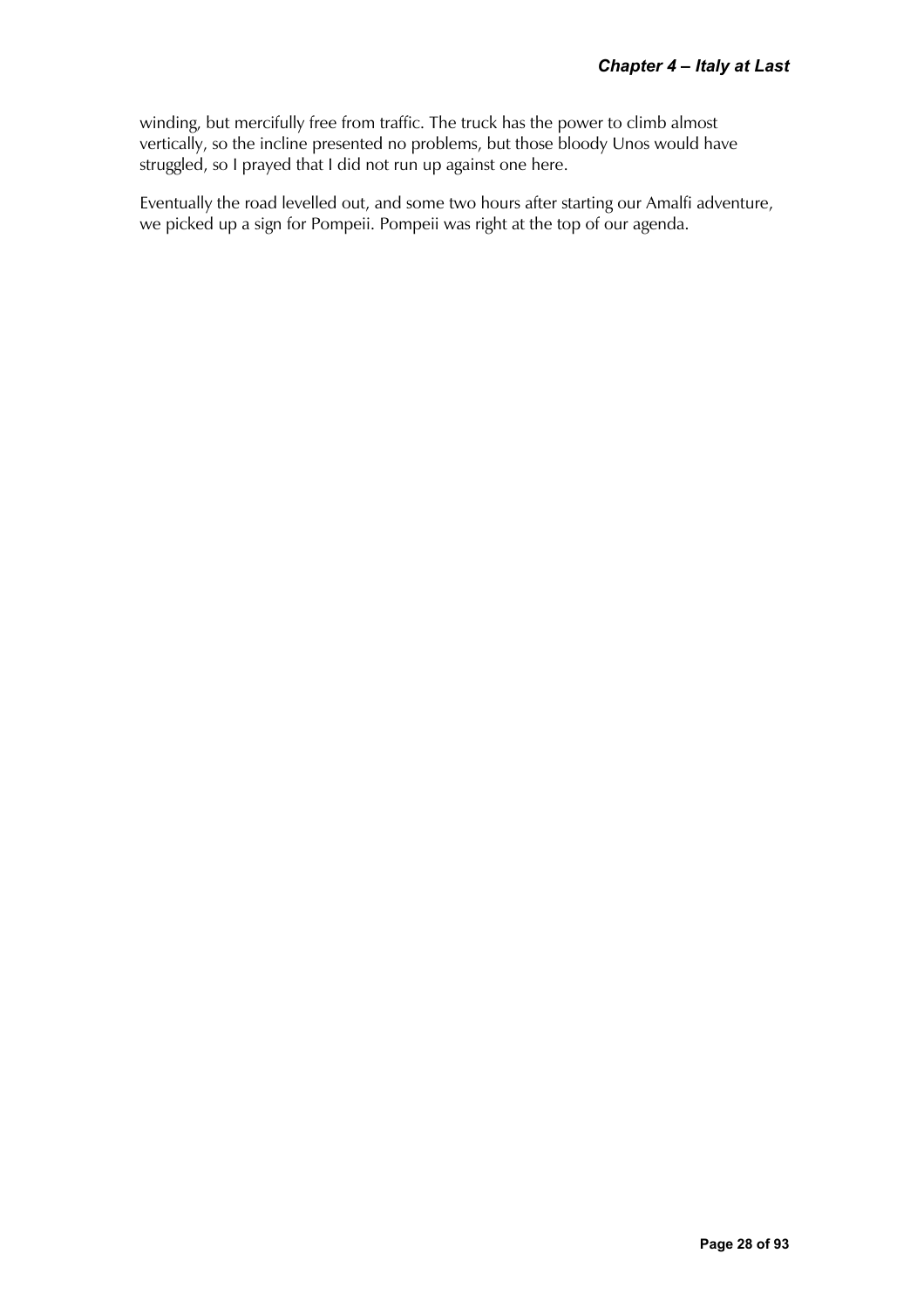# <span id="page-30-0"></span>**Chapter 5 - Pompeii**

We approached from the Sorrento road. We had not actually been to Sorrento. We would save that for later, but this road runs into the Salerno/Napoli autostrade at right angles, just by one of that road's toll gates. My direction was straight across the approach to the autostrade, my concentration completely gone once I saw the 'camping' sign.

There was a huge screech of tyres on ancient paving slabs. I had forgotten for a moment that I was driving on the right, and a large Lancia was bearing down on us from the right in a cloud of tyre smoke. I waved a pathetic apology to the driver, and gunned the truck into the opening opposite. The truck seemed to respond to my adrenaline surge and positively darted out of harm's way.

The road turned out to be the approach to Pompeii railway station, opposite which is an entrance to the ruins, and a hundred metres further is the entrance to Camping Zeus, our first camp site in Italy, and our first opportunity to use the new tent. We were not so stupid as to leave it until this time to erect the tent for the first time, but we had not actually used it before.

Camping Zeus was not listed in the RAC Camping in Europe handbook, but no matter, it was an excellent site and we found a pitch at the far side, under a tree for shelter. We were both absolutely worn out, and erecting the tent proved something of a trial. Next door from a small back-packers' tent, two English girls, of about the same ages as our own daughters, saw our plight and wandered across to see if they could help. Not wishing to appear a complete pratt, I politely declined, but it still took an hour to erect a tent that, with practice, can be thrown up inside twenty minutes.

The secret of comfort with inflatable mattresses is not to put too much air into them. Four lungsful in each segment is all that is required. It should look inflated but you should be able to pinch thumb and forefinger together through the material. When you lie on it, your weight is spread overall and you are lifted off the ground. It does no harm to put a puff more air in the outer segments to prevent you rolling off in the night.

If you blow it up hard, you run the danger of it bursting in the night. This is because your body heat warms up the air inside which expands and has nowhere to go. I remember one night, many years ago when the kids were small. We were sleeping on an overinflated double mattress in the awning of our caravan, somewhere in Scotland, and were woken in the night by a huge bang. The two sides of the mattress had pulled apart and the huge resulting hump in the middle of the bed had thrown us on the floor. So be warned!

After a cup of strong tea, and a camping meal cooked on the tailgate of the truck, life began to return to our weary brains. We set off to explore the camp, which, while small, had excellent facilities. Not surprisingly most of the campers were Italian. There were a couple of Dutch registrations and a few Germans. We and the two girls were the only English folk in evidence.

There are only two essential requirements of a tent camping site for happy camping three if you count a complete absence of children and dogs! – and those are a level, preferably grassed pitch and clean toilet facilities with hot showers. Camping Zeus had both and for a modest 22,000 lire a night (about £7.50) offered impressive value for money.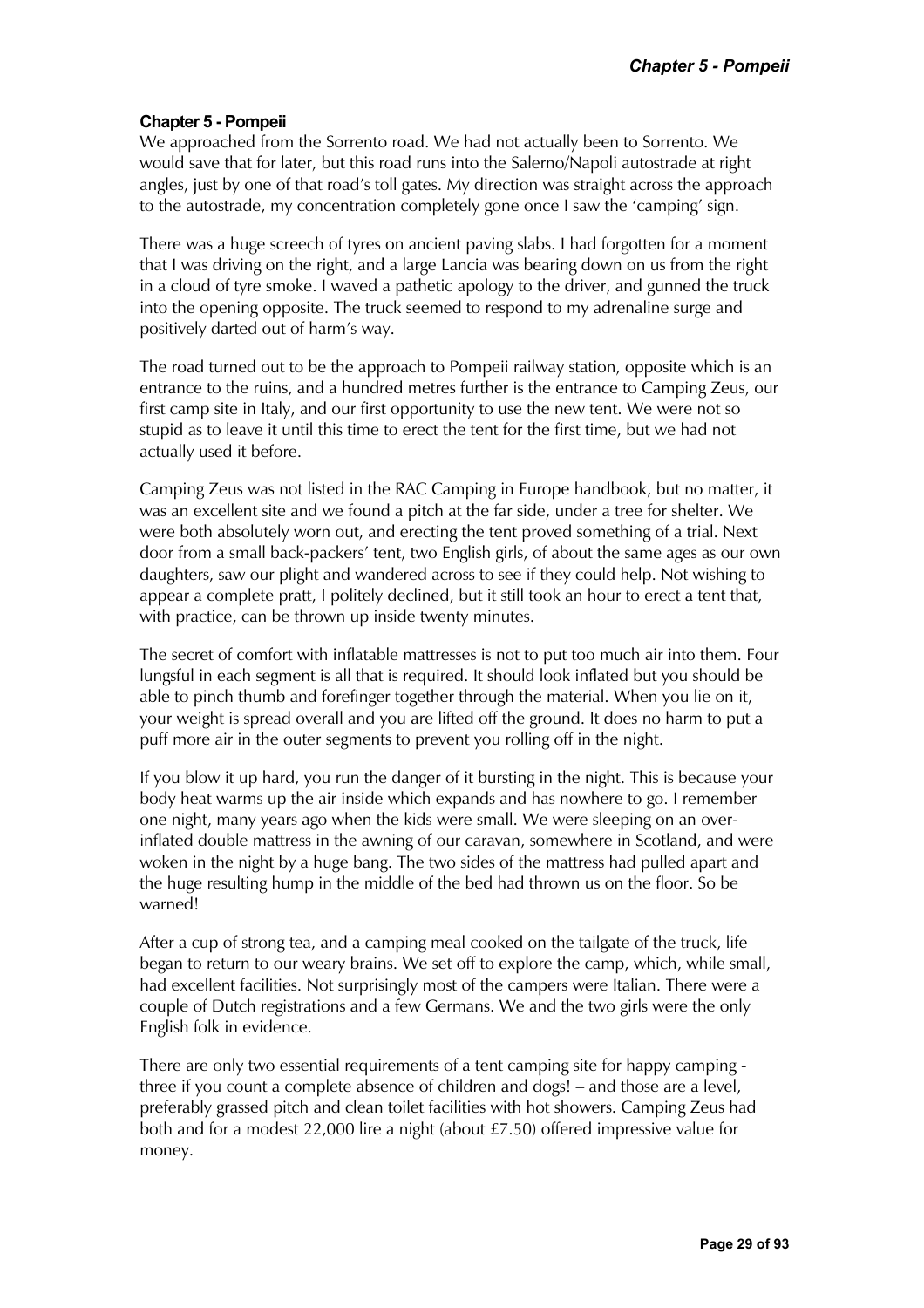Next morning we set off on foot to buy groceries – essentials like bread, cheese, ham etc. We found a small 'alimentari' – a bit like the old fashioned corner shop grocers that Tesco and Sainsburys wiped off the street plan in Britain. The shop was dingy with a handful of elderly customers dressed in black, but the smell …. an intoxicating mix of spices, ham and fresh bread.

My Italian is about as useful as the phrase book, which we had left back at the camp site. It got better as the trip went on, but for the moment we were presented with a dilemma. This was not a self service store, where we could grab a basket full of kit and present it at the check-out. The Italian lady behind the counter wanted to serve us personally, and she had even less English than we had Italian between us. The woman in front of us in the queue ordered some wonderful looking prosciutto (that's what Sainsburys call boiled ham in England!). That would do nicely for lunch. When it came to our turn, I pointed hopefully at the ham and held up six fingers. The woman immediately saw the joke and laughed. These southern Italians are such lovely people. She understood my request for six slices. Bread was a little more difficult as they had all shapes and sizes. I pointed at the shelf.

#### *"Pane?"*

*"Si. Pane."* I said even more hopefully. The shopkeeper was playing the game and offered her hands in a variety of sizes, like an angler bragging about his catch. I indicated the larger size. She was better at this game than me and laughed that delightful laugh again.

Her husband – it said Claudio Giordano on the receipt – a rather scruffy, grouchy individual hogged the till as though someone was going to snatch it from the counter. Surely not me? He didn't deserve her.

I was a little bemused to notice that the bread was sold by weight, but nevertheless 5,400 lire (less than  $£2$ ) was very reasonable for six ounces of superb ham and a large loaf of fresh baked bread.

Across the road was the greengrocer. Some tomatoes would go rather well with that ham. Luigi Di Cascone – doesn't that just trip off the tongue – did not keep much in the way of stock, and his tomatoes did not look too well, but a bag of four cost twenty pence, so I shouldn't grumble.

The bread was light with sharp crusts and a delicate flavour. The ham lived up to expectations, but was cut a little thin for my taste. I think the idea is to get more surface area on the taste buds, as the quantity was generous enough for our sandwiches. The tomatoes were utterly awesome. I have never tasted such delicious tomatoes before.

When you cut a tomato, it tends to leak an almost clear, or maybe pale pink juice. These tomatoes burst open with a rich red juice that stained our chopping board – and the taste just burst with sweetness. Never mind that they looked a bit misshapen and bruised, they were wonderful. Clearly, Italy keeps this tomato production for its own domestic consumption. Either that, or the flavour disappears on the way to Tesco.

The camp site was within easy walking distance of the ruins, so after an early lunch, we headed that way. Entrance fee was 12,000 lire (less than a fiver) and you can wander at will. This part of the world gets oppressively hot in early July, so we took a couple of bottles of water – none of this pretentious mineral water, just fresh water straight from the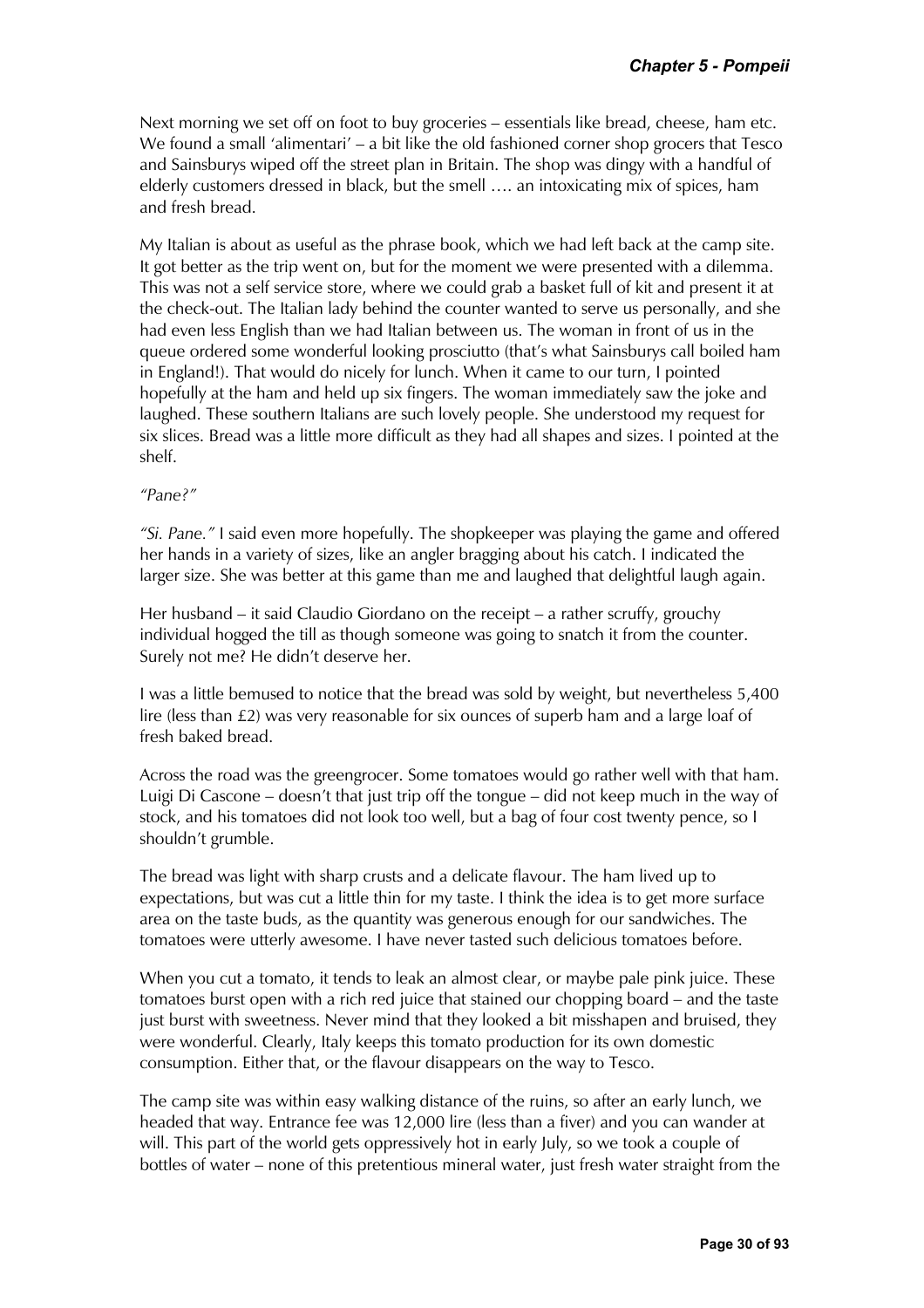camp site tap.

Good footwear is essential. You don't want to be walking round the ruins in flip flops, no matter how hot it gets. Those go anywhere sports sandals are just the thing, but with open toed footwear like this, keep away from the grass as there are poisonous snakes in Italy!

Pompeii, as everyone will no doubt be aware, is the excavated ruin of a city that was buried in a pyroclastic flow of superheated dust from an eruption of Mt. Vesuvius. This dust vaporised the inhabitants, some of whom have been re-created in plaster of Paris from the hollows they left when the dust hardened to rock around them. It also preserved the buildings to a remarkable degree, so that the frescoes remain to show how the ancients of Pompeii decorated their homes and work places.

What most people who have not visited may not be aware of is the sheer scale of the place. It is quite simply huge, and takes a long time to explore; and everywhere you go, you are aware of the brooding presence of the still active Vesuvius lurking in the background. One day, maybe soon, it will blow its top again and in a couple of thousand years tourists will be picking their way through the ruins of Naples, which lies a little to the north of here. It's a sobering thought and one cannot help but keep glancing up at the hollow peak to check whether the white cap is cloud or smoke.

The water did not last long, but thankfully there were a couple of points where taps had been added to ancient drinking fountains, where the bottles could be replenished.

I was replenishing the bottles for the third time when I was approached by a Jewish American girl with a New York accent.

#### *"Is this water safe?"*

I replied that if it wasn't we would be in trouble tomorrow and continued to fill the bottles. If it was a choice between total dehydration and stomach upset from bugs in the water, I would take the chance and worry about the stomach pains later. I can now report that the water proved perfectly safe. We didn't even experience a twinge of discomfort – but just to be certain, we later drowned any remaining bugs in Keo brandy.

I have to say that despite the heat, Pompeii was wonderful and well worth travelling to see.

As we left the site, we were accosted by dozens of market traders selling oranges, lemons and the juices from them. The juices were available just as they come, straight from the fruits, or frozen into a slush. The region is apparently renowned for its citrus fruits, but when you have lived for any length of time in Cyprus, a country full of citrus orchards, citrus fruits are not the novelty that they might be for those from more northern climes. We declined. A cup of tea is far more refreshing. In any case, I rather suspect that a glass of frozen lemon juice might have the restorative properties of paint stripper.

Having walked around in the sun for six hours, self catering did not seem an exciting option for our evening meal, so we set off on foot to search for sustenance. A few remaining orange sellers eyed us hopefully but we passed by on the opposite side of the road.

At the end of the street was a café advertising pizzas and pasta. Sounded good. They were closing and were not interested in preparing food for us. The waiter explained in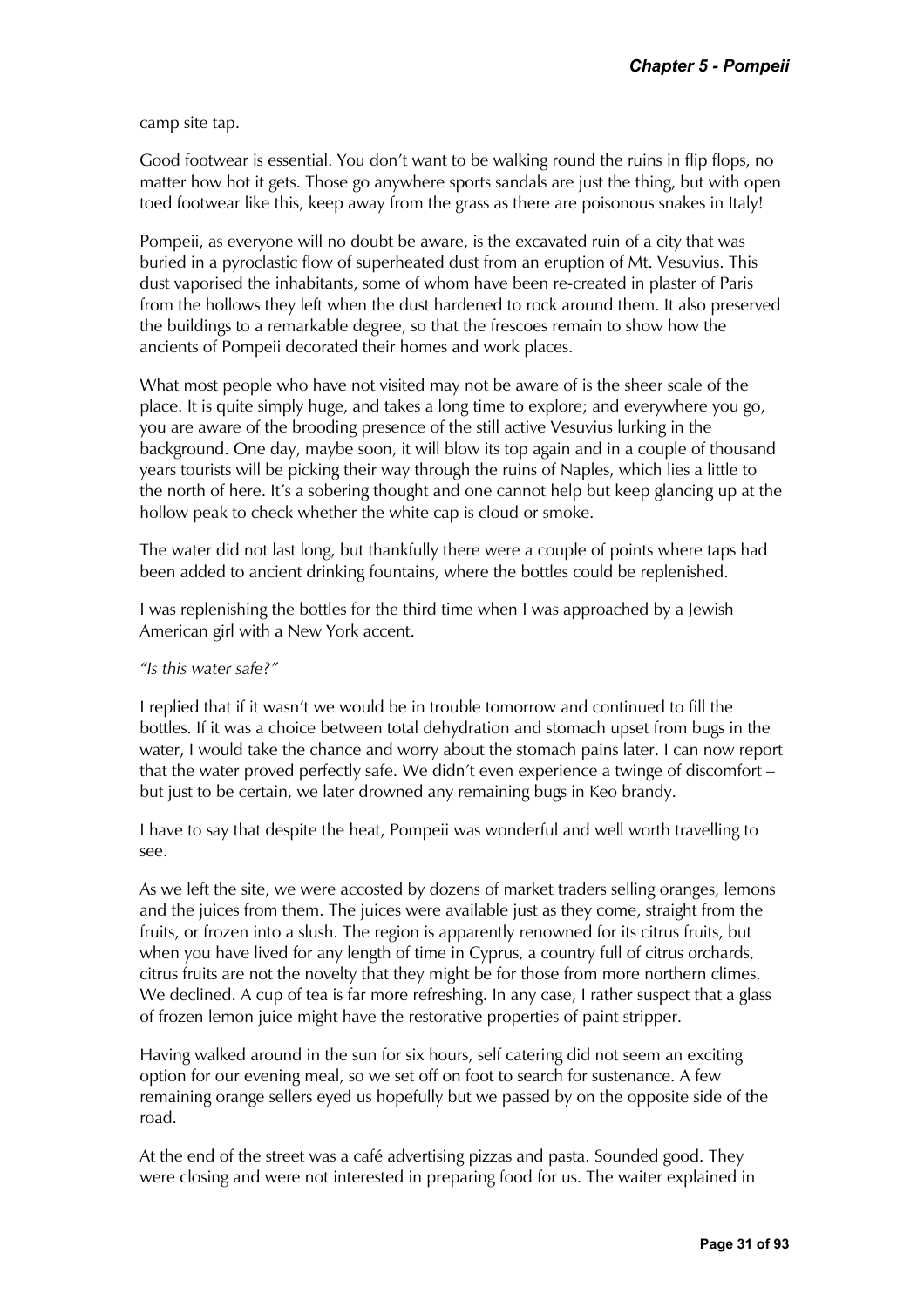perfect unaccented English that we could find a restaurant if we were to go into Pompeii town. He assured us that it was only a few minutes walk and pointed us in the right general direction.

A few minutes? Hah!

It took us at least half an hour to hike to the edge of town. The place was ominously deserted. Everywhere was closed. Only an occasional vehicle rumbled past on the dark tyre-rubber stained grey paved street.

It was the night Italy were playing France in the World Cup. Nobody, but nobody, takes their football more seriously than the Italians and the Italians love the French just as much as the English do.

Pompeii is an attractive town of typical Italian architecture. The main street has tall buildings that missed the ravages of World War II, and offer a variety of small shops with flats above, their balconies overhanging the street. It was hot and all the windows above us were open. When the game commenced, it was like being in the terraces at Wembley on cup final day. From every window there were the forte sounds of televised football commentary and the roar of the crowd. Every favourable attack by the Italian team brought forth a crescendo of compressed air driven horns from a hundred living rooms. It was deafening.

We found a street café with customers. It was closed, but all the customers were gathered around a large screened television. Our approached was ignored. We continued along the street and almost missed the yellow 'M' of a McDonalds restaurant. American fast food is the curse of the world and normally I would not go anywhere near a burger restaurant for BSE on a bun, but we were starving and it was open. There were two television sets, one for the staff, one for the customers. Both were noisily watching the game.

# *"A Big Mac with fries and a gristleburger with cheese"*

The waiter accepted my order without question and without taking his eyes off the screen began to serve. In the UK McDonalds employees all seem to come out of the same box – scruffy little oiks in their late teens to early twenties with acne and greasy hair. Here, Italian style was much in evidence and had the waiter been wearing designer sunglasses on the top of his head, I would not have been surprised. Glancing round, I noticed that the 'restaurant' even had a distinctly un-American ice cream parlour, selling fruits and an impressive range of Italian ice creams.

He served the Big Mac in a box with a packet of fries

# *"Gristleburger?"* he questioned.

I pointed to the picture of a cheeseburger on the counter top. He didn't take his eyes from the screen and uttered a loud groan as his team missed a shooting opportunity. Momentarily he glanced at my pointed finger and without further comment grabbed the appropriate box from the warmer behind him. Then it was back to the TV.

11,700 lire including drinks of coke – about £4. Not bad. The burgers tasted like Macdonalds burgers everywhere, but they took away the gnawing hunger. We stayed to watch the game as we ate our meal. It was clear that Italy's football team was in big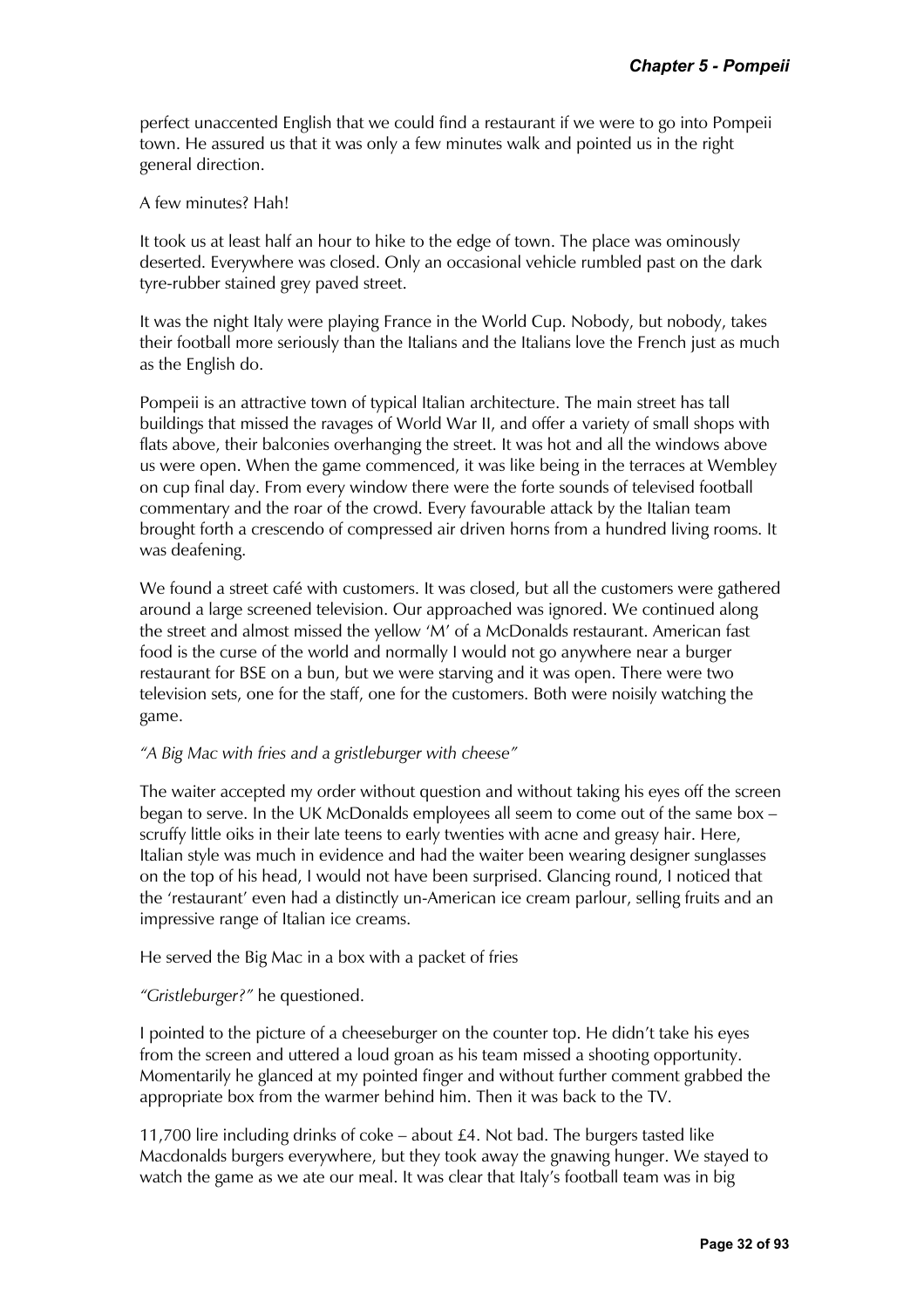trouble.

Match over, the air horns packed away until next time, and traffic once again invaded the streets. Faces were gloomy. The bloody French had won.

As we walked back to the camp site, we stopped to buy some peaches from a fruit seller in town. 1200 lire (42 pence) for four of the most delicious peaches we had ever tasted. What is it about country produce in this part of the world? Southern Italy may be poor, but my do they know how to grow fruit and veggies.

We forced the two English girls reluctantly into conversation. Maybe they felt rebuffed at our refusal of their offer of help the previous evening, or more likely it was an age gap thing. They had been to Sorrento for the day. Yes they had visited the ruins. We didn't get much else out of them.

Time for an early night and back on the road tomorrow.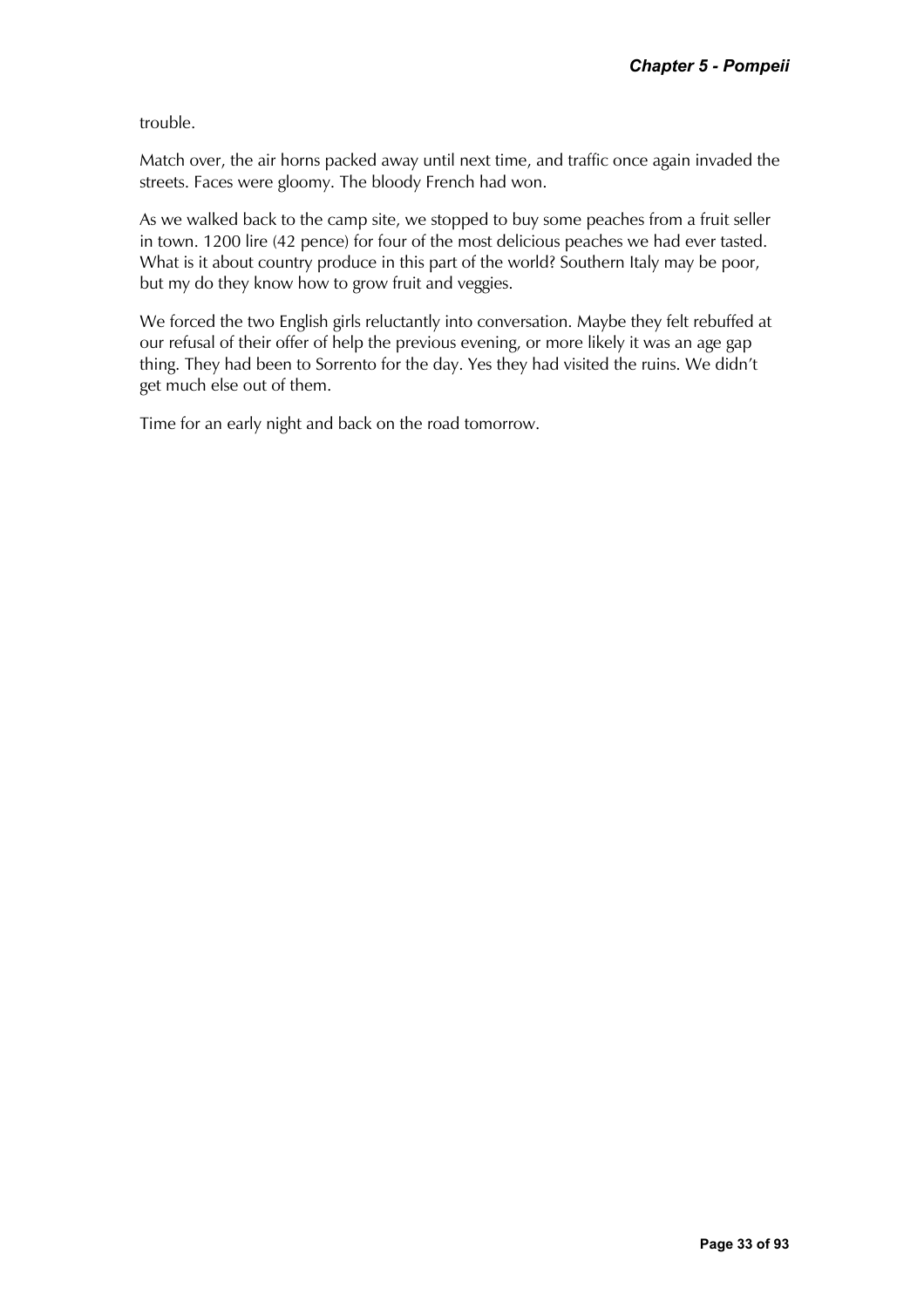# <span id="page-35-0"></span>**Chapter 6 – On to Rome**

Packing the tent was much easier than its erection had been, and we were ready to leave before 8 am. If only the site manager would hurry up, take our money and open the gate.

He had retained our passports – or at least mine – something which is quite common apparently when camping in Europe. The camp sites have no legal right to take the passports, and it's only to stop you from fleeing without paying, but if you argue, you don't get to stay. I had visions of my passport disappearing and being sold to some Albanian illegal immigrant, but it was returned.

We avoided the autostrade and turned right past Claudio's and Luigi's shops and headed along the coast road, past Torre del Greco and Ercolano (Herculanium in English, this town has more spectacular ruins, but we were suffering a culture overdose from the previous day) and pressed on towards Napoli. This route is fascinating and exciting. It is a true glimpse of the past. I doubt that much has changed here since the  $19<sup>th</sup>$  century. Everywhere it bustles with activity. Street traders rush around with bread, meats and other produce piled on tiny carts. The inevitable Unos dash around, and every third vehicle is a kamikaze motor scooter.

I have ridden motorbikes. I hold a full licence, and have a moped at the house in Cyprus, but the skill – or was it luck – of these scooterists defied explanation. They never seemed to use mirror or signal, and appeared not to look where they were going, but they weaved through the traffic with a deft touch on the throttle and steering without coming into contact with the cars or one another, and were rather less of a nuisance than might be imagined. The easiest ploy was to ignore them completely and let them worry about their own safety.

We had clocked another 330 km from Bari to Pompeii and here was the first heavy traffic we had encountered. The driving position in the truck is quite high, offering a view of the road in front over the roofs of the cars, so the right hand driving position was less of an imposition than it might otherwise have been. It was no longer causing me any problems, though I did have to keep telling myself that the kerb should be on my side, whenever I had the road to myself. This practice I was getting, of driving on the right in traffic, would prove beneficial later on.

Although this was the main coastal route, we did not actually get a glimpse of the sea until we reached Napoli itself. We were not intending to stop, but rather to continue on up the coastal SS7 road via Velletri to Rome (they spell it Roma here!). We particularly wanted to see a fabulous ancient mosaic at the hill town of Palestrina, about which we had seen a TV documentary earlier in the year. Although the bloody AA map was singularly lacking in detail, I figured that if we turned off at Velletri and went cross country to Valmontone, we should find a connecting road to Palestrina.

Interestingly, Palestrina was shown on my map as being unconnected to the road network. It was a blob in an open space. That couldn't be right.

We stopped at a supermarket on the outskirts of Napoli. The designation 'supermerceto' is self explanatory and therefore easy to spot, but this was the first we had seen, so time to stock up on supplies.

The trolleys had those pre-payment locks and chains holding them together, and unfortunately we did not have the 500 lire coin required to separate them, so we had to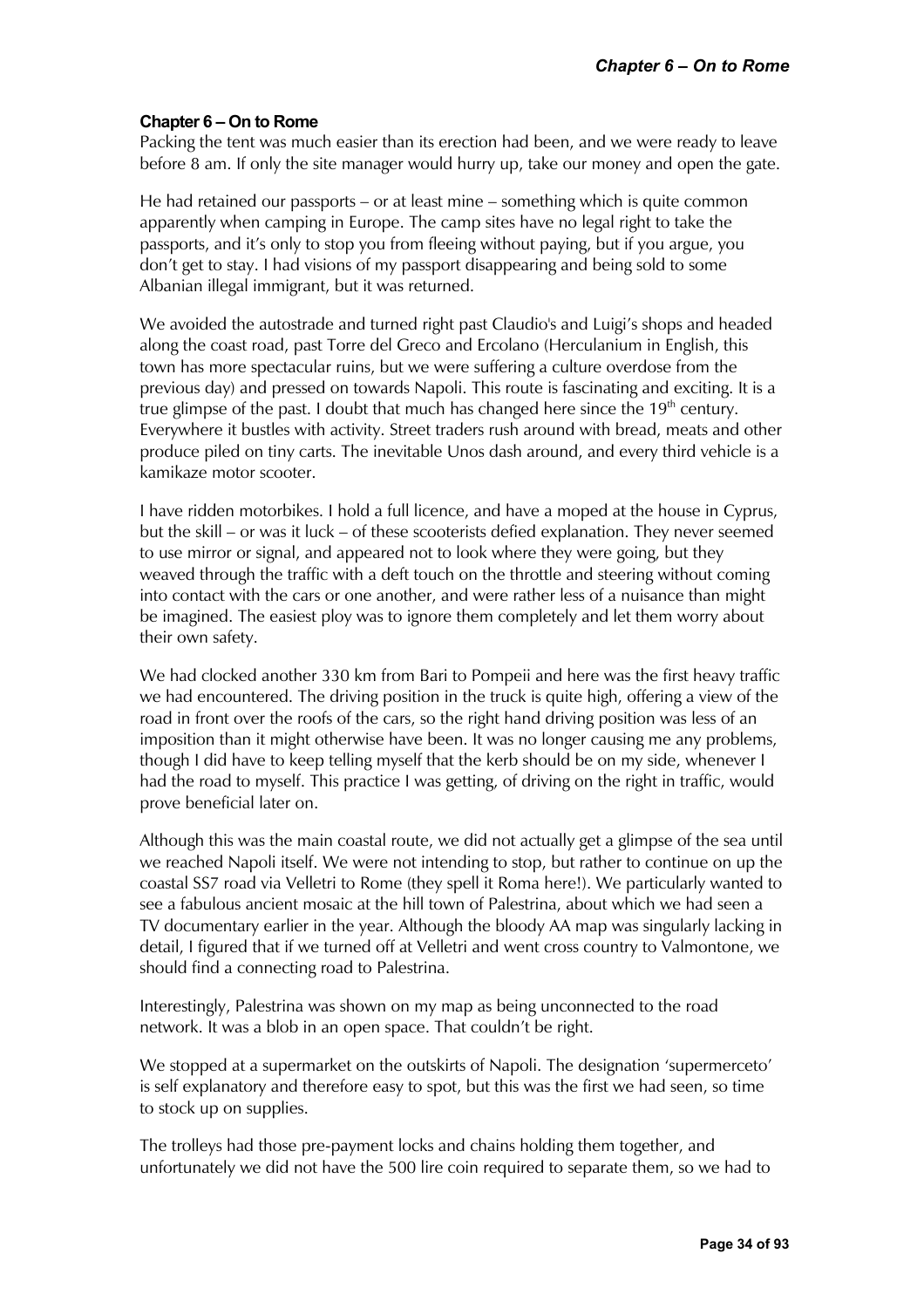make do with what we could carry. The ham and bread were behind the delicatessen counter, but by now I had consulted the phrase book.

*"Sei fette di prosciutto per favore"*. The assistant picked up a haunch of ham and began slicing. He showed me what he had done and silently begged my further comment.

*"Si grazie".* I was getting better at this. I mimicked the local accent. It drew no comment from the staff.

*"Vorrei del pane?"* I asked questioningly. He turned and selected a loaf and offered it for my approval.

*"Si grazie".* Transaction done. The bread was weighed and priced and the purchases were handed over. With these few words and the availability of the odd supermarket, we were certainly not going to have any problem with our self catering.

We added cheese from the cooler – a variety we have not seen before or since, but it looked to be a popular local brand – which proved to be excellent. Butter caused rather more difficulty. I don't think the Italians must be a butter eating nation. We bought a pack. It was pale, unsalted and looked and tasted like lard – yes it was butter! – and it was ludicrously expensive. It was crap! I would have thrown it away after the first taste, but my wife abhors waste. We ate it – eventually - but I promised myself we would not be buying any more Italian butter.

The checkout man looked like a gangster from a 'B' movie. He was fat, tattooed and wore a large gold earring. Quite a nice bloke really. He recognised us instantly as English and said:

*"You are Engleesh?"* 

*"Si - Yes"* 

*"Ah. Manchester United?"*

I didn't try to tell him that we live in the shadow of Old Trafford, but Manchester United is clearly the first English name known the world over. I nodded and smiled. He chatted away in heavily accented English, and when he had used up his limited vocabulary (which was much greater than mine in Italian) we paid for the food and left.

We were pleased and not a little surprised – after the warnings of our friends and neighbours – that the truck was just as we had left it, the sheeted load of camping equipment et al was untouched. With not a little relief we drove on.

The SS7 may not have been the best choice of route to Rome. It is constantly broken by small towns, with the inevitable build-up of traffic. You couldn't get a good run at it. Once we cleared the environs of Naples, it got better, but the towns we passed through were failing holiday towns, and even in July there was a distinct lack of happy holidaymakers.

Worse. Much worse. Every time we were stopped at traffic lights, we were accosted by beggars. They were gypsies from eastern Europe and did not speak either Italian or English. They did however understand *"Bugger OFF!"* when shouted forcefully through the open window.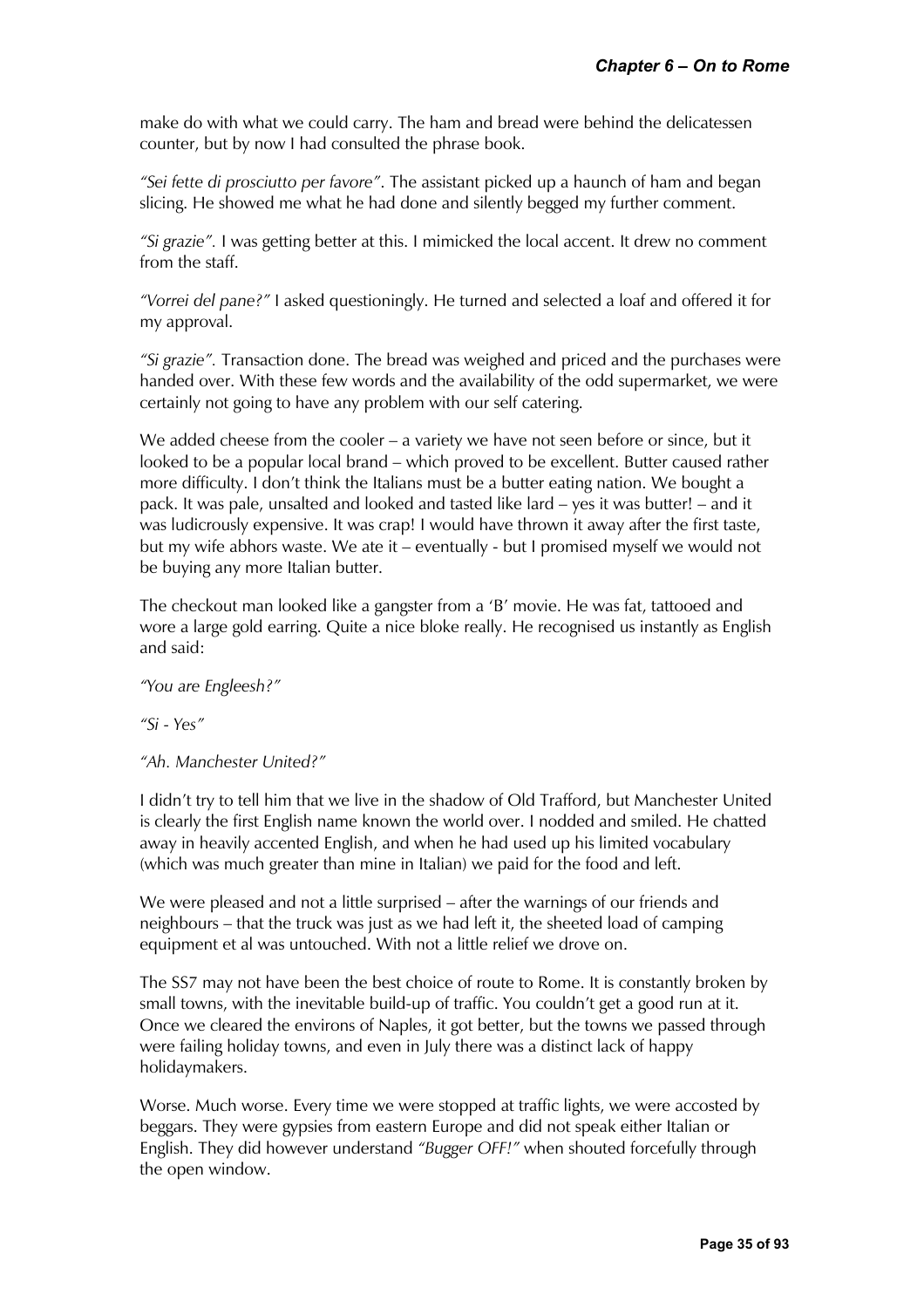The usual routine was for a team of these gypsies to occupy each road at the junction. Then as the traffic was stopped by the lights, they would work their way down the queue of cars, and tap on the driver's (in our case the passenger's) window. If it was a female beggar she would thrust a bundle of rags containing a baby at the window and then replace it with a card with some begging letter in Italian, and written in crayon. Her assistant would then thrust his open palm at the window. They were insistent and could have been intimidating, but they could see from my face that I would have happily driven right over them, and moved on to easier pickings from the car behind.

I guess they must hire these babies by the day, unless it was a baby boomer year for gypsies. All of the babies seemed to be under 12 months old. None of them cried. They just looked mournfully at you. A life of begging starts at an early age.

The older children had learned a new trick. Those tall enough to reach over the bonnets of the cars had old washing up liquid bottles filled with water – at least I hope it was water – and squeegee mops. They persistently tried to wash the windows of the cars then demanded money. I noticed that the Italian response was to turn on the windscreen wipers in advance, which seemed to put them off.

They attacked the cars from the pavement, or passenger side, which makes it even more difficult to prevent. They hadn't reckoned on my vehicle being right hand drive, and one of the more persistent was forced to leap out of the way, shouting abuse in some strange tongue, as I tried to grab him by the throat through the open window.

This begging business was very well organised. The police were conspicuous by their absence.

As well as beggars, Whoopie began to put in an appearance again, but here there were as many white as black prostitutes – again both male and female. They openly plied their trade alongside holiday complexes where, presumably, Italian families would take their children. It was all very shabby and not at all what we had imagined.

I was just discussing with my wife who on earth would want to pay for sex with one of these scrubbers at ten o'clock in the morning when the car in front stopped by one of the prostitutes and as we caught up with them, they drove off together. We looked at one another in disbelief.

For mile after mile, the view was much the same – run-down holiday resorts and industrial areas, but the farther north we travelled the better the road and the lighter the traffic. Near Terracina, about midway between Roma and Napoli is an area of fine beaches, relatively free from development and looking for all the world like parts of the Pembrokeshire coast. Here the Italians gathered in droves. There were thousands of parked cars and everyone seemed to be having a good time. We drove on.

A little farther north and the road turns inland. It is all around here where Mozzarella di Buffala is manufactured. That's the cheese that's too expensive for your local home delivery pizza parlour, but is what makes a real pizza. There are cheese factories dotted all along this road, almost to the outskirts of Roma itself.

Palestrina proved much easier to find than I had hoped. As you cross the A1 autostrade on the SS600, it is clearly signed, and as you approach the town, you can see it perched on the top of its hill and you just point your vehicle in its direction.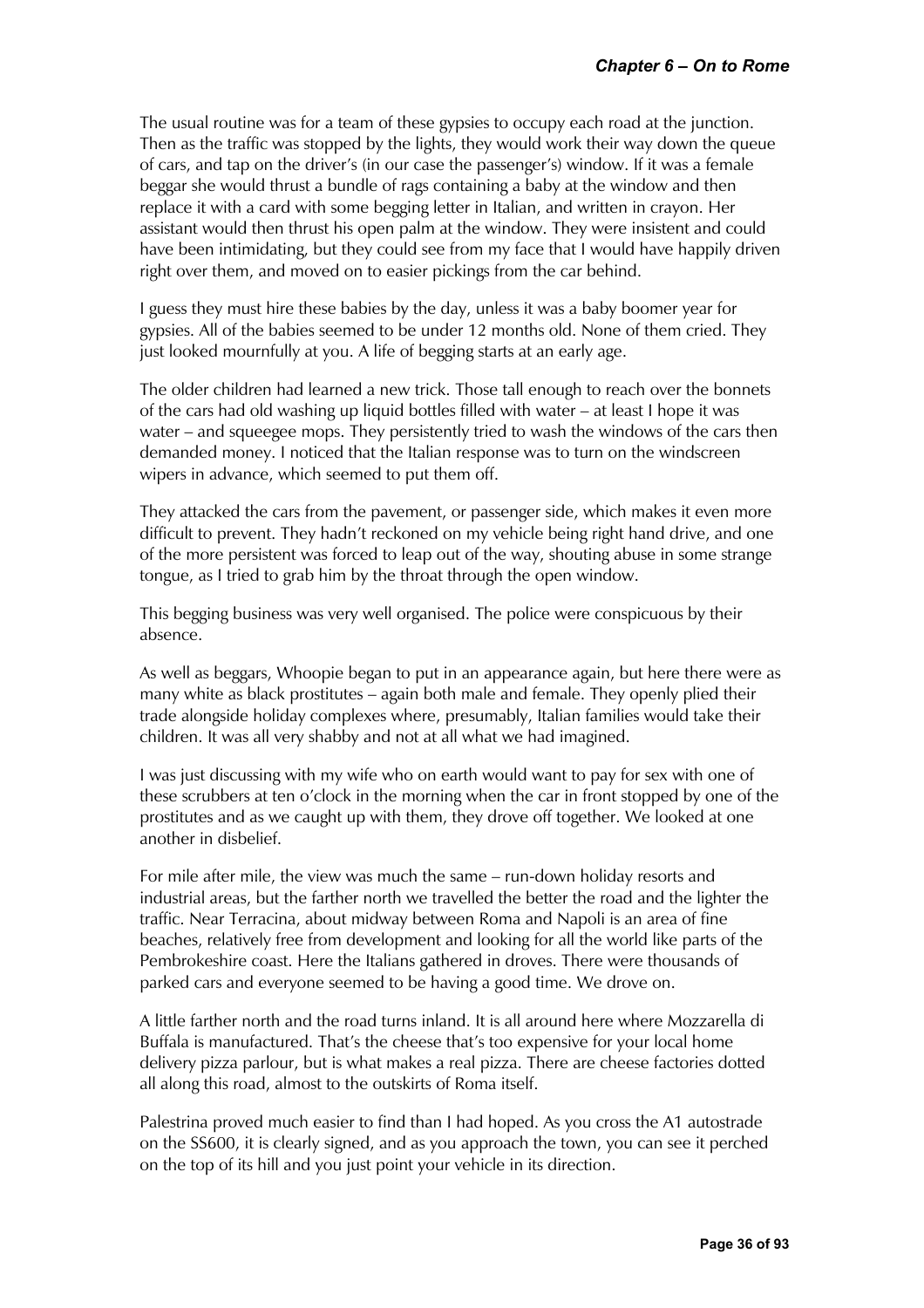The mosaic is an ancient map of the Nile and is housed in a museum that forms part of some converted religious edifice, right at the top of the hill. It is well worth the visit. The entrance charge is 4000 lire, (under £1.50).

When we arrived in the early afternoon, the place looked closed. We had visions of that siesta problem again. A sign pointed to the booking office down the street. The booking office was closed. Things looked bleak, when a second floor window, very high above us opened and a very smart middle aged Italian gentleman shouted something to us in Italian. I had been practising my shrug. *"Sorry ….Engleesh".* 

Why is it that after a couple of days in a foreign country you start to mimic the way the locals speak English? Its bizarre. I just cannot help myself. It's not only me that does it either. I've heard you.

The man directed us to the top of a large flight of stone steps to the front door of the building, where a security guard had come out to see what all the noise was about. He beckoned us over. These people are so friendly.

The museum is ultra modern inside and has few exhibits. It has excellent toilet facilities, which were very welcome; and on the top floor there is the mosaic. The mosaic is huge and mounted on a wall where it is properly lit. It has been thoroughly restored and is wonderful. My wife and I stood gazing at it, alone except for the attendant sitting on a chair in the corner of the room. It's not as though anyone could steal it, but I suppose there might be some vandal who would want to prize out the odd tile as a souvenir.

If you are into mosaics, as we are, they have a second one at Palestrina. This is much smaller and less grand than the map, but worth a peek nonetheless.

I wandered over to the window. There was a fabulous view across the plain to the mountains beyond. I attempted to take a photograph through the glass. The attendant rushed over and opened the window for me. I was amazed and thanked her.

We ambled back downstairs, treading cautiously over a glass floor which showed the ancient foundations illuminated below. I am quite a big chap and I always fear the glass breaking. It never does of course; but you cannot help but worry.

We left and after a short pause to take a few more snaps of the view, wended our way down the hill. Without the hill to guide us, we lost our way a couple of times, but eventually reached the SS6 which was big enough to be shown on our useless map.

We had consulted the RAC camping book earlier and decided to stay the night at Camping Tiber, which, as the name suggests, is on the bank of the river, just outside the outer ring road – the GRA – or tangenziale. It was just a matter of finding the GRA, turning right, then leaving again at junction 6. Easy? ….. Huh!

We hit the outskirts of Rome at four in the afternoon. For the next two hours, we drove some 60 kilometres through wide streets. It's all a bit like that road that runs from the M1 to Swiss Cottage in London, only with railway tracks at the side – or sometimes in the middle. I remember asking my wife why she thought the railway lines were painted white; and I noticed a light train (a bit like Manchester's Metrolink only covered in graffiti) parked by a small grassy hillock. Quite simply we were lost. There were no road signs to help, and those few that we found pointed only to local suburbs of Rome that were not listed on my map. When we passed the train and its hillock again some two hours later, I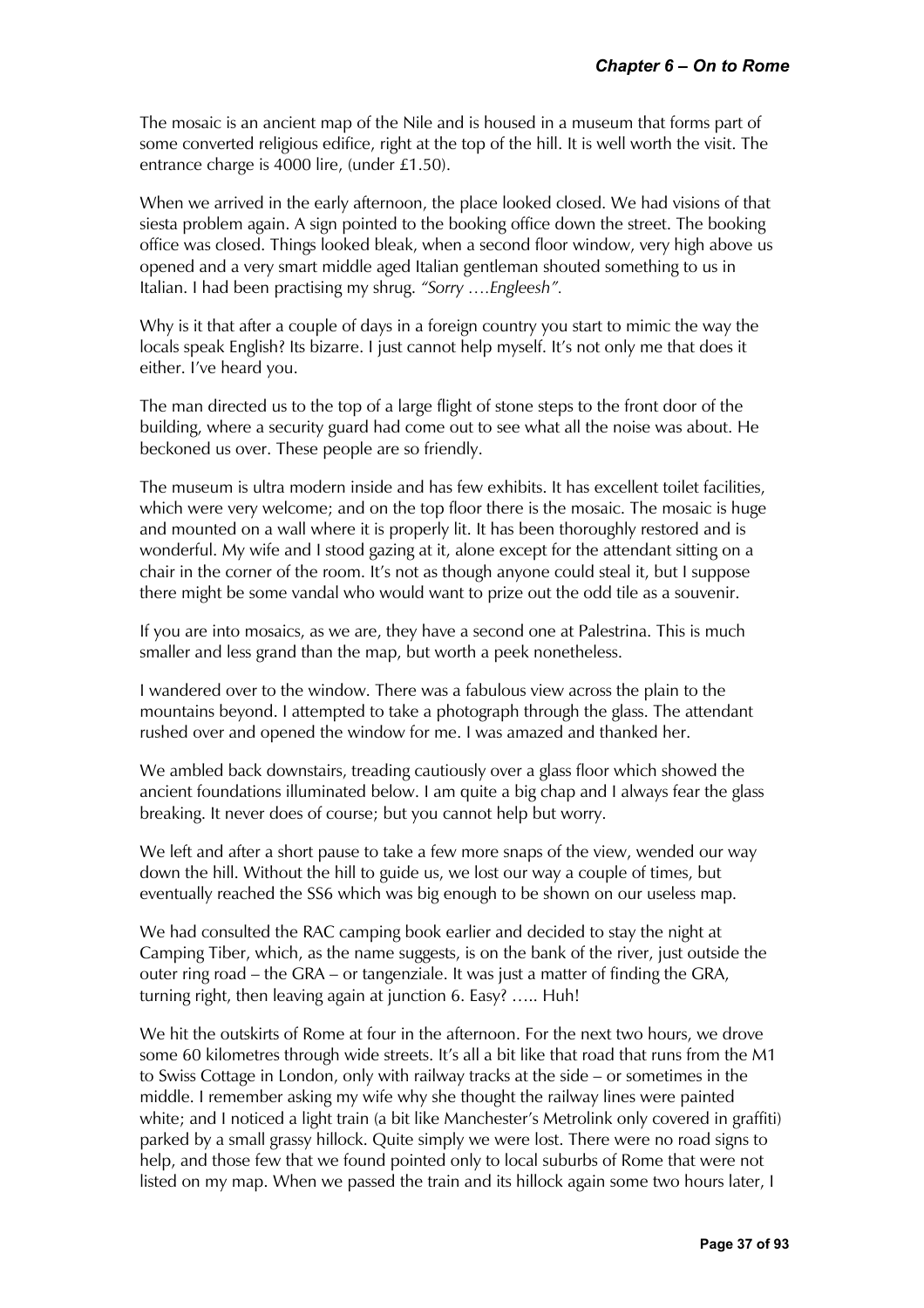knew we were going round in circles. We must have passed the GRA and were travelling around the inner ring road, for certainly we had not turned off anywhere.

I was tearing my hair. I was tired of driving and fighting off beggars. I was ready to kill the next toe rag with a squeegee. My wife, usually a haven of tranquillity and reason in such circumstances suggested we back track. Maybe there would be some signs if facing the other way? The back of a sign which I could see in my mirror pointed back to the SS6 convinced me of her wisdom. We turned around on the forecourt of a petrol station. The attendant rushed out to serve us, then cursed as we turned back into the traffic.

My wife spotted the GRA before me. It was just a normal road on a flyover above our road and it was right by the bloody filling station where we had just turned round. We simply hadn't noticed it. I don't know why, but I was expecting something altogether grander – and better sign-posted. OK perhaps not sign-posted.

I drove up the slip road, followed the indications of the signs and found myself dumped back off it again on the SS6, exactly at the entrance to the filling station. I used it to turn round again. The attendant was not amused. I tried again and used a different combination of slip roads, and.. hey.. I was on a motorway class road, with huge traffic signs and travelling at 90 kph. Brilliant!

Camping Tiber is sign posted from junction 6 on the GRA, and thus easy to find. It's a super site, all that anyone might desire from a camp site, with acres of flat grassy pitches, all with electricity on tap should you need it, with loads of trees to provide welcome shade from the sun. There were excellent toilet facilities, a small supermarket, a restaurant and a swimming pool. The Tiber, however, was a disappointment. The sluggish green snake of water with muddy banks formed one boundary of the site. Wisely it was fenced off. It looked very polluted. If there were fish in here, I would bet they'd glow in the dark.

The site wardens spoke excellent English and we were given a brochure for 'Camping Italy' - a group of like-minded camp sites all around the country and a voucher which promised ten per cent discount should we choose to stay at one of them. If you collect five stamps, you get a free night's accommodation and for ten stamps, three free nights.

There was another brochure which offered similar discounts at another smaller range of sites.

We were pitched next to an Australian couple who were back-packing around Italy. Actually back-packing was not the correct term for what they were doing as they were cheating with a hired Fiat Punto they had picked up in France. Nevertheless they were travelling light.

They told us about the free bus from the camp site to the railway station and the train tickets that could be purchased from the camp site. They offered to show us the ropes.

That night we prepared a simple meal and washed it down with a bottle of excellent local wine from the camp shop, then after a hot shower it was time for an early night. We were not even disturbed by a huge party of noisy Polish school children who were holidaying on the far side of the site. We slept like the dead.

The next day, Sunday, we had a laze around. Pompeii and the long drive had taken their toll. In any case we suspected that Italy, being a religious country, might be closed on a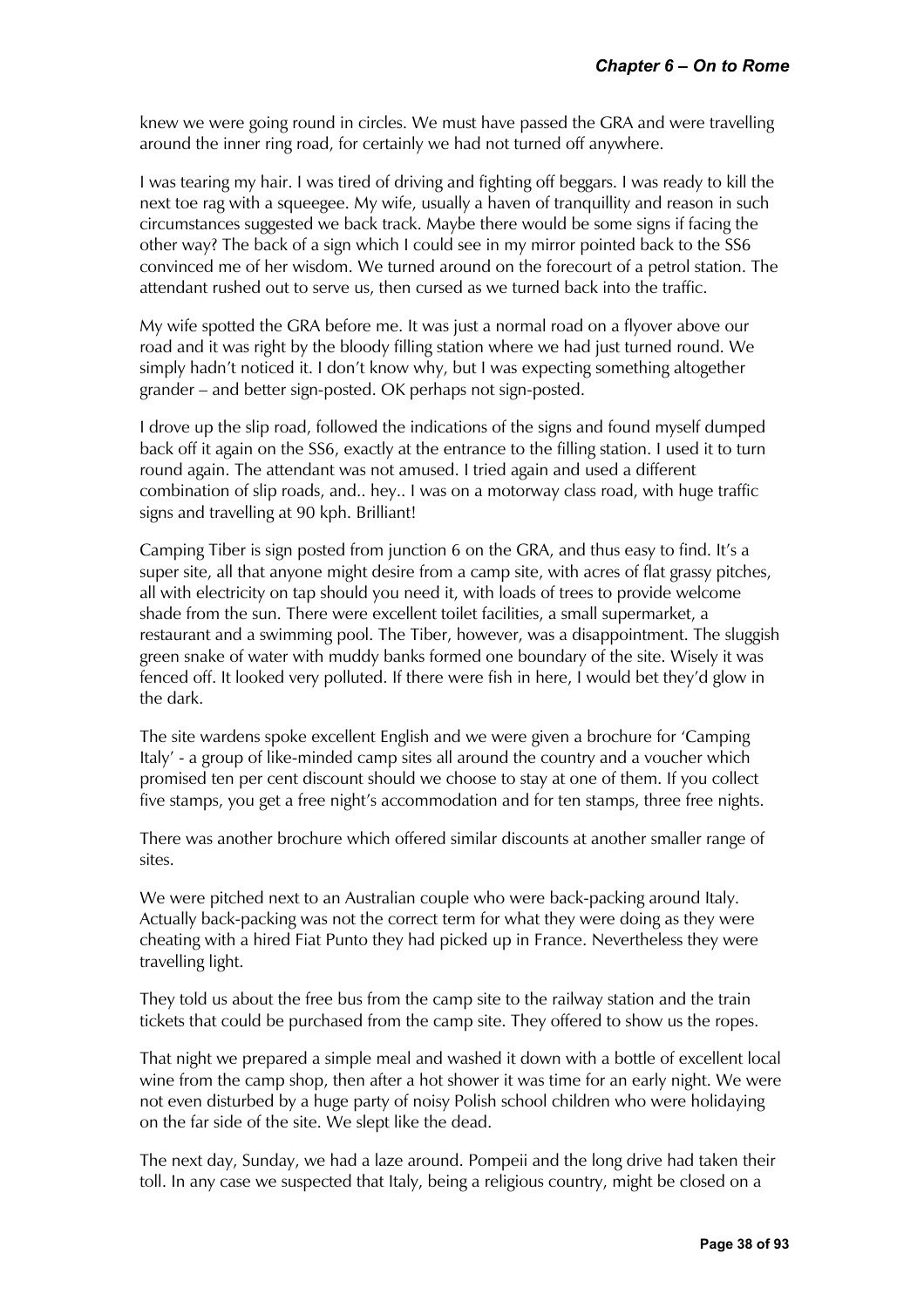Sunday. As it transpired, greed overcomes religion and the tourist sites were open, but we needed the rest. I took the opportunity to wash the truck. With Cyprus being desperately short of water, truck washing had been neglected of late.

The first camp bus at eight the following morning was full of mainly German tourists. The bus offers a half hour service, but does not run during siesta, from noon 'til four. The trains from Prima Porta station are frequent and the early train was packed with Italian commuters. There are no guards or ticket collectors. You punch your own ticket in the machines provided and for an entirely reasonable 1500 lire (about 50 pence) you then get 72 minutes of travel and that can be on train, bus or underground, or any combination of the three.

The trains are modern. The interiors are clean, with hard plastic seats to sit on and lots of standing room, but outside they were completely covered in graffiti 'art', which made them look very shabby indeed.

The train runs to Flaminia station which is reached in about twenty minutes and is located a few minutes walk from the city centre. We left our Australian guides at the station and wandered aimlessly around the sights, having had the good sense to buy a guide book from the camp shop while we waited for the bus.

The two most well known sights in Rome are the Coliseum and the Trevi Fountain. We started with the latter because it was nearer to the station. This actually takes some finding, because it is hidden down a warren of back streets and is crammed in a piazza between some tacky looking warehouses. It looks a lot smaller in the flesh than in the pictures. The picture in the guidebook must have been taken from a helicopter or the roof of the warehouse opposite, because there is no suggestion of the buildings that crowd it.

The fountain was not working and some workmen were paddling in wellies in the water, with a nifty vacuum cleaner type of gadget that slurped up all the coins that the tourists had thrown in the previous day. They must gather a fortune in coins from this fountain. They could do with spending some of them to clean it up. It looked decidedly grey and a bit sad. We were very disappointed.

The Coliseum is a majestic spectacle, or rather it would have been had it not been covered in scaffolding. Nevertheless it was a tourist magnet on a grand scale and in every direction their were hundreds of mainly Japanese tourists snapping away with miniature cameras. But what were those men doing outside, dressed as Roman centurions?

We were pleased to note an absence of those grotesque Conranesque shopping palaces that despoil so many British cities. The old buildings have been retained and with them the city has real character. Unfortunately it all needs a good clean up to remove the centuries of grime from the stone work. To be fair, the Roman authorities had made a start, but there is so much heritage in Italy that the task is gargantuan.

We were quite alarmed to see the level of security at banks in particular. All banks have armed guards, some with machine guns for Christ's sake. If you want to enter, you have to go into a reception area, where you have to leave all your possessions – save, presumably, your cheque book or credit card – in a locker, then you enter through more security, if they like the look of you, into the bank proper. On the other hand, there's nothing to stop you getting mugged at the 'spit bank' (ATM) outside.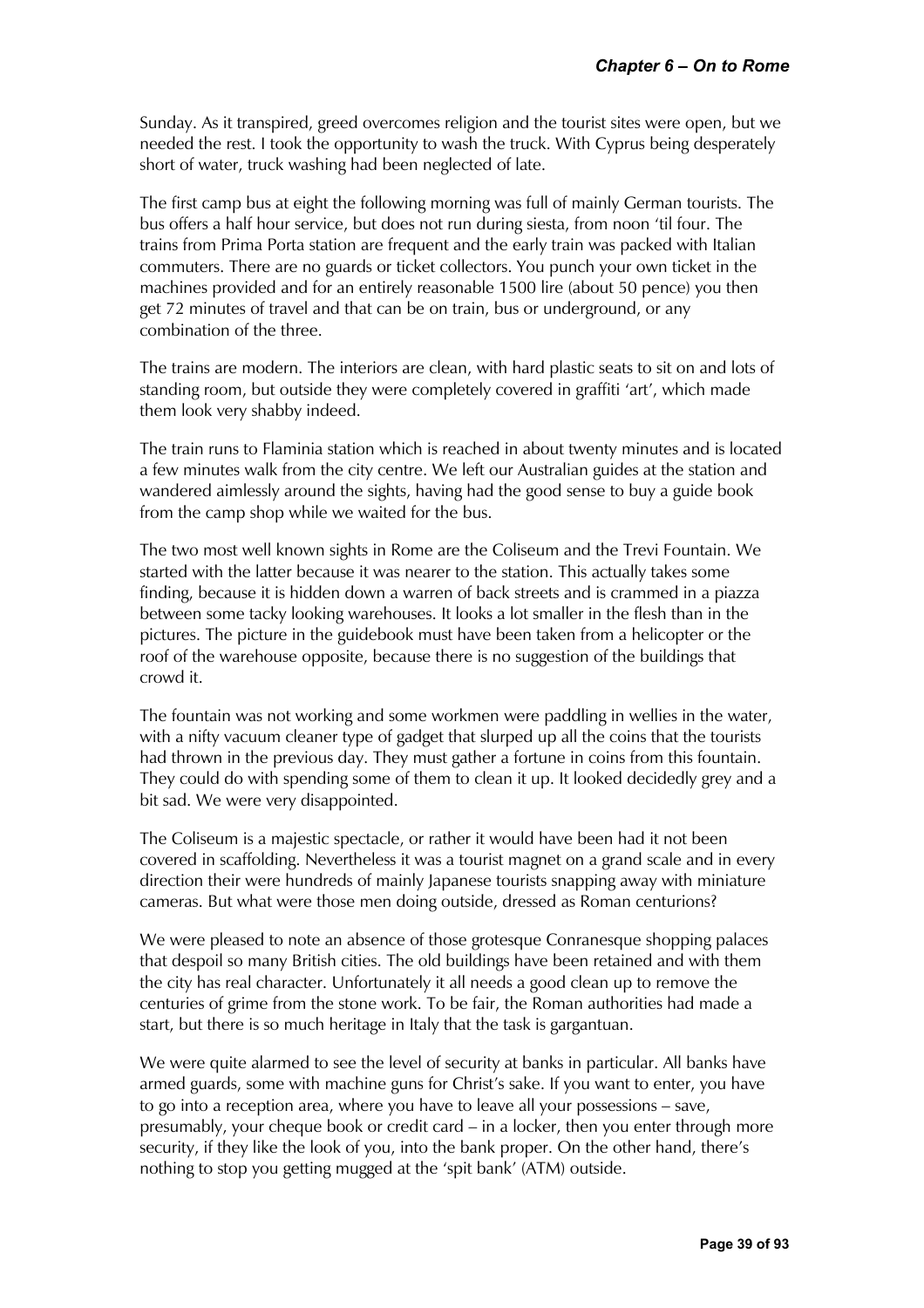It was the food shops that impressed me most. In Britain's high streets we have not seen shops like those for thirty years or more. The big supermarkets now dictate the limited range of plastic foods that we can buy, and anything that doesn't offer a quick turnover is quickly abandoned. Here you can buy anything. It's a gastronomic paradise. No wonder the Italians have such a reputation for fine food.

Rome is such a cosmopolitan city that its people lack the style that is evident elsewhere, but the women wear their sunglasses on their heads like a uniform, even if they have to squint in the glare of the sunshine, and their clothes look well cut and expensive.

We took in a few more of the tourist landmarks before finding the Tiber and with it the road to the Vatican. Looking down on to the banks and bridge piers, we noticed that cardboard box city had reached Rome too, as had the ever pervasive graffiti.

The Vatican is another tourist trap, with street vendors selling tacky plastic items of a religious nature, pizzas, outrageously priced drinks and fruit. The food and drink salesmen were doing a roaring trade; the souvenir stands less so. We stopped for a salmonella pizza and hoped that it would not take effect on our bowels until we got back to the camp site. It was tomato with a hint of cheese and sprinkled with dried mushrooms. It tasted like cardboard dipped in tinned tomato.

The great piazza in front of the cathedral was thronged with priests and penguins. I have never seen so many God botherers in one spot.

I don't believe in God. Religion is a con. It's a means of exercising unelected power over the gullible. I have no quibble with the *aims* of Christianity – the doing good to others, and living life by a set of worthy standards. We could do with a lot more of that, but those who exercise religion seem highly suspect to me. They could do with a few more commandments too. Thou shalt not bugger little boys might be a good start, given the clergy's apparent propensity for child abuse. And all this business about the promise of a better life in the hereafter, if you live a blameless life in the here. When you are dead you are dead. It's a long sleep with no dreams, from which you don't wake up. It's Saturday night on the beer without Sunday morning.

In any case, why would anyone want to sit on the right hand side of a god that allowed half of his creation to starve or live in abject poverty. I'm sorry, a god like that does not warrant my time and attention. It doesn't exist.

When you look at all the money the Catholic Church has tied up in the Vatican – and I am only singling that religion because here we are at their headquarters – then something has gone wrong with their interpretation of the gospels. If they were to flog off only a few of their treasures, a lot of genuinely needy people could be helped.

Religion is the scourge of the world. It runs the world economy. My god is better than your god so I am going to kill you. In that case I'll need some more weapons from the Americans. It is grotesque. It is also not surprising that America is home to some really bizarre religious nutters.

So I stepped off my soap box and went inside, past the scaffolding that hid it from view. The building is truly magnificent, but grubby. This, God's HQ on earth, needs a good clean inside as well as out. The only clean bit is the floor, polished by thousands of shuffling feet. The walls are blackened by years of candle burning. There is no sense of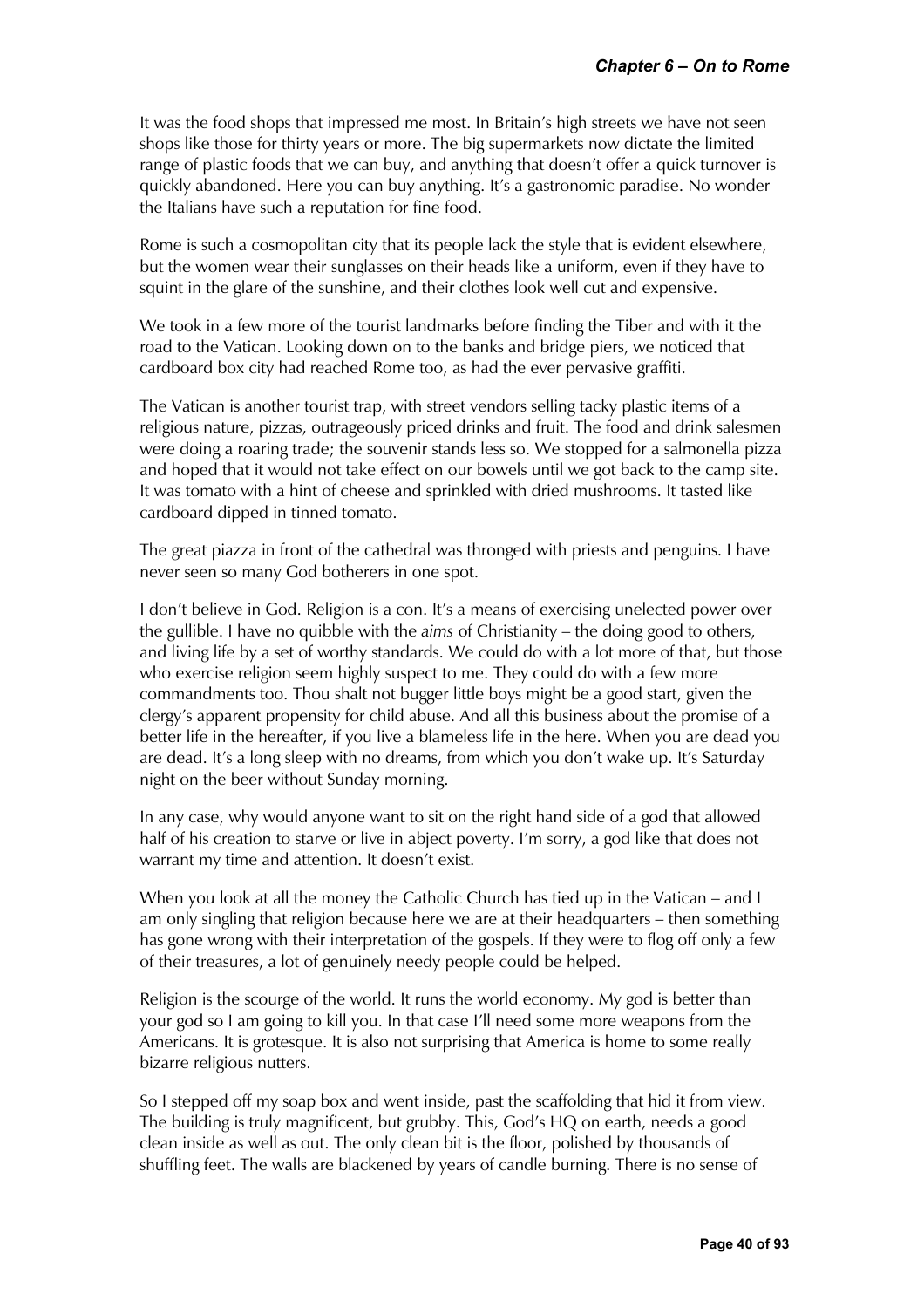reverence inside, with thousands of tourists flashing away with their cameras or whirring their camcorders. The only suggestion of deference is that no-one is smoking.

That is saved for outside, where around the mighty pillars that surround the piazza the floor is ankle deep in fag ends, fast food wrappers and drinks containers. The church should flog a couple of pictures and get it cleaned up, but their acquisitiveness seems to hold no bounds.

By this time we were too tired to go into the museum to see the newly restored Cistine Chapel ceiling. The queues seemed never ending. We would save that for another occasion, so we returned somewhat gloomily to the railway station.

We stopped off on route for lunch in the Villa Borghese park at the Casina Dell'Orologio. The café takes its name from a remarkable water driven clock, which unfortunately didn't work. I had forgotten that these cafes charge a premium for eating at their tables. 26,000 lire for two sandwiches and two small glasses of German beer – that's getting on for £10 – was, I felt, criminal. It was little surprise that there were only two other customers, a young couple sitting on a swing seat, with their hands in one another's clothing.

As we left the park we took advantage of the first public lavatory we had seen. This was spotlessly clean, with attendant service for 400 lire (less than 10 pence) each. Public conveniences in Italy are as common as rocking horse droppings so this was especially welcome.

The return train was pleasantly empty which was welcome as my arthritis was playing up and my hips and knees were throbbing persistently. All that walking, on top of Pompeii a couple of days earlier, was going to extract a terrible price.

We arrived back in Prima Porta just after three. The bus would not arrive for another hour. Some Germans from the train, who had been on the bus that morning, set off to walk the kilometre or so to the camp. We resigned ourselves to following them.

Late in the afternoon, we asked at the camp office if they knew of a supermarket – the range of goods on sale at the camp shop was useful but limited – and were told that the nearest was 16 km farther out of town. They don't seem to be big on supermarkets around Rome. We went to find it and the 16 km was a conservative estimate of the distance. Traffic was heavy and Whoopie's friends were scattered along the route.

Now when you go into a British supermarket you might find that the display of pasta takes up about three feet of shelf space. Here, the pasta occupied two complete aisles. There were another two aisles of tomato based sauces of every possible concoction. There were cheese, bread, wine, mushrooms in shapes and sizes I had never seen before, the inevitable ham and precious little else. The butchery counter had a few strange cuts of meat, and some veal mince on special offer.

The container that held the veal mince was tardis-like in its capacity and the quantity provided was excessive for our requirements. That night we had an obscenely huge fry-up of veal, with tomatoes, onions and pasta. It was wonderful, and needed lots of wine to wash it down.

The three nights at Camping Tiber cost 121,400 lire (nearly £40) which seemed a little steep, but we could not fault the site. We had added another 646 km since Pompeii.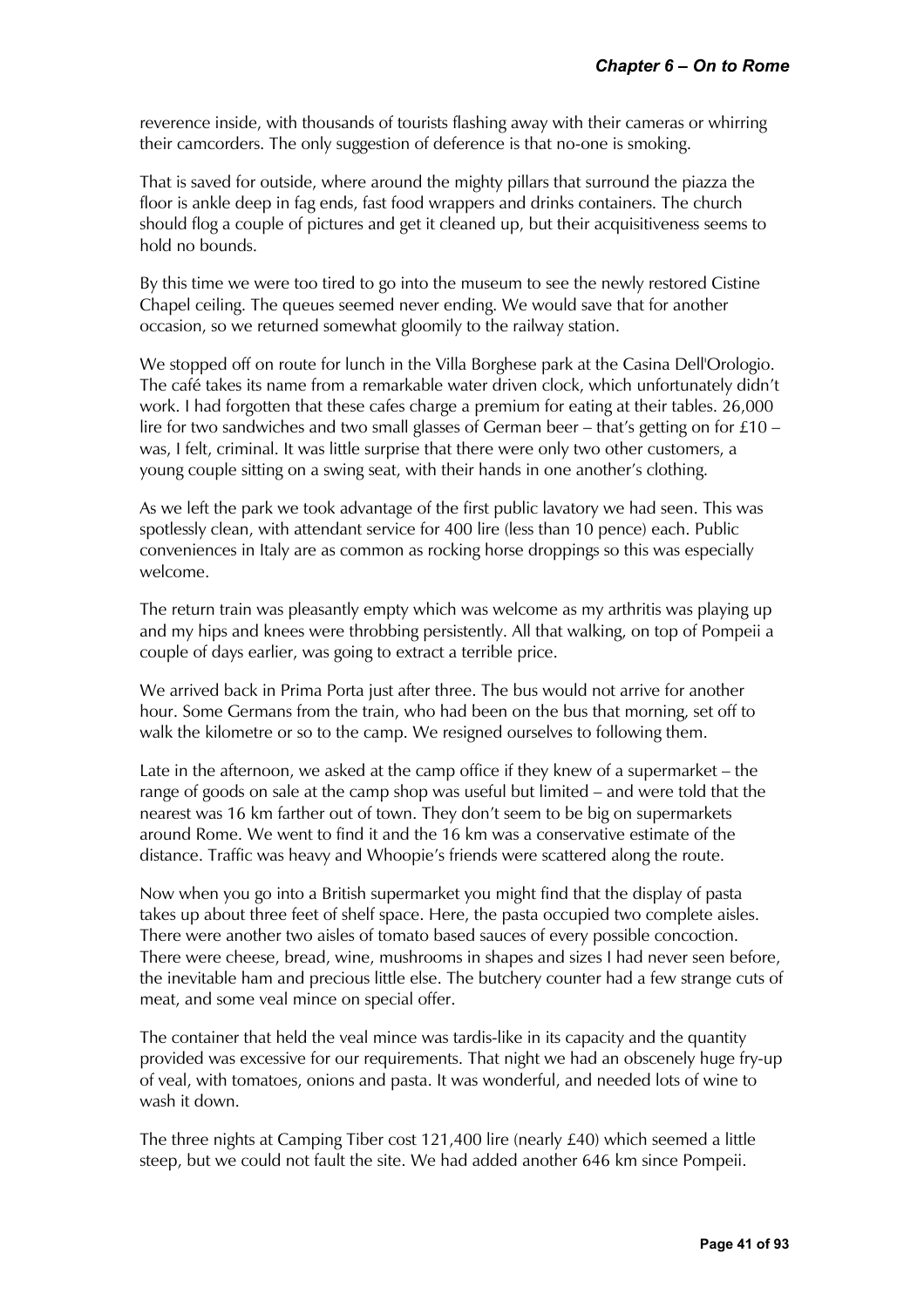# **Chapter 7 - Florence**

Next stop Firenze, or Florence as we knew it, along the SS2 through Chiatishire via Siena. This is a beautiful road. Italy was starting to look a lot cleaner and less tacky. We stopped on route for a second refill of diesel. It was more than three times the price we had paid in Cyprus and those drums of diesel on the back of the truck were already looking a good investment. Fuel was only going to get dearer the farther north we travelled. We stopped for our usual lunch of ham and tomato sandwiches – I could eat those sandwiches every day – in a convenient lay-bye and made use of a hedge for ablutions. We had been getting to know quite a lot of Italian hedgerows. Hidden by the hedge, was quite the prettiest hill top village we had seen. I haven't a clue where it was, because it was too far away, it was not on my map, and as I have reported a number of times, the Italians are very sparing with their directional information.

We picked a site from the RAC book which was not the one in the brochure from Camping Tiber. It was close to the A1 autostrade – very close! We had clocked up another 378 km from Rome.

This site was huge and ranged over a steep hillside and many of the pitches were neither even nor level enough for tenting. We found a pitch within easy distance of the toilet block and already had the business of erecting the tent down to half an hour. We weren't too happy with the pitch as it sloped and the ground was too hard to bang in the lightweight aluminium pegs without them bending – however I soon discovered that the hinges on the tailgate supports of the truck proved a handy tool to straighten them again.

While we were struggling, a young couple on the next pitch suddenly packed up and left, leaving a much better spot under a tree. No sooner had they got into their car than we lifted our tent bodily and carried it to the new location.

The toilet facilities on this site were by far the best we experienced anywhere on our journey. In fact apart from the Amathus Beach hotel in Paphos, which has gold fittings and piped music with volume control in its public area toilets, these were the best public facilities I have seen anywhere – and life hasn't always meant travelling on the cheap.

I particularly liked the lavatories. When you stood up after performing your bodily functions, the seat would rise and puff disinfectant from a number of jets around its circumference to make it safe for the next user. Wonderful!

The proximity of the autostrade is not a problem in the daytime, but the site is located near one of those long causeways suspended on concrete stilts that the Italian road builders are so fond of. Heavy goods vehicles running across the viaduct cause a roaring, booming noise that is all pervasive at night, and we found sleeping difficult. This spoiled what would otherwise have been a near perfect site.

It was a long walk down the hill to the site office and the road, and here too it was possible to buy bus tickets for the journey into town.

The British government has been wittering on for some time about how much better the public transport is in Europe than in Britain.

Bollocks!

I am not sure what their agenda is, but you can take it from me it just ain't so. It is however cheaper than British public transport.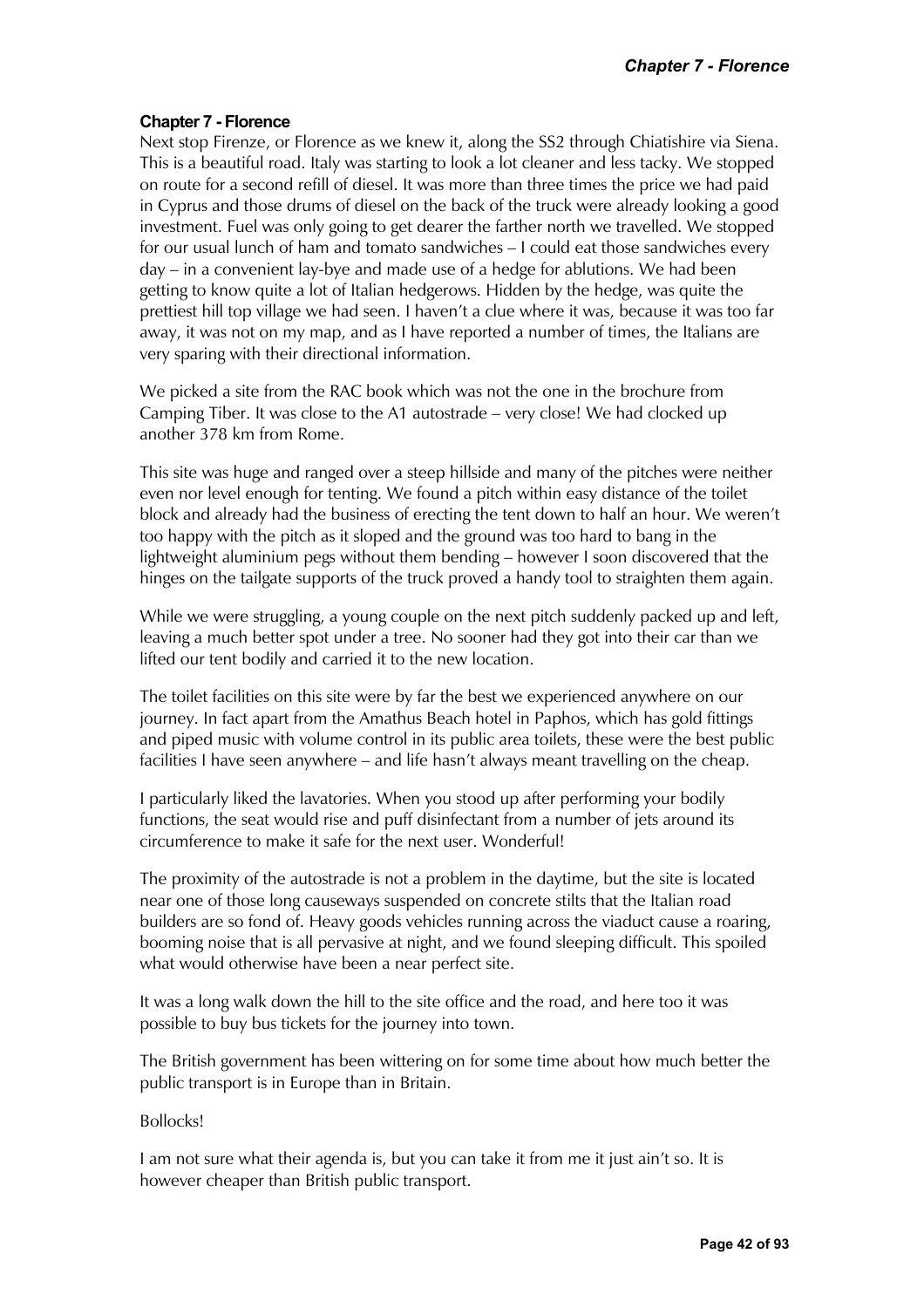The buses in Florence don't have seats. Well actually I counted 10 seats on the bus we used, but those seats are for the sick and disabled. The bus was packed with standing passengers and it's a good half hour run into town.

Florence is a beautiful city. The Duomo – Santa Maria del Fiore with its orange tiled dome and marbled walls is a joy of a building, marred only by the beggars who haunt the piazza outside.

From a distance (e.g. from the next bridge along) the Ponte Vecchio is a delight to the eye. Closer, and you find that the buildings on the bridge are in fact jewellers shops. The traders had conspired to prevent photography by leaving huge and ugly cardboard boxes all over the bridge, so if you want to take home a pictorial memento, you have to buy a postcard.

In one street, there was a display of modern art, which comprised a series of huge mirrored boxes with hidden doors that gave access to the interiors. I suppose that being mirrored on all sides the authorities thought they might blend in unobtrusively with the surroundings. They thought wrong. Never has such a display looked so out of place.

Thanks to the one way system the return bus takes a different route, so it took some time to locate the correct stop. When we did eventually find the bus, it was pleasantly empty. There were even a few unoccupied seats. My wife and I welcomed the opportunity to sit down for the return trip.

A few stops along an elderly woman with facial hair got on the bus and stood in front of my wife's seat where she stooped to stare in her face and dribbled. As none of the Italian passengers in the other seats seemed interested in showing her any courtesy, I stood and let her have my seat. She took the seat and continued to stare ominously at my wife, whose seat I feel she would have preferred.

There's lots to discover in Florence, but culture overload was making its presence felt again so we decided to stay only the one night and move on to find somewhere we could sleep properly.

This part of Tuscany is filled with interesting hilltop towns, the most popular architectural feature of which appears to be the square tower. This is taken to its ultimate in the historical town of San Gimignano which has thirteen of the damned things. Perhaps I'm a Philistine when it comes to architecture but they have brick structures like this back home in Lancashire. They are called factory chimneys and no-one there raves about them.

I am not convinced of the appeal of Tuscany, but it seems very New Labour to me - a triumph of style over substance. The countryside is very pretty, and I especially liked the rolling fields of sunflowers all pointing their heads at the sun, but I cannot imagine why anyone would want to pay an arm and a leg for an ancient ruined villa – a money sink – to actually come and live here.

We were making excellent progress following an early start and thought it might be a nice idea to divert to Pisa and have a look at the leaning tower.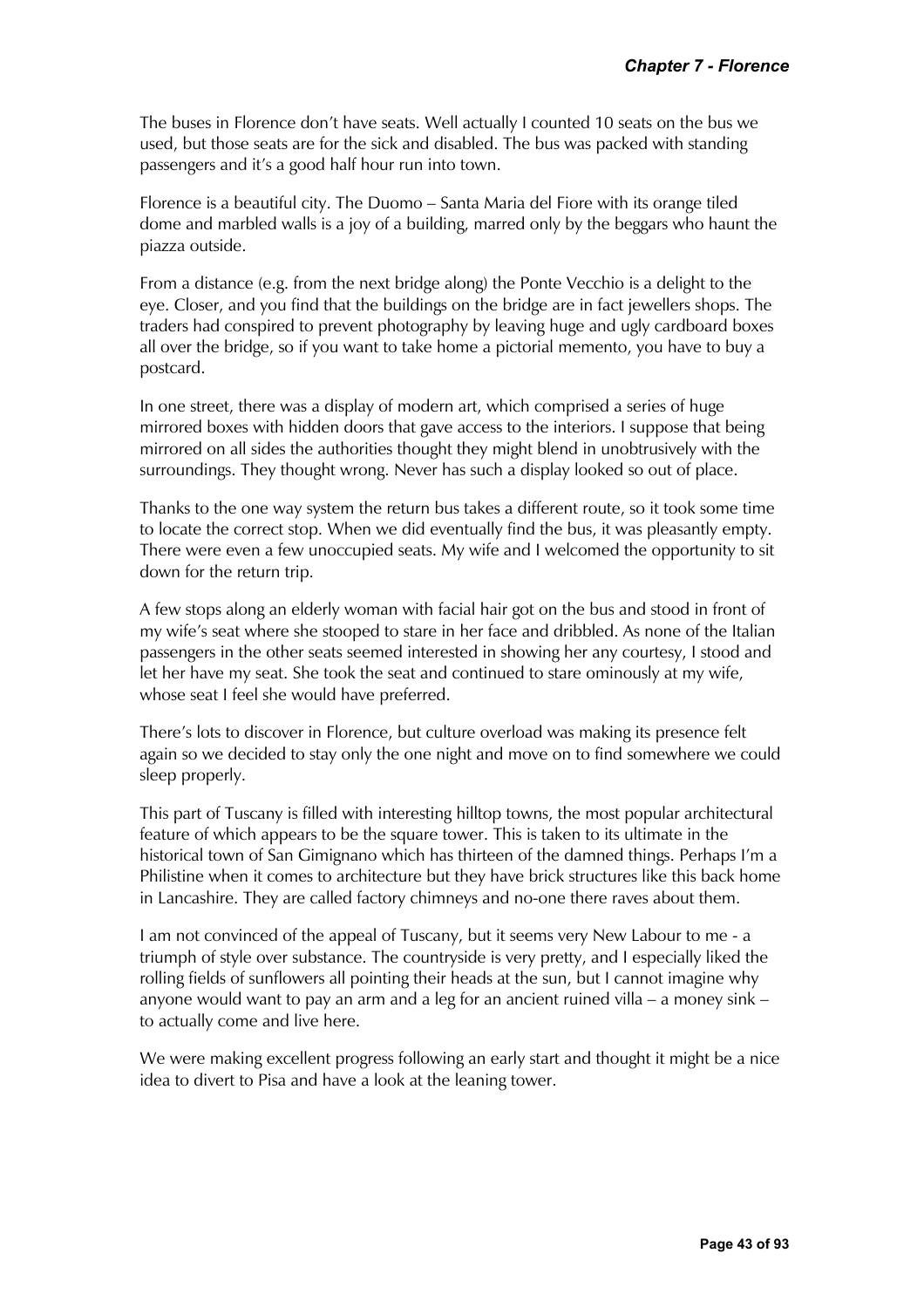# **Chapter 8 – No Parking in Pisa**

As we drove along tree lined roads, we came to a cross-roads manned by a gang of half a dozen Carabinieri. This branch of the constabulary always seems faintly ridiculous in their colourfully braided blue uniforms with slashed peaked caps, jodhpurs and riding boots, when their preferred mode of transport is the Alfa Romeo but here they were more alarming than usual, armed with AK47s. Part of the uniform is a red 'lollipop' that slips inside the top of their boots. It is used to signal traffic to stop. One of them waved his lollipop at me. Having visions of the trip ending in a hail of machine gun bullets I quickly slowed. As I got nearer they recognised me as some foreign Johnny and waved me on. We were obviously, and thankfully, not who they were looking for.

On the approach to Pisa, we found a superb UniCoop supermarket. This had everything you could think of, including the acres of pasta shelving. There was a glorious smell of cooked meat from the far end. On investigation we found a female assistant, at a small separate table, slicing huge chunks of porchetta from a steaming joint.

Porchetta is a local delicacy of spit roasted suckling pig stuffed with fennel, rosemary, garlic and other herbs. The pig in question looked a little large to have been still suckling, but the smell was indescribably mouth watering. We had to have some, and while I did not know at the time it was called porchetta, and with the limited assistance of my phrase book, I was soon carrying away a large portion. Given that I had provided the sales assistant with a few minutes entertainment with my linguistic efforts, she threw in an extra slice for free.

We also bought some interesting bread rolls with a view to having porchetta muffins for lunch.

Disappointingly, Pisa was besieged by crowds and there was nowhere practical to leave the truck unattended, so reluctantly we passed through. Our route did however take us right past the tower, which looks much smaller and much prettier in the flesh than it does in its photographs.

We headed north towards Genoa, stopping on route to make up the sandwiches. The porchetta was still warm, the bread drying rapidly in the glare of the sun and we still had that bloody awful butter to use. There was enough meat left to have for our evening meal too.

Porchetta is an explosion of taste. It is really something which should be eaten in moderation, rather than in huge slices on bread rolls! The salty, somewhat soapy, aftertaste of the herbs remains with you for a long time. It is something to savour just once in a while. It is not the sort of thing that you would want twice in one day, but we were destined to finish it later.

Our journey took us ever northwards along the SS1. Genoa is a large industrial town and port. It is not the most attractive of places.

I'm sorry to appear so negative, but I was getting thoroughly pissed off with Italy. The people are lovely, the language is a joy to hear and away from the towns the scenery is delightful, but so many of the towns look the same. It becomes difficult to remember where you are or what you have seen. The country is completely awash with culture. It may have been just my frame of mind, or the heat that was getting me down, or perhaps you need to take it more slowly, but I wasn't enjoying it as much as I had hoped. The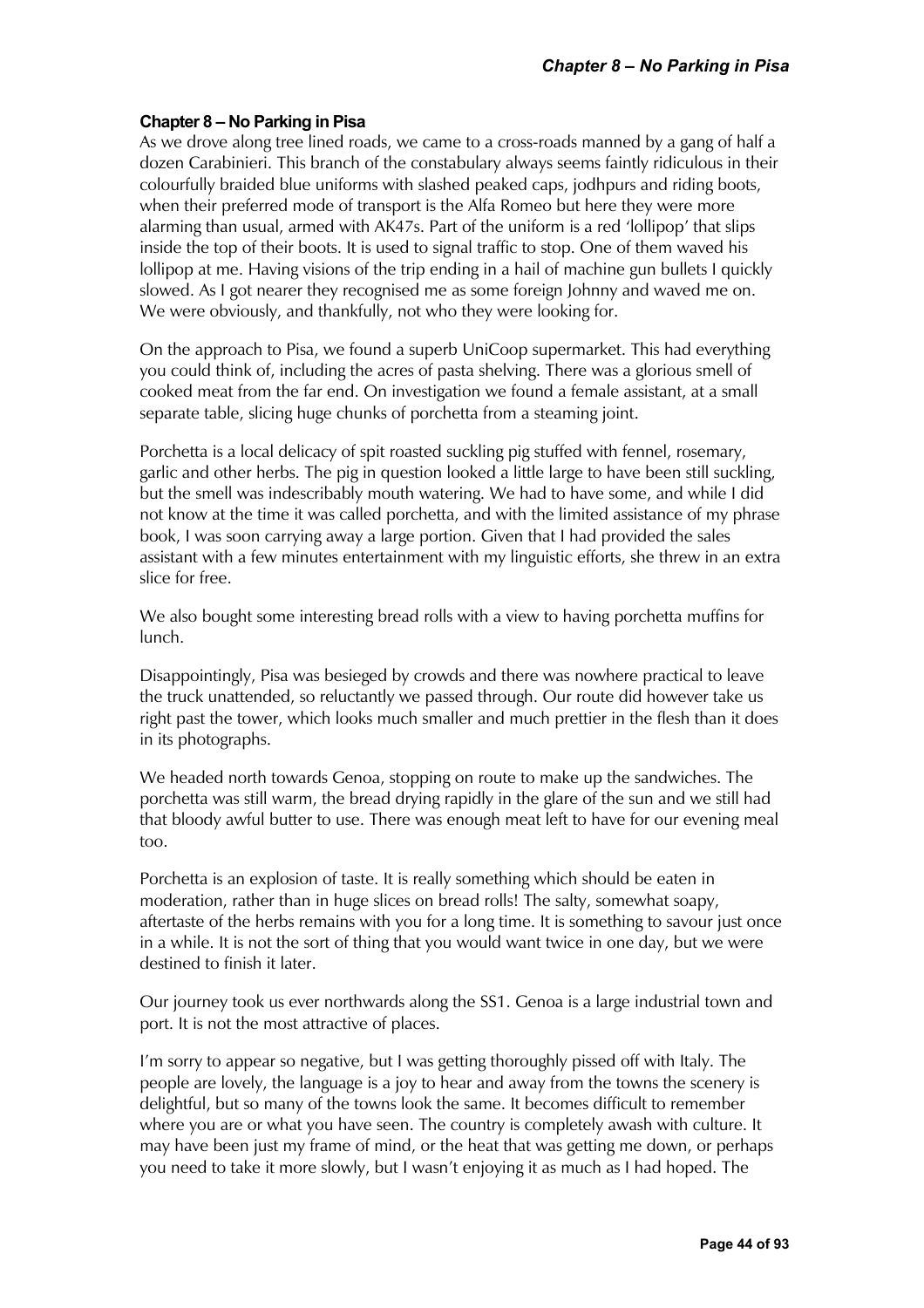main consolation was that the truck was running beautifully and no matter how far we travelled there was not a hint of discomfort.

From Genoa on, we were looking for somewhere to stop. We trundled on through such delightfully named resorts as Varazze and Celle Ligure. Wherever there was a beach it was fenced off into small cells or cages for which payment was required to enter. Frankly I was not enamoured at the prospect of paying a few pounds to sit in a cage on a postage stamp sized section of beach. My wife and I like to wander, to explore, to stick our noses into the underbelly of the places we visit to see how they tick. You can't do this behind barbed wire.

By Savona it was time to consult the RAC book, which this time let us down big time. It directed us to Camping Stella, set in the hills that rise sharply from the coast. We drove up to a huge motorised gate. A toot on the air horns and it opened just long enough to let us past. It was closed quickly behind us. We were trapped.

Around the site was a substantial fence. The site manager came out of his caravan wearing a grubby vest, shorts and sandals. He opened the kiosk. It was liberally sprinkled with 'Don't do…' warnings. He took our passports then conducted us to a pitch right under the kitchen window of a small site restaurant. The window was open and there was a strong smell of stale cooking oil emanating from within. There was no alternative pitch. We had come another 350 km from Florence and the light was failing. We were stuck in the camp site from Hell.

The man in the vest pointed out the swimming pool and the shower block and asked if we needed electricity because it was extra. He seemed disappointed when we declined.

We had a look round. The toilet cubicles were so small that, once inside, I could not physically turn round. I had to step in backwards. My shoulders touched the walls on either side. When I flushed, the damned thing wouldn't stop. I had to go for help. Hot water was extra; as were the showers; and the washing machine; and the iron. Everywhere there were little notes demanding 2000 lire for this 5000 lire for that. It was outrageous.

The swimming pool was wonderful. It was surrounded by high barbed wire topped fences with a full height pay-to-enter turnstile, itself covered in barbed wire, just in case you thought you might use it to climb into the pool area. I took photographs because no-one would believe just how bad it was. The whole place was reminiscent of an Italian prisoner of war camp. Have you seen the film Von Ryan's Express with Frank Sinatra? This was the POW camp! All that was missing was the sweat box for those who complained – or at least we didn't see it.

On reflection, the fences might have been there to keep out the wild life, rather than to keep the guests in. I swear we heard wolves howling after dark. Our guide book even suggests that there are wild bears roaming in the hills not too far from here.

The final insult came the following morning when I was presented with a bill for 43,000 lire (and I had used none of the extras). That's £15! I couldn't believe it, and as we drove away numbed with shock, I was already drafting, in my mind, the letter of complaint I would send to the RAC for recommending this dump. Incidentally, I never got a reply to that letter which I mailed as soon as we arrived home.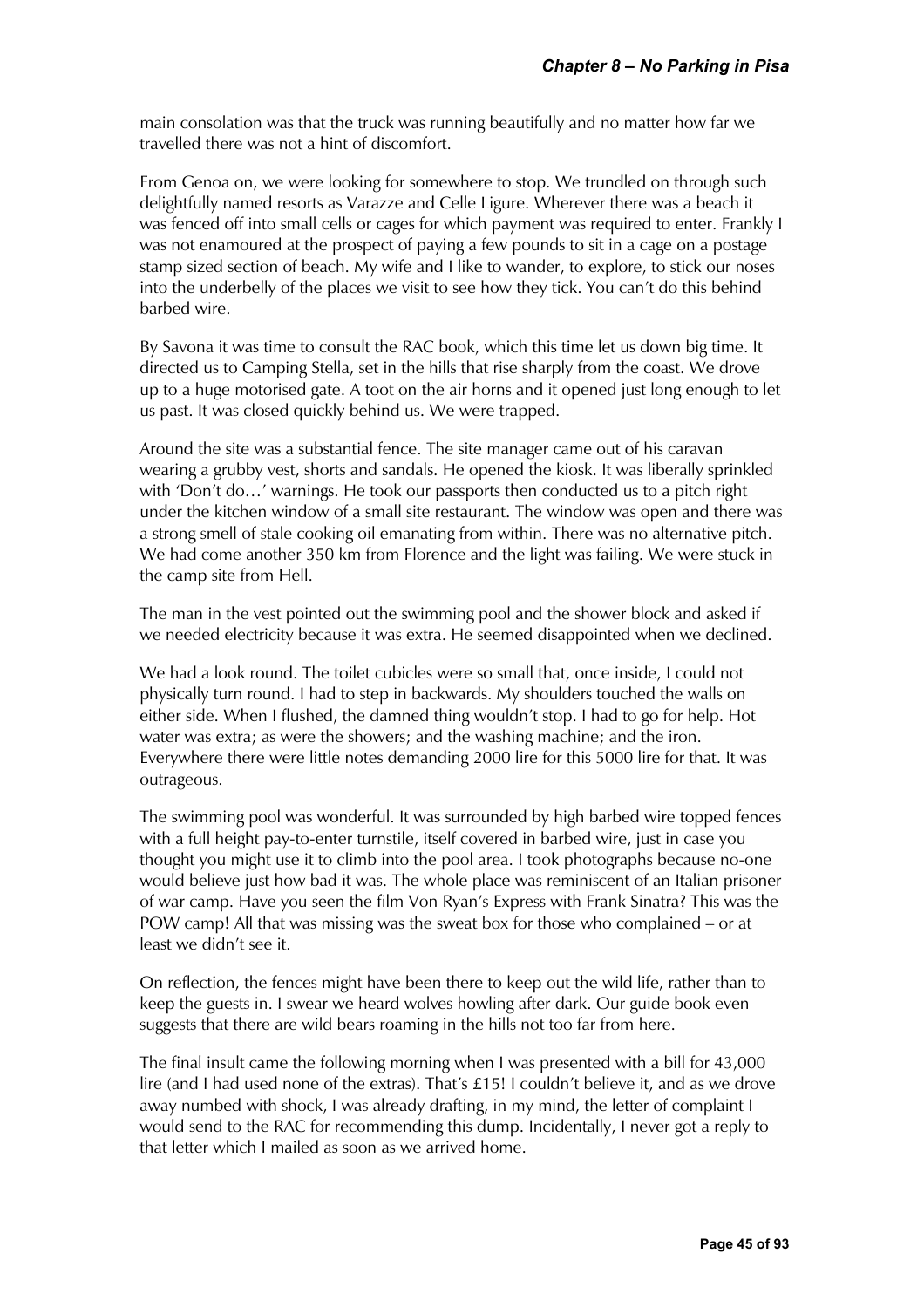# **Chapter 9 - France**

Historical buildings are very interesting, but my wife and I really love mountains. The next part of the journey was through the best of the scenery on the trip. We began by taking a wrong turning and after driving for almost an hour, ended up in a village at the end of a mountain road There was a roundabout with only one exit – back the way we came. We had no alternative, but to turn round and go all the way back to Savona to try again.

The road passes through Cuneo (worth a look) and eventually through awesome scenery into the French Alps and, almost without warning, you reach the border. We crossed into France at 90 kph. There was an Italian policeman at the Italian post, then his French counterpart at the French post a couple of hundred metres farther down the road. Neither paid us the slightest attention.

The transformation between Italy and France is marked. It's like driving through a time warp into the twentieth century. Here at last we found road signs again, though whereas Italy has blue signs for trunk roads and green for motorways, France does it the other way round. It's called European unity.

We stopped at the top of the mountain pass on the D900 to avail ourselves of a convenient rock – there are no hedges up here. The views are breathtaking and remain so all the way down to Gap.

We were rather worried as we travelled along, as it was getting late and with tomorrow came the weekend. We had no French currency and desperately needed a Bureau de Change. Now here I have to declare that my French is a lot better than my Italian – not brilliant, but I can make myself understood, and can understand even more than I can remember of it, so asking for information at Post Offices, which usually offer money changing facilities, did not present a problem. We were told that we could change the money in Gap. Gap seemed a long way away and time was pressing on. We despaired at the thought of returning to Italy to camp over the weekend.

In Gap we found that the only places to park near the banks were on meters. We had no French money so we couldn't even get change. There were rather a lot of traffic wardens and police around to risk illegal parking, so we had to park on the edge of town and literally ran all the way to the town centre, where just before closing we could change some traveller's cheques. On the way back, we discovered that we had been parked just round the corner from a bank, which we had taken to be a primary school.

We had to cross the main road to get back to the car. In Italy, we had very quickly learned that zebra crossings are killing grounds. They were lines painted on the road to make it simpler for the motorists to run the pedestrians over. No-one but no-one stops for pedestrians on zebra crossings, so when the first car that approached the crossing at Gap stopped to allow us to cross, we were momentarily taken aback.

We waved our acknowledgements to the driver and were halfway across the road when a car overtook the waiting vehicle and forced us to leap to safety as it roared across the crossing. My wife said that she bet it was an Italian driver, and sure enough there on the back was a white 'egg' with the letter 'I'. So it was still not safe to cross the roads while we were so close to the Italian border.

Our Camping Italy brochure was no good here, so with some trepidation we consulted the RAC again and found a site on the Route Napoleon just as it starts to climb out of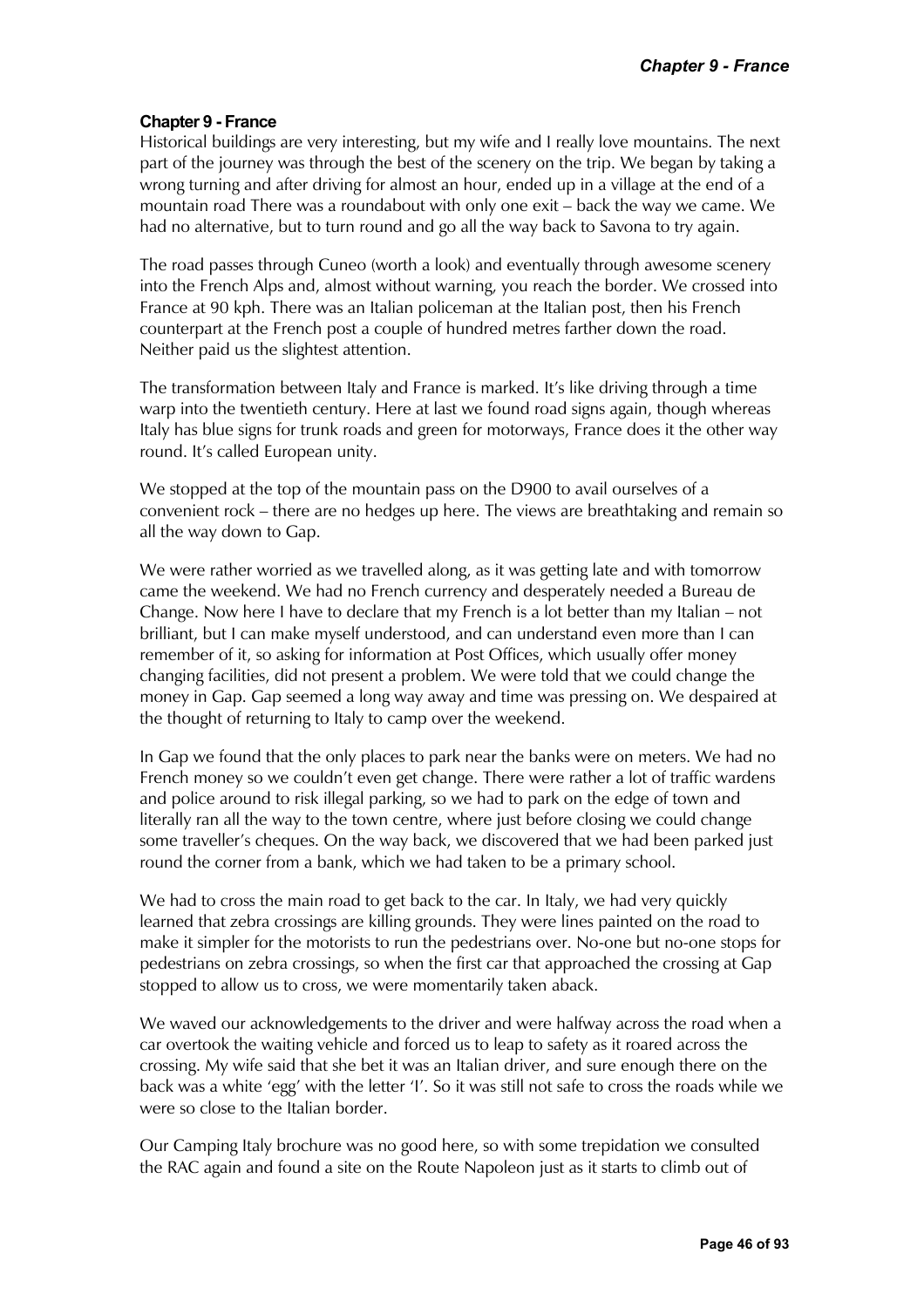town. The RAC claim the site is manned by English speakers. They must have been having a day off.

What a great site, and what views of the Alps – stunning. They had even left a hose pipe lying around to make it easy to wash the truck again. Savona to Gap – including the detour had been 325 km.

Saturday was shopping day and chance to look round the pretty little town of Gap, with its mighty hypermarket - 'Hyper-U' - on the outskirts of town, where we made the mistake of buying some delicious looking meringues, smothered in chocolate. Not only where they huge, but they were very heavy and made us feel sick.

 Diesel was refreshingly cheap here at the supermarket, so for 135 francs, (about £14) I made sure the tank was topped up.

In the afternoon we just walked and simply absorbed the stunning views. It was gobsmackingly beautiful. I could have sat for hours and just absorbed it all. If ever there was a place I could feel happy living in, this was it – but there's a down side. In the winter it gets perishingly cold and this little town is buried under feet of snow. I hate snow with a vengeance, so it would have to be a summer home.

Sunday was a day to go touring round the area in the truck, to find moody mountains, sparkling lakes and pretty streams. We added another 110 km round the mountain roads. I could have stayed for days, but England was beckoning.

Cost of three nights at the Gap site was a very reasonable  $174$  francs – about £18.

On Monday, we pressed north and gradually left the Alpine scenery towards Valence where we hit the Peage – the French pay-as-you-go motorway system. Not being into pay-as-you-go if I could possibly avoid it, the N86/N82 Routes Nationale seemed a much more promising option.

If you follow the road signs, you would find only blue signs, directing you to the motorway network. It was as if the Routes Nationale did not exist. The problem seems to be that having built the motorways alongside perfectly fine and often dual carriageway roads of equal quality, they wanted to ensure that they were used – and it was working, because not only are the old roads difficult to follow, they are all but deserted.

We had not previously been to the Loire Valley and from the travel guides, this home of the wine industry promised to be something special. It turned out to be miles and miles of flat boring countryside. In fact most of central France is painfully flat and uninteresting; and whereas in England the landscape is broken by pretty hedgerows, dry stone walls and a variety of textures and colours, here there are just fields as far as the eye can see, with no apparent boundary, where one stops and the next begins, to break the monotony.

And what is all this business about French gastronomy? The French mock our fish and chips, but from the roadside signs, it was clear that chips were the national dish. We saw more signs offering 'Frites' here than we ever have in England.

Somewhere between St. Etienne and Roanne, we got stuck in a traffic jam and the traffic built up behind us as far as the eye could see. After half an hour without any movement whatsoever, I decided to have a wander to see if I could discover the cause.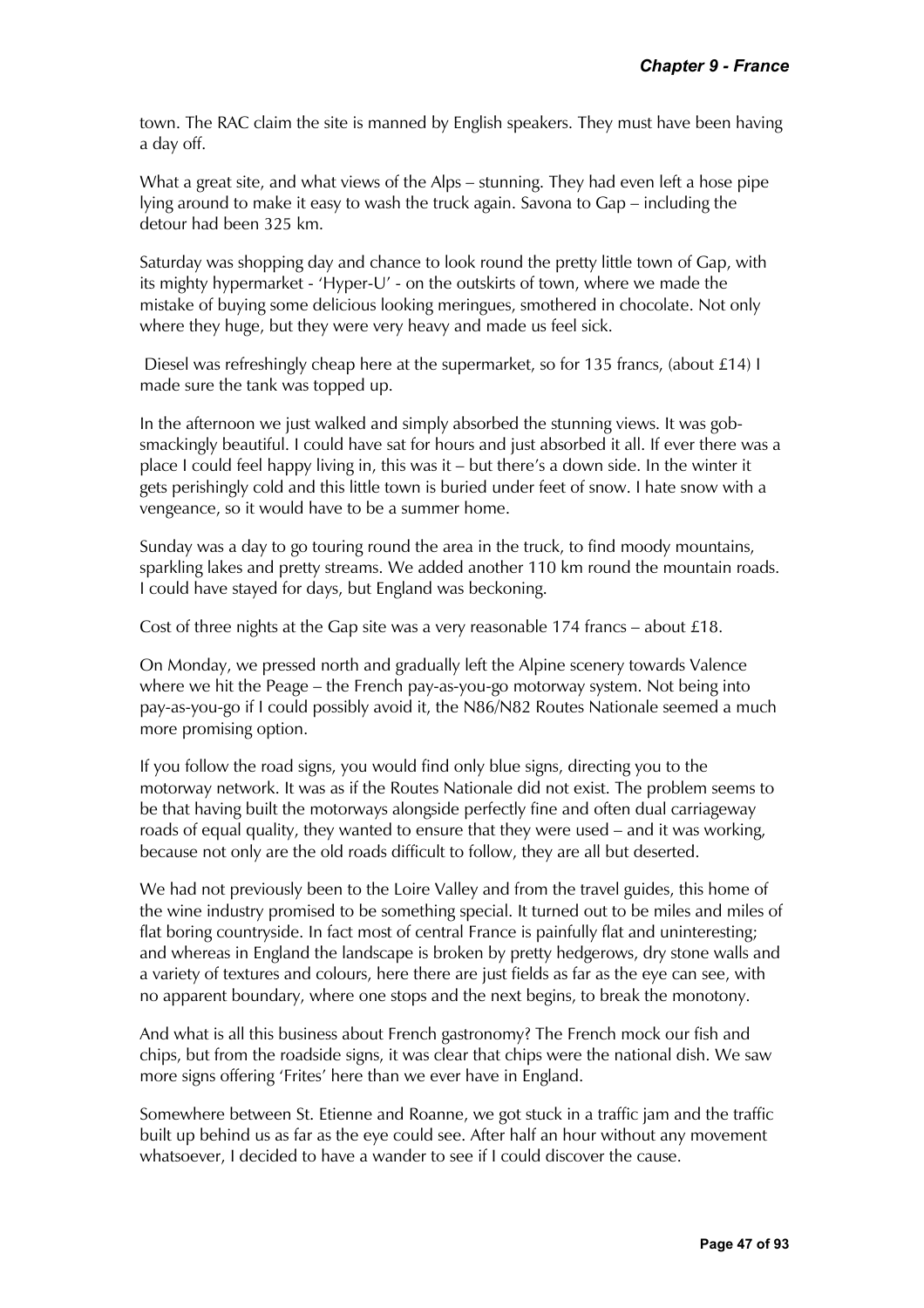Half a mile down the road was a level crossing. The gates had stuck and there was no sign of them being opened in the near future. I returned to the truck and followed the example of a growing number of my fellow travellers and turned back. We could always take an alternative route via Lyon.

About a kilometre back down the road several vehicles were taking a right turn into a narrow country road. Giving them the benefit of local knowledge we followed. I have a bad habit of doing this. I point the vehicle in the right general direction, and having a good sense of direction, three times out of four we get were we were supposed to be going. Today was one of those three. We skirted the level crossing and came down again to join the main road some ten kilometres further along.

These relatively empty roads certainly allow you to gobble up the miles, but they are purgatory if you need a pee, as there are no hedges and no lavatories. Just when we had reached bursting point, we came across a small copse. A procession of motorists dashed into the trees to relieve themselves. Those who could not wait that long simply stopped and peed in the gutter at the side of the road. This did not appeal to my wife's sensibilities, though if needs must, I could have lived with it.

By late afternoon we had travelled all the way to Nevers a distance of 527 km. Here the RAC pointed us to the municipal site, which is just by the bridge on the southern approach to the town, right on the banks of the Loire. 55 francs (£5.73) a night. The Italians could learn something from the French about camp site pricing.

The camp has basic facilities, but all you need; and you can, if you wish (we did) camp at the water's edge. We pitched camp and set off to explore this attractive little town.

It was World Cup Final day and there was a buzz of excitement round the town as France were hot favourites to win. Everywhere there were fans in football strip who drove round in cars and filled the street cafes that had TV sets tuned to the match channel. At the end of the game there was pandemonium. There were celebrations going on everywhere – it was like Pompeii town had been, only with a better result for the local side. The revelry, the bugles, the fireworks, the car horns made a continuous cacophony until after five am when through sheer exhaustion we were finally able to fall asleep.

We arose about eight thirty, bleary eyed, to a sombre grey looking sky with low clouds and a sudden nip in the air. We decided to press on north to Fontainbleu. It began to rain almost as soon as we hit the road and on reaching Fontainbleu it was lashing down. Rain whipped across the road in horizontal sheets in the teeth of a bracing westerly wind. We stopped outside the gates of the abbey and saw that there was nowhere close by to park. We were not really equipped for such weather, though we both had lightweight waterproof jackets – mine bought specially for the trip. We decided that we'd had enough of culture and didn't want to see Fontainbleu so badly that we had to get soaked for our pains, There was no option but to press on northwards.

We skirted Paris and, not having a clue where we were, I decided to follow a Dutch registered Opel Astra with a full complement of passengers and luggage, the driver of which seemed to know where he was going. I have been known to do this before too. My wife thought I was crazy, but I surmised that he was probably going home and that Holland was in the right general direction. For once I was right, and he led us round Paris and on north to Beauvais and Amiens, around the battle fields of World War I.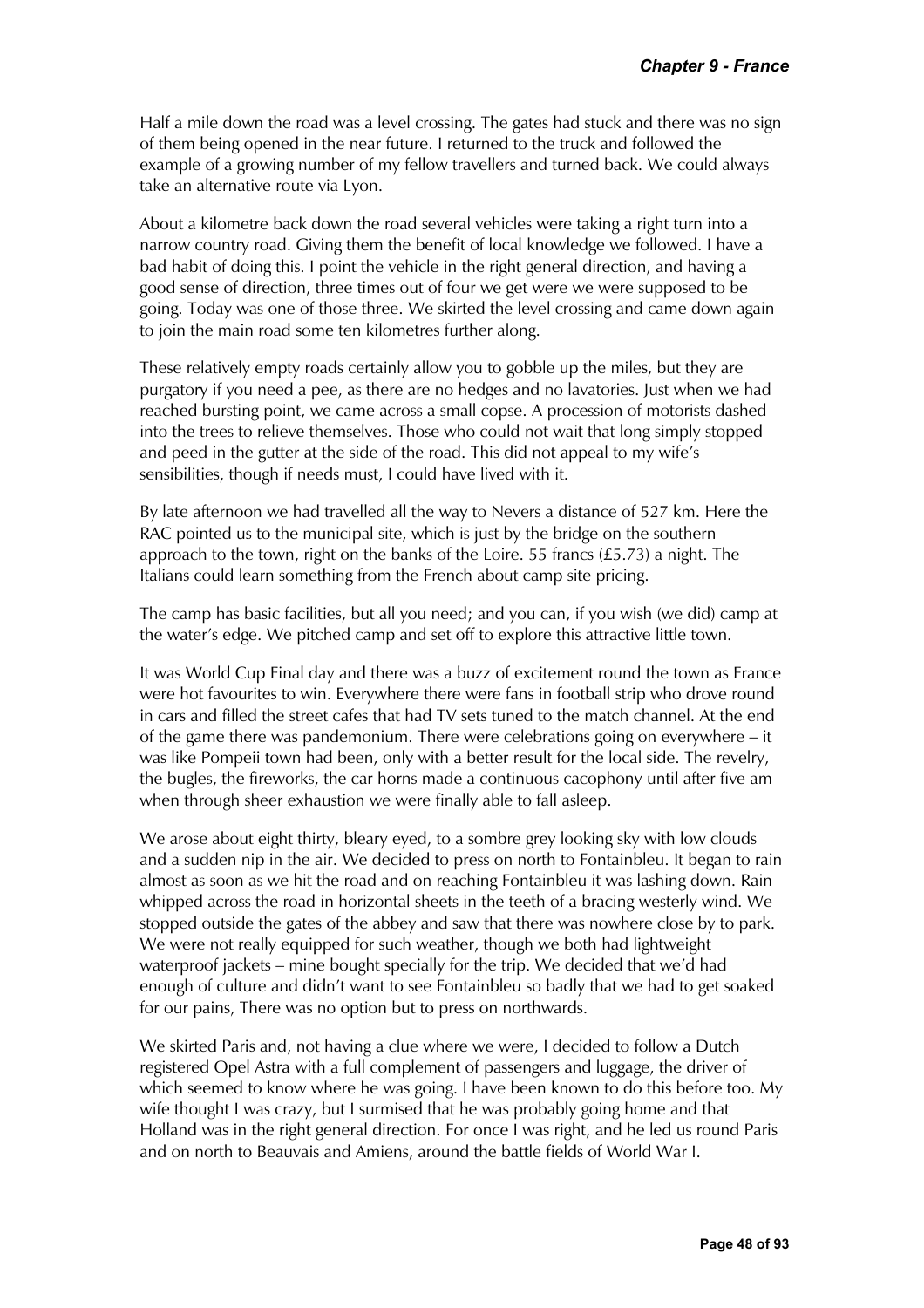The place still has an air of deep sadness about it, and is punctuated by beautifully tended war graves, sometimes in plots of only a few dozen. It's difficult to imagine the horrors of trench warfare. We are just young enough to have avoided even World War II, but when you see the battlefields, especially in the pouring rain, you get a small impression of how it might have been and you wonder at the limits of man's stupidity – the numbers of people that had to die to satisfy the egos of a few influential men, who never so much as got their boots dirty. We pressed on with heavy hearts towards Calais.

We reached Calais around five. The rain had subsided, but the wind was relentless. The Calais municipal camp site office was closed. In any case, I doubted that it would be possible to erect the tent in such a high wind. I suggested we cross the channel and see how the weather fared on the other side. We had already travelled 631 km from Nevers.

We travelled along the promenade at Calais and made our way towards the port. Then my wife saw the mountainous seas in the Channel.

*"If you think I'm getting on a boat tonight, you have got another think coming!"* 

I suggested the Channel Tunnel. She was rather worried about the prospect, but reluctantly agreed that it was the only solution.

The Tunnel is brilliant! I drove up to the toll gate and my credit card was returned £95 lighter - Ouch! Everything was running properly for once, and we had half an hour to shop at the duty free before we had to present ourselves at the train. We were given a large letter to hang on the interior mirror. We passed through passport control, with barely a glance at our passports from the official on duty, and found ourselves in the Duty Free car park.

We could have filled our boots at the various hypermarkets that have sprung up all around the port and tunnel entrance, but frankly we couldn't be bothered. I just grabbed two bottles of Woods Rum from the duty free for 210 francs (£21.90) and it was time to go back to the car. The truck just crept under the height gauge, and in 35 minutes we were driving off the train on British soil, then remembering to drive on the left – I still wanted to go anti-clockwise around roundabouts - we joined the traffic on the M20. It was 8 p.m. local time.

We were hungry and so we headed for the first service area – a Road Chef. They were having a quiet evening. Despite the queue, there were no staff to be found and the food on display looked as though it had been there since lunch time – all dry with curling edges. For the first motorway service area in England, visited, no doubt, by thousands of foreign visitors, this was a disgrace. We weren't *that* hungry. We returned to the car and pressed on.

It was my intention to use the M25/M40 corridor to Birmingham then the M6/M56 to Manchester, because the M40 is usually fairly quiet compared with the southern end of the M1, but it was a long time since I had travelled this route and I didn't remember there being any service areas on the M40, so I wasn't anticipating eating until the M6.

It was dark by the time we reached the M40, and others must have been aware of the lack of service facilities, for just outside Oxford, there was a super new service area and the sign that shone out like a beacon was one of the few good things to come out of America. KFC – Kentucky Fried Chicken. It's the only junk food that I really like. A KFC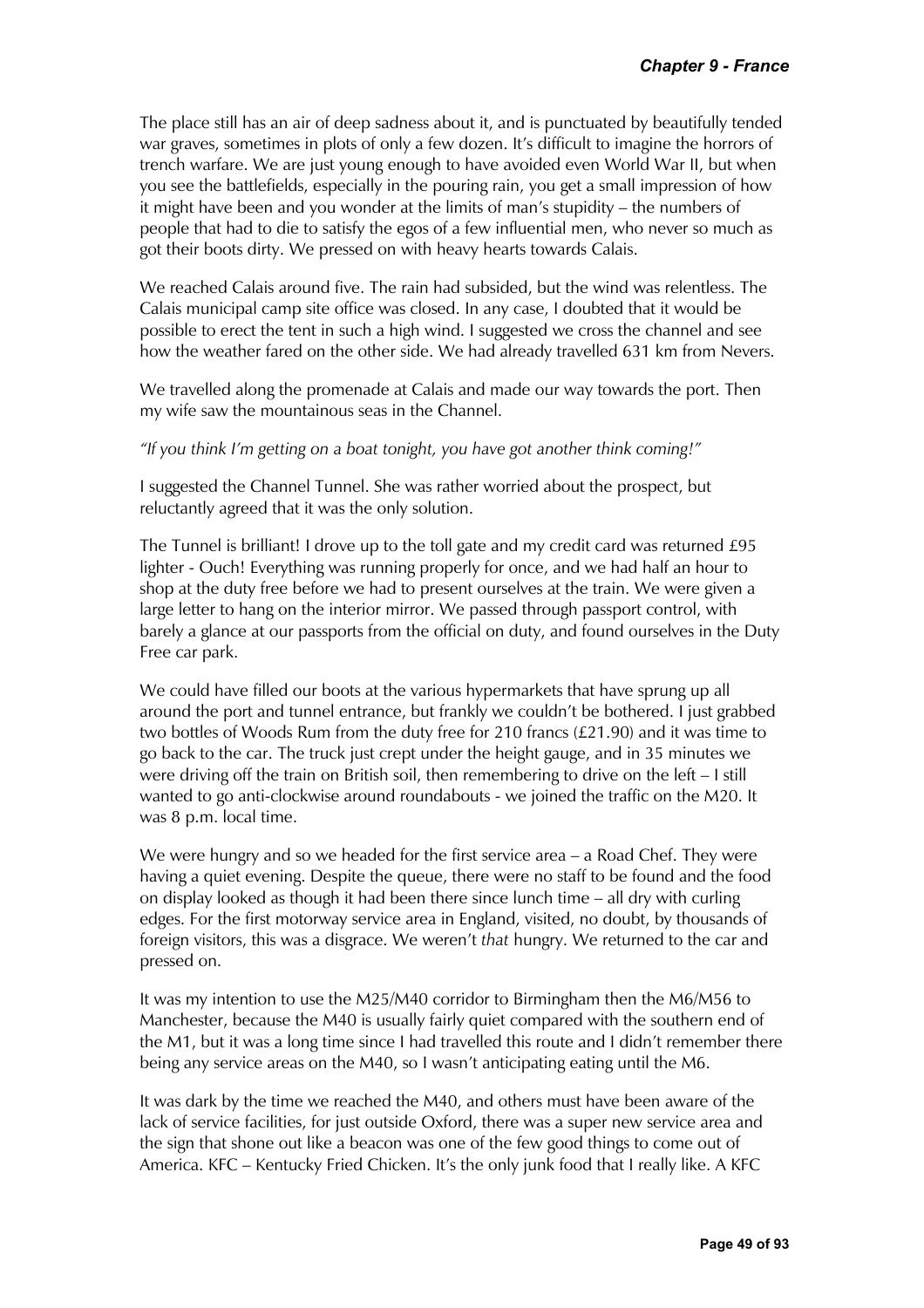Variety Meal was appreciated like a gourmet dish. My wife doesn't like her chicken on the bone, so she had the Fillet Burger.

Our hunger satiated, we returned to the truck and decided that we might as well press on home. It needed only one coffee break at Keele to wake me up, as my wife stayed dozing in the truck. The place was full of truckers and sales reps. I shared a table with an old guy and we chatted about travel. He was off to Ireland. I don't remember the coffee, but it kept me awake long enough to compete the last leg and we found ourselves outside our home in Manchester at one the following morning – 1112 km from Nevers! It was heaven to sleep in our own beds again. The total distance from Paphos - 3801 km.

The stay in Britain is not part of this story. Suffice to say that the truck was not the most practical vehicle for use in England. There is nowhere to put the shopping. It's big and unwieldy and does not fit in the average car parking bay. Great for carrying building materials, it was put to good use, but as a personal mode of transport… useless. My British registered car was, however, off the road as I had cancelled the road tax before my last trip to Cyprus, and there did not seem any point having two vehicles on the road when it's almost impossible to get my wife behind the wheel.

All that remains is to report on the return leg.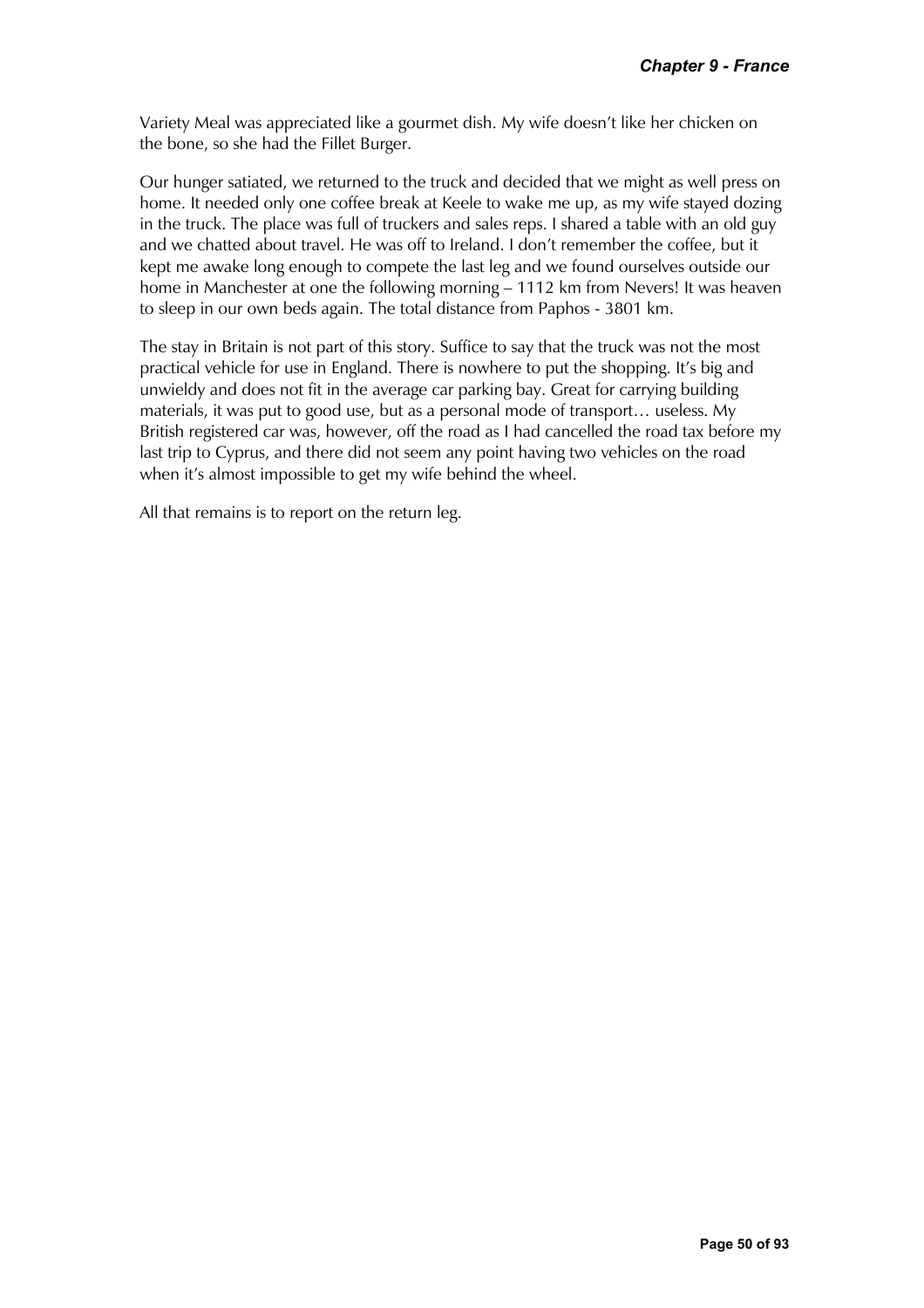### **Chapter 10 - The Long Road Back.**

The summer of '98 was great. I don't think a day can have passed without it raining, but it provided an opportunity for some maintenance on our Manchester home.

We had to be back in Bari for the  $21<sup>st</sup>$  of September as our passage to Greece was prebooked. We would have liked to have left earlier. We kept looking at the weather forecasts for a window of opportunity, but there were wall to wall rain clouds over our proposed route. The satellite photos from the Internet didn't look promising. There was cloud covering all of Britain, France and the north of Italy, and depression after huge depression sweeping in from The Atlantic. We agreed that the  $4<sup>th</sup>$  of September was as long as we dared leave it, so, unless the weather bucked up in the meantime, like it or not, that was the day we were going to leave.

The day before, I had fitted a set of ornamental steel railings to the newly erected wall I had built at the front of our house – I said that the truck was handy for building materials. The railings had been delayed as they had been sent away to Doncaster to one of only two plants in the north of England that do hot dip galvanising. They had been delivered pre-painted in black, but I thought the arrows on top would look smart painted gold. After I had painted them, I decided they looked silly and so at 5 am on the morning of our supposed departure, I was out in the front garden with brush and paint, restoring the colour to black.

We had learned a few things on the outward trip. Most important, you cannot buy decent tea in France or Italy and we had run out of the PG Tips quite early on. The best we could come up with was Liptons yellow label, bought in Gap, which had about as much flavour as hot water and had those silly bits of string attached that you dangle over the side of the cup. No wonder they drink so much coffee on the continent. We stocked up with several jars of PG Instant, more than sufficient for the return trip. We even added a couple of jars of the Typhoo with the milk powder for good measure.

Brewing up from a gas burner at the side of the road is a pain in the arse, so we packed a couple of Thermos flasks. That way we could fill them with boiling water at our normal cooking stops and then have a brew whenever we felt like it. The Instant still makes a decent brew, even when the water has gone off the boil – which is more than can be said for tea bags.

Given the weather, we decided to take our 'four seasons' sleeping bags in place of the lightweight ones we had used on the outward leg. We also bought a few plastic stacking boxes to keep our provisions under control. They had had a tendency to wander around the back of the truck. We packed some tinned goods to remove the necessity to shop daily for fresh food.

I wanted to take our portable refrigerator, as keeping milk and butter fresh on the outward leg had been a major problem. My wife disagreed. It would be tricky getting it back home again afterwards; and we had no real use for it in Cyprus to warrant leaving it there and buying a new one. It would have been an extravagance for just a couple of weeks travel. Reason prevailed. We left it behind.

#### I forgot the bloody marmalade!

Given the luggage space available, we decided to return with a few goodies for the house in Cyprus. In particular we packed a new microwave oven, some very large prints in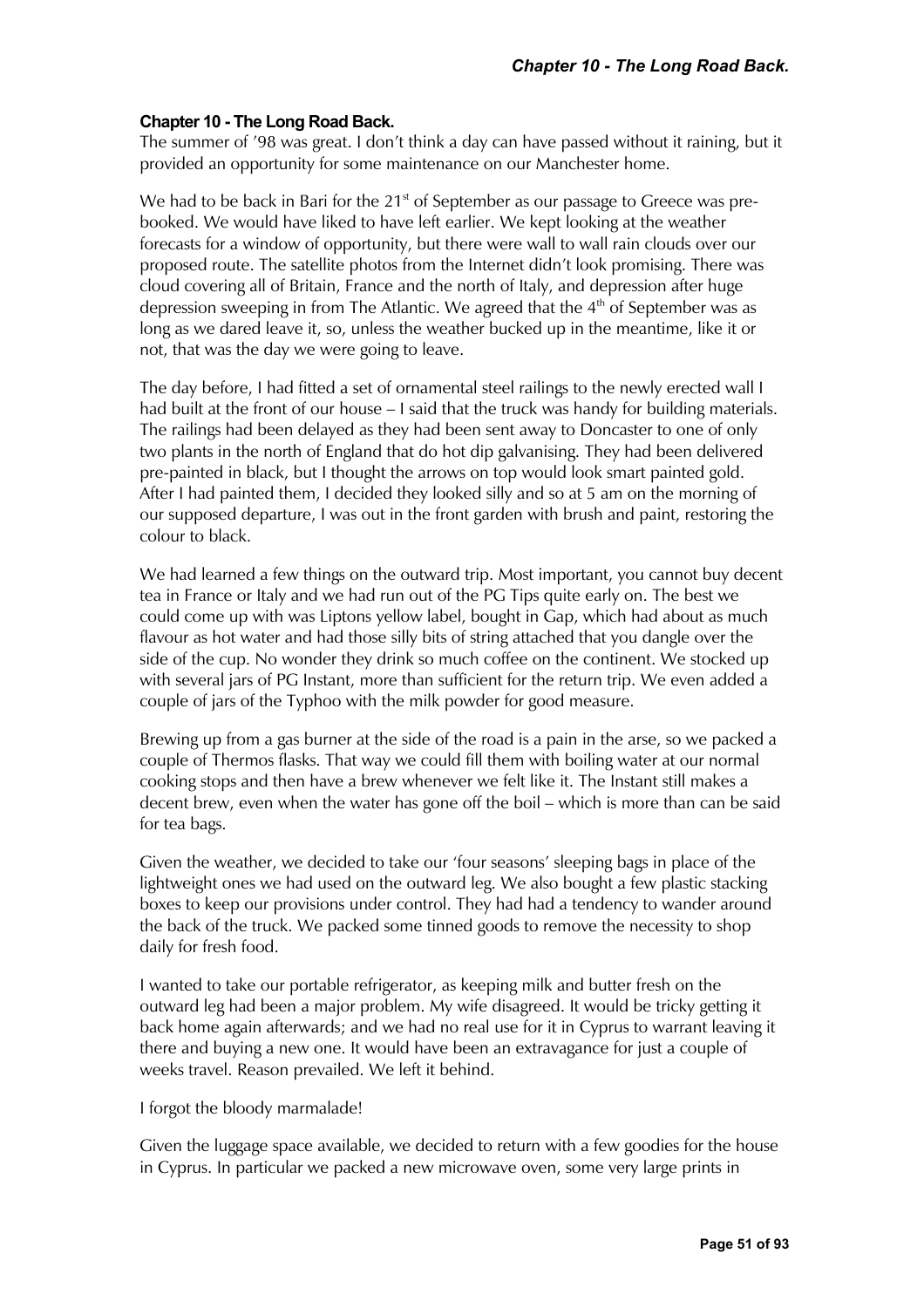frames and a huge sectional mirror. None of these items could have been practically carried by air in ones personal luggage allowance, and the cost of having them shipped separately would negate any advantage of buying in the UK.

When it came time to go, the truck was well filled. There was not an inch of free space in the back. The back seat was piled to the height of the seat backs and the mirror boxes occupied the rear footwell.

We had long since used all of the cheap Cyprus diesel, so a last minute stop at Asda was required to fill the tank. £29 for 45 litres that would have cost only £7.20 in Cyprus! It would have cost £13.80 to refill *each* of the plastic containers, so we discarded them.

We have good neighbours. Bill and Sheila on the left had just returned from holiday in Switzerland, and Bill happened to mention that you need a vignette to display on the windscreen if you want to drive on the Swiss motorway network. They don't mention that in the guide books! He told me that the vignette costs about £20, which seemed a bit steep for one or two days travel through the country, but the cost is for an annual ticket. Nearly three quarters of the year had gone! I was about to plan a different route when he told me that if I could get his vignette off the car, I could have it, as he would have no further use for it.

I jumped at the opportunity, but the Swiss are wise to this one and it is almost impossible to remove – Almost! It is stuck to the windscreen with a super sticky adhesive and is designed to break into jagged sections should you try to peel it away from the glass. The Swiss had not, however, reckoned with the determination of a man with a light wallet! With the aid of a very sharp wide bladed wood chisel, I was able to peel it away intact. The original adhesive is for one time use only, but clear Sellotape, cut to form a narrow border around the circumference, had it attached to my windscreen in no time at all. You had to look very closely to see that it had been doctored.

Another neighbour, Ian from across the road, warned me to avoid the rush hour in Birmingham either by leaving early or late, or we would be up to our ears in traffic. Good advice. I used the M6/M1 corridor a lot before I retired, spending many an hour listening to the car radio and going nowhere.

We decided on the late option. Thankfully we did as the postman arrived late carrying an urgent communication. Had it been left until our return to the UK for Christmas, we could have been seriously out of pocket. There was no option but to delay a while longer so that I could put my financial affairs in order. It was very late in the morning before we finally took to the road.

I wanted to make our first overnight stop on the French side of the Channel, so I tried to make up some lost time on the motorway. That truck can certainly motor when it has a mind to. Never mind the extra cost in diesel, it can go on the credit card. Out of sight, out of mind, and the bill paid by direct debit.

Having enjoyed the KFC so much on the way up, I thought it a nice idea to delay lunch until the same Oxford services, a decision encouraged by the good progress we were making on the M40. For a long time this motorway had been virtually ignored by motorists travelling south, because it adds quite a few miles to the London journey. You don't see the M1 traffic on the map that causes you to waste even more time and fuel. Now, a lot more had caught on, but the traffic was still light for a major motorway and I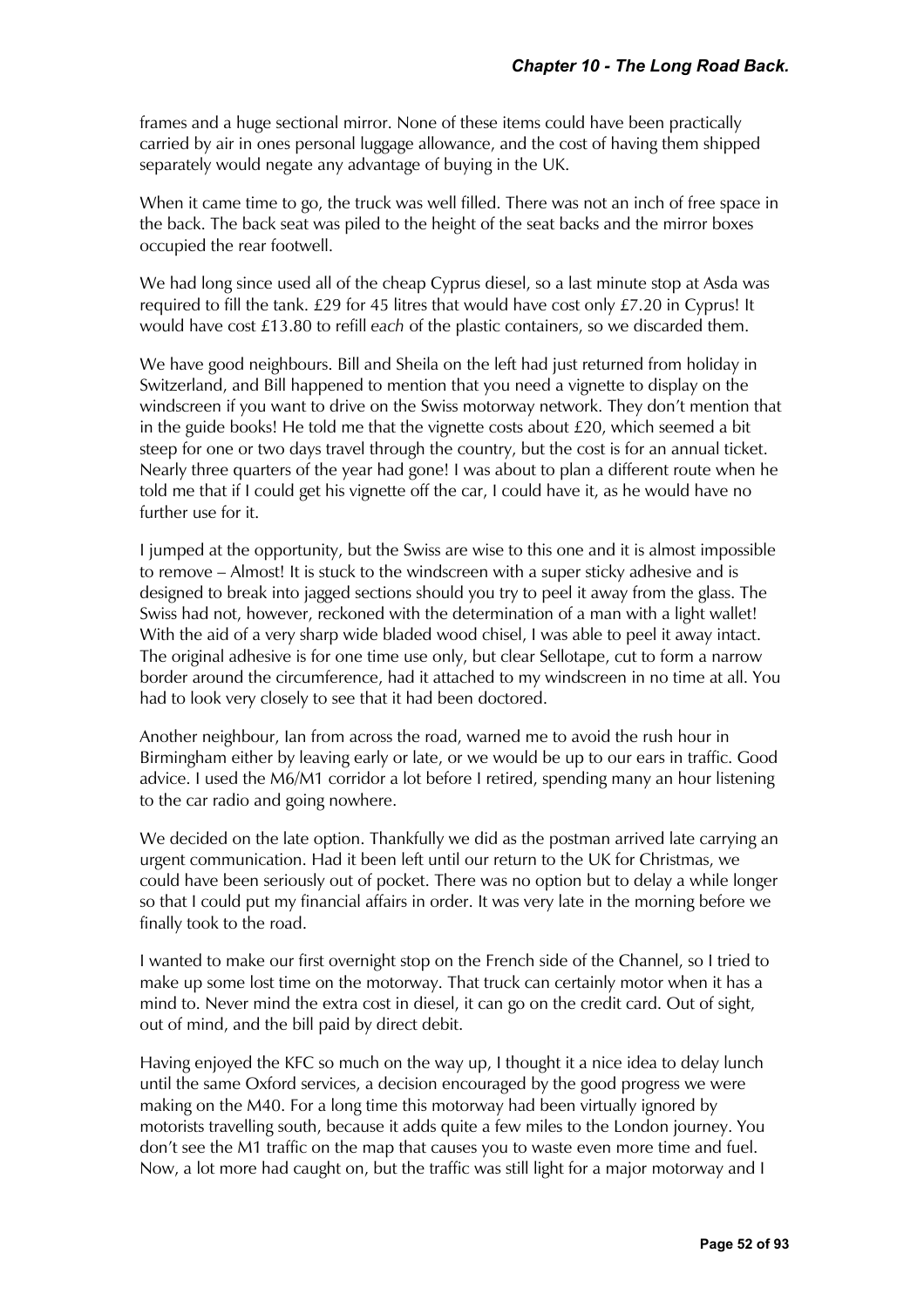could keep the hot pedal to the floor.

It doesn't work. Does it? You can't go back and relive the same experiences. After a couple of weeks of excellent camp site meals - we might have done the trip on a shoestring, but we didn't buy any crap – the KFC had been a welcome change. On the way back it was disappointingly ordinary. I still like it, but it just wasn't the same.

The journey was uneventful with the weather ever threatening to break down. A high spot was on the M20 when we were overtaken by a vintage Bentley – one of those soft top jobbies that used to run round Brooklands, complete with supercharger bolted on the front. It looked in mint condition, and was roaring down the road guzzling gallons of gofaster juice at every mile. What a beast. We followed it at 80 mph – oops! 70 mph – all the way to the channel tunnel terminal and parked alongside outside the duty free. That was another £95 on my credit card!

When the owner and his party had gone, I took a closer look at the old banger. It had been superbly restored with new leather cladding to the bodywork, a new hood and new interior. It had cost a lot of money. Pity it had started to rain. That new leather was going to get wet. I hope it doesn't soak up the water like a chamois.

I went to stock up with our rum allowance and ran into Miss Jobsworth on the till. I presented the two boarding card/duty free vouchers, the two litres of Woods and my Gold Card. I was told that I could only have the one bottle unless my wife presented herself in person at the checkout with her boarding card. What a silly system! We compromised. I paid for both bottles, then arranged to leave them at the checkout. I would return to the truck and send my wife to collect them. It worked, but what a rigmarole.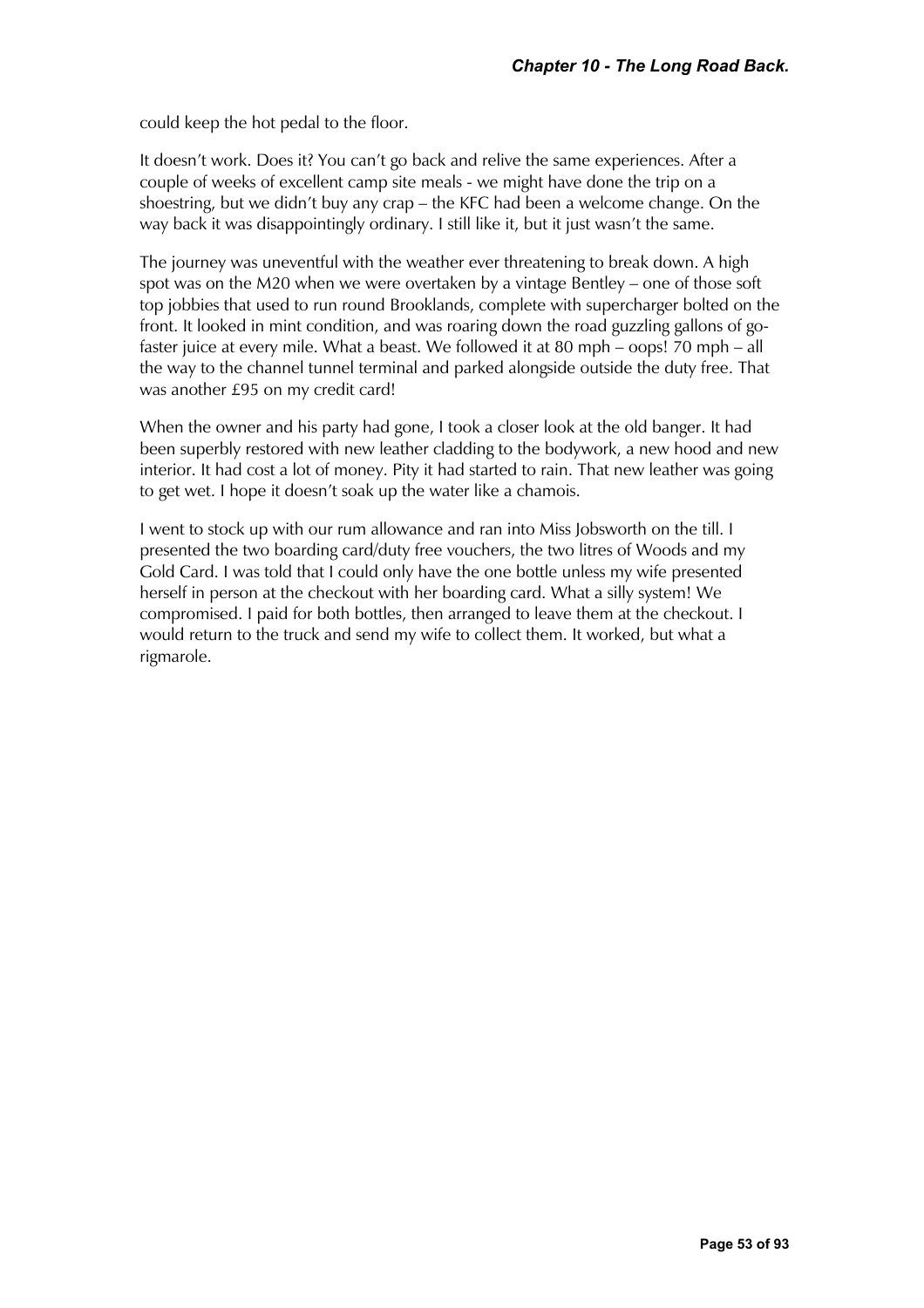# **Chapter 11 – France Again**

My wife had lost her anxieties about the Channel Tunnel, so would not hear of using the ferry. I needed no persuading. It really is a joy to use. Frankly I cannot understand why anyone would still wish to mess about with shipping.

The Calais weather was much the same as it had been at the other end of the tunnel. There was rain in the air, but so far, that's where it stayed. It was a miserable grey evening. We headed off along the N43, intending to stop at the first decent camp site we could find. That came in the shape of Louis Camping, at the village of Lostebarne somewhere near St. Omer. We still had the useless AA map and the village was unmarked there, but it was 45 kilometres from the tunnel.

There was a sign from the main road that said 'Camping' and we turned off to the right, travelled a kilometre through dairy cattle country and found ourselves in a delightful little site. All the pitches were grassed, flat and fenced off like rows of suburban gardens with trees and flowers.

People tell me that the French are rude and anti-British, especially in the north of the country. There has always been a rivalry between the two countries, but I have always found the French to be charming and helpful. I think the trouble is that the British never see themselves as the foreigners, wherever they happen to be. A little tact and respect go a long way to ensuring that problems do not arise. There's always the odd arsehole who'd be a pratt wherever he/she was, but by and large people respond to how you treat them. The young lady at Louis camping was delightful even though we had dragged her from the warmth of her house and her evening dinner table with the family.

We just had time to erect the tent, now down to twenty minutes flat and were sitting in its shelter, puffing into air beds when the rain began in earnest. It thrashed down for about quarter of an hour then just as suddenly stopped. Wrapped in waterproofs, we used the respite to prepare our evening meal, anxiously watching the black sky. Miraculously we just had time to serve the meal and retire to the cab of the truck to eat it when the rains came again.

It bucketed down for most of the night. Not one drip entered the tent. There was a little condensation on the outer skin but the sleeping compartment remained snug.

It's surprisingly noisy inside a small tent when the rain beats against it, but it did not prevent us from sleeping soundly. By morning, the ground was waterlogged, the grass turning to mud beneath our feet. The tent was speckled with fallen leaves stuck fast to the fabric. The sheet on the back of the truck contained a lake of several gallons of water, but it had stopped raining.

There was no way the tent was going to dry so after breakfast we stuffed it into a bin liner and made our way off the site  $-46$  francs (£4.80). Not bad at all. We will definitely be calling again on our next visit to France.

Traffic was light as we motored south east along the N43 towards the Luxembourg border. Despite the promise of cheap fuel in that country, there seemed no point adding unnecessarily to the journey so our intention was to stick with the French side of the border via Metz and Nancy to the Swiss border at Basel.

There are no peage motorways in this part of the country, so the traffic signs don't tend to send you out of your way to use them. This makes it very much simpler to stay on the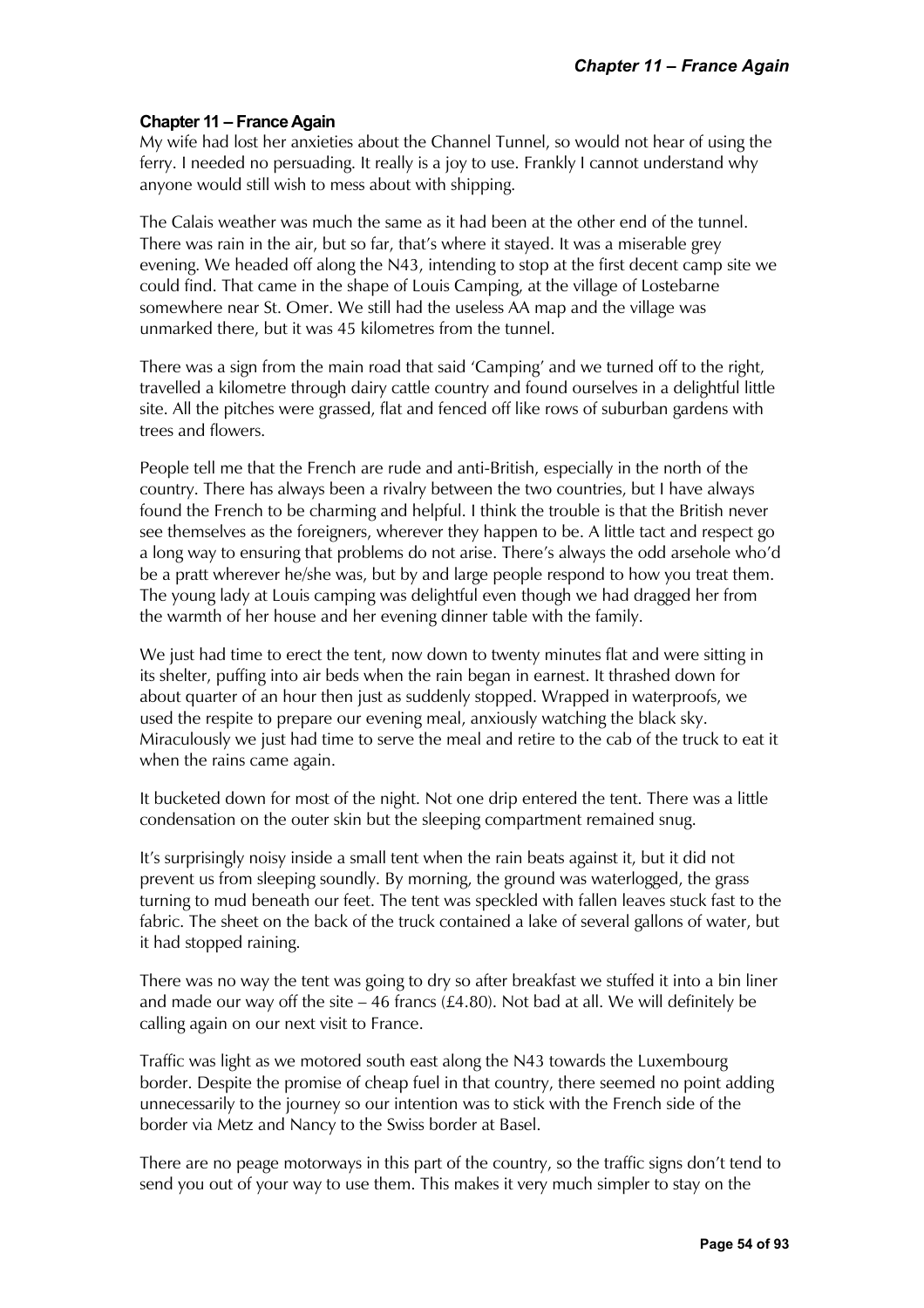intended road, without having to make inspired guesses, at every roundabout, as to the likely run of the original roads.

366 km south of Louis Camping was a small lake at a place called La Val d'Ire, with a camp site of the same name. We had been merrily steaming along, the weather brighter, with grey clouds scudding low across the sky, when my wife spotted the sign. We had to turn round and return to the site entrance. It had one of those rusting wrought iron signs across the gate 'La Val d'Ire Camping'. Did that translate to 'angry valley'? A whitewashed brick building stood at the entrance. A crone was knitting in the office behind a large plate glass window. I entered and said 'Camping' in my finest 'Allo Allo' accent.

The crone was shy but friendly and happy to take our money  $-48$  francs (£5) for the night – and we were invited to pick our own slot after our passports had been locked away in a drawer.

La Val d'Ire was once, no doubt, a popular camp site. It had, however, lost out to other more fashionable districts and now all that remained were a few sad looking static caravans on the far side of the lake, where even fewer elderly French families were suffering the last few days of the summer – which, by all accounts, had been as bad as that in England. Around the lake, were a number of carp fishermen, digging in under shelters for the night. Some had as many as five rods pointed at the water.

There was plenty of space to choose from, unfortunately not much of it flat. We took to the high ground near the caravans and the toilet facilities.

The weather broke into a thunderstorm as we finished erecting the tent leaving us huddled in its tiny accommodation until it passed us by. The carp fishermen remained at their rods.

The toilet facilities were clean but old and uninviting. There was no hot water. There had been no sun to warm the solar panels on the roof. At 9.30, while we were washing before retiring, the toilet block was plunged into darkness. With no windows and no campsite lighting, it was seriously dark.

After such an early night, punctuated by further storms, we rose early and gathered the tent into the bin liner once again. A young chap was cleaning the toilet block. He spoke no English. We had a short but friendly conversation about the merits of Manchester United – what else? He seemed most impressed that we were on route to Cyprus. Clearly there were few foreign visitors still using this site.

The crone returned our passports and offered us a souvenir – a collection of post cards showing how the site had appeared in its heyday. The cars in the photographs were Renault Dauphines and Austin A40s. They had been taken a long time ago, but then the camp had bristled with happy people playing games and enjoying the sun. It was very sad how it had all faded away. Imagining a demand for payment for these historical records, I politely declined, but they were pressed upon me as a gift. That made a pleasant change!

The following day – Sunday – saw us continue our drive south, through countryside that was much more varied and interesting than that of central France. Our immediate destination was Mulhouse, where the RAC book promised us accommodation at Seppois le Bas. Seppois le Bas is in fact nowhere near Mulhouse. It is miles away in the wrong direction, towards Belfort, but we followed the directions. Had we known how far it was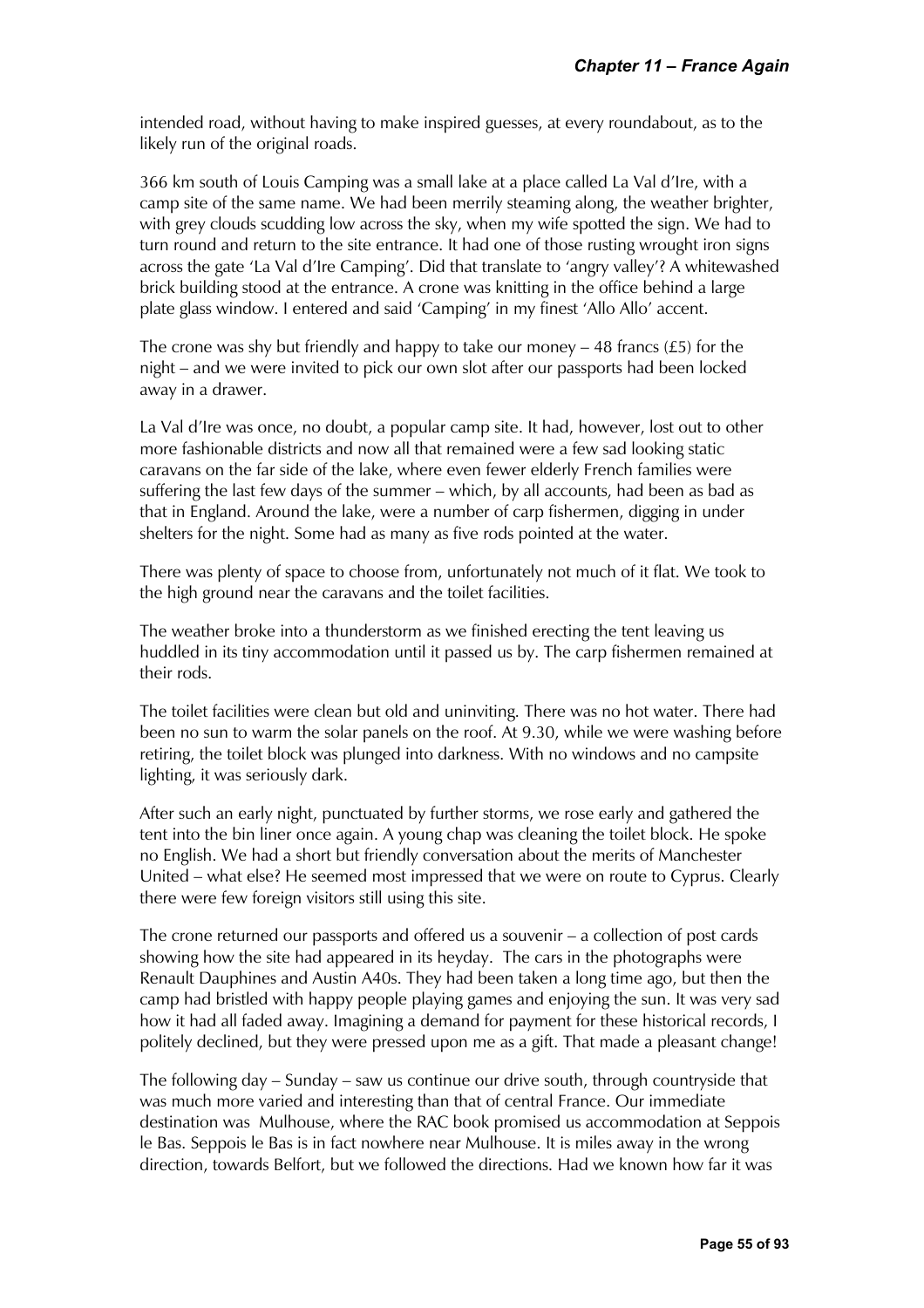going to be we would not have bothered, but then we would have missed one of the most delightful areas of Alsace, and that would have been our loss.

Alsace is one of those mongrel areas in the border country that has German, Swiss as well as French influences. The people here don't see themselves as French, but as Alsatians and funnily enough, we noticed a lot of Alsatian dogs. These are the same as German Shepherd dogs, but the war with Germany found them renamed Alsatian, as patriotic Brits. did not want to be seen owning anything German. Funny how times change. Most people in Britain now call them German Shepherds again!

The camp site at Seppois le Bas (383 km from La Val d'Ire) is run by the municipal authority of the area, and was clearly very popular. It was packed with modern trailer vans, permanently sited and bearing French and mainly Swiss registrations. There was a predominance of TV aerials and satellite dishes which reinforced the suggestion of permanence.

Ours was the only tent and we parked away from the caravans on a dryish spot at the far end of the site. Our only companions in this area were a Dutch couple on tour with their small trailer caravan.

There must be something wrong with Holland. Its residents all seem to be elsewhere. We had noticed that the Dutch were the most serious of campers. We never visited a site where there were no Dutch tourists, and we saw them in droves on the road. There was even one at La Val d'Ire. By now we had started to look out for them.

The camp was full of noisy weekend trippers with their children, but by six thirty they had all left, leaving just the Dutch couple and ourselves. Half of the toilet facilities were locked up after their departure, presumably to cut down on the workload, but the showers were wonderfully hot and we both had a good soak.

Shortly after we retired for the night, we detected a major problem with the site. There are two churches in the village, one on either side of the site, and visible from it. Both these churches have chiming clocks, with full repeaters on the quarter hour. It was like having two sets of Big Ben, in competition with one another, in your back yard. The clocks were not quite synchronised, so at midnight there were two tunes and twenty four bongs. This drove us to distraction and seriously impaired our ability to sleep.

On Monday we explored the village. It was a delight with gaily painted timbered buildings all vying to display the brightest arrays of flowers in their window boxes. The whites, yellows and beiges were all attractive, but the lilacs and deep purples we thought were somewhat over the top. A purple painted house, no matter how attractive the surroundings, cannot help but look garish.

The village shop did a great line in cheap – very cheap - Côtes de Rhone. It was sold in litre bottles and they had racks of the stuff. I noticed that the bottles were all old and appeared to have been used several times.

We were surprised by the numbers of French motorists who stopped and asked us for directions. I'm not sure why all these people thought we might be able to assist. We were hardly dressed like the locals. We looked just like what we were – foreign tourists.

Later it rained again and I had to rig a shelter from rope and tarpaulin to enable us to prepare a meal.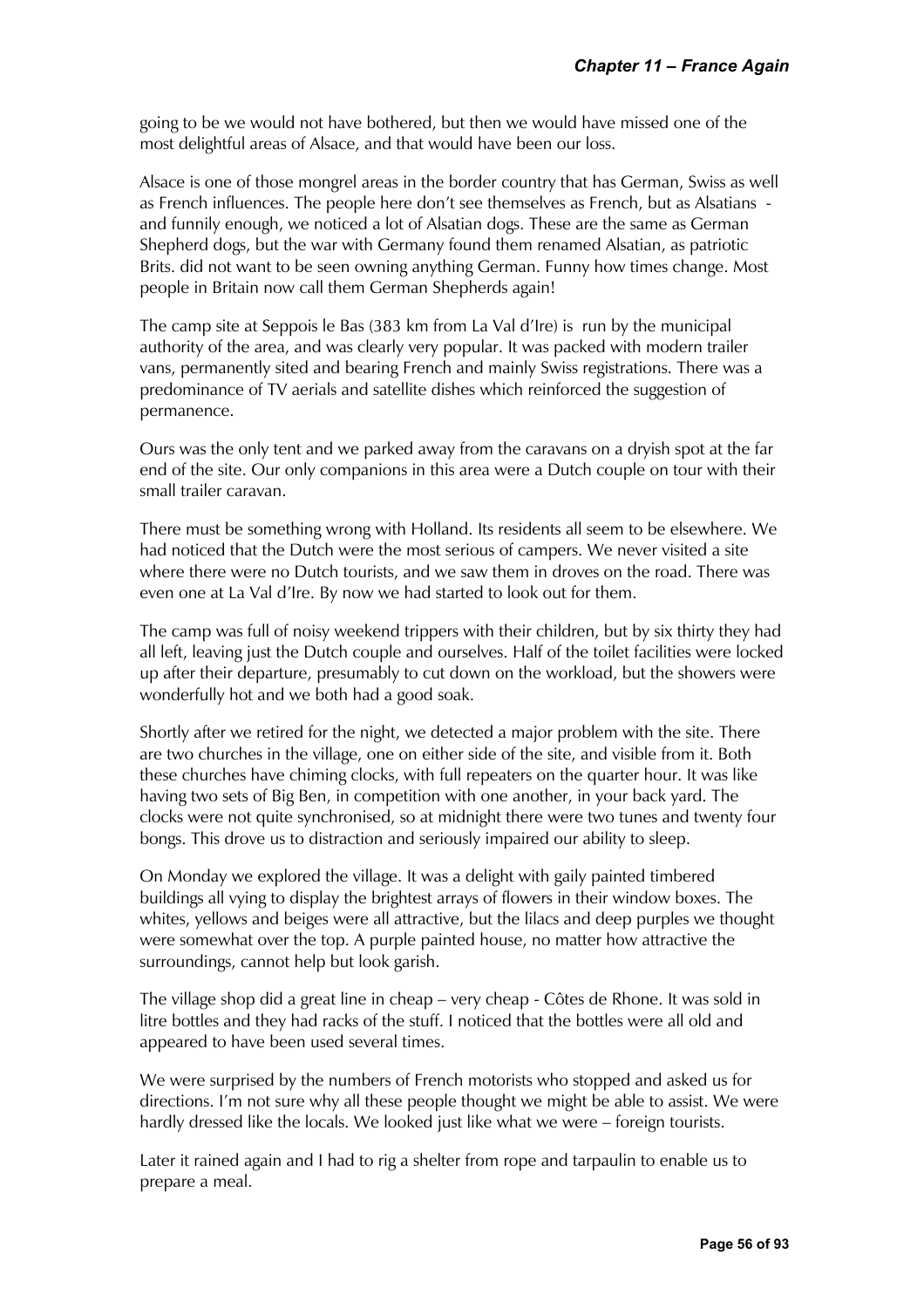That night tiredness beat the clock chimes, but the Dutchman had had enough and had already left. We had the site to ourselves. The damned clocks awakened us bright and early the next morning.

We left so early that the site manager came to the door in his pyjamas, but he seemed happy enough to take our money. Perhaps, now that all his customers had left, he was thinking of a lazy week ahead. 126 francs (£13.14) was not, we felt, an unreasonable charge for the two nights.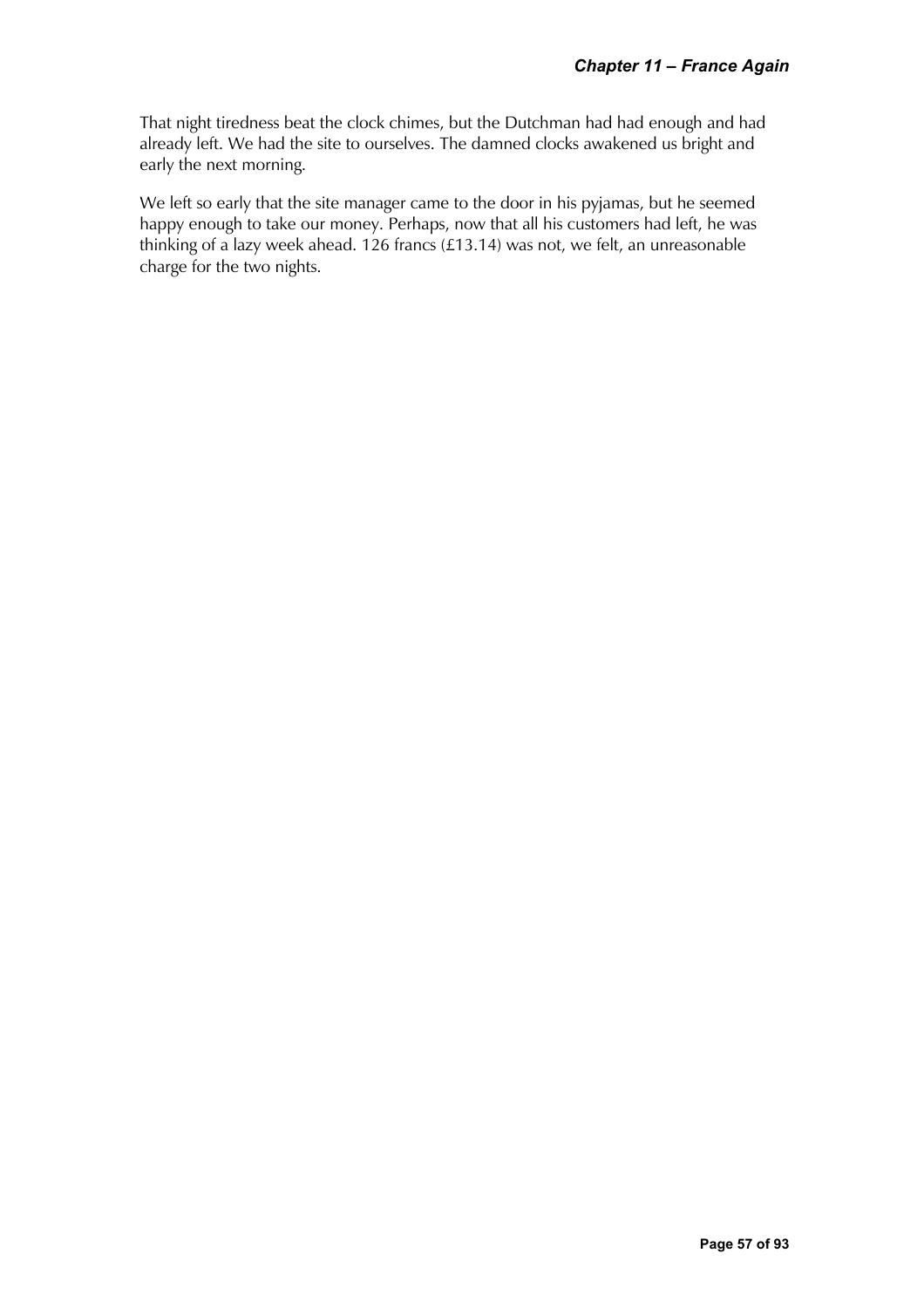#### **Chapter 12 – Switzerland and the Italian Lakes**

We entered Basel about 10 am and were stopped at the customs post. The customs officer looked like the Serbian General Mladic – the wanted war criminal. It was the build, the uniform, the coldness around the eyes.

We spoke no German, and Mladic appeared not to speak French. We settled on Serbo Croat - sorry English. No, we had nothing to declare. He looked at the full load we were carrying without raising an eyebrow. We were just passing through to Italy. I swear I saw a sneer. He glanced at the vignette on the windscreen and did not notice the Sellotape. He waved us on. We drove into the roadworks, cobbled streets and tram tracks of Switzerland and headed for the motorway.

We had been told that there were toll gates on the motorways marked for those with and without the appropriate vignette. Well we didn't see any. We just drove straight onto the N2 and headed off towards Luzern. The traffic was modest and fast flowing, we stepped up the speed to around 120 kph and followed the flow. Most of the vehicles passed us.

Our view of Switzerland was lost in low cloud, which hung a few hundred feet up the hills on either side of the motorway. We did not see any mountains whatsoever. We did, however, see a lot of electricity pylons. There are electricity lines everywhere and when there are no views to distract, they become glaringly obvious – a blot on the landscape.

We might have stayed over in Switzerland, but the weather was against it, so we pressed on, stopping only to relieve ourselves at a motorway service area. There a coach party of elderly British tourists had stopped for refreshment. My wife overhead two of them bemoaning the price  $- E_3$  – they had paid for a simple cup of unimpressive coffee. Nescafe has a lot to answer for. We felt quite smug as we poured water from our hot flasks onto our instant tea.

The best part of this run was the St. Gothard tunnel. It runs for mile after mile underground. That this remarkable feat of engineering was completed long before the Channel Tunnel made us wonder why a rail link had been chosen for the latter, when clearly a road tunnel over such a long distance is an entirely practical possibility. It would have saved all that argument about high speed train links to London.

Exhaust fumes did not seem to present a problem, so clearly there is some impressive ventilation system working away behind the scenes.

We followed the motorway to Como, where we crossed into Italy. At our chosen exit, the road goes through what can only be described as a builder's yard, manned by Carabinieri and a customs official, neither of whom seemed particularly interested in us, then we drove out of the opposite side of the yard and it was Italy again. We could see the lake brooding in the background, with a grey mist hanging across the water. The RAC pointed us to several camp sites in the area, but we decided to drive on the to the next large town – Lecco – where there was a lakeside camp. Distance travelled 465 km.

Oh dear! The only good things that could be said about this site were that, by Italian standards, it was cheap  $-31,000$  lire (£10.79) – and the view across the lake was fine.

We pitched on the lakeside by a reed bed, next to a wrecked caravan and some ancient agricultural machinery. No sooner had we pitched camp than we were attacked by a swarm of wasps that had taken residence in the old caravan. Fortunately we had on board some Cypriot insecticide called Aroxol. This is wicked stuff. It is the most powerful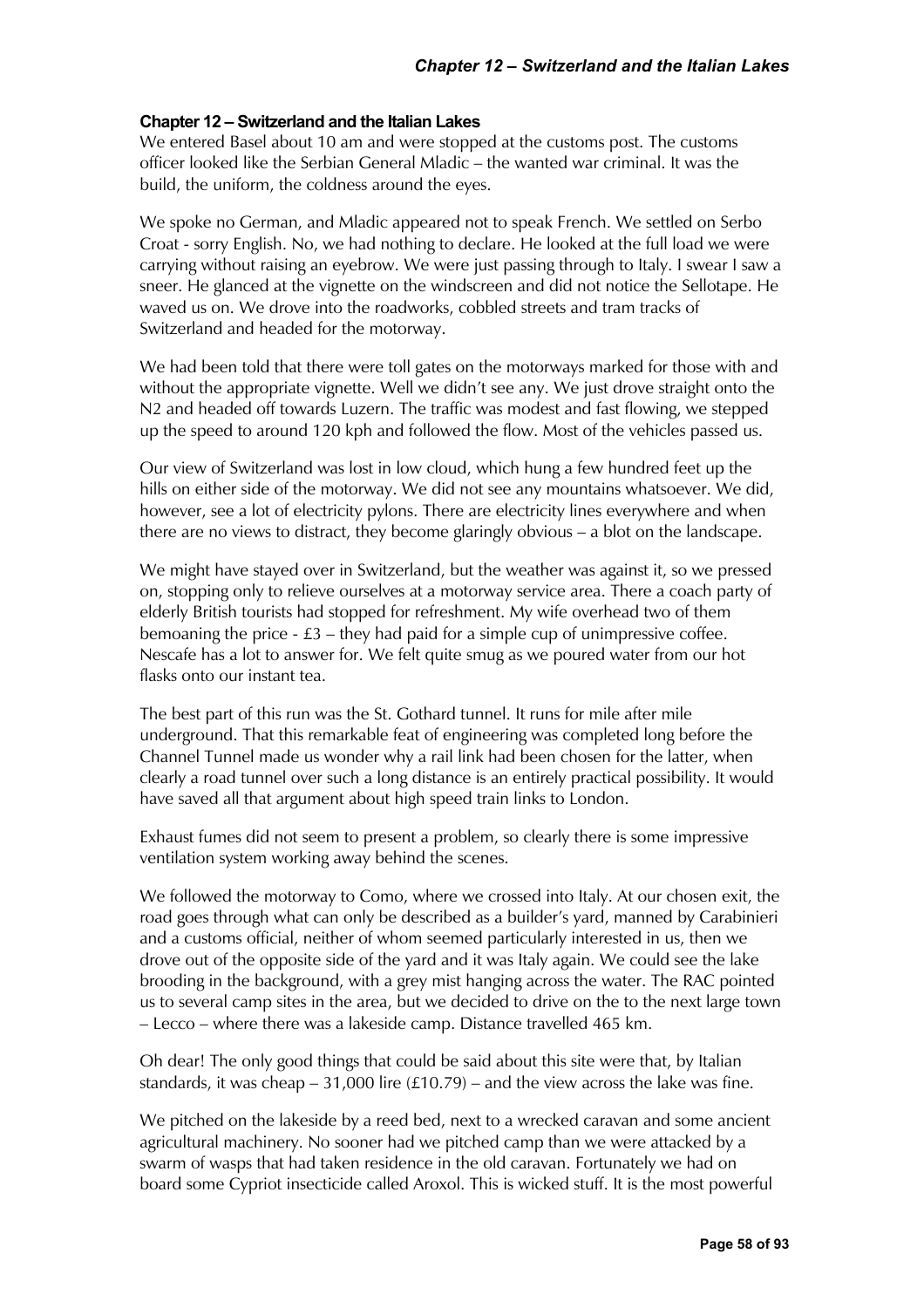aerosol insecticide we have ever come across. Spray a flying insect and it drops dead at your feet. None of that buzzing around for ages nonsense, before finding a spot to play spinning tops with its feet in the air. I sprayed the wasp nest generously. That concentrated their minds somewhat and we were not troubled by them again.

The camp was surprisingly busy, with several other tent campers present – most late season campers we had encountered had motor or trailer caravans. Better still, it wasn't raining.

Most of the space was taken up by a variety of caravans, ancient and modern. Many of which had wooden extensions added. It was like a shanty town. It WAS a shanty town. Several of the caravans were occupied by people who clearly lived here. This is a hard way to live – washing clothing at a communal sink with the aid of a rubbing board. Cooped up in a single tiny room with a tribe of children – but the people themselves were lovely. They may have been near the back of the queue when life handed out its favours, but they seemed happy enough. They were certainly friendly. I left my sponge in the shower and a young urchin of about 12 came rushing after me to return it.

It was refreshingly warm here, and an evening stroll round the area revealed that people lived behind high fences and locked gates – so perhaps crime is a problem after all. The charm of the locality had been completely destroyed by careless planning which had allowed industry to build on the water's edge. It made us rather depressed.

We moved on 190 km to Lake Garda the following day, and in particular to Camping San Francesco at Sermione. This is a purpose built modern camping facility right on the water's edge, and next door to a chalet holiday complex. The site is featured both in the RAC and our Camping Italy discount brochure.

We were not immediately allowed to enter the site, because the office and gates were closed for siesta – the mind boggles – so we took the opportunity to look round at the excellent swimming pool and games area. They allow dogs on this site, so I spent the next twenty minutes cleaning the mess from the sole of my shoe!

Eventually the gate opened and there was a rush to register. My discount was acknowledged and we were given site passes which had to be carried at all times. Our allocated pitch was right at the water's edge, but disturbingly close to the restaurant and entertainment tent. We looked round for a better pitch, but decided to remain where we had been allocated.

The pitch was surfaced with gravel, which is fine for caravans, but not too comfortable for tenting. We had problems with the pegs again. Next door was a young Belgian couple with a huge dog (Benzo) – a young St. Bernard perhaps. I don't mind dogs. It's invariably their owners that are the problem. I am pleased to report that on this occasion there was no such problem. The dog was, however, very large and was anchored to the fence. I hoped that it did not have an upset stomach as the pitches were very close together.

At the end of the row were a couple of round German shirt lifters in a motor caravan. What they do behind closed doors is up to them, but theirs was not my idea of camping.

They had colour TV, a satellite dish and terrestrial aerial, microwave oven, even pedal cycles with little petrol engines so there was no need to pedal. This is couch potato camping. I was amazed to note that they even used the cycles – engines running - to go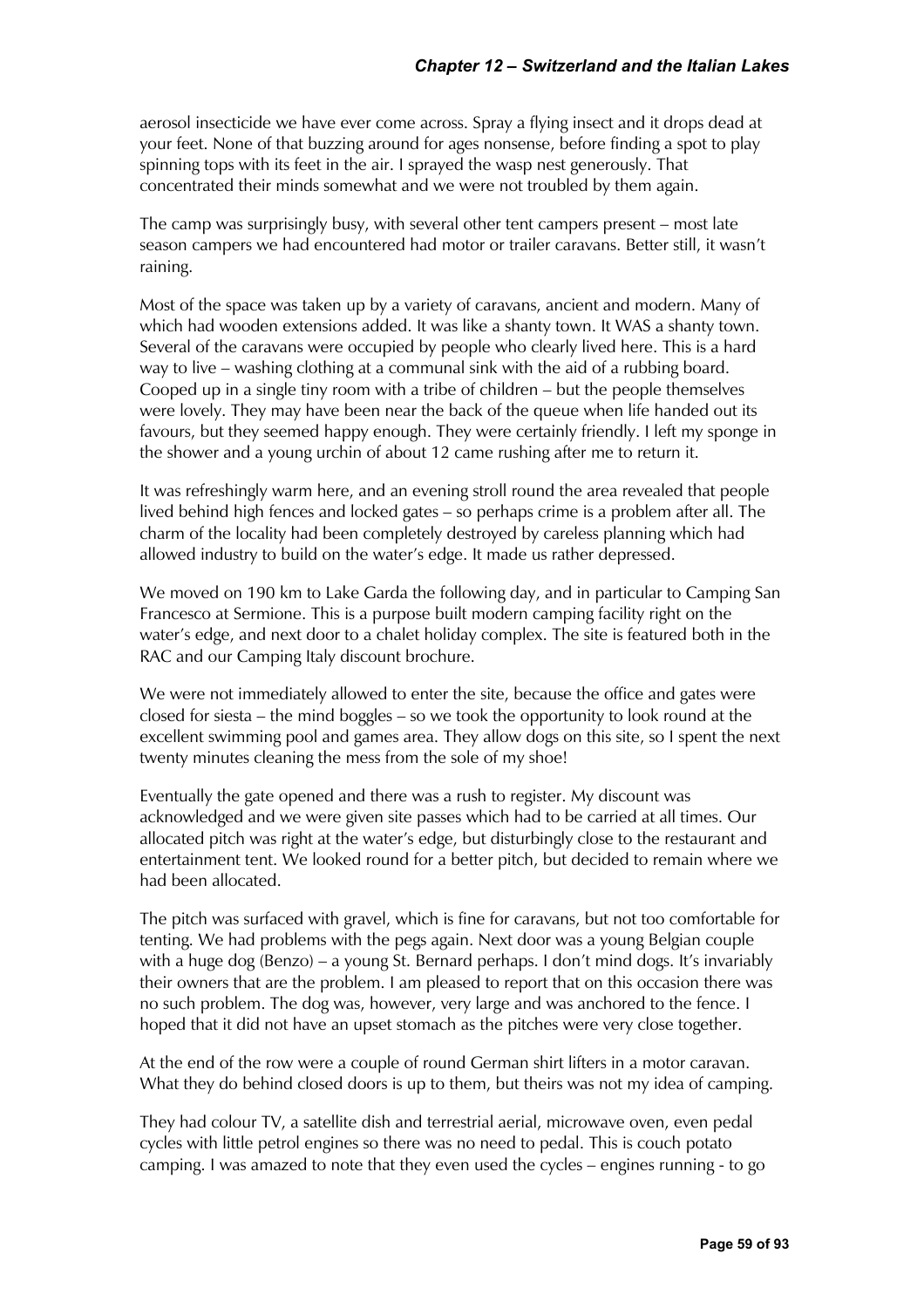to the toilet block. It was less than a hundred metres away!

The toilet facilities were excellent, but some pratt had stolen all the adjusters from the thermostatic controls in the men's showers – the women still had theirs I'm told. The showers were thus rather cool for my taste – however, I found that a 10 mm spanner from my tool kit fit exactly so I at least could adjust the shower to my preference.

The restaurant was al fresco, and meals were accompanied by light music, but as time went on I began to wonder if Robbie Williams' - Life Thru a Lens - album was the only one they possessed. It's a fine CD. I have it in my own collection, but played back to back repeatedly, it began to pall. As darkness fell on the restaurant, so did the crowds of diners, noisily munching on their pasta and pizzas, but by 10.30 it had all but closed and so our fears for our beauty sleep seemed not to be realised.

At the end of the row, the couch potatoes had their windows open and I could see their TV flickering, but what on earth were they watching? We could clearly hear the words to 'Chirpy Chirpy Cheep Cheep' above the restaurant PA. I wandered over to ask them if they could turn it down a touch, but as I approached, it became obvious the noise was coming from farther down the path. I returned to the tent to report to my wife who was relaxing with a large plastic tumbler of rum, perched on her Chinese stool. From the smile on her face, I doubt she even noticed the music. Downing the last few dregs, she agreed to accompany me to locate the source of the music – not that I needed the moral support, but there was no way to sleep with that row going on.

As we walked along the lakeside footpath, the noise got louder, until we reached the boundary of the site, and it was clear we still had a couple of hundred metres left to go, to where there were disco lights flashing in the night.

It was children's night at the outdoor disco of the chalet camp next door. We pushed our way in. On stage there were 10 year old Spice Girls and on the concrete dance floor mothers and children danced with abandon. Fathers, we noted, stood around the edge drinking beer. Everyone seemed to be having a whale of a time, but given the ages of the children it surely would not go on much longer. We hoped that the adults didn't continue after the kids had retired. They didn't! Loud outdoor public address systems and sleep do not sit well together – particularly horribly distorted loud public address systems.

The next day we took a spin round the lake. This took rather longer than anticipated. For one thing the round trip is some 190 km. For another, the Italians are big on cycling and there were hundreds of them riding around the lake in the same clockwise direction that we had chosen. It must be easier on the legs this way as there were relatively few travelling counter-clockwise. Or perhaps, they just preferred the view.

The road is littered with tunnels and bends, so you get baulked by cyclists at every turn. Despite the slow pace, or even aided by it, there are some wonderful views, particularly at the pointy top end of the lake near Riva – and although the AA map shows the return leg as being a minor road – yellow on the map – it is every bit as wide as the previous bit. Riva is noted as a windsurfers' resort, being subject to steady winds from the mountains, but the few windsurfers out on the lake, were having difficulty making any headway whatsoever in flat calm conditions.

Private beaches and anti- caravan measures restricting the access height on the few available car parks mean that parking is a problem, but we stopped for a while in a tow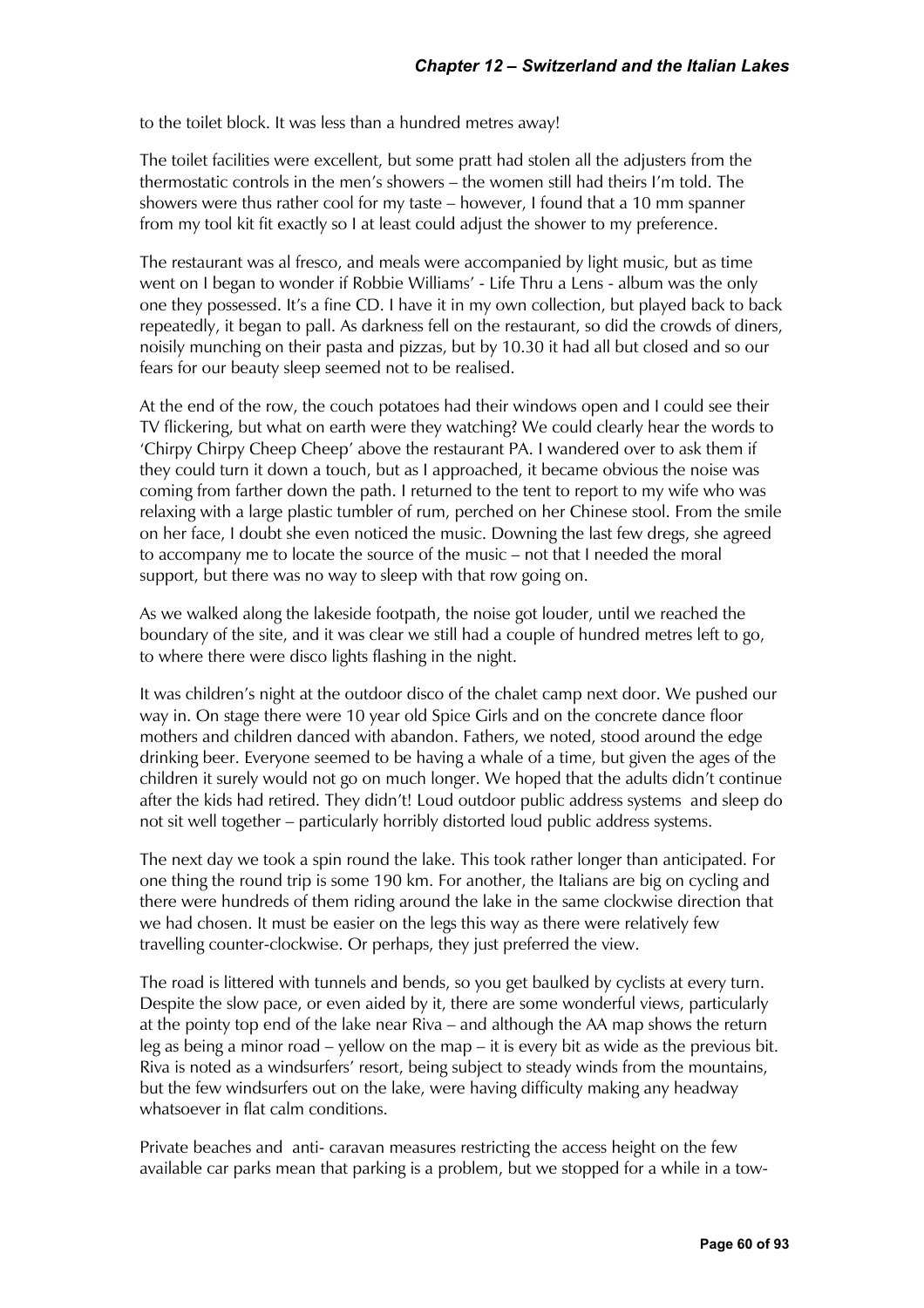away zone, by the waters edge, working on the premise that everything stops for siesta. We had an hour of splendid scenery uninterrupted by officialdom, watching a variety of impressive marine hardware buzzing up and down the lake.

On our return, we found that a German couple had parked their small VW motor caravan in limbo between our pitch and that of another set of Germans with a trailer van who had replaced the Belgian couple. I thought that was a bit rich, but assumed that they were travelling together and wanted to stay close to one another. All the usual jokes about Germans and towels on sun beds came out, but they were not really causing us any inconvenience.

They were not travelling together and the occupant of the trailer caravan was quite miffed at the interlopers and words were exchanged between them.

The guy from the VW came over to us and apologised for any inconvenience. He was from Munich and his girl friend was from Rome. They had shared a holiday and he was about to put her on a train home. They had only remained in that spot to irritate the guy with the trailer van who they considered a plonker. He would move the VW when they went to book the train tickets after their evening meal. Sounded fine to me.

During the evening we went for a walk to the edge of the adjacent town of Sermione. This is spread along a short peninsula that juts out into the lake, with the old town at the lake end. There is a fairy tale castle that you can visit, and parking is available if you rise early enough – otherwise public transport is the better bet. Walking back to the camp site in the dark is recommended only for the foolhardy as there is no footpath, just a bumpy grass track along the side of the road in total darkness. Local drivers have little consideration for pedestrians.

On the way back we were stopped by a German tourist, a mature lady in a motor caravan with a couple of youngsters in tow. She was looking for the site, but had been driving around in circles for so long that she was almost crying tears of desperation. We pointed out the site across the fields and indicated where she should turn. I have never seen anyone look so relieved.

When returned to the site, we saw that the Munich man's VW had been moved to another pitch near the toilet block. We exchanged a few pleasantries with him and that was that.

The weather was holding. Lake Garda is very pretty in the sunshine and here at least efforts have been made to keep it that way. Purely out of curiosity, on our evening walk, we had picked up a flier from an estate agent in the town which listed available property in the area. Properties here demand serious money. No wonder they keep it so nice. The place is awash with rich people.

With our kit now properly dried out after a couple of days in the sun, we were quite reluctant to move on, but there was loads more to see before the  $21<sup>st</sup>$ . Site fees for the two nights amounted to 69,120 lire (including the discount), which is a whopping £24, but frankly the standards maintained here and the special location justify the price. We would recommend it.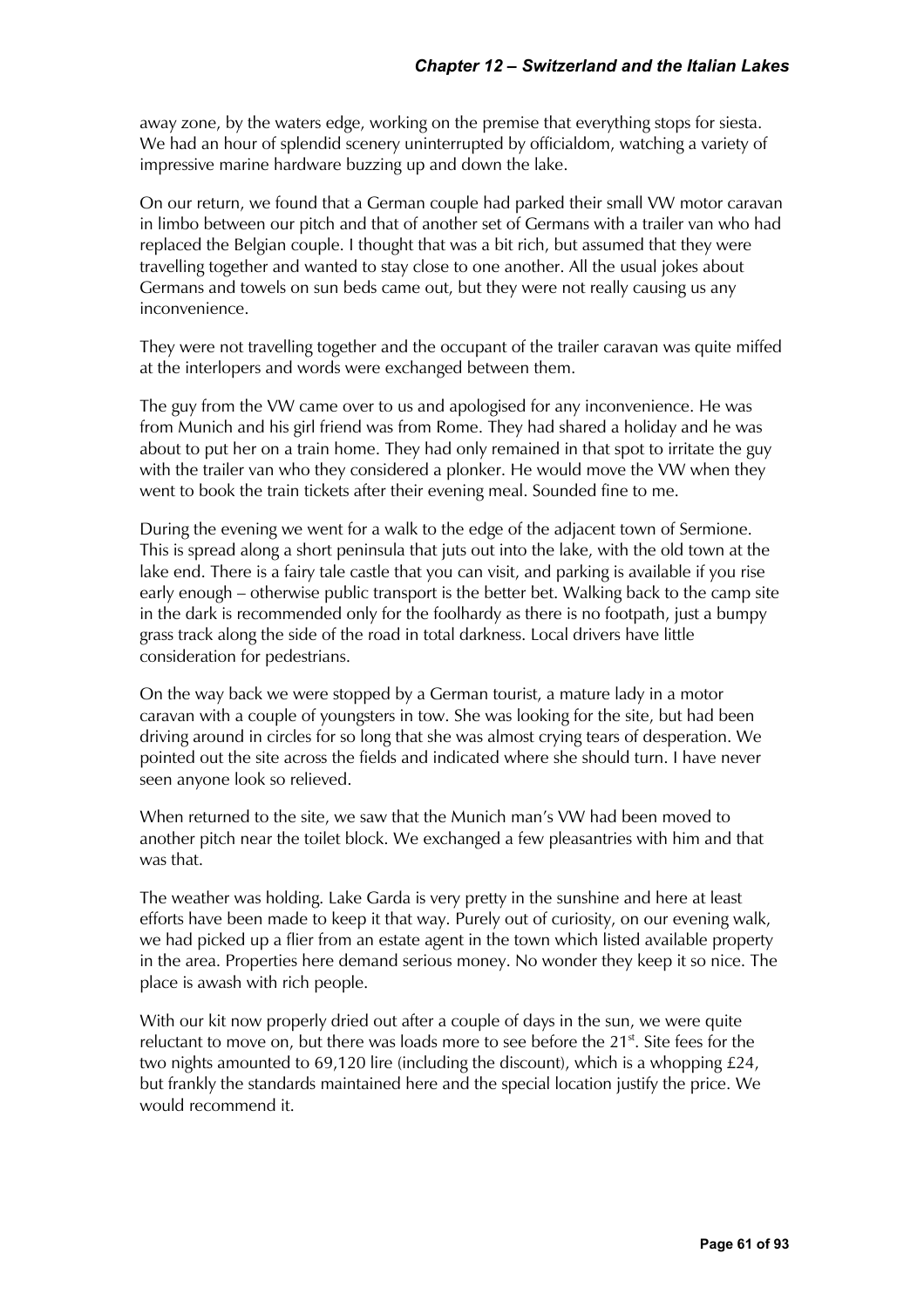## **Chapter 13 – Verona to Bologna**

Verona is only a stone's throw from Lake Garda, so we went to have a look. Not recommended! There's nothing wrong with Verona. It's just that we got lost and ended up driving round and round the town. We decided not to stop and set sail for Bologna, where our Camping Italy brochure offered us another 10% saving.

Close to Bologna is the industrial town of Modena, the home of Pavarotti, Ferrari and Maserati. We saw none of them! In fact we saw only one Ferrari car during the whole of our time in Italy, both coming and going.

Even with the detour, it is not a huge step to Bologna (209 km). The camp site is adjacent to the exhibition centre on the outskirts of town. The attendant, a miserable sod bearing a slight resemblance to Adolf Hitler, was not pleased to see us. He was less pleased when I presented the brochure for my discount. If these companies don't want to take part in such promotions, why do they sign up for them? He refused to honour the discount unless I could produce the voucher that accompanied the brochure. We hadn't had that trouble at Sermione – but there again, they didn't hand out the requisite voucher.

I was irritated out of all proportion to the loss of a couple of pounds. It was the principle rather than the money that was at issue. I would have been just as irritated had the discount been a mere 10 bob. My wife ignored my mumbling and cursing as we erected the tent on one of the few remaining decent pitches next to the shower block. Opposite was a family of what appeared to be South American Indians with bright clothes and an ancient and battered transit van. There was some sort of international festival at the exhibition centre and presumably they had overflowed from there – either that or the organisers had mistaken them for gypsies and turfed them out.

Alongside our tent was a small bivouac. The occupants had left their towel hanging from a tree, but it had begun to rain so I pushed it under the doorway of their tent – at least I hoped it belonged to them. My Samaritan deed was quickly rewarded, for I noticed the unused discount voucher from Camping Tiber screwed up in the bottom of the door pocket of the truck. I seized it like a trophy and marched off to the office. Sadly Adolf had gone home and his replacement was a much nicer chap altogether. He changed the receipt to reflect the discount – though he had difficulty working out 10% and I never really managed the full discount, but honour was served.

The proximity of the exhibition ground meant that the camp site had its own bus service into town. This was handy, and, as usual, cheap. The next morning we braved the rain and rode the bus into town.

Bologna is another historical city of typical Italian architecture. There is the usual arrangement of narrow streets and wide piazzas, and the expected surfeit of historical buildings and fine art. A high point of the day came with a veteran car rally, with entries from all over Italy and a few enthusiast guests from much farther afield. There were even crews from the USA. Best of all was an old buffer in flying helmet driving an ancient and battered Fiat sports car, that looked as though it was normally used as a hen house – great fun.

Bologna has its own leaning tower – a brick built edifice dating back to the  $12<sup>th</sup>$  century, and is propped up by scaffolding. This, like those to be found in the hill towns of Tuscany, is of the factory chimney school of architecture. It should be pulled down before it falls on somebody.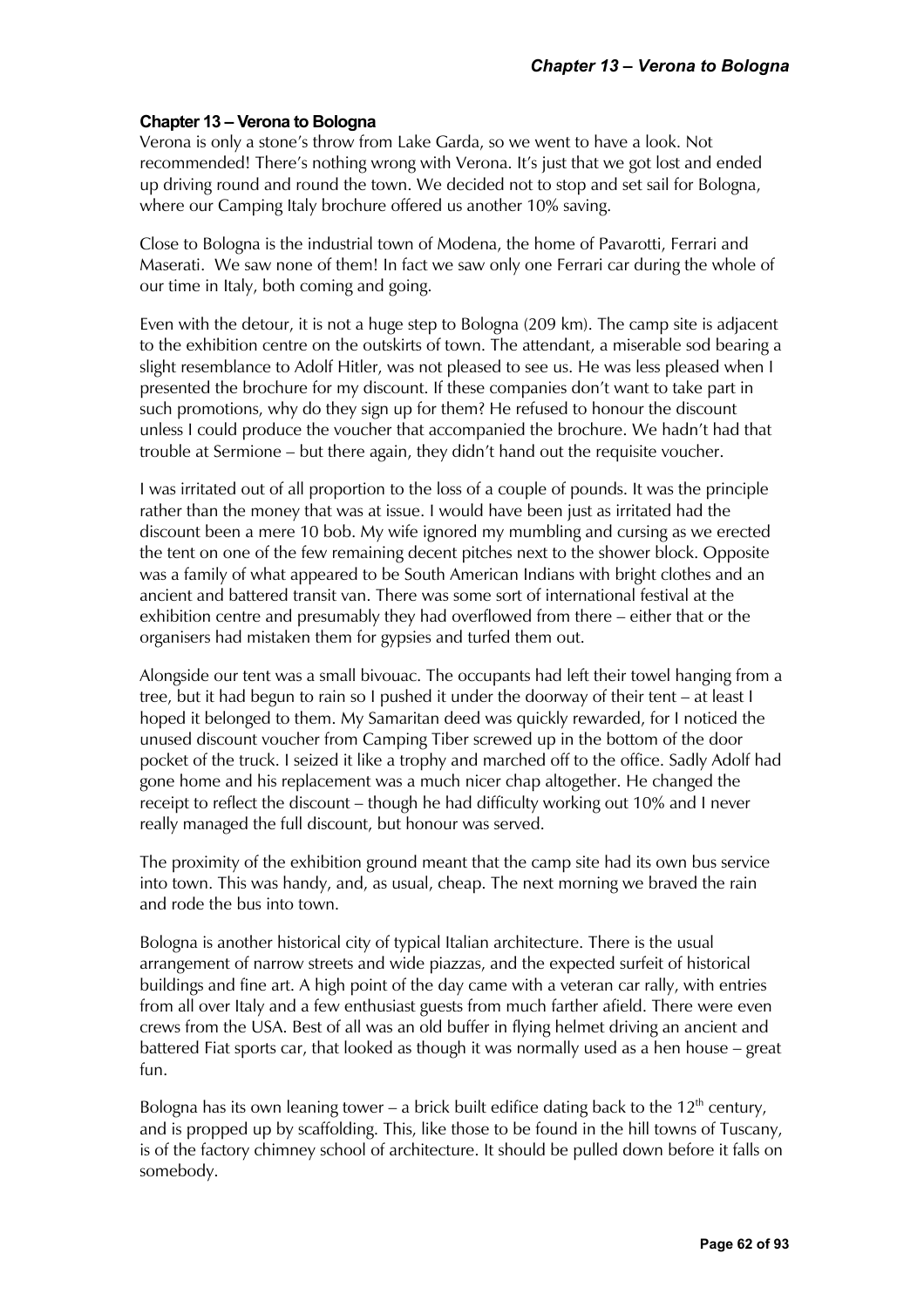In Bologna, the ever present beggars had found a new ruse to persuade people to part with their coins – the exposure of bodily deformities. They would sit in the shop doorways, exposing, for example, a deformed naked foot, whilst waving a tin can with a few coins as bait.

Here too we came across our first exposure to crime. I was ripped off in the market. The old woman on the veggie stall sensed my discomfort with the currency to perfection. I ended up buying the world's four most expensive tomatoes. They weren't even nice tomatoes!

That was my fault entirely, but a short while later we were sitting in a small piazza when a shifty looking youth carrying a ladies handbag sat down on the next bench then proceeded to riffle through the contents. He had just pocketed the cash from the purse, when two traffic policemen came round the corner. He ran away taking the bag with him – yet moments earlier he had been quite unconcerned at our presence only a few feet away.

The return bus number 21/C departs from outside 29 Via Marconi. The street is named after the scientist of the same name from around here, who reputedly invented radio. Since the Russians came out of the cold, they too claim to have been responsible for its invention. I even recall that some Asian chappie has also put in a bid, but generally Guglielmo Marconi is the boy who gets the credit.

The buses run irregularly – albeit to a timetable, and like the trains, the buses run on time – one of the things that Mussolini sorted out. The Via Marconi bus stop is used by a number of routes including that of the 21, which, unlike its C suffixed companion ('C' for Campeggio), does not go all the way to the camp. We allowed a couple of 21s to go past, and eventually saw the 21/C, got on and punched our tickets.

The driver then stepped out of his cab and went walkabout. This caused some minor consternation among the passengers. Then we saw another 21/C approaching the stop. There shouldn't have been two 21/Cs, so several of us alighted and dashed to change buses. Unfortunately, in our rush, my wife fell headlong over the step of the second bus, badly bruising her leg.

The pouring rain and long walk even to the edge of town meant that there was not a lot to do back at the camp site. There was a tiny little bar but it did not seem inviting, so during the evening we sat in the truck, drank rum and cocoa, read and listened to the radio.

The north of Italy is big on FM radio. There are dozens of stations playing all kinds of music, chat, drama and sport. My wife and I both love to listen to the Italian language. It is the most musical language that there is. I love Italian opera – particularly Puccini – and now we found that we both loved Italian popular music. High in the music charts and to be heard on lots of channels was the Italian singer Eros Ramazzotti. Fantastic. We just had to buy his CD.

For two nights, with our eventual discount, the site fee came to 60,000 lire, which was not the best £20 we had spent, particularly as there was no hot water available, but the site is the only practical one in the area. Before leaving we made sure that the site warden stamped our Camping Italy brochure and gave us a new voucher. Those stamps were now mounting and we decided to concentrate solely on Camping Italy sites to get our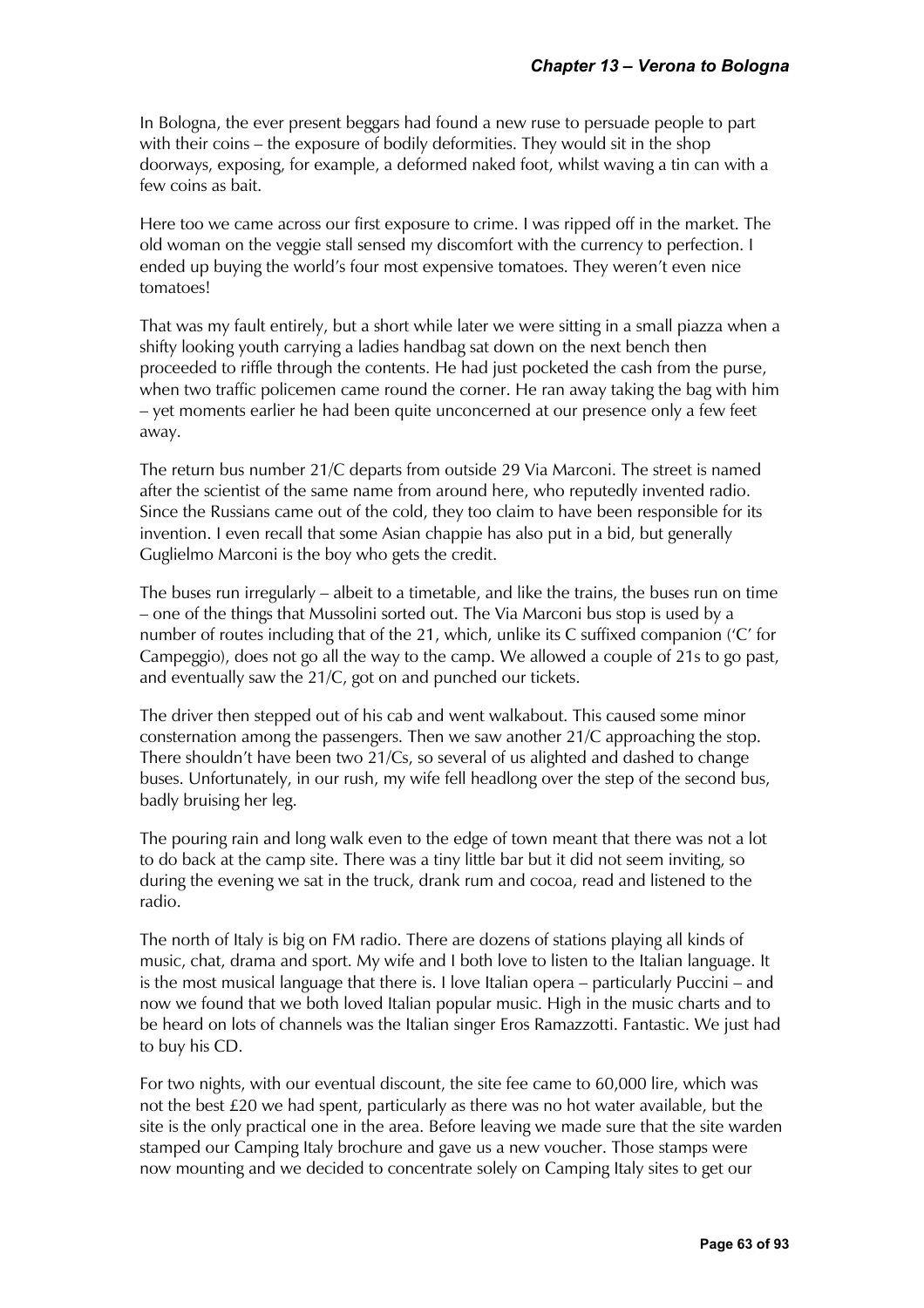free night back in Rome.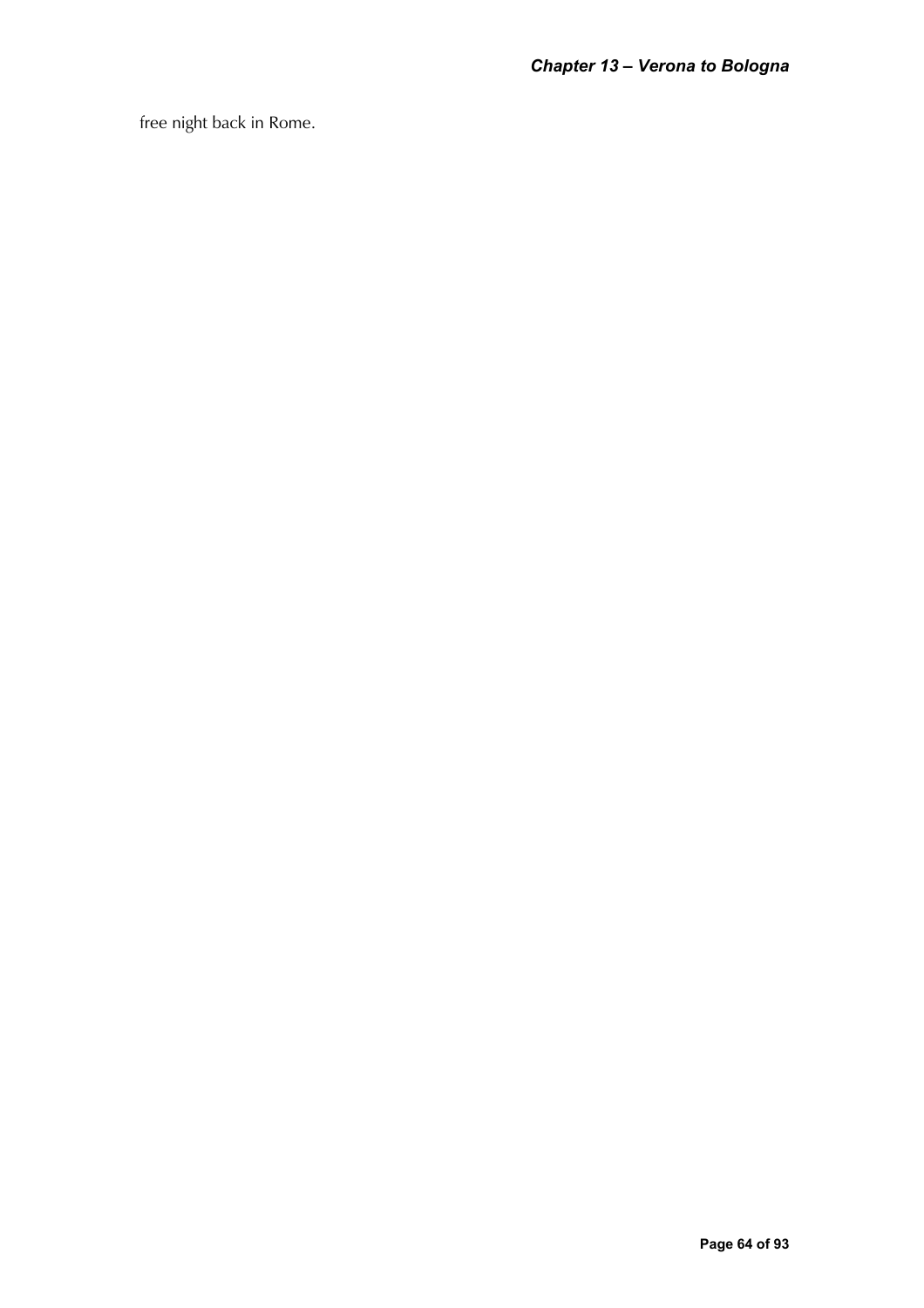### **Chapter 14 – Pisa to Siena**

The next step was to Pisa. We had been very disappointed in our inability to park on the way out, but the RAC and Camping Italy identified a site allegedly within 800 metres of the leaning tower.

The Pisa site is certainly within walking distance of the tower, but 800 metres is a very conservative measurement. I would have put it at well over a kilometre. It's a strange site and is mainly used for a single overnight halt by visitors to the tower. After all, there is little else here worth looking at. There is no natural shelter, and the pitches were muddy, though I could hardly blame them for the weather. To get round the former, a number of posts had been erected and at some time in the past, cloth canopies had been stretched between them to form rows of giant awnings. Unfortunately, they had suffered the ravages of the weather and were flapping noisily in the strong wind. There is also a railway close by, and while we did not find train noise a problem, Italian freight does tend to be shuffled around at night.

The mud problem could only be avoided by picking one of the driest looking pitches. Fortunately, it was getting towards the end of the season and there was plenty of space from which to choose.

The toilet facilities left a little to be desired, but at least there was a ready supply of hot water – and later we found another toilet block close to the reception, which was an improvement on the main facility.

The approach to the leaning tower and the marble Duomo alongside is an obstacle course of mainly African street traders, many of them in national dress. They sell a variety of junk from plastic representations of the tower itself, via wooden trains with a selection of carriages carved into letters to spell your name, to cheap leather belts. Although it was impossible to avoid them, they were not as pushy as you might find such traders in – say – Egypt. A firm 'NO' was usually sufficient to deter them, and of course 'no' is equally 'no' in Italian.

The tower really is very pretty, although it is no longer considered safe to enter, leaning some 15 feet out of true at the top. It was leaning before it was even completed, but the powers that be have for some time been trying to find ways to straighten it. The latest ploy is to use large weights to try and sink the high side, thus forcing it upright again. If it doesn't work, one day there will be an expensive pile of rubble here, with the biggest cost going to the local tourist trade.

The Tower tends to overshadow the magnificent Duomo which shares the same plot, which has stood for more than 900 years, It is a beautiful building, but on this visit much of it was hidden by scaffolding.

You can easily see both antiquities in a morning, which left us hard pressed for something to do in the afternoon. A trip to the coast was called for, with Livorno presenting itself as somewhere new to explore. On the way we passed the American military base, Fort Darby, which despite its size, does not appear on the maps or in the guide books. It's not as though you could miss it. Presumably Uncle Sam grabbed the land after the war and has hung on to it ever since. It runs for miles and miles, and while we never actually saw any American personnel from the road, they certainly have plenty of military hardware lying about doing nothing, and local cafes and bars for miles around have an American flavour.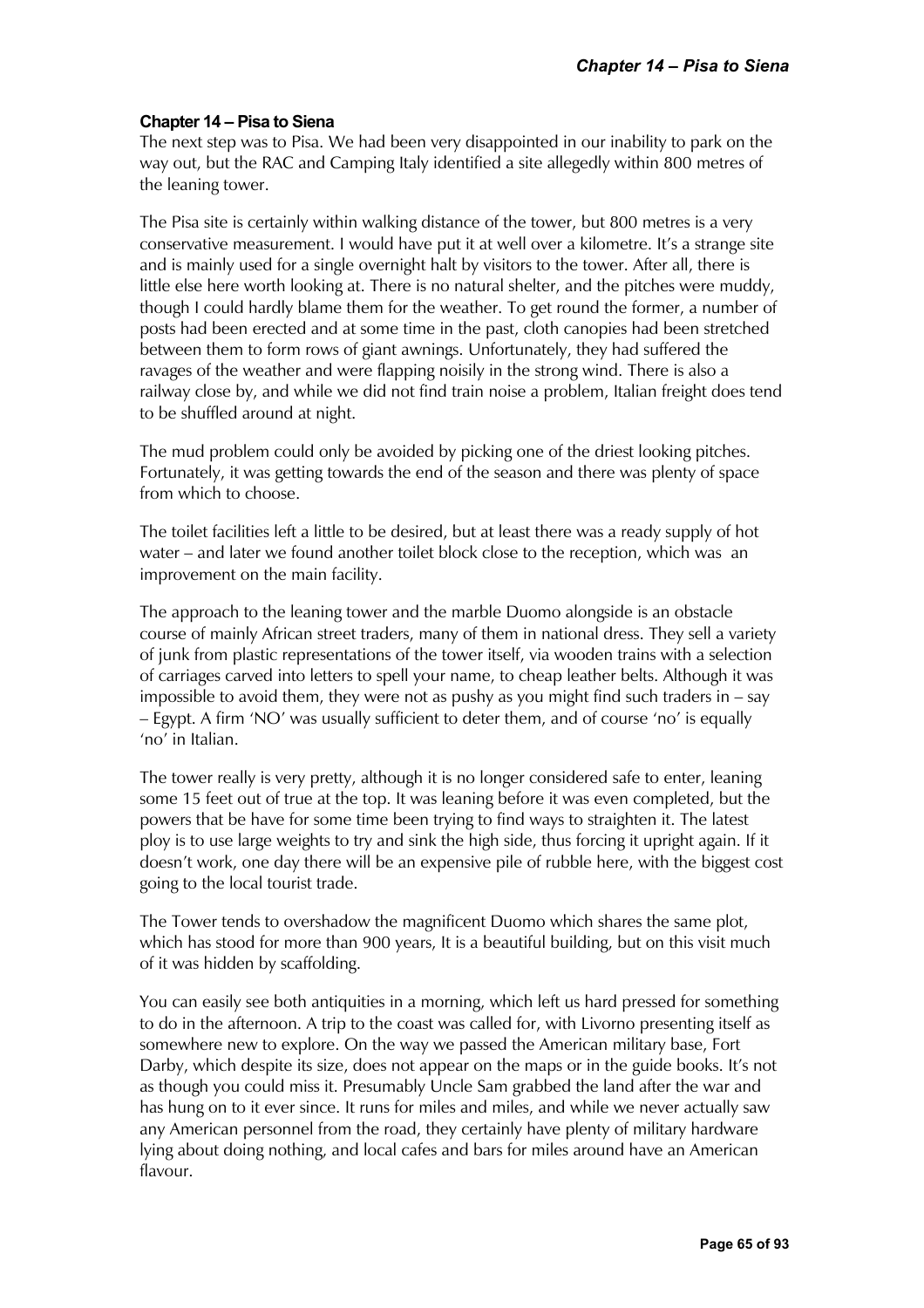Livorno is a large port with regular sailings to the islands off the western coast – Sardinia, Elba and Corsica. It is also a stopping off point for cruise ships and in port to prove the point was a giant floating skyscraper.

The weather was foul. It wasn't raining but the wind was beating in from the sea. The sea itself was breaking across the road and the area seemed to be an assembly point for local youth, who hung around in groups on corners and in car parks, with cars and scooters.

We were tempted to run south along the coast, but had a change of heart and turned north instead to Marina di Pisa, but there proved to be nothing there worthy of our attention and so we returned to the camp site.

The Pisa site charged us 31,500 lire – including discount - for the night (almost £11) which is a bit steep for what is on offer, but justified by its proximity to the Tower, which means you need only linger the one night. It also meant another stamp for our collection. The journey to Pisa, including the trip out to Livorno added another 252 km to our tally.

We stopped at the UniCoop supermarket on the outskirts of town – another go at that excellent porchetta was beckoning, but it was 8.00 am and the place was closed. Already there were two children begging at the traffic lights at the end of the street.

So on to Siena and another site from Camping Italy. That should give us four of the required five stamps.

A little later that morning, passing through one of the many small towns along the route – I think it was probably Poggibonsi – we spotted a sign for another UniCoop supermerceto. Actually, it was difficult to miss it as the Italians love their advertising boards and there had been reminders for it every few kilometres, from as far as 50 kilometres away. It was located behind huge railings down a back street. We stocked up on groceries and I spotted several varieties of Grappa, the local firewater distilled from the residue left after pressing grapes to make wine. In that respect I expected it to be something like the similarly conceived Zivania that is made in Cyprus villages, and which you sometimes see on sale in old mineral water bottles. Zivania has little real taste, but has a kick like an angry mule. I expected some of the same from Grappa.

I picked one of the more expensive varieties, in the hope that it might have been of better quality. It wasn't until we left the shop that my wife pointed out that there was a twig floating in the bottle. A twig? It was more like a small shrub, complete with leaves – inserted to 'enhance' the flavour.

This branch of UniCoop also had porchetta, but this time it was sitting cold on the shelves of the ham counter. We bought some anyway. The taste proved to be similar, dominated by the infusion of herby stuffing. We won't be too concerned if it is a long time before we sample it again.

It was only a short hop to Siena – 158 km – and although we had travelled this way a couple of months earlier, it was completely unfamiliar to us. The camp site is located about 10 km outside town, which is not very convenient, but it's a lovely spot in the shadow of a Tuscan hill village, and there is a bus service into town.

Not only was the site in a pretty location, it was also cheap by Italian standards – 24,000 lire (with our discount) or £8.35. The site was consequently rather full, and our pitch was less than ideal, on a muddy shelf cut into the side of a grassy bank in a small copse of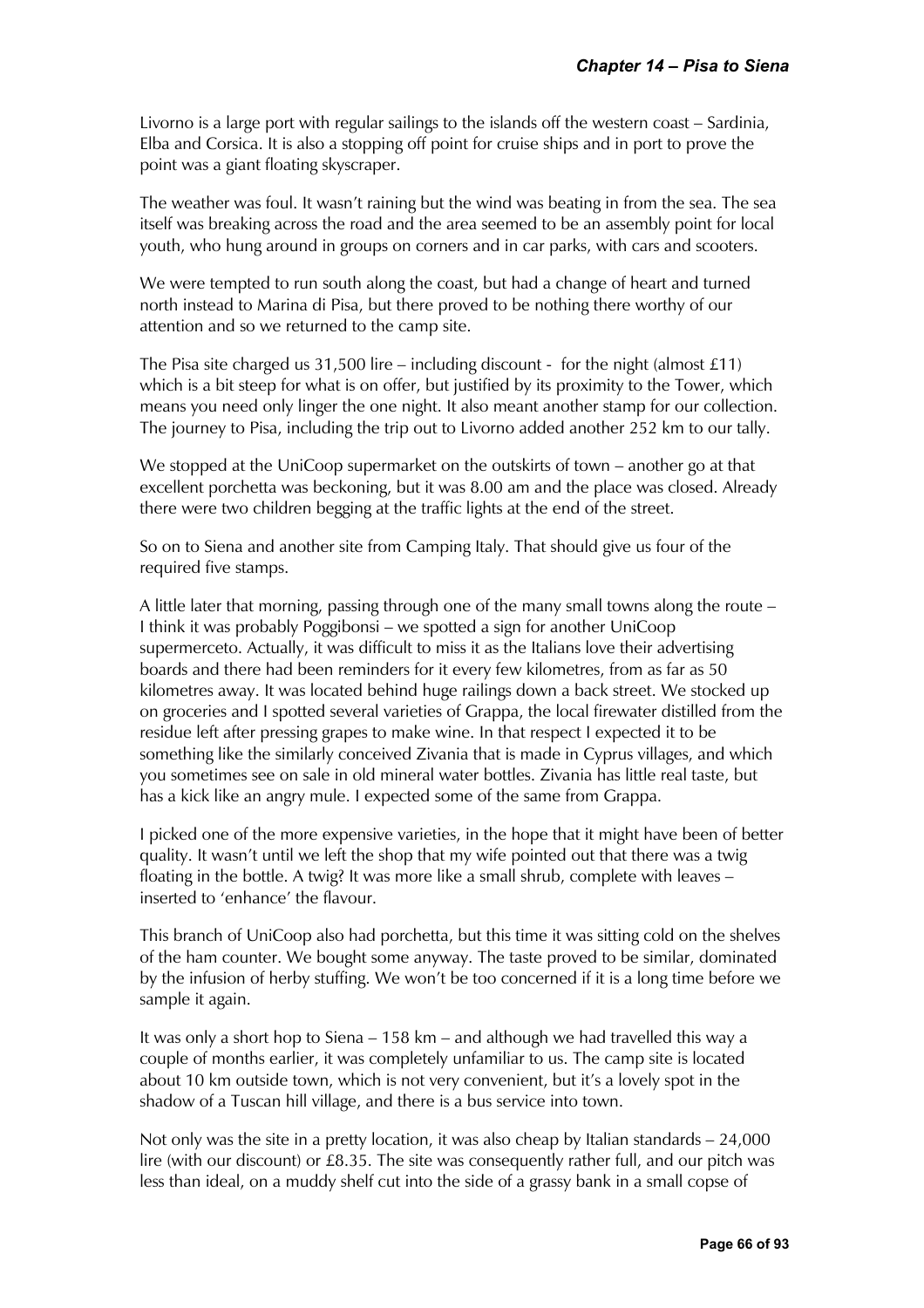pine trees.

Siena had had its fair share of rain and the grassy bank above our tent was cracked and looked unstable. Any more rain and we were moving away from that bank. I had visions of being buried under tons of earth. It had only been a few months earlier when there had been massive mud slides to the south of here. For this reason, I cannot say I was entirely comfortable during our stay here.

We were pitched next to another tent, occupied by a young Dutch couple. They seemed to spend rather a lot of time engaged in sexual activity – I mention this more out of envy than anything else. They had arrived earlier and had found a better, flatter pitch than ours, but our tents were quite close.

We had our usual lunch of ham and tomato sandwiches, sitting at a picnic bench in the middle of a deserted play area. There was not a cloud in the sky and it was pleasantly warm. I never get fed up of eating Italian ham, but the tomatoes were definitely out of season and more like the flavourless ,watery sorts of thing you can buy readily in the UK, or Cyprus for that matter. The beginning of July is clearly the better time to visit to find those magnificent red-juiced samples.

As we were finishing our meal it began to rain. We couldn't believe it. The sky above was completely blue. There was not a cloud in sight, save for those over the hills on the horizon. We weren't the only ones puzzled by this phenomenon.

We repaired to the truck, passing our Dutch neighbours. There were humping and grunting sounds coming from the tent. I said pointedly to my wife, that they were having their afternoon bonk – forgetting for the moment that many Dutch people speak English as well as we do. They emerged a few moments later looking rather red faced.

We chatted with them – like you do – and they told us that they had got fed up with France and had decided to start exploring the mediaeval hill towns of Tuscany. They were singularly unimpressed when I suggested that if they'd seen one, they'd seen them all. Only the street layouts were different.

That afternoon we took a drive to Siena where the old town is at the top of a particularly high hill. On the way into town we were driving along gently, minding our own business, when some Italian lunatic in a Landrover Discovery took it upon himself to overtake us. He had picked a bad moment as two police officers in a pale blue Alfa Romeo took this exact moment to emerge from a side street. Now its difficult to apportion blame here. The Discovery driver certainly picked a bad spot to overtake, but then the police driver should have looked right before sticking his nose out into the road.

It was the nearest near miss I have seen for a long time. The Discovery disappeared into the distance. When the police driver had cleaned his trousers, I saw the Alfa approaching from behind. It would have been difficult to have missed it. Its headlights were flashing. There were high intensity blue flashing lights on the roof and the siren was wailing. I pulled over towards the kerb to let it pass.

It was quite a long time before we saw the results of this encounter. The hapless driver of the Discovery had been pulled over at the side of the road and two furious policemen were gesticulating wildly at him. A punch-up seemed on the cards!

We continued to the old town, which is now pedestrianised and after having a quick look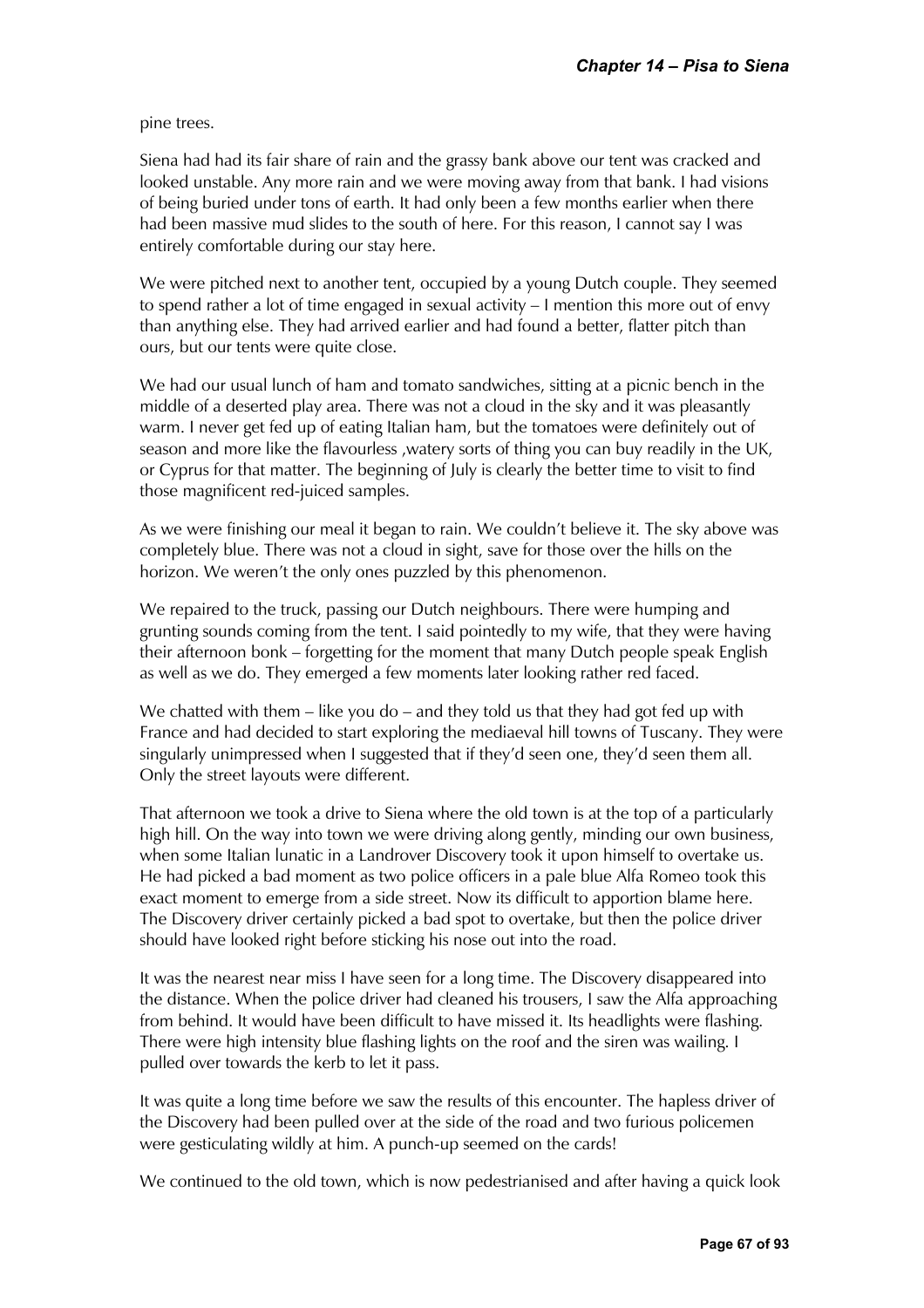round, we headed back. We were amused to see that the Discovery and the police were still where we had left them. The Discovery driver looked decidedly sheepish and one of the policemen was scribbling on an A4 notepad.

The small hill village by the camp site was within easy walking distance, but was deserted. Even here, people live behind substantial gates and high walls. On the outskirts of the village was a war memorial with a huge rusting mortar mounted on a pile of stones, surrounded by benches. This must be where the old men of the village gather to gossip, because by each of the benches were mounds of cigarette ends. It's a pleasant spot under olive trees to while away a lazy afternoon.

That evening our supply of rum – purely medicinal you understand - was getting a little low, so we thought we might sample the Grappa. We eyed the foliage in the bottle suspiciously and sniffed the contents. It had the bouquet of a stagnant pond. I have not tasted a stagnant pond, but I would imagine that this is what the taste would be like too. It was rather weaker than the Cypriot equivalent – which thankfully lacks the twig! It was quite clearly the most unpleasant tasting beverage that either of us had encountered.

Then on to Rome, the scenic route through the very best part of Italy – Umbria. You can keep Tuscany for me. Leave it for the poseurs. Umbria has better contours, better scenery and better towns. We ran past Lake Trasimeno – which is like an inland sea, rather than the little blue splodge that it appears from the map, then on via a free motorway to Perúgia. Just past Perúgia on the SS75, there is a turn-off into the hills to Assisi, along the SS147. It is well worth taking the diversion to look at this historic town. Unfortunately, there had been a serious earthquake here some 12 months or so earlier which had caused incalculable damage to the irreplaceable frescos by Giotto on the ceiling of the Basilica di San Francesco, and restoration work was being carried out.

We stopped at a small supermarket in Assisi for the inevitable ham and bread for lunch. We won't do that again. These out of the way places know how to charge. Ouch!

Then it was back down to Foligno and on via Spoleto, and Terni to possibly the most picturesque of all these Umbrian towns – Narni. It is easy to get lost at Terni, thanks to a convoluted road network and the usual lack of informative road signs, but it is worth persevering to go via Narni. The views from this hilltop town are utterly splendid.

After Narni, you lose a lot of the wonderful scenery as the SS3 runs down into Rome.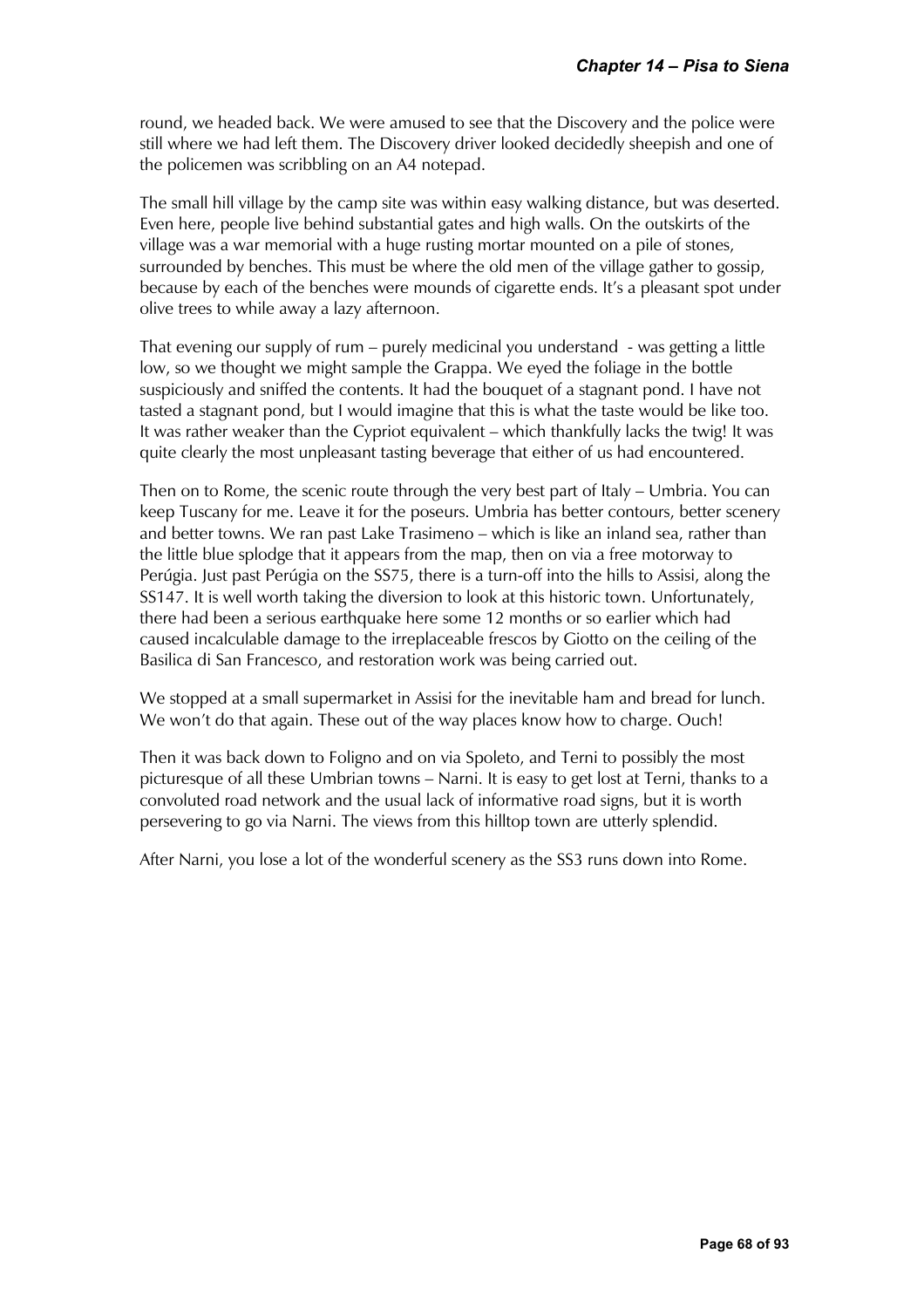# **Chapter 15 – Rome Again**

Camping Tiber expects you to arrive from the Tangenziale, so there are no signs directing you to it from the SS3. You run straight up to the Tangenziale at Prima Porta, where you cannot really miss it – the ring road that is, not the site. My mind was in neutral for here I took a wrong turn and we found ourselves heading counter clockwise along the Tangenziale, away from where we wanted to be. The next exit – the SS2 – takes you back out into the country again and there is nowhere convenient to turn round on this dual carriageway road, so I took a chance and headed cross country, back to the SS3 again. As luck would have it, the road dropped us back into Prima Porta, and so this time I made sure I took the correct turn. With the various detours this leg of the journey had been 330 km.

Triumphantly, I presented my Camping Italy brochure and my voucher from Siena to the receptionist.

I couldn't believe it. She wouldn't accept it. She said we could have the discount, but no way could we have the free night, as it had been two years since they had been involved in the promotion and they were no longer part of the Camping Italy group.

Nonsense! They were still issuing the vouchers. I told her that it had only been three months since she started us off on the Camping Italy trail in the first place. I showed her the Camping Tiber stamp in first place on the brochure.

I got that shrug again. She wouldn't budge and her command of English was getting weaker all the time. We could have the 10% discount but not the free night - bottom line. Frankly I was furious. I was in half a mind to find another site, but the annoying thing is that Tiber is so damned good and convenient.

Later that evening, I saw that the staff had changed and I returned to the reception to try again for my freebie. This time the response was more polite and the explanation more convoluted, but the result was the same. I demanded the return of my voucher. The woman had the nerve to give me another Tiber voucher. I insisted on the one I had got from Siena, which matched the last stamp on the card, and took some small satisfaction in that she had to dig for it in a mound of others.

I cannot say that I enjoyed Rome too much on the earlier visit, but we planned to stay for three nights once again and this time the weather was more appropriate to sightseeing, being both cool and mainly dry.

First on the list was the Cistine Chapel ceiling, which is accessed from the Vatican Museum. We walked directly to the Vatican from Flaminia station. The street traders were already out in force and despite the early hour, there was a large queue waiting at the museum.

We stopped off at a large record store on route to see if we could buy the Eros Ramazzotti CD, but we did not know which to buy and the staff were less than helpful, so came away empty handed.

On the approach to the Vatican City there is a huge cross-roads, with zebra crossings at each corner. Given the huge numbers of tourists, the crossings are manned by armed traffic policemen with Carabinieri lollipops and whistles. The traffic takes no notice of them whatsoever. The policeman at our crossing was standing in the road frantically waving his lollipop and blowing for all he was worth on his whistle. The cars continued to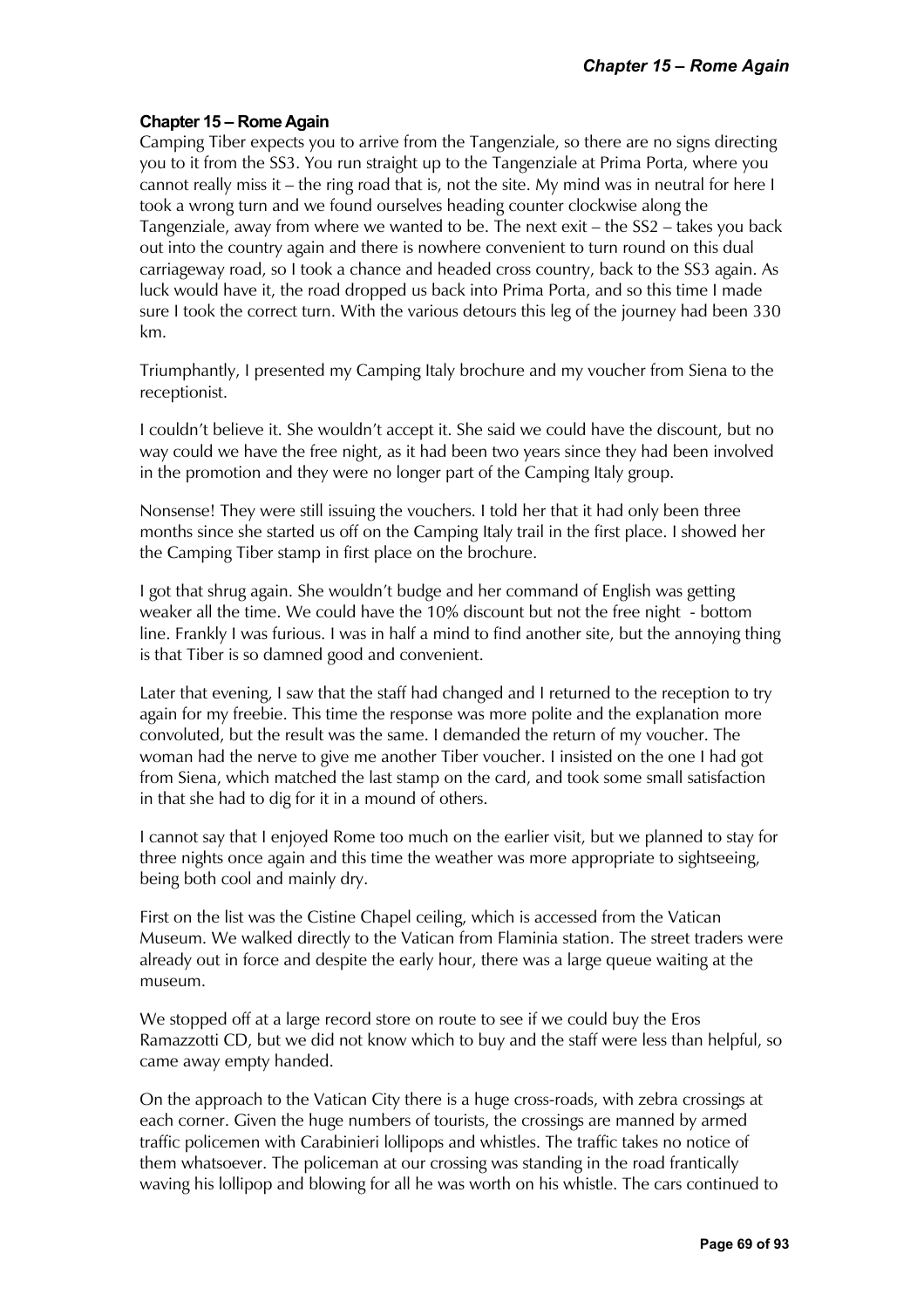pass by him on either side. At one point I thought that he was going to draw his automatic pistol and start shooting, but he drew a notebook instead and jotted down some numbers of offending cars.

Some drivers too must have seen this scribbling for at last sense prevailed and the traffic stopped. A surge of people dashed across the road and then a motor scooter made a break across the crossing and this was like a signal for the cars to follow. Those remaining on the crossing had to flee for their lives. Unbelievable!

The museum entrance fee was 15,000 lire (about a fiver) a head. Judging by the sheer weight of numbers visiting, this entrance fee must be an extremely lucrative little earner. Inside there are a selection of routes planned – the Vatican authorities should lend their signposting expertise to the Italian highways departments – according to the time you want to spend browsing the treasures. The longest route is expected to take five hours.

In the busiest sections – usually near the public conveniences – the crowd surged along like the contents of a rush hour tube train. In other parts – particularly the extensive picture galleries – the crowds were less dense.

The pictures , not surprisingly, have a religious theme. Judging from the efforts committed to canvas, in the modern art section, several of the artists must have been severely disturbed. It was therapy not religion that they needed.

My particular favourite piece in the gallery was a wonderfully simple monochrome stained glass window depicting the Virgin and Child, lit from behind.

It is not only the Cistine Chapel that boasts a fine ceiling. There are lavish ceilings in many of the rooms and corridors and personally I would rather see such wonderful examples of the plasterer's art, with their sculptured patterns and friezes. The frescoes on the Cistine ceiling are completely over the top for my taste, but the restoration has been wonderfully executed, and I would have been disappointed had I not seen it.

While everyone is looking up at the ceilings they miss completely the wonderful mosaic floors. How many people go through the Cistine Chapel and never even glance down at its fabulous floor?

My wife is very squeamish when it comes to stuffed animals, so when we passed one particular display of a stuffed swan in a glass case, she pulled a face and walked on the other side of the corridor until a guide happened to mention that the swan was porcelain and a gift from an American president – Kennedy I think. We looked closer. It was almost impossible to tell that it wasn't a real swan even with nose pressed against the glass. It is hard to imagine the patience that went in to producing such exquisite workmanship. If it was Kennedy's idea of a gift to God, it didn't work. He got his head blown off. Perhaps God wanted to thank him personally?

There's too much to see in the museum, and if we'd hung around with the guides, we would still have been there now, but already my left hip was giving me some gyp and walking was becoming increasingly more uncomfortable, so we departed without visiting all of the exhibits.

Despite the crowds, and the over-riding impression that this museum was there as a means of extracting as much money from tourists as was humanly possible; and despite my belief that the Jesus Christ of the New Testament would have had a fit had he seen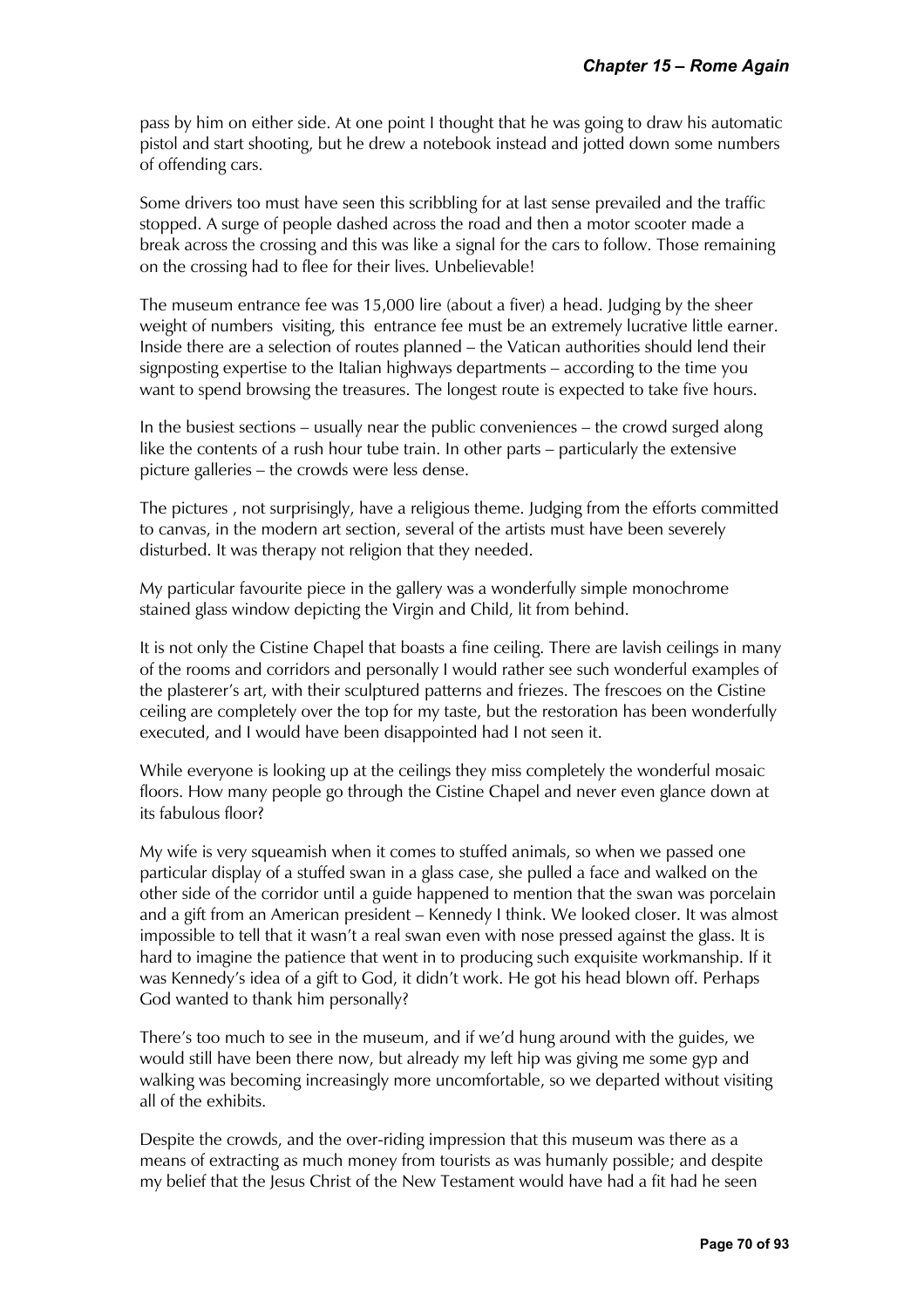what was being hoarded by the church in his name, no visit to Rome is complete without a visit to this museum.

Returning to the street by the same route that we had entered the museum, the map in our guide book implied that we could turn left or right and the walk around the outside would be about the same. Big mistake!

On the ground, the distance must be three times as far because the map irons out all the corners into a gentle curve. Here, choking on exhaust gasses we walked and walked, my hip getting more and more painful by the moment. I happened to notice that all the parked cars seemed to be damaged. To take my mind off the numbing pain, I began to take note. We must have passed several hundred parked cars. We did not see a single one that did not have bodywork damage somewhere.

Eventually we reached the other side. We sat down on the stone steps of a building and munched an expensive salmonella pizza from one of the street vendors until the throbbing pain in my leg began to subside a little to allow us to move on.

A little farther down the road were hundreds of young soldiers in strange dress uniforms with short waist length, page boy, jackets. Some carried musical instruments. Their crew cut hair and the strange well cut uniforms suggested American service recruits, but then some buses arrived to take them away. They were from an Italian military academy.

As we wandered back towards the station along the Via Del Corso we spotted the sign for the Trevi Fountain again and decided to detour just to see if it was working.

The tiny piazza and the steps around the fountain were thronged with hundreds of happy people, laughing and eating and throwing coins over their shoulders into the water. Many were tourists. Just as many were local office workers taking advantage of the afternoon sunshine to eat their sandwiches al fresco. Policemen whistled at errant children who tried to climb on the sculptures and traders mingled with the crowds selling rubbery faces that could be squeezed into a variety of shapes for merely 1000 lire. So captured were we with the carnival atmosphere that I nearly bought one! OK – not that nearly!

The sun was in just the right spot to bathe the sculptures of the fountain and make them gleam with whiteness, like a toothpaste ad. Water poured out of assorted orifices. So this was what all the fuss was about? If you want to see the fountain – and if in town you should – then go at lunchtime. You won't regret it – but buy your fruit out of town. The street traders were asking 12,000 lire (about £4) for a kilo of peaches that cost only 3,000 in Prima Porta.

By the time we reached the camp site, I was in agony and the only solution to the pain was a hot shower to be later followed by a generous helping of rum. Two plastic tumblers of Woods and you could have taken out all my teeth without anaesthetic.

An early night was called for. Our slumbers were disturbed by the light of a torch shining on the tent around 4 a.m. Someone, it seemed was taking a great deal of interest in our equipment and at that hour was presumably up to no good.

I am not easily frightened and I will confidently tackle anybody who messes with me or mine. I decided to get dressed quietly and flatten the bastard. First things first. Even I draw the line at challenging a potential felon whilst stark naked.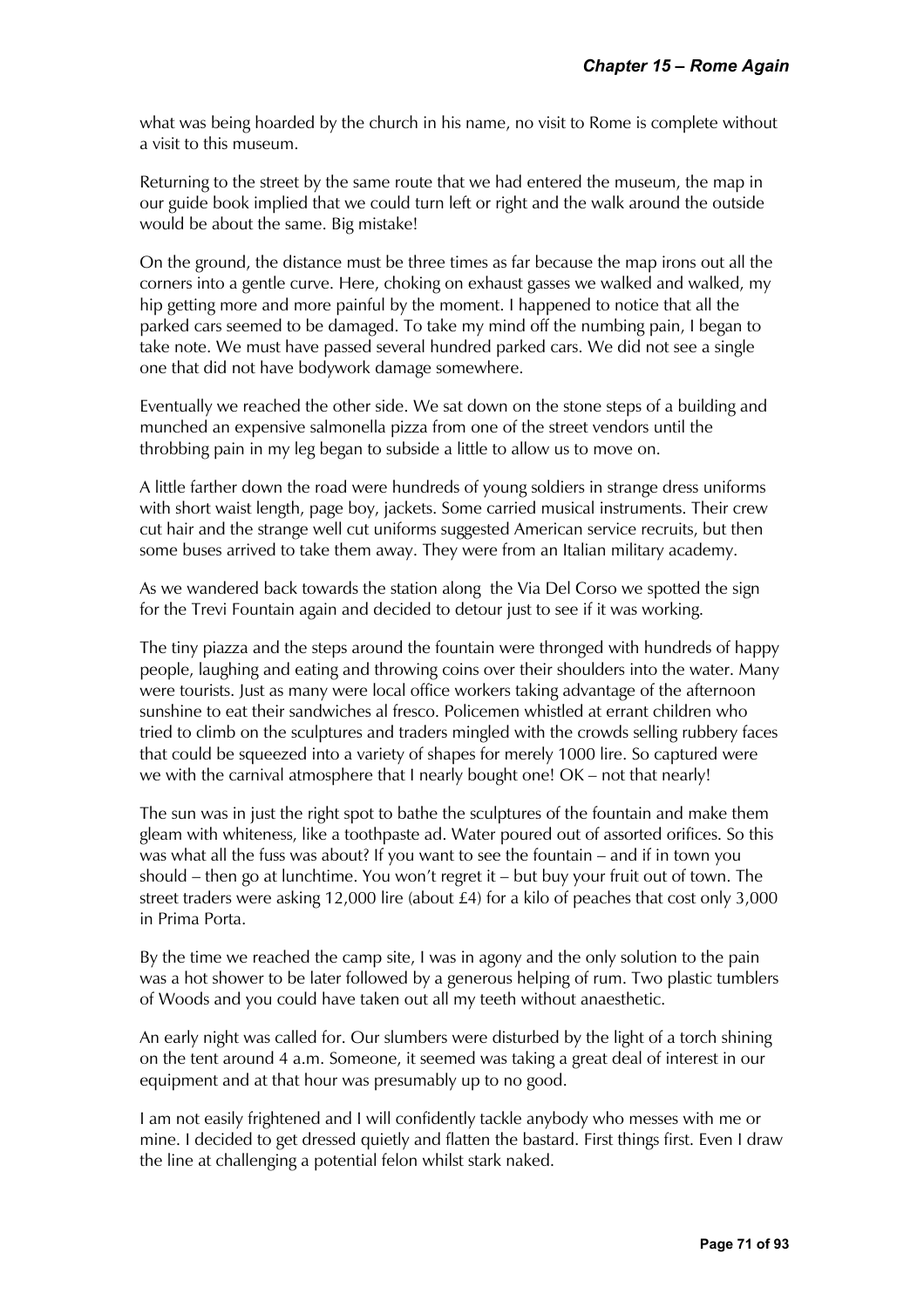It is a bit of a struggle trying to get dressed quietly in the confines of the sleeping compartment of a Vango, and there is no way you can avoid the noise of the series of zips that have to be opened before you can get outside, so when I did eventually hit the night air, dressed in tee-shirt, jeans and trainers, there was no-one to be seen.

Then I heard a woman scream on the far side of the site. It was more of an agitated shout rather than a full throated scream, but clearly someone else was having problems with the intruder. I decided to investigate.

A short while later I saw a torch bobbing about at the far end of the site. Dodging between the trees, like an SAS man on manoeuvres, I secreted myself in a spot where I could watch without being seen. The torch went round all the campers between the area I had first spotted it and my current location. I began to suspect that it wasn't a prowler, but probably a security guard. I waited until he returned to my tent and when he shone the light on it for a second time I jumped out into the open.

The man leaped back with a start, then, recovering his composure, casually walked over to me. I waited in the open for him to approach. He uttered a stream of words in Italian, the only one of which I understood was campeggio – camping. Only a supremely confident burglar would have done that. The security guard angle looked favourite.

I pointed to the tent and said 'English'. Any chance of having a good row with this idiot went out of the window when I realised that neither of us could speak a word of the other's language. There is nothing in the phrase book about challenging prowlers in the early hours before dawn. Phrases like 'I need a new sprocket for my bicycle.' Don't help much on such occasions.

He wandered off with his torch. I went back to bed.

Next morning I called at the reception to buy some more train tickets and to have a whinge about the nocturnal visitor. Clearly someone else had complained before me – presumably Mrs. Scream. The receptionist explained that the security guard claimed to have disturbed three men dressed in black clothing and had been chasing them round the site.

Well that was a lie for a start. He didn't have a good chase in him. I told her my version of events and suggested that she warn him that if he did it again I would give him a smack. She seemed less than enthusiastic about this particular guard, so I guess there had been complaints on other occasions. My earlier high regard for Camping Tiber, already at a low ebb, thanks to the free night fiasco, was diminishing rapidly.

The pain in my hip had eased and we wanted to visit the Museo Borghese to view its superb collection of Bernini sculptures. It hadn't occurred to us how large the Borghese park turned out to be. The start of it is only a short walk from the Flaminia station, but from there we hadn't a clue where to find the museum.

Two uniformed police drove slowly by in an Alfa. I waved them down and asked if they could point us in the right direction. The passenger was a bit surly, but the driver was a real gent and had more than a smattering of English. He directed us in great detail before driving off, then returning to point out an even quicker route.

We wandered off in the direction he had indicated, pausing to watch a column of around twenty mounted policemen, ride through the park. The leading officer, who held a rank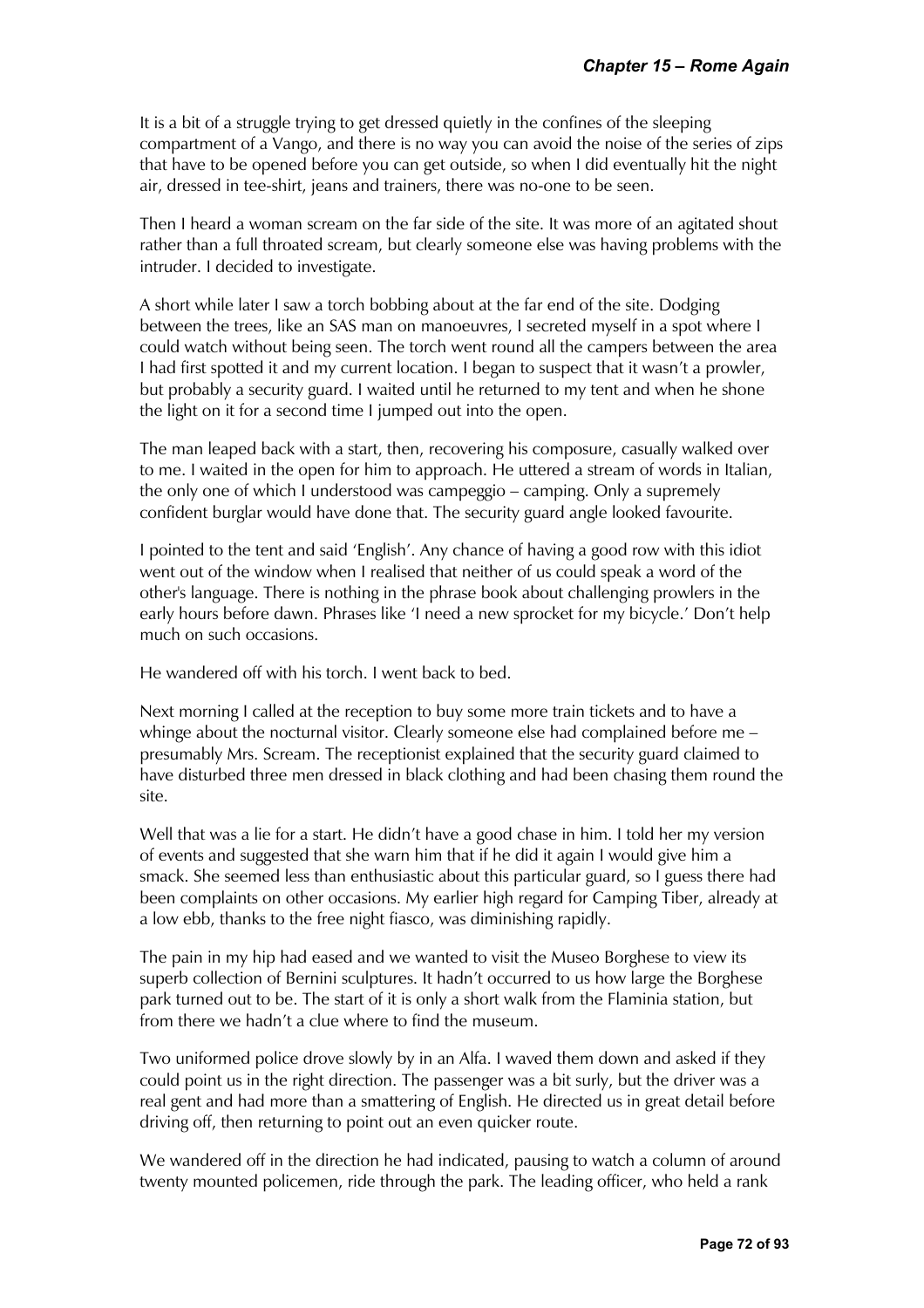equivalent to Inspector in the British constabularies, rode a magnificent black horse. The column was followed at a safe distance by a man with a dustcart and shovel to collect the droppings. I guess the horses must have just had breakfast as they left sufficient deposits for the largest rose garden.

It was a couple of kilometres at least to the museum and we had to cross the main road that runs through the park. Sadly the park is a little neglected, but it does provide hundreds of acres of open green space and is clearly very popular with the Roman population.

There's a nifty little electric bus service through the park should you be averse to walking, and if you go straight there from the station, you should have sufficient time remaining to ride the bus on the same ticket you used for the train.

Something else it doesn't tell you in the guide books. For security reasons, visits to the Museuo Borghese are strictly rationed and you have to pre-book a time slot when you can visit. We couldn't get in. There was also a notice outside with photographs of some of the better sculptures that had been lent to other museums around the world, so they didn't even have the full collection on view. We were thoroughly pissed off that we had missed seeing them, so in disgust we went straight back to the station.

I sat down on a form and cracked my head on a fire extinguisher which had been sensibly mounted above the form at my head height. I was dazed and a man from the railway office rushed over to assist. Apart from a small cut and a large bump on the back of my head I would live to fight another day. My hip was hurting too. I was not a happy bunny.

The train was largely empty. I wondered out loud whether it was worth stamping the tickets or if anyone bothered to check. Then, at the next station, from the doors at the end of the carriage came a ticket collector accompanied by burly cop in a black leather jacket, with a large automatic pistol slung in a well worn leather holster from his belt. His right hand never moved from its resting place on the butt of the pistol.

Two seats along sat a moderately attractive, but rather hard looking Italian girl in her late teens to early twenties. Her ticket had expired. The ticket examiner cut up rough and the girl looked somewhat discomfited. They argued for a time. The railway cop stood by looking anxiously all around the carriage as if someone might suddenly make a dash for the door.

Facing the girl was a rather seedy looking youth with spots and greasy hair. I assumed that he had taken the seat opposite to the her in order to leer. There had been no prior indication that they knew one another. Like Sir Galahad he leapt to her defence and produced a second valid ticket, which he seemed to be claiming was hers. Now why would he have that?

He took his chance and moved over to sit next to the hapless girl and pretended they were together.

The guard reluctantly moved on to harass another customer further down the carriage – a pensioner, who presumably was entitled to free transport. He looked old to me, and I'm the wrong side of fifty, but the guard insisted on him producing documents to support his travel concession. All this guard needed was a long gabardine raincoat and a trilby pulled over his eyes and it would have been a scene from a World War II movie, with the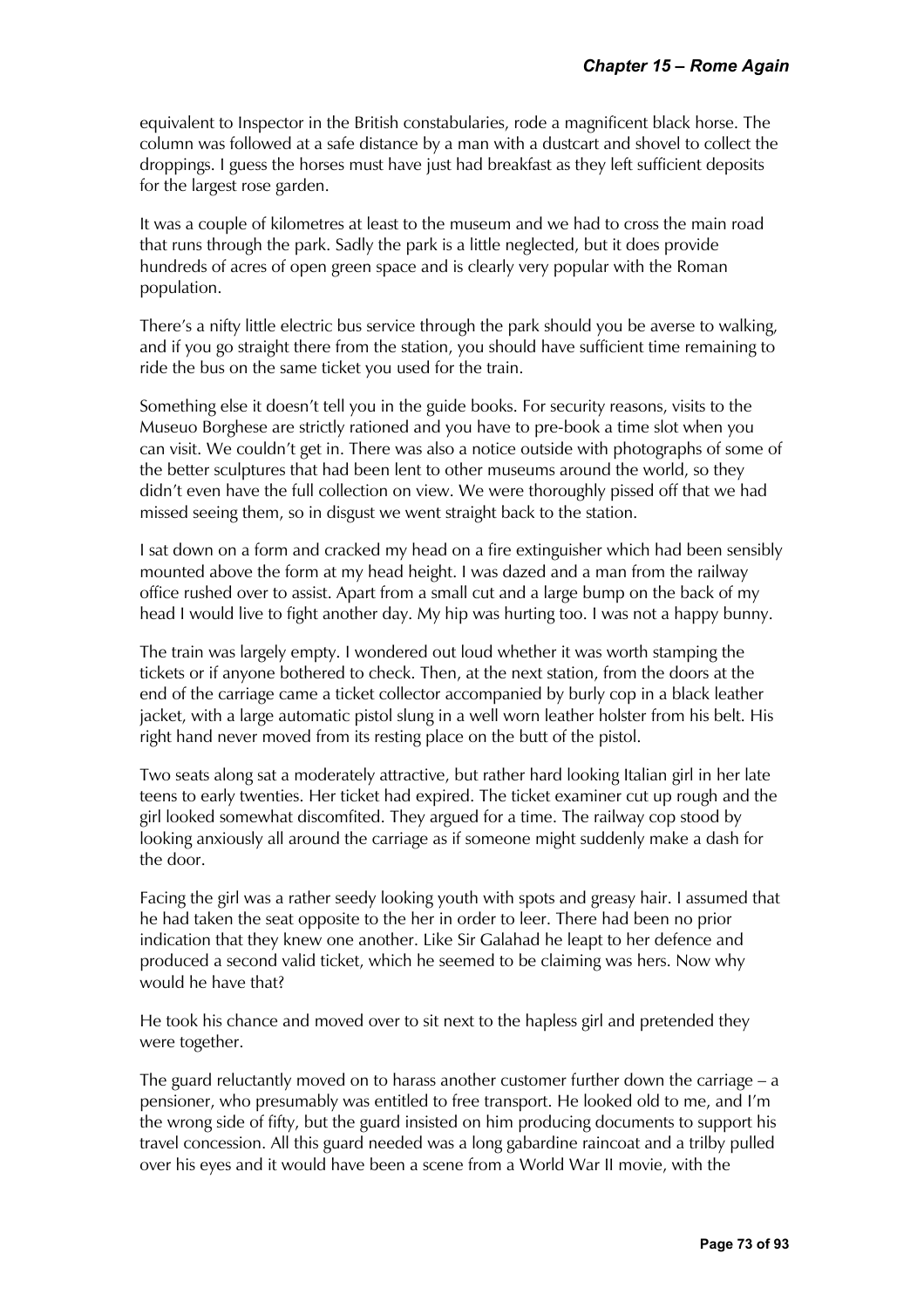Gestapo looking for escaped POWs. Then the train arrived at a station and the two interlopers left the carriage to move to the next one.

Spotty youth remained in the seat next to the girl. She looked out of the window avoiding his attempts at conversation, whilst feeling somehow indebted to him. When the girl left the train, Spotty followed her and we could see them arguing on the platform as the train carried us on to Prima Porta.

We were a bit early for the bus to the camp so we went shopping in the street market and bought some more of those stunningly flavoursome peaches.

We left early the next morning and with the begrudged ten percent discount the bill for the second three nights came to 89,100 lire (£31.01). Despite the problems, this remained my favourite of the Italian sites, though my wife preferred Sermione.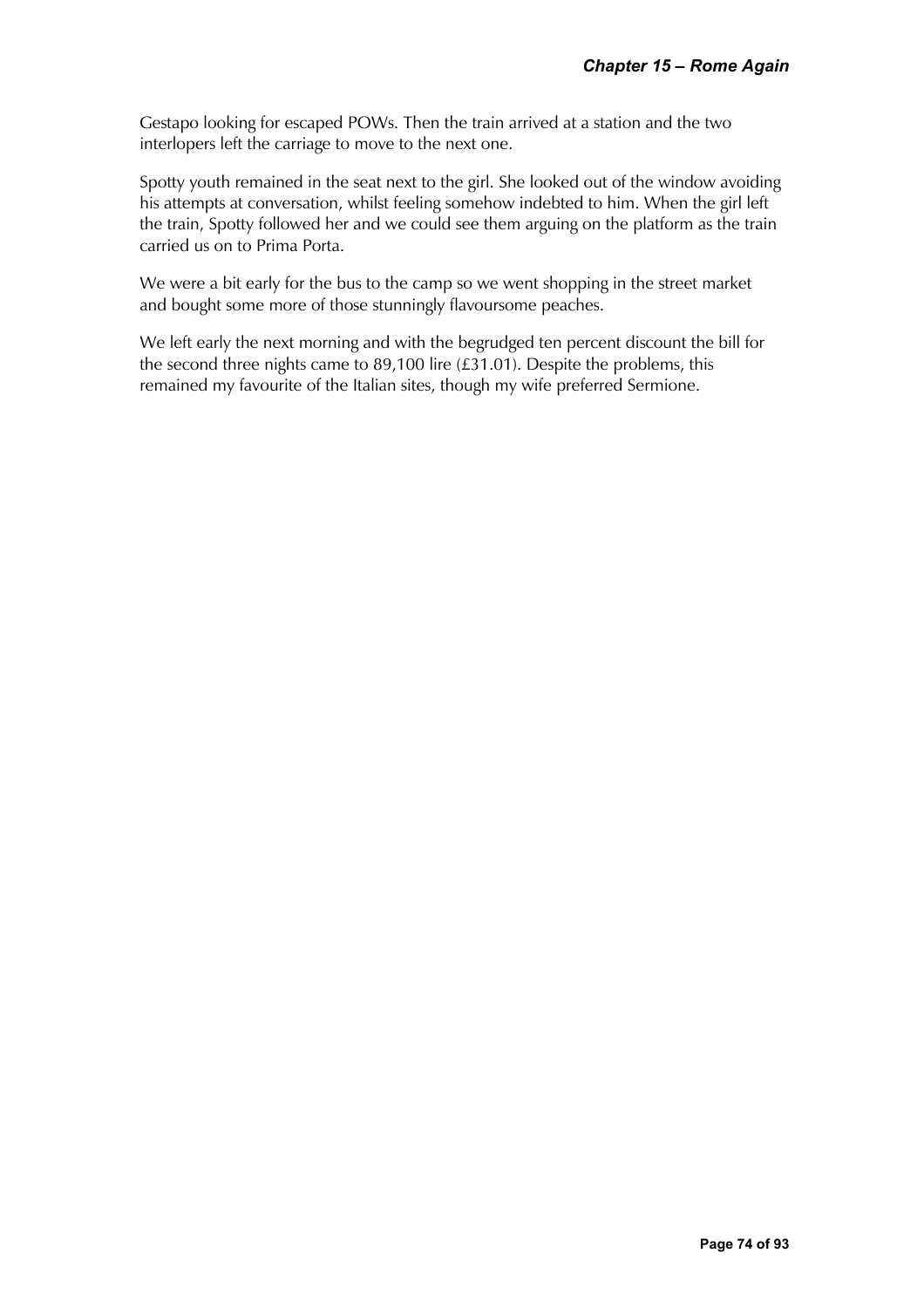# **Chapter 16 - Sorrento**

There were Camping Italy sites at Salerno and Sorrento. Salerno had looked a dump from a distance and Sorrento was one of the most popular Italian holiday destinations for British tourists, so there was no contest. Sorrento it would be.

We started off in the morning rush hour, and joined the Tangenziale , heading south for the SS6, which runs parallel to the A1 autostrade. Rush hour traffic in Rome is a rare experience that I would not wish to repeat on a regular basis. If you watch the movies, you imagine that its going to be a mêlée of blowing horns and cut and thrust high speed motoring. That's not it at all. The drivers grip their wheels with grim determination. They look neither to the left or right and intimidate their fellow road users into submission. Where the road will accommodate two lanes of traffic, they squeeze in three or four. You have to drive at the tiniest gap and force the other driver to give way. There is, of course, a distinct advantage in having a large truck here. There are bumps and nudges everywhere, but the traffic keeps on moving. If you were to wait for an opening in the traffic, you would be still there now. You have to drive like the locals – and it works. You can really make progress this way. Miraculously we got through unscathed.

In Britain this sort of driving would result in road rage and fist fights at every junction. In America you would probably be shot at. In Italy they accept it as normal. I wonder what the rates of heart disease are like in Rome, because this morning battle proved extremely stressful? I could not imagine doing it every day.

The SS6 is a lovely road. There are no beggars at the junctions and it sweeps on south getting faster and more free from traffic with every kilometre. In one town along the way – I think it was Valmontone – the traffic in front appeared to be held up. It was difficult to see the nature of the problem, so I tried to drive the Italian way and overtook the standing traffic. That was a mistake, as a traffic cop on a Moto Guzzi motorcycle came roaring up and flagged me angrily back into the line of standing traffic. He parked alongside the truck glaring at me, then spotted the Greek writing on the tax disc in the windscreen. He looked down at the registration of the truck, then realised that he might have a problem and drove off. The delay was caused by a huge wide load, which would have been a lot happier on the A1.

The road was easy to follow until we came to Frosinone, where it came to an end in the one-way streets of this market town. It's the usual story - No signs! And it soon became obvious that my choice of exit road was the wrong one. The options were to turn round or go the long way via Sora. We took the latter option, on the basis that our map was useless and that there were a lot more roads in practice than in ink on its paper, so it should be possible to throw a right and duck back to where we were headed. And if not, our only loss would be a few extra kilometres on the clock.

Instead the road wound its way uphill relentlessly towards Sora on a fine free autostrade – and even that was not shown on the map - and there were no escape routes until we were miles out of our way and we saw a sign for Isola Del Liri, which was on the other side of the triangle that would take us back down again.

We turned and found ourselves in a small town with no obvious way out. In spite of being lost, it was absolutely beautiful up here, there was even a major waterfall right at the side of the main street in the town centre. We passed a policeman on point duty and after a short while, we found ourselves approaching him again from another direction. He eyed us suspiciously as we passed. We tried again and found ourselves heading back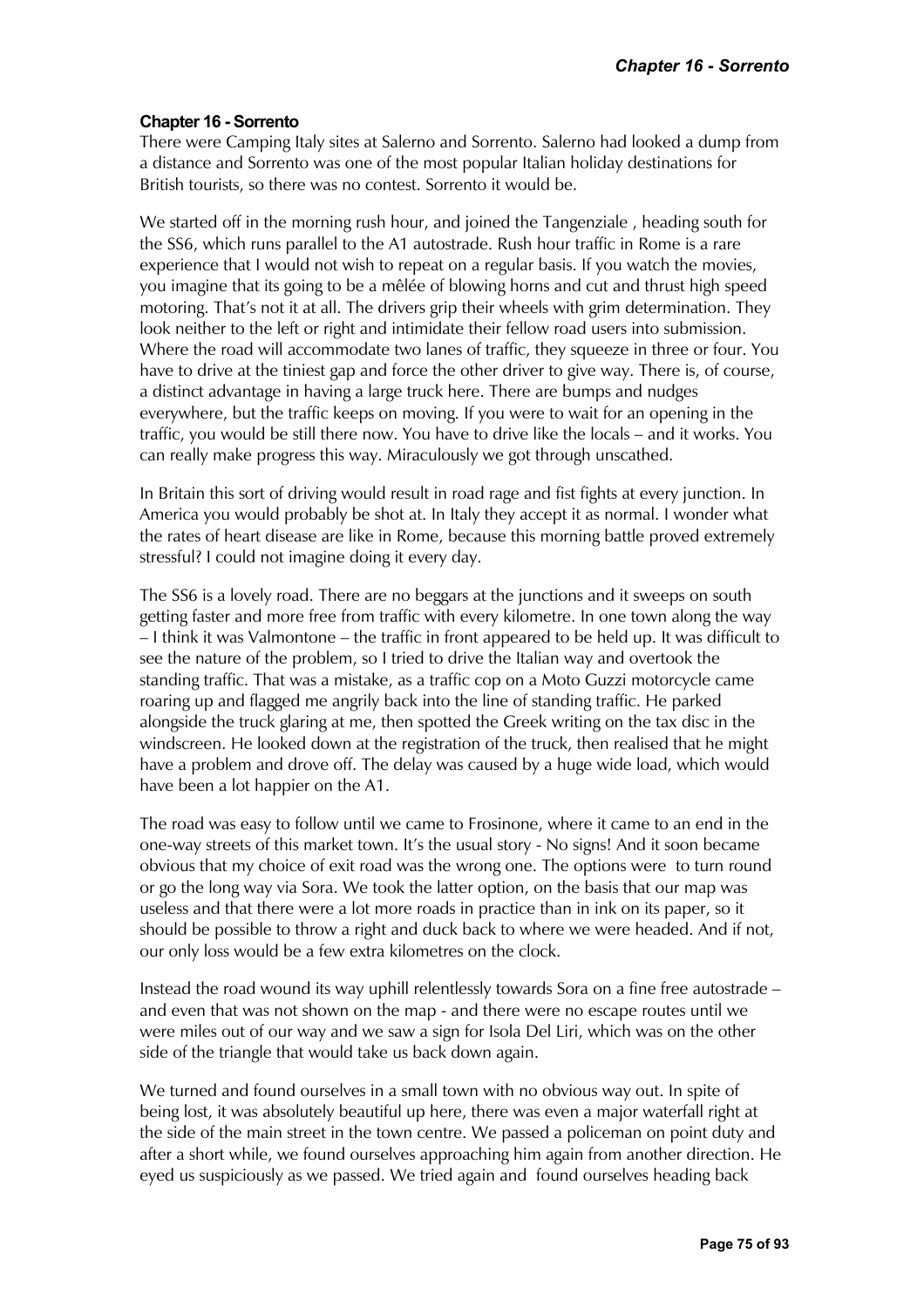from the opposite direction. This time I stopped in the middle of the junction. There was no traffic to make this a problem – or to require the services of the policeman for that matter. I would down the window and asked hopefully *"Cassino?".* 

To emphasise the point I handed him the map and stabbed my finger on the blob that indicated the place we wanted. His face lit up and without the benefit of any English he carefully explained where we should go. The only word I caught was 'autostrade', but I could see where he wanted us to go and from his gesticulations we should turn right, then bear left. Easy!

As we turned right, there was a sign pointing to Cassino, and in a couple of kilometres more was a huge supermarket. This supermarket was interesting for several reasons. The fresh fish counter had some of its stock swimming around in a large tank, which is not something you see every day. The cooked meat counter was manned by a real character who called himself Mr. Ham. This guy was a comic who clearly relished experimenting on us with his few words of English. The wines and spirits section had a superb sparkling wine on offer for only 1600 lire (55 pence!) a bottle.

That was lunch taken care of, with a couple of bottles of wine for the evening.

Cassino is the site of one of World War II's major battles, where the Americans, in particular, lost a lot of soldiers. You can read the history books, but you have to see the lie of the land to gauge depth of the problem. The Germans were dug in on the high ground, where they had a commanding view and control over the wide plains below. It must have been like a turkey shoot.

The coastal area of Naples is picturesque and fascinating, but Naples also has some horrendous slums and is reputed to be one of the most dangerous cities on earth. The higher you go up the hill, the worse it gets.

It was our intention to skip round the back of the City via Casserta, before heading down to the sea to join the coast road around Ercolano. As we hit Casserta, we wished we had made a different choice of route. It is seriously unpleasant round here, and as we manoeuvred towards the coast we found ourselves trapped in a region of abject squalor.

We knew that if we kept the mountain at our backs and the sun in our faces, we could not avoid reaching the sea, but it was not so simple in practice as the narrow streets and blocks of flats closed in around us. Here Whoopie and her mates jostled on street corners with cigarette sellers. It is not a place for the faint hearted. A couple of times while we crawled through the crowded streets our vehicle was harried by youths on motor scooters. A particular pratt thought it a good game to weave around the front of the truck until I pressed the throttle and surged past. The plastic front bumper of the truck kissed the rear panel of the scooter as he swerved back into our path. We left him standing in the road scrutinising the scooter for any signs of damage and staring down the road after us. The natives were unfriendly so we didn't stop.

My wife joked that the police would be looking for a large red truck driven by a little old lady – it's right hand drive don't forget! I doubt that, in this neighbourhood, people would want to have any dealings with the police.

We had been driving round the area for about an hour, reluctant to stop to ask for directions and despairing of ever finding a direction sign, when we spotted a sign for the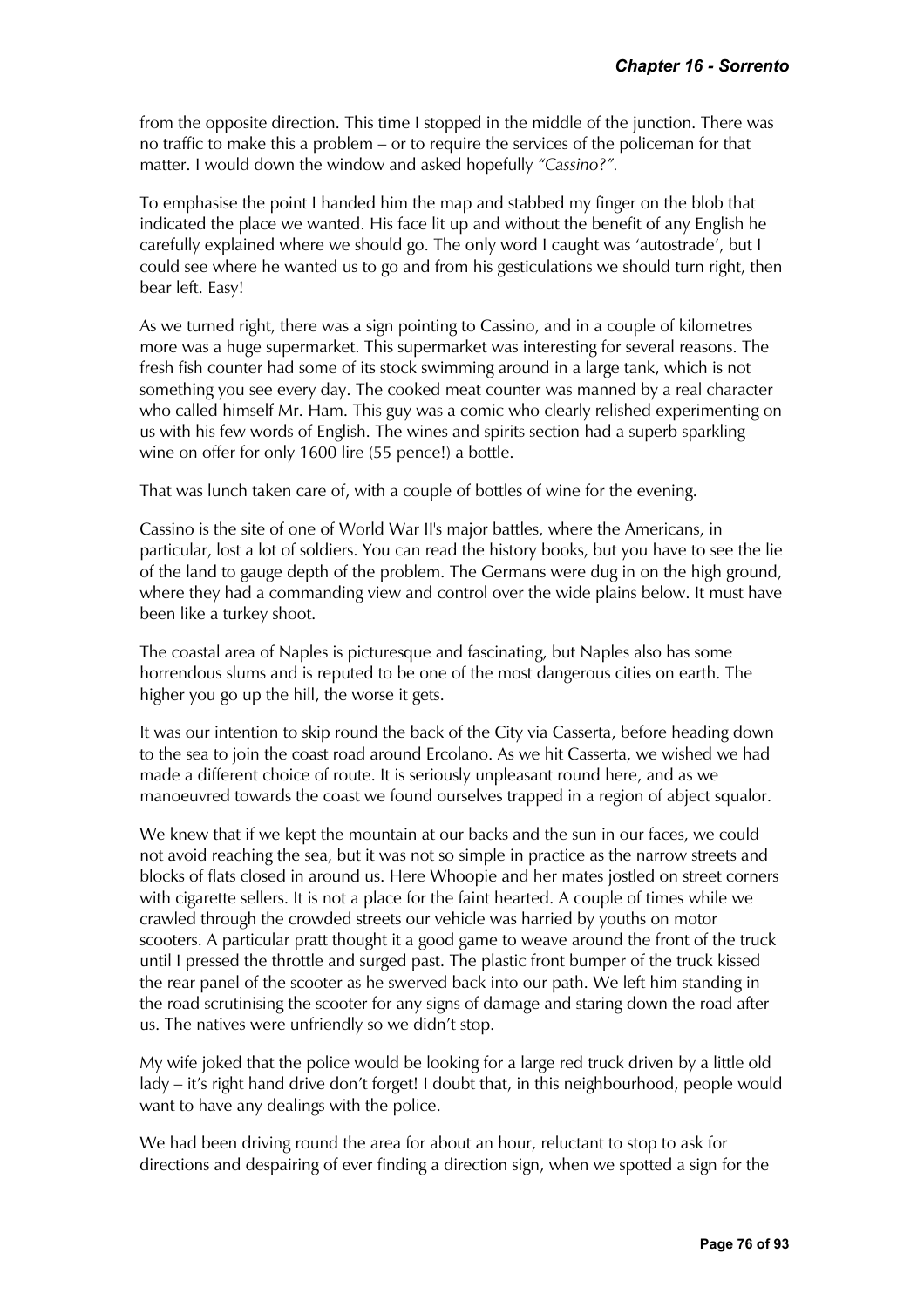Tangenziale – the ring road. But my wife, who was map reading, insisted that it was not on the map – not even on the blow up of Naples. It appeared to be a way out and I took it.

The road was a superb dual carriageway mounted on stilts above the streets below, but then after only two kilometres, it came to a sudden halt – a bit like that causeway in the movie 'Speed' where Sandra Bullock jumps the bus with the bomb across the gap. We had no bomb and there was no landing site beyond, so we took the slip road that dropped us back to where we had started our suburban adventure. I could have cried.

Then we saw an aeroplane take off nearby and realised from the map that if we headed towards the airport, we could slip out of town that way.

If we had thought driving in Rome's rush hour was exciting, even that had not prepared us for Naples traffic. It was simply mad. We were on a two lane dual carriageway, approaching a roundabout. There were three lanes of traffic already moving along and vehicles were overtaking by driving along the footpath, swerving to avoid the pillars holding the unfinished causeway above our heads. We slipped in behind a scruffy tipper lorry and let him do the hard work of forging a passage through the traffic. No-one but no-one was going to sneak between us.

The tipper took us all the way through the congestion and out to the far side of town. Here we could see the mountain and the sun again and could so get our bearings. I was so pleased with myself that I missed a set of traffic lights and crossed a junction against the red light. We were lucky to avoid a collision and certainly upset a few drivers on the other road.

In my defence, I have to say that Italian traffic lights are the most ridiculous I have seen anywhere. They are invariably sited high on a gantry above the road and comprise minuscule and almost invisible green and amber lights and a large red one. The sequence is different from that in the UK or Cyprus (where road traffic regulations are based on the British pattern) and from green the amber light flashes for a bit then the red light comes on. Sometimes in slack times, the red light never materialises and the amber light flashes all the time. Whatever the sequence, drivers seem to pay scant regard to the lights. On this occasion I had seen the light flashing, but had forgotten about the red.

A short while later we were safely on the coast road, and took the detour around Ercolano which is located between the sea and the main road. This road proved not to have any scenic merit whatsoever and was surfaced by ancient and badly maintained paving which produced an uncomfortable ride and aroused fears for the mirrors in the back footwell. The road suddenly came to a halt at a 'No Entry' sign and a little arrow directed traffic into what appeared to be a small courtyard, via a very narrow arch. Fortunately the road emerged from the other side of the square and we found ourselves back on the main road. There was even a sign pointing to Sorrento.

Sorrento is a small, pretty and wealthy town, frequented by jet-setters and lots of British tourists, on the top of high cliffs over-looking the Bay of Naples. Many of the hotels have private rocky beaches with lift shafts tacked on to the cliffs themselves.

We stopped to refuel at an Esso station on the main street and were directed to the camp site located just through the town.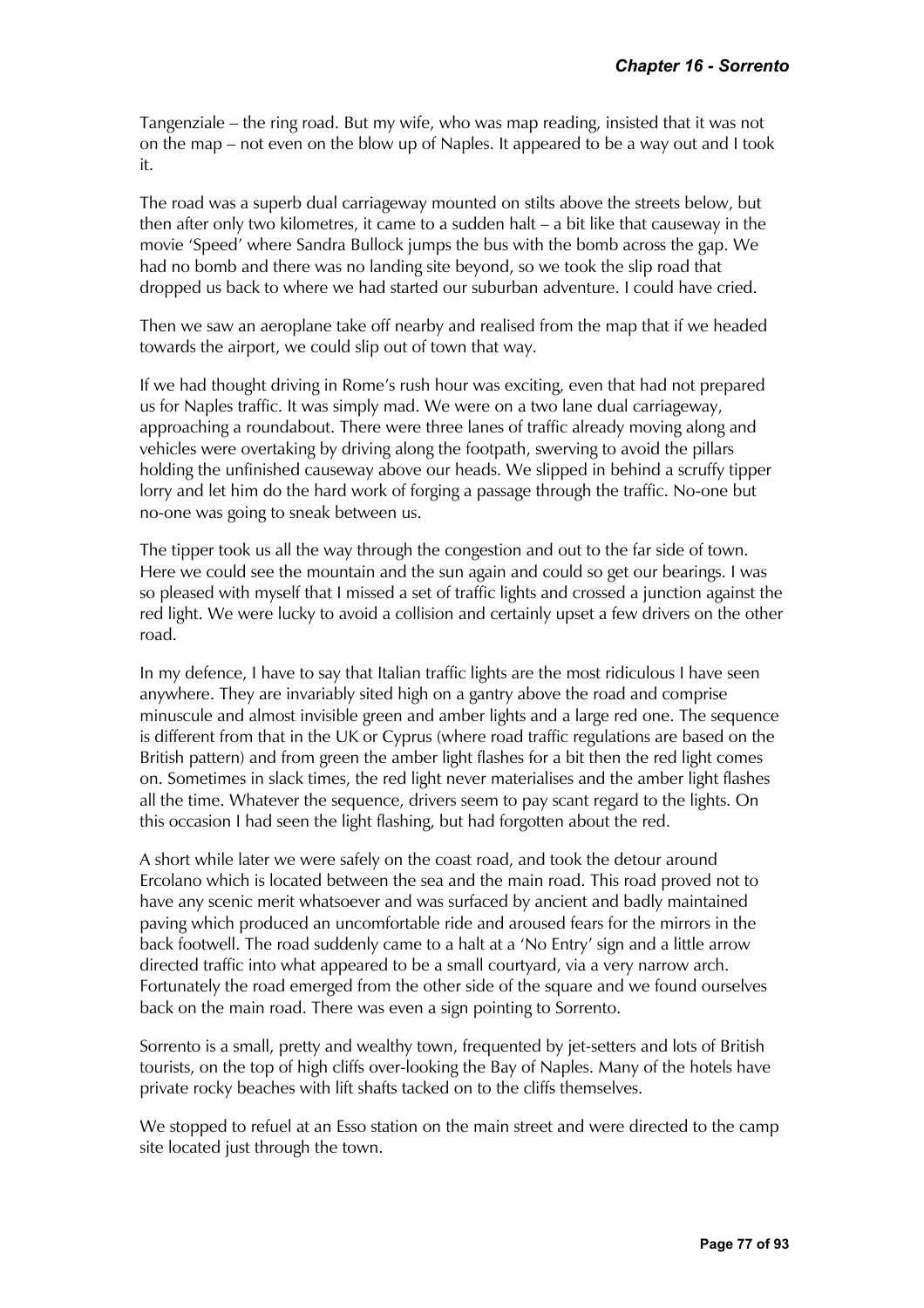The site was very grand and comprised scattered terraces over a steeply undulating cliff top plot.

I confidently presented my Camping Italy voucher and requested my free night's accommodation. The young man referred to an older man who looked like a retired Mafia hit man. He eyed me suspiciously before nodding his approval. I said that we wished to stay an extra night and even obtained the 10% discount on that night too. Things were looking up. 31,500 lire (£10.96) for two nights in one of southern Italy's most prestigious resorts.

Our chosen pitch was near the cliff edge, but our view was obscured by the many olive trees that grew on the site. Nearby were a young English couple with a Rover cabriolet and a large trailer tent. Their efforts at barbecuing were hilarious, with loads of flames and badly singed food. Closer were a pair of caravans but no sign of occupants.

During our own meal, we were joined by a most beautiful cat – we had had feline visitors at most of the sites, but this one was a beauty – which naturally wanted to share whatever fare he could get away with. Afterwards we went to look at the 'beach'. This meant clambering down hundreds of uneven steps to the bottom of the cliff to find a postage stamp of pumice pebbles, with a couple of deckchairs, which I believe belonged to the hotel next door.

We sat in the chairs, despite the chill of the early evening, and savoured the wonderful view of the bay, with Sorrento on our right and Vesuvius menacing in the background. There was plenty of shipping activity in the bay. Hydrofoils flitted back and forth to Capri, just out of sight round the headland on our left. Conventional ferries also plied the route and there were freighters and private yachts. Anchored off the town was an enormous private motor yacht. It was almost large enough to be a cruise ship.

We retired around ten to be awakened near midnight with the sounds of muffled explosions, which shook the floor we were lying upon. We had been in Cyprus in '95 and '96 when they had had the serious earthquakes, and these bumps felt like the after shocks. Frankly I was a little concerned. We were very close to Vesuvius, and during the summer we had watched a TV documentary which had suggested that the volcano was long overdue for a major eruption.

I decided to get up and investigate. In my haste, I sat down on one of the little stools. One of its aluminium legs slipped on the plastic groundsheet and simply folded in half – Chinese crap! It looked like I would be standing for the rest of my camp site meals.

As soon as I left the tent, there was another huge bang and the sky, in the direction of the mountain, was lit with a red glow. Oh my God. The bloody mountain's going off! Funny how even non-believers still resort to religious epithets at times like these.

I rushed back to the tent and told my wife, who also decided to get dressed. Together we walked – actually we rushed - to the top of the cliffs to get a view of the mountain.

It was a bloody fireworks display, centred somewhere around Pompeii. We laughed out loud, either through relief or at our own stupidity. But it was a super fireworks display and we watched for about an hour as thousands of pounds worth of incendiary devices were blasted into the night sky. To give some idea of the scale of the thing, Sorrento must be at least 10 km from Pompeii as the seagull flies, yet the explosions shook the ground on our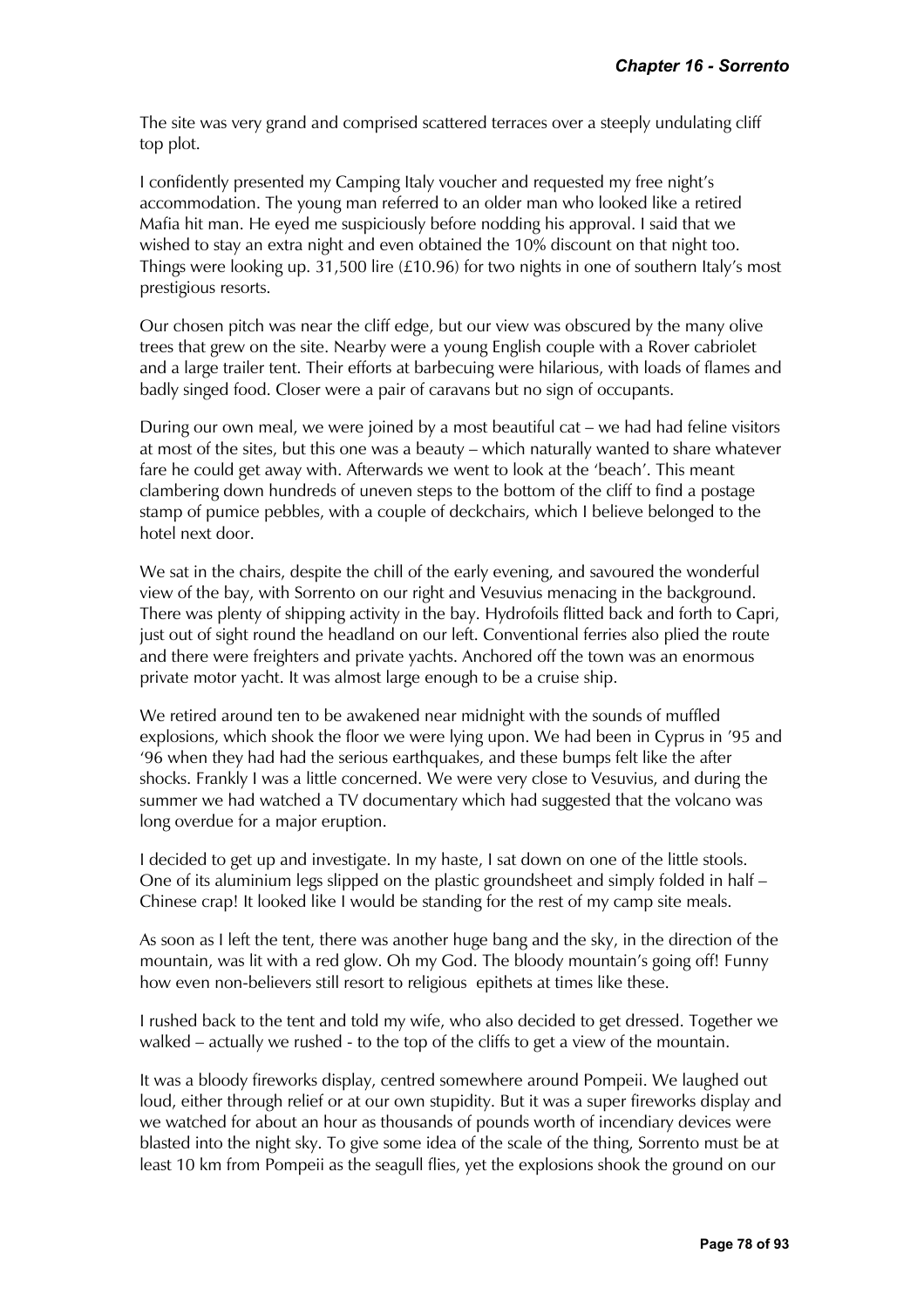side.

I wish we had known about it, it would have been an even more fantastic spectacle from closer at hand.

The floating gin palace had gone by morning. We wandered into town and noted that here too people lived behind high walls, motorised gates and barbed wire. There were droves of British tourists, but from the expressions on their faces it was hard to tell if they were having a good time. I have noticed this before. The British on holiday abroad never look as though they are enjoying themselves. Let's face it. We are a nation of whingers and if there isn't enough to complain about at home, we can always compare foreign parts adversely with home.

The supermarket in the town centre had staff that could converse as easily in English as Italian, because the place is geared up for the annual British influx. And just so the Brits. would feel at home, we were disappointed to see an abundance of dog crap on the footpaths. This was so different from, say, Florence where we had seen an elegantly dressed young women collect her dog's deposits with a pooper scooper and drop them in her handbag – which I hope was reserved specially for the purpose – as though it was the most natural thing in the world.

Certainly, Sorrento presents itself as an ideal base for the many sights that there are to be found around here – Pompeii, Ercolano, Amalfi, Capri etc., but as a beach resort, a place to relax in a deckchair and soak up the sun, it is useless, unless the chosen hotel has its own pool, private beach and, most important, lift. Otherwise you get very brassed off with that trek down to the sea shore several times a day.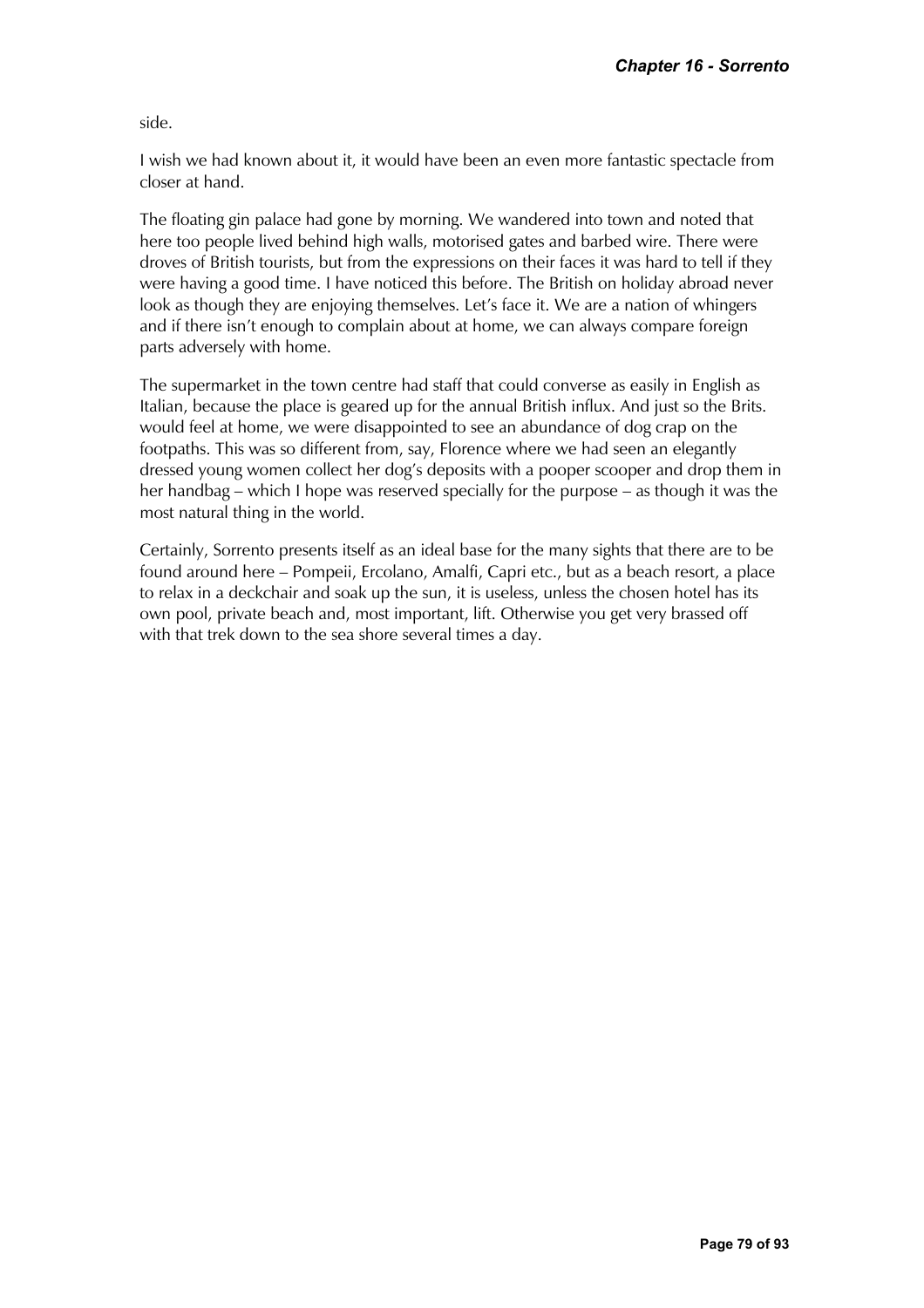# **Chapter 17 – The Final Leg**

Sunday morning, the  $20<sup>th</sup>$  September, and it was our last full day in Italy. We rose early and were on the road before 8, much to my wife's distress, as she was feeling more than a wee bit fragile. We had finished off the bottle of rum the night before – You can't leave half an inch in the bottle, can you?

I decided to have another attempt at the Amalfi coast road because the roads were deserted. Sunday is, after all, a traditional day for a lie-in. Setting off counter-clockwise around the winding road we were on the cliff top side of the road, which obviously offered the best views.

As we rounded a bend in the road, there was Capri before us, the rising sun lighting it gold against the blue of the sea. What a fantastic sight! I had to stop and take photographs which I knew would not do it justice. My wife was already suffering from motion sickness to accompany her headache and I think the word to describe her mood is fractious.

This road winds round and round rocky inlets which offer the sorts of views that attract oohs and aahs in abundance. After a while we came up behind a tourist coach and the passengers moved from one side of the bus then the other in a Mexican wave as every new view appeared.

We would be stuck behind the bus for the duration as the road was simply too narrow, the straights too short to pass. It trundled onwards, its speed often as low as 20 kph, but by keeping at a sensible distance from the rear of the bus, I could let the driver do all the hard work while I could give a little more attention to the views.

Unfortunately, this meant that I followed the bus right into a car park at Amalfi. I felt a pratt as I drove round the car park and back out on to the road. The passengers on the bus waved from the back window. My wife moaned in the passenger seat and looked quite ill.

The Amalfi coastal road runs for 75 km. It took us three hours to travel the length of it, and by the last few kilometres the traffic had started to build. We were both relieved when we hit the motorway at the Salerno end.

The lack of bends on the motorway and the relative smoothness of the ride revived my wife and we stopped at the first service area to freshen up and have a drink. There was not much traffic, but what there was whistled along. It was here that we saw the blue Ferrari with its darkened windows glide past.

We continued to Potenza, where my map suggests that the motorway finishes and pulled off to take advantage of the ablutions at the service area. The café was busy and no they didn't have that damned Ramazzotti CD at the shop.

While I used the lavatory, my wife was very disturbed by some of the goings-on in the car park and around the coffee bar. A man followed me into the toilet then came straight out again. He then approached a man and a very large wad of money changed hands between them. Such is the nature of Italian currency that a large wad of notes is no indication of the value it contains, but she felt that it looked an impressive amount nonetheless.

Neither man spoke. Neither looked at one another. They made the exchange and the other man walked away. The first man looked intently at my wife with a blackened stare.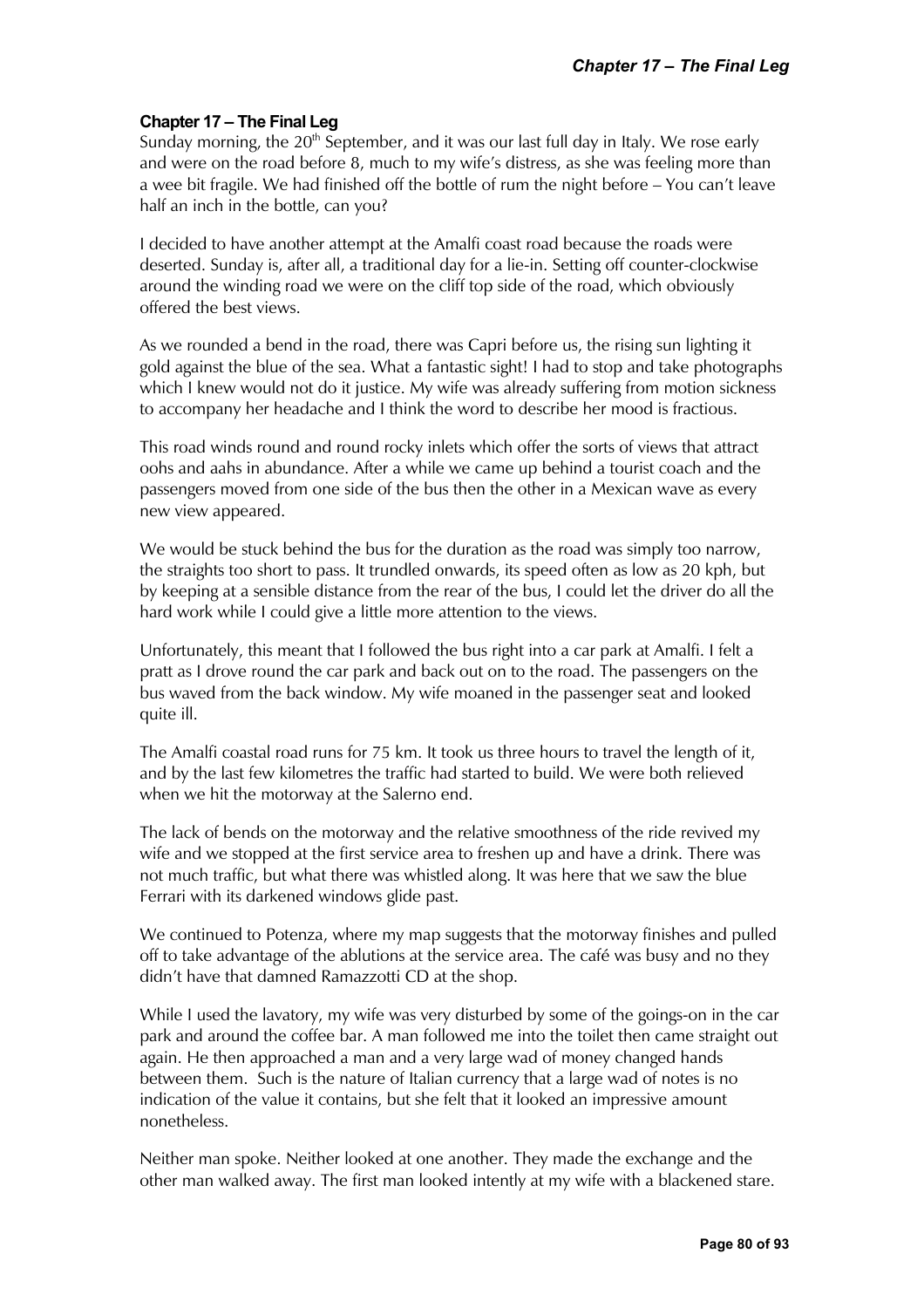She pretended to read the map.

Then a car came and parked alongside, with two men wearing cheap suits, bright ties and shiny shoes. They looked like the bag men from an American gangster movie. They went into every shop in turn, some of which were closed for business, then returned to their car. They seemed very pleased with themselves, whereas the traders they visited did not. Then they returned to their car and drove away. We had driven into the meeting place of the local criminals. We did not linger further.

The motorway kept going, which confused us somewhat, and there was supposed to be a turn off on the left for Altamura that never materialised, so before we knew it we were heading down the SS407 towards Taranto, which is completely in the wrong direction, under the 'heel' of the country.

Relief came with a sign for Matera, a nondescript sort of place on the SS7 from which we could find our way back to Altamura and then back to Bari again. Although we had been along this stretch on our way out, the crops had been harvested in the meantime, and without them the region looked quite bleak. There was no sign of Whoopie and her friends now that the farmers' work had been done.

We were pressing on nicely until we came to a large blue sign indicating Bari to the left. We turned off and had to brake hard as there was a concrete barrier across the road that would have wrecked the truck. The bloody road had not been built yet! One of the few good road signs in the country and it results in a near death experience.

We turned round and resumed on the other road, and eventually we arrived at our destination – Bari.

It was like a ghost town. We had only see the coastal stretch on the way out. This time we found ourselves in a built-up area, strongly reminiscent of modern Pompeii. Paved streets, and high buildings with shops below and flats above. Lots of parked cars, but nothing whatsoever was moving. The sound of our diesel engine echoed off the walls. It was quite eerie.

Spotting a sign indicating the port, we thought it worth getting our bearings ready for the following day, while there was no traffic to hold us up. We quickly located the main gate, then followed the road south out of town, looking for a camp site. We knew of one that should still be open near Brindisi, from Camping Italy, but we felt sure there would be others not listed by the RAC. In any case, it was a good 100 km run down to Brindisi and we could manage without that.

As luck would have it, there was a camp site just outside town, about 5 km from the port area. It appeared at first sight to be closed up for the winter, but there was a staff member on duty and we were invited in anyway. We were directed to the camping area and told to pick our own plot. It was very blustery and there was rain in the air. The whole impression conveyed by the place was of Rhyl in December. The roar of the sea in the background added to the air of desolation.

Despite the fact that we were the only campers, finding a pitch was no easy matter. Every spot that looked suitable was awash with ants. I have never seen so many and such large ants in one place before. The ant hills, spaced every couple of feet, covered every available grassy patch.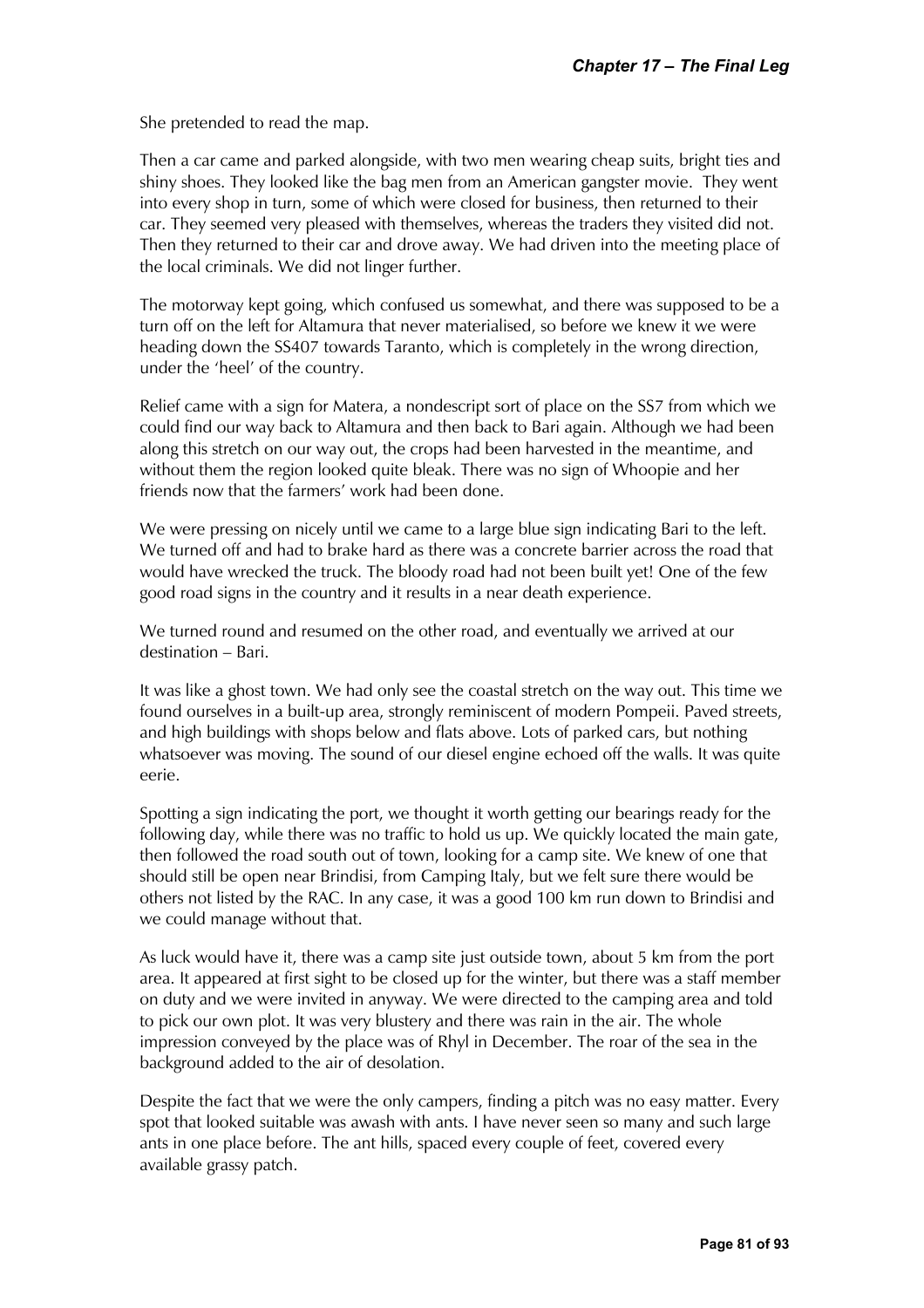There were lots of caravans on the site, which had been moth-balled for the winter. Only two appeared to be occupied. Many of these caravans had paved patios outside with rattan sun shades above. We decided to pitch the tent on one of these areas, close to the toilet block, and used the gaps between the paving and the frame of the sun canopy to take our pegs and guys. It worked a treat.

One of the two caravanners came across for a chat. He was pleasant old buffer from Matera, which explained why he would want to spend a wintry evening in a caravan by the sea! He spoke no English but we managed to communicate well enough with signs and the few words we shared.

His wife appeared very shy and scuttled past when it was her turn to use the bathroom.

We slept well enough despite the wind the cold and the torrential rain that fell in the night. My wife was not looking forward to crossing the mountainous seas to Greece, but by morning the wind had died and the rain had stopped.

After paying 30,000 lire (£10.44) for the night, we left and drove back towards the port, where we found a large commercial vehicle parking area by the port gate, overlooking the sea. We had thought Bari to look rather tacky on our previous visit, but here at least, it looked very pretty with the sun shining on the buildings.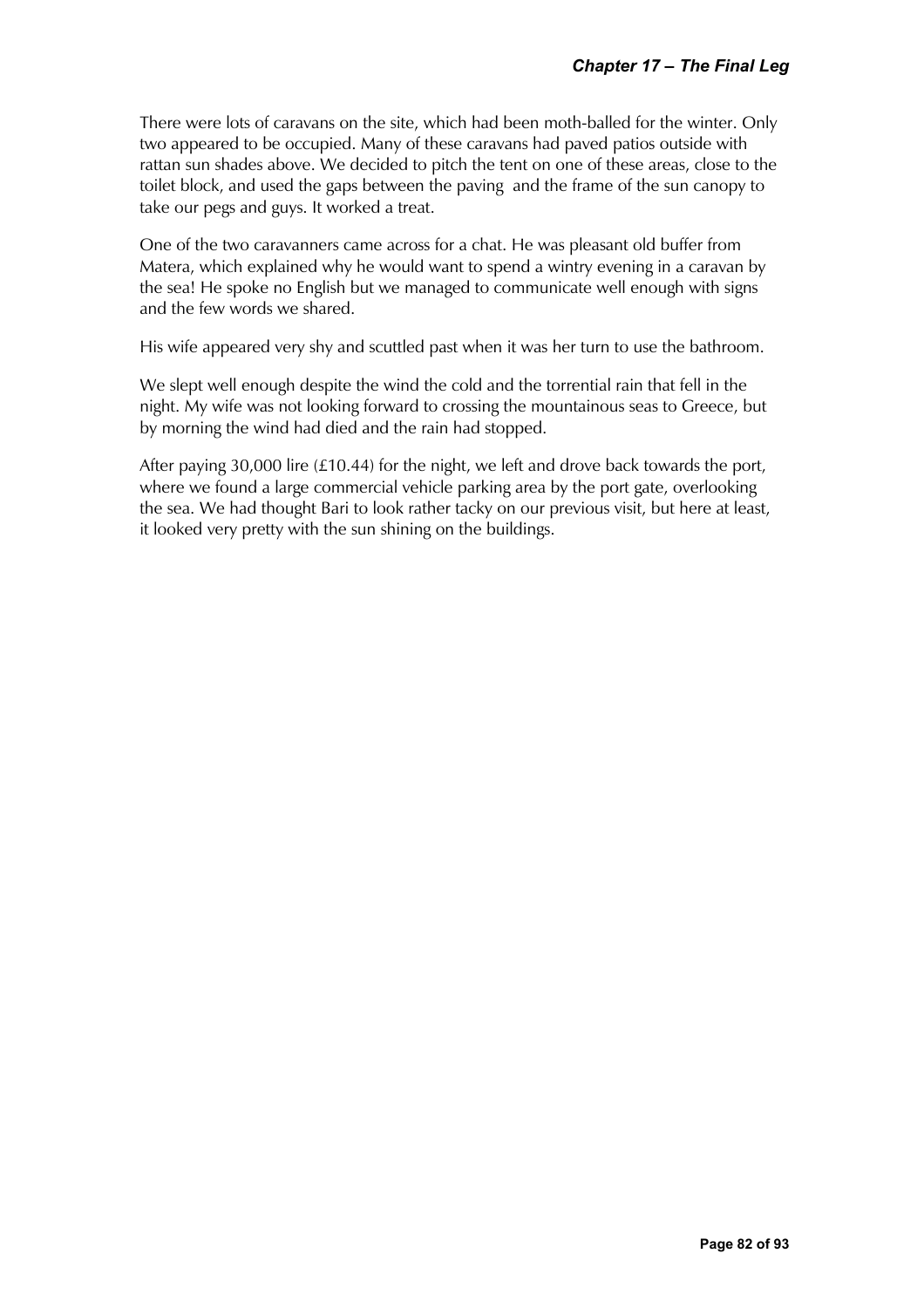## **Chapter 18 – Trouble at Sea**

I wandered over to the port entrance and asked the policeman on duty where the information office was located. He directed me onto the port and pointed out the relevant building. There a charming young lady looked up the ferry details and told us that we had to return about 4 in the afternoon and go to the departure lounge opposite.

On the way out, a news stand was even able to produce an English newspaper – a Scottish edition of Sunday's Independent. Like most good Sunday papers – I'm a Sunday Times man myself - there were reams of it and it kept us occupied until it was time to check in.

We drove on to the port and for the first time, the security at the gate showed some interest in our load. I lifted the sheet and said *"Campeggio"*. He got the message and immediately lost interest.

We then ran up against Mr. Jobsworth the parking attendant who would not let us park on the departure lounge car park – though there was plenty of free space – because we didn't have a boarding card. We didn't have a boarding card because you have to get it from the departure lounge. We parked some distance away next to a refrigerated lorry and some German tourists who had received equally short shrift from this idiot.

At 4 o'clock we made our way to the check-in. There were two young ladies behind the Ventouris counter. We walked over and I presented the ticket. The assistant had a troubled look and pushed the ticket back across the desk.

*"No!"* 

*"What do you mean 'no'?"* 

*"There is no ferry. It is broken down. We have no passengers today."* 

Understandably I was rather disturbed by this piece of news, particularly as I had a ticket, and more important on Wednesday morning we had reservations on the Nissos Kypros, which only visits Pireas once a week.

The other girl had a brainwave.

*"Is OK. We will put you on Superfast."* 

When we had booked the tickets, the Superfast ferry service had not existed. Thankfully it did now. It was leaving at 8.00 p.m. and would arrive in Patras, late morning, the day after. The only difference would be that this ferry would be stopping at Igoumenitsa on the way – a small but important difference as it turned out.

We were given a voucher to present at the Superfast desk, which was our next port of call. We were too early. The later departure of the ship meant we had to return at 5, so it was back to the newspaper for a while.

We tried again at 5 and this time were successful.

*"I hope the cabin is as good as that on Ventouris?"* I asked, remembering the superb cabin on the Venus. The return trip should have been on the sister ship Polaris, but they were similar ships.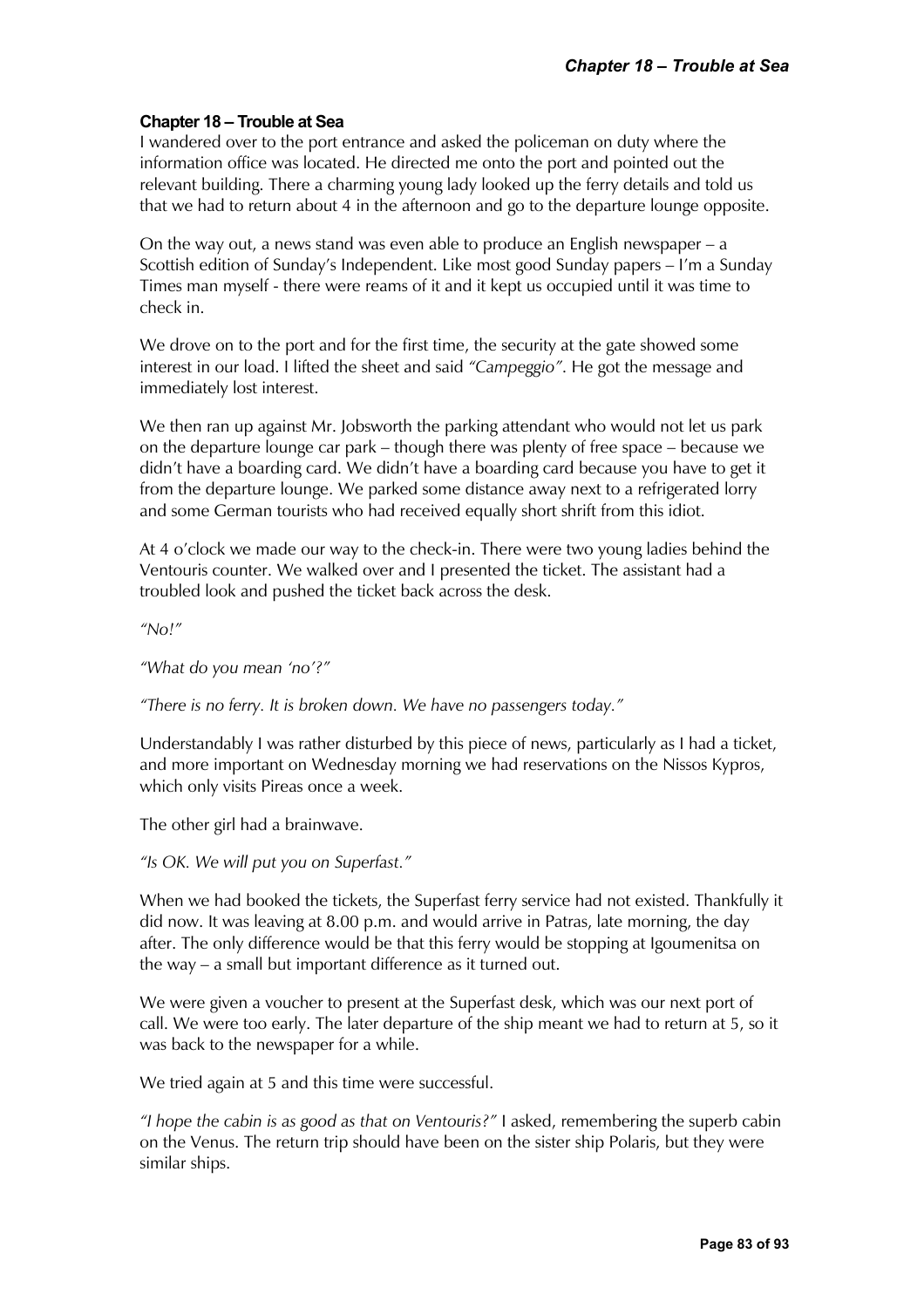I was assured that it would be better. Fat chance!

At the desk we met up with some London Cypriots who were taking a Mercedes engine to a friend in Limassol. They had driven non-stop, apart from fuelling breaks and once to visit McDonalds, from London, via the motorway networks and had reached Bari in 30 hours. That's some going for a 1966 Peugeot diesel, with three men on board and a huge engine on the back seat! They hadn't a clue about connecting ferries, so we told them about the Nissos Kypros.

Armed with our boarding cards, Mr. Jobsworth allowed us to drive past him to the ship, where we joined another queue to wait a further hour to board. During this time, I was fascinated to watch a sea angler fishing at the side of the ship. He had stepped down on to the narrow rubbing board around the base of the ship and using his free hand to support himself against the harbour wall, he was fishing in the gap between the wall and ship. One slip on the wet wooden surface of the rubbing strip would almost certainly have proved fatal.

The risk was obviously worth it to him for he pulled out fish after fish – grey mullet, each about a foot long.

Eventually, we were invited to board, and found ourselves down in the bowels of the ship. There was a lift up to reception which made a pleasant change from those interminable metal staircases we had encountered so far.

At the reception we were held up by an American tour group who asked the most inane questions of their guide, whose patience seemed limitless. Eventually we were shown to our cabin.

The booking clerk was wrong. The cabin was not as good as that on the Venus, but it was of the standard we had originally booked, and in its own right excellent, with ultra modern fittings, and the all important somewhere to sit. It even had credit card door keys, though whether that's a virtue is hard to say.

As soon as we were under way, we went to the restaurant, but the same food seemed to be available at the self service for rather less money. I can live without a tablecloth and waiter service, so we joined the Americans there. We tried the moussaka – although this is a different shipping line altogether and there was no reason to suppose it would be as good as that on the Venus. It wasn't! The consistency was OK but the portions were small and I needed a few chips to prop it up. Altogether disappointing, but it filled a corner. The bill was 5,250 drachma (£10.71), which was less than a pound cheaper than the superior meal with waiter service in the dining room of the Venus, so value was poor.

This boat has what is laughingly called a disco – even a swimming pool – on the after deck. The swimming pool was empty, though they started to fill it before we arrived at Patras. In any case it was a cold night and I doubt that anyone would have been brave enough to try it.

The 'disco' comprised an excellent PA system, with superb JBL loudspeakers, around a small deck which could serve as a dance floor. It was a pity they chose to play Greek rather than Italian music – but it was a Greek owned ship. The sound quality was excellent.

At some point during the evening, the alarm went off on a Mercedes car parked on the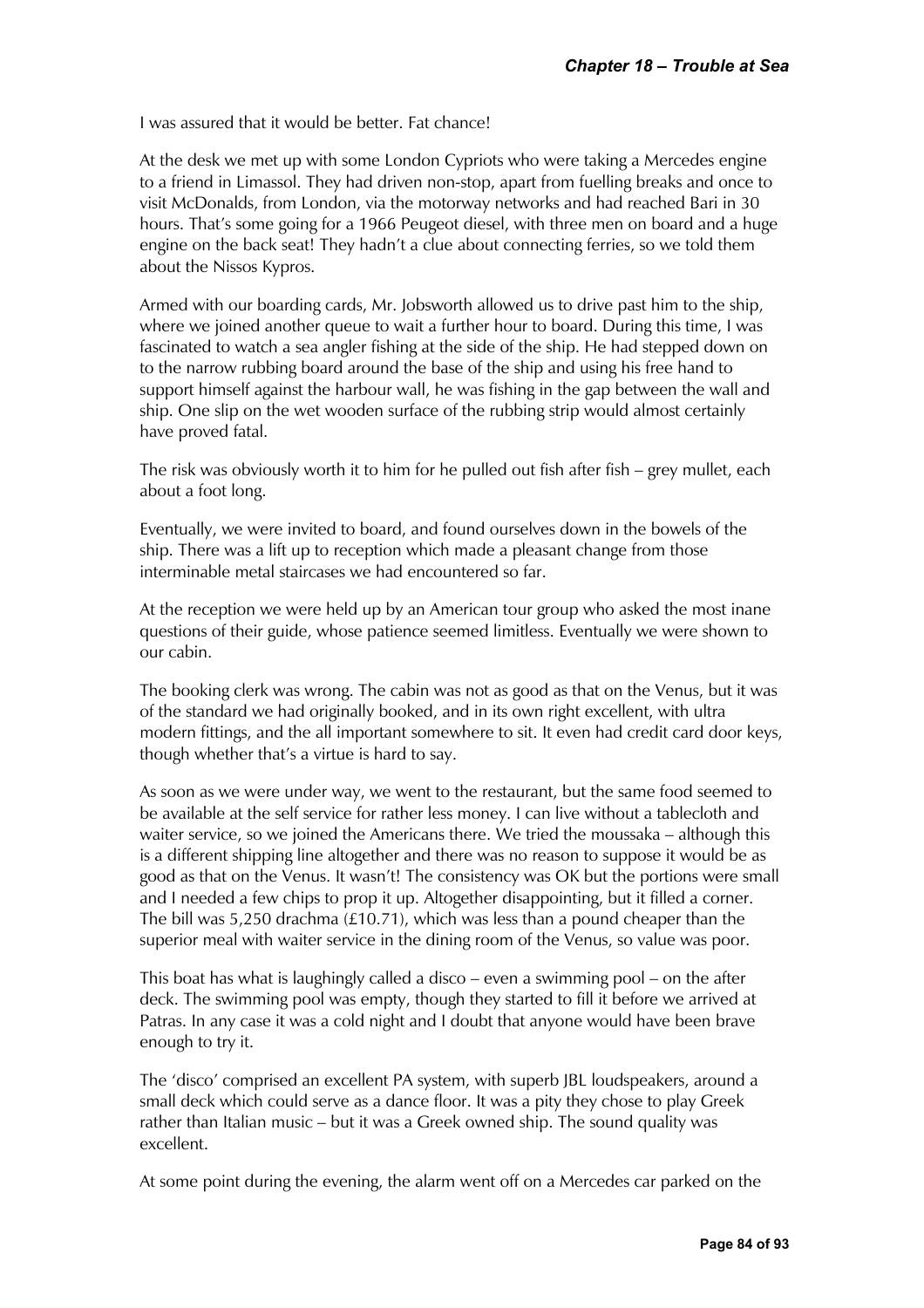rear car deck. It was some considerable time before the owner was found to silence it. That rear car deck has one facility not found on any of the other ships, but only of benefit to those with caravans or camper vans. It can be used as a floating camp site, complete with water and electricity supply, for just the price of a deck ticket.

This ship was pressing on a bit as it had the Igoumenitsa call to fit in. This resulted in excessive vibration being transmitted through the hull to the cabins. Even worse, was the public address system, with no end of announcements in an assortment of languages booming through the corridors. In the early hours of the morning there was a wake-up call for those leaving the ship at Igoumenitsa. This of course meant that everyone was wakened, so we did not manage to sleep for very long.

It's a good rule never to eat at a restaurant that displays pictures of the food outside, but I was suffering from egg and bacon withdrawal symptoms and the illustrated breakfast looked sumptuous. What could they do wrong with egg and bacon I reasoned. What indeed?

Ominously the breakfasts were not on display at the self service counter. I ordered two eggs and bacon for each of us. I couldn't believe what they produced. The bacon was the nastiest greasiest bit of streaky that I have ever seen. Credit where it's due, the eggs might have been floating in a pool of fat, but their flavour was quite outstanding. I have not tasted yolks that good since our honeymoon in Norfolk thirty years earlier – so the breakfast was not a complete disaster.

Patras harbour looks very small from the sea, but it manages to squeeze in quite a few ships. Squeeze is the operative word, and the juggling required to reverse the ship on to its birth was an excellent piece of seamanship.

The were hardly any formalities to contend with on the ship. An immigration officer had a quick peek at our passports and we were free to descend to the garage. After a short wait, the garage was opened and we drove out on to the quayside.

Most of the vehicles turned left and headed for the main entrance. We turned right and made our way along the quay to the gate 5 we remembered from our earlier visit. There was still no security on duty here and we drove straight out into the traffic. Thanks to some road works, there was a one-way system in operation but in contrast to Italy there are plenty of road signs. We picked up the Athens motorway and within twenty minutes of leaving the ship we arrived at the first toll booths.

We were in no hurry. We kept the speed at 70, because the truck was running on the smell of diesel in the tank and there was no way I was going to fill up with expensive Greek diesel when home was now in sight. We had not travelled too far when our Cypriot friends went steaming past in the Peugeot. They waved and disappeared into the distance.

We had noticed lots of boards for Dolphin Camping at Korinthos on the way out. It was one of only two sites in the region listed by the RAC. The owner made us very welcome. Clearly he receives quite a bit of custom from people on the same run. On entering the site, there were two other Cyprus registered 4x4s – a Mitsubishi Pajero (same as the Shogun in England) and a Landrover Discovery. Would you believe we knew the Pajero owners? I won't name them for reasons which will become obvious. They were camping with a tent. The other couple were going to sleep in the car. They invited us over for a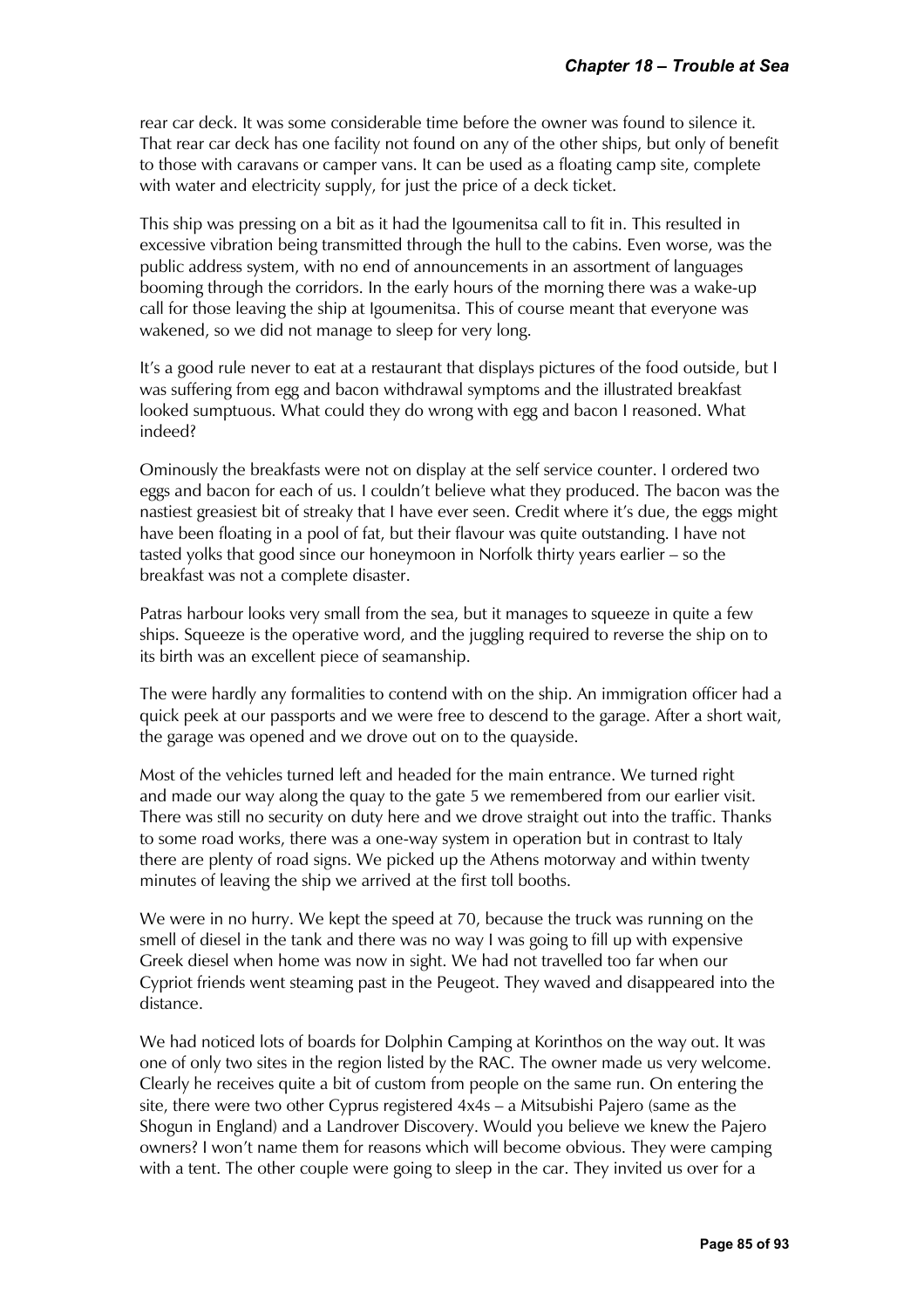warm beer, before we erected the tent, and we swapped adventure stories.

The site was overrun by very scrawny looking cats and a small dog that needed a good kick. The damned thing was a menace. The site itself had the most powerful hot showers that we had found anywhere. Turn them up full and you were pummelled into the ground – brilliant.

Dolphin Camping is right on the northern sea shore just to the west of Korinthos. The sea here was billiard table flat and there was an excellent view of mountains in the distance. You can walk along the shore, before cutting back through vineyards to the road to make a circular route back to camp, but there was litter everywhere.

That evening we had a bit of a laugh around bedtime. We were sitting in our darkened truck having a night cap. The main lights on the site had been switched off and with the absence of a moon, it was very dark. Our Cypriot acquaintances – they are friends of one of our neighbours in Cyprus – were preparing for bed and had gone to the bathroom. He returned first.

Their tent was one of those cheap ridge tents with an inner sleeping compartment and clear plastic flaps at the front. What they hadn't realised is that with a light on inside the tent, the effect from outside is akin to standing in front of a bedroom window with the curtains open. He stripped to the buff and we were presented with a view of bare cheeks, highlighted with their lamp. She returned a few minutes later and we had a repeat performance in the other window. This was comical enough, but then we realised that they must have done this on every site they had visited. These people are not naturally exhibitionists. They will be mortified when they read this.

That night our sleep was broken and utterly destroyed by noises from an engineering works some distance away. The regular clanging noises of heavy machinery beating on something large and hollow rattled your teeth with their intensity. Sleep was simply not possible over that racket.

In the morning my wife went to the bathroom and ignored the damned dog running around her feet. The dog was so annoyed that it went over to another sleeping camper and snatched his Calvin Klein underpants from his back pack. It then dashed around the site, worrying them into the ground. I rescued them – which is how I know they were CK pants – and returned them. He didn't stir, so was probably none the wiser.

In the tent next door were a middle aged couple. Well at least he was middle aged. He strongly resembled Clive Sinclair, the C5 man. She was much younger – or maybe just wearing well. They certainly made an oddly matched couple. Even odder, they were on a cycling holiday and their mountain bikes were heavily laden with panniers front and rear. I think they were Dutch.

That's not my idea of a holiday. Holland really must be a dreadful place if they felt forced to cycle all that way to escape it. They left the site early after loading their equipment on to the cycles.

We adopted a more leisurely start and did not leave 'til nearer lunch time. In fact we deliberately delayed our start until the last possible moment that we could, without having to pay for a second night's accommodation as it was only an hour's run or so to complete the journey into Pireas. The cost for the single night was 4,000 drachma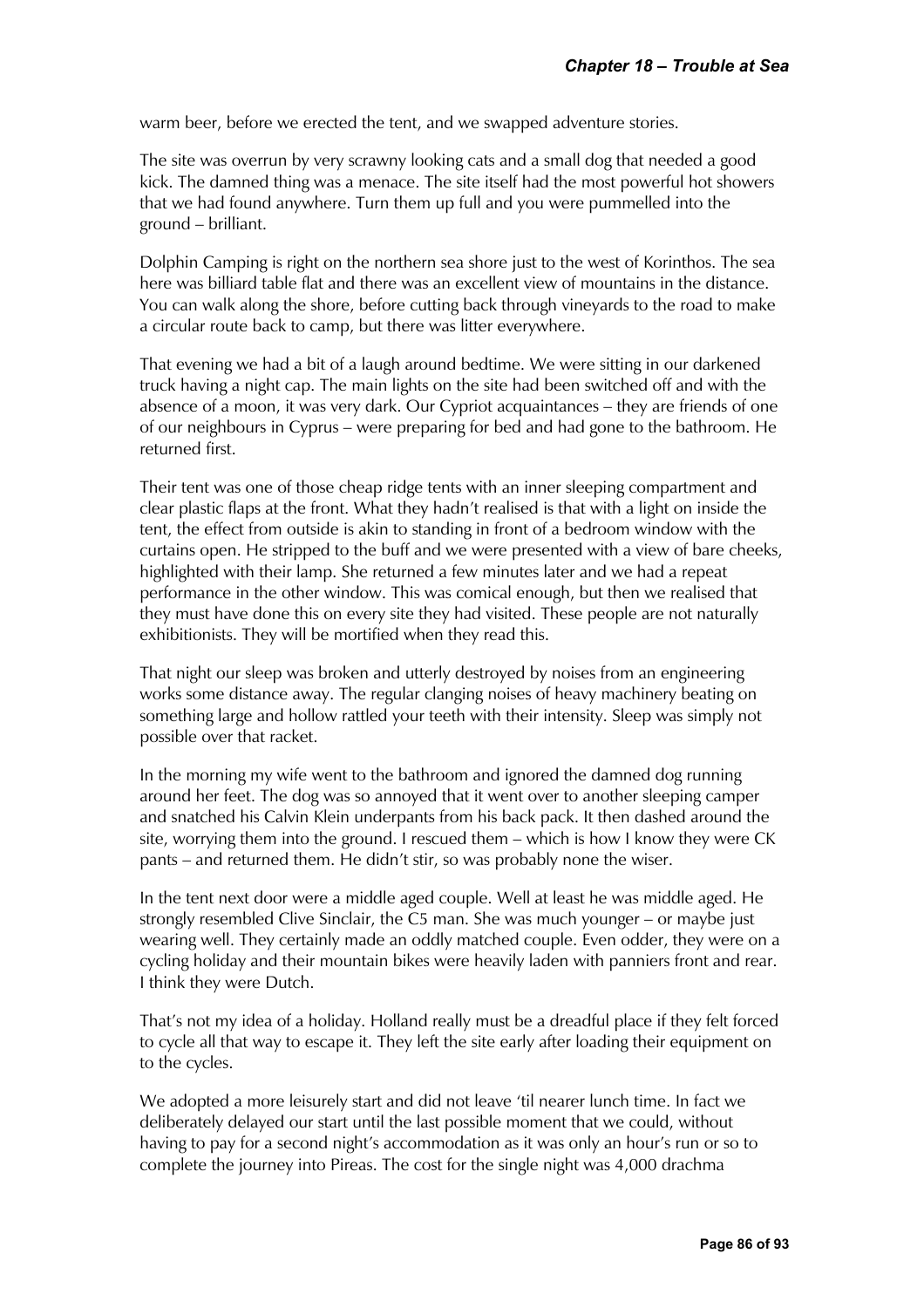### (£8.16).

Instead of returning directly to the motorway, we took the 'scenic' route through Korinthos and over the canal bridge. There was no sign of the crone with the heather. As we cleared the area, there was a wonderful combination of road signs. The first read 'Athens via Toll Road" and pointed left. The other read "Athens Avoiding Toll" and pointed right. That was nice of them! We turned right, and sure enough we ran alongside the motorway and past the toll booths.

We continued along this road through several villages, built along the road, which made some effort to cater to the tourist trade, but it all looked rather run down and I would doubt that few tourists would find their way here. The space between Athens and Patras is one of those that most people would wish to cross over as quickly as possible.

After some 15 kilometres or so, there were barriers across the road and a notice in Greek that I was unable to translate. Beyond it, some workmen in hard hats milled about by a parked car looking rather anxious. We later learned that there had been a train derailment which had blocked the road. Our problem was that we were stuck in the middle of nowhere in particular. There was no option but to backtrack the way we had come.

A couple of kilometres back was a turning to the right and a signpost for the motorway. We took the turning and were quickly on the motorway travelling towards Athens. We had neatly by-passed the toll, and we followed the motorway until it petered out on the outskirts of Athens, where the road branches to Pireas. Tracking down the motorway, places you on the seaward side of the road, and again we were overawed by the sheer volume of shipping lying idle below us.

On leaving the motorway we thought it would be a good idea to stop for a snack and a drink, but all the lay-byes and parking areas were full of fly-tipped waste. In the end, we stopped at the side of the road where there was a view of the street, but the closeness of the traffic made this an uncomfortable and foreshortened halt.

The streets of Pireas are so narrow that they allow only one-way traffic, so we saw a different selection of shops on the return journey, but they all looked as grubby as those witnessed earlier. Here it is just a matter of following the signs to the port, then on reaching the waterfront, where there are literally dozens of ferries to the islands, you simply follow the road around until you reach the main departure terminal – and there parked behind the fence was the F/B Nissos Kypros.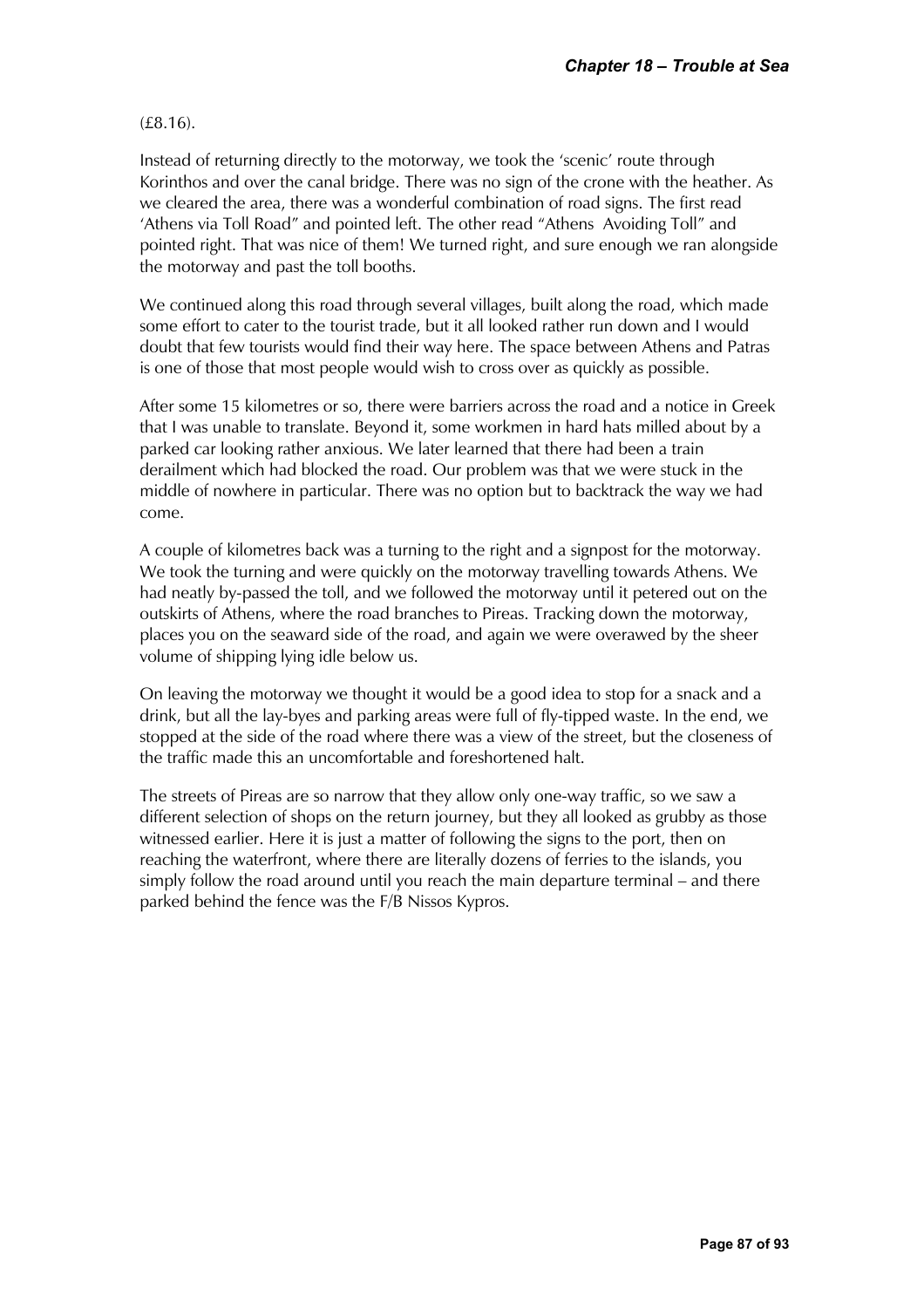## **Chapter 19 – A Slow Boat To Cyprus**

We parked against the fence and waited until it was time to check-in. It was a long wait. Fortunately, there are toilet facilities, and refreshments available if you need them, in the terminal buildings.

Parked next to us was a UK registered Sierra Estate with a couple on board about our age. He was plump and English with a mop of curly hair, she was Cypriot. They too were waiting for the boat. The car was loaded to the roof and low on its suspension. They lived in Larnaca and had made the trip from London in much quicker order than we had. He was brooding over the fact that they had been stopped by the traffic police in Switzerland and had to fork out 140 Swiss Francs (about £60) in on the spot fine – payable before they drove an inch further. Their crime was to drive on the motorway without a vignette! Their only consolation was that they were given 24 hours to acquire one, by which time they had long since left the country.

While we chatted, I spotted Brucie from the ship's restaurant looking smart and suntanned and twirling his worry beads while he looked for a public telephone. He looked suitably free from blemish, so clearly no-one had hit him recently.

The Cypriots with the engine turned up a while later, as did the 'entertainers' from Korinthos, who we met in the departure lounge.

The Cypriots went to make enquiries at the immigration desk and were given stamped boarding cards. They told us what they had done, but when we tried the same trick, we were told that we would have to join the queue until the departure desks were opened. This, I hasten to add, was not a racial thing.

Unfortunately there were vast queues at the departure point, mainly of Polish people, but there were Germans, Cypriots and British travelling to Cyprus, and Israelis on route to Haifa – the ships next port of call after Limassol. Cypriots have never learned about queuing, so there was a little irascible banter amongst the waiting hoards. The Poles, on the other hand, were the most rude and self centred people I have encountered.

There was no-one from the ship to meet us, and there were no boarding cards bearing the shipping company's logo. We got round this by crossing out the details of another shipping company and substituting the details of our ship.

When it was our turn to reach the emigration point, the officer in his little glass kiosk looked suspiciously at the altered boarding cards. I told him there were none of the right type available and he just stamped it with the exit stamp. I thought we might have had some hassle with that, but no. Others were now doing the same.

The next step was to take the vehicles documentation to the vehicle customs point inside the port. I handed over the documentation, the boarding cards and the passports to the officer and he said *"Where is the car?"*. I told him that it was parked outside the port gate. He told me to bring it to the office. I went to get it and as I drove in through the gate, the police on the gate would not let me pass with the vehicle because I no longer had the boarding card. I told him that it was at the customs. He insisted that I went to get it. I left the truck at the gate and walked over to the customs again.

### *"Where is the car?"*

I pointed to it across the yard by the gate.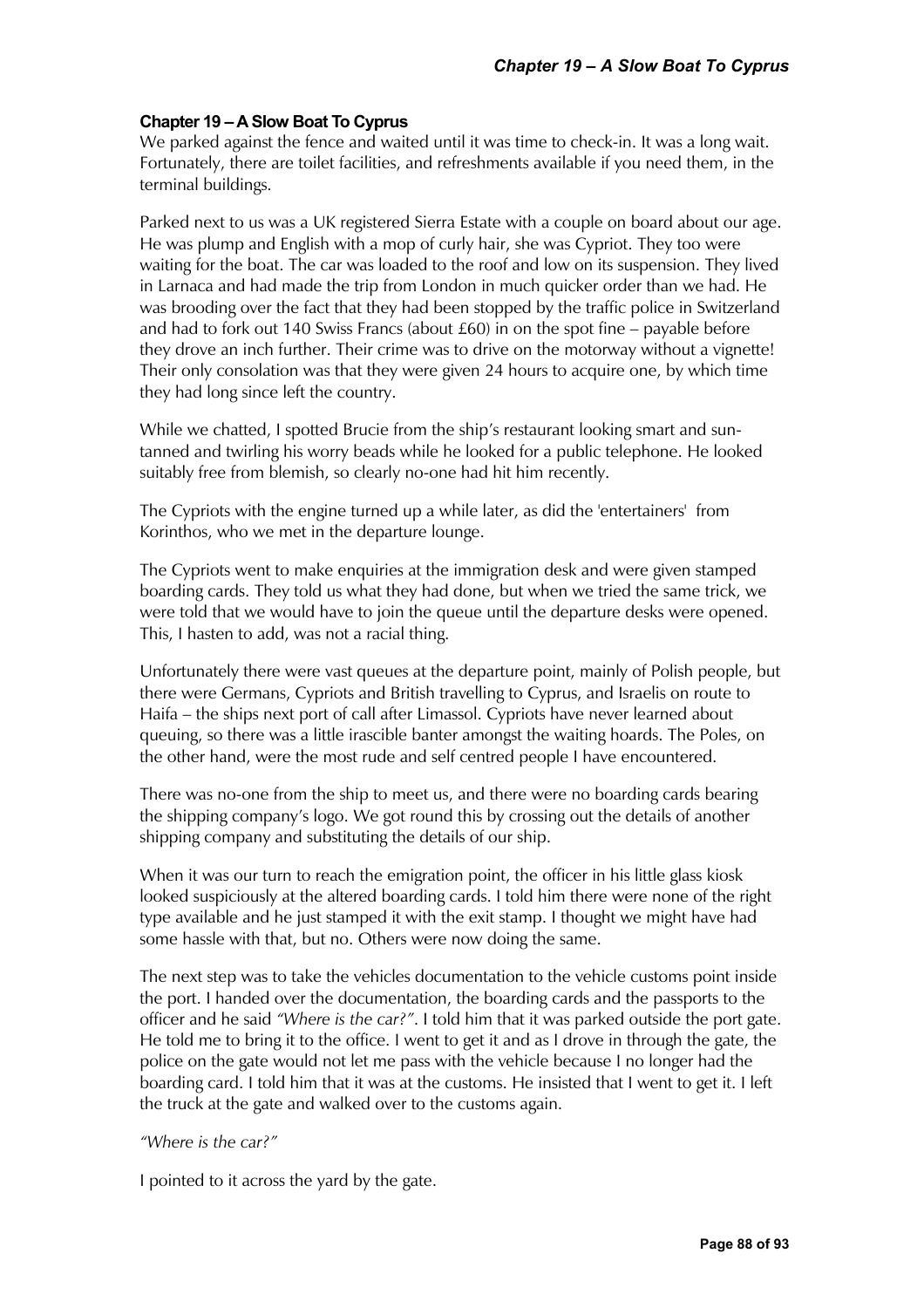*"The police will not let me bring it in without the boarding card."*

The customs officer, with a snarl of irritation, dramatically stamped the paperwork and literally threw it at me.

*"Here. Go!".* I went as the policeman came striding over towards us. I showed him the paperwork and he nodded his approval, then went over to the customs office where an argument ensued. I left them to it.

We then drove to the boat and within half an hour we were boarding. I remembered the rigmarole of turning the truck round on the ship and offered to reverse up the ramp, which would have been a lot simpler all round, but no, the loader insisted that I turn it round on board. I then went off the ship to collect my wife and our baggage and we joined the queue up the staircase to reception.

At the top of the stairs were the Cypriots - they of the Mercedes engine. They were joking with the immigration officer. When you step on the ship, all the Cyprus immigration formalities take place here. That can't be a bad job – immigration officer on a ferry. Just a couple of hours work when the boat is docked. The rest of the time sailing back and forth. There must be more to it than that.

Standing in the doorway at the top of the stairs was a Russian female officer, with a white officer's shirt, and a short white skirt that was two sizes too small. She looked like a KGB officer from a James Bond film. The muscles rippled in her arms and legs and her bleached blond hair was short and scraped back against the sides of her head, her buttocks hard in the short skirt. She was one hell of a woman.

She laid a muscled arm across the doorway.

*"Wait!"*

We weren't going to argue. Remember that James Bond film where Roger Moore sends Jeroen Krebbe down an oil pipe, in a tiny capsule, while the engineer is distracted by a woman who thrust his face into her bosom? Well this officer was that woman's sister! Magnificent! That clip came back to me as I watched her.

### *"Come!"*

She waved us up to the desk, like a school crossing warden waves those last few children across the road, before blocking the doorway again.

The immigration officer was a nice guy. He saw our many Cyprus stamps in our passports and asked how we could spend so much time in Cyprus. I told him that I had taken early retirement. He sighed and said that he was retiring next year. He stamped our passports and said "*Welcome to Cyprus."*

Whether by accident or design, we found that we had been allocated the same cabin with the 'view' that we had occupied on the outward trip. In the meantime, they had lost the handle from the wardrobe door and there were no bath towels. The top bunk had not been made up, and the bedding was stacked neatly at the foot.

Hearing movement in the corridor, I waylaid a passing steward and reported the lack of towels. He promised to send someone to rectify the omission. No-one came.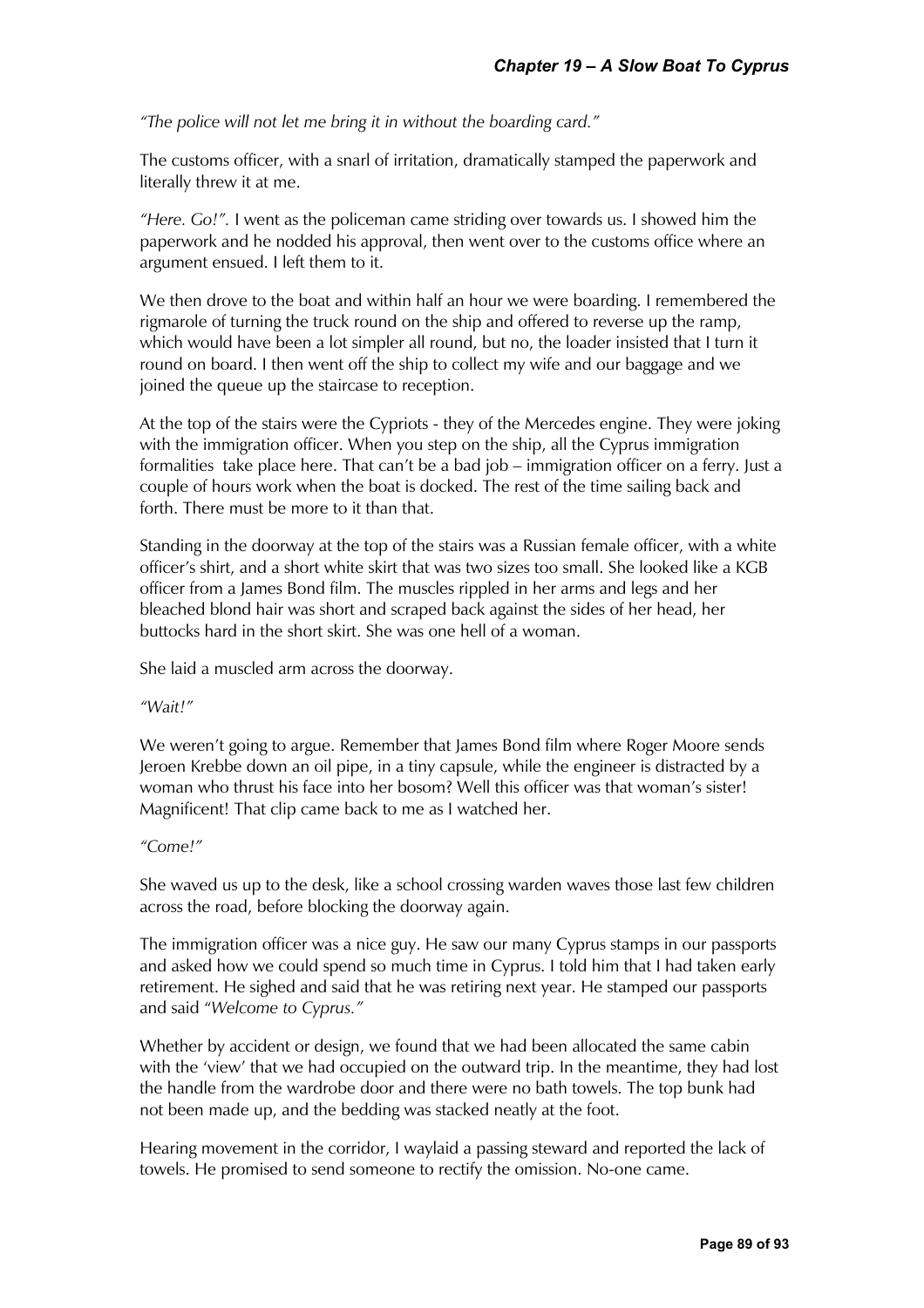I went to the information office to try and obtain the missing towels there. Again I was promised that they would be supplied. I waited near the office to speak to the purser to purchase tickets for the evening meal. The man from the information desk saw me waiting and told me that there was no need to wait for the towels, he would send them.

The meal tickets were another problem. There was a huge party of Poles on board who had booked the restaurant. We might have to wait for a second sitting. I would have to book later. I returned to the cabin. Still no bloody towels. I waited an hour and went back to the offices.

This time, the Russian lady officer was behind the information desk.

*"There are no towels in my cabin."* 

*"No towels? You want big or you want little?"* 

*"I want big"* 

*"Wait."* 

She disappeared round the corner. There was a shout and literally five seconds later she was back carrying the missing bath towels. She thrust them across the counter to me. Her movements were sharp, like in unarmed combat. Perhaps she *had* been in the KGB?

I was certainly impressed. I got the distinct impression that she could run this ship on her own. The shipping line must have been impressed with her too for not only was she one of only two female officers that we saw on the ship, she appeared to be the only non-Cypriot officer. The other female officer was one of those whose father wanted a boy and whose mother wanted a girl and both were happy!

The purser told me that we would have to take our meals on a second sitting at 9.00 p.m. We could live with that.

As I returned to the cabin I took the outside route along the deck. It was pouring with rain. I couldn't believe it.

With towels to hand we used the waiting time to have a shower then left the cabin full of steam to chat with the couple from Larnaca on the rear 'sun' deck. The deck has roofing to shelter it from the rain. The Poles were presumably in the dining room.

We were well under way as nine o'clock arrived and had left the rain ashore. With stomachs that felt as though our throats had been cut, we made our way to the restaurant at 8.55pm. It was packed. People were still eating. We thought that there was no possible chance that it would be cleared by nine, but Brucie had them all out of there by nine on the dot. While we were waiting outside, a group of Poles came out and started a conversation right in front of us. One of the group had her back so close to me that I could feel her moving as she breathed. It was as though I wasn't there at all. Nor was this an isolated incident. If they met you in a corridor, they would simply walk through you, unless you ducked out of the way. I have crossed Poland off my holiday destination list!

Brucie rushed over to us and I handed him the ticket. We noticed that he was holding it upside down, which did not seem to confuse him. I suspect he needs glasses to read. He sat us at a table by the door and began an earnest conversation with a senior officer from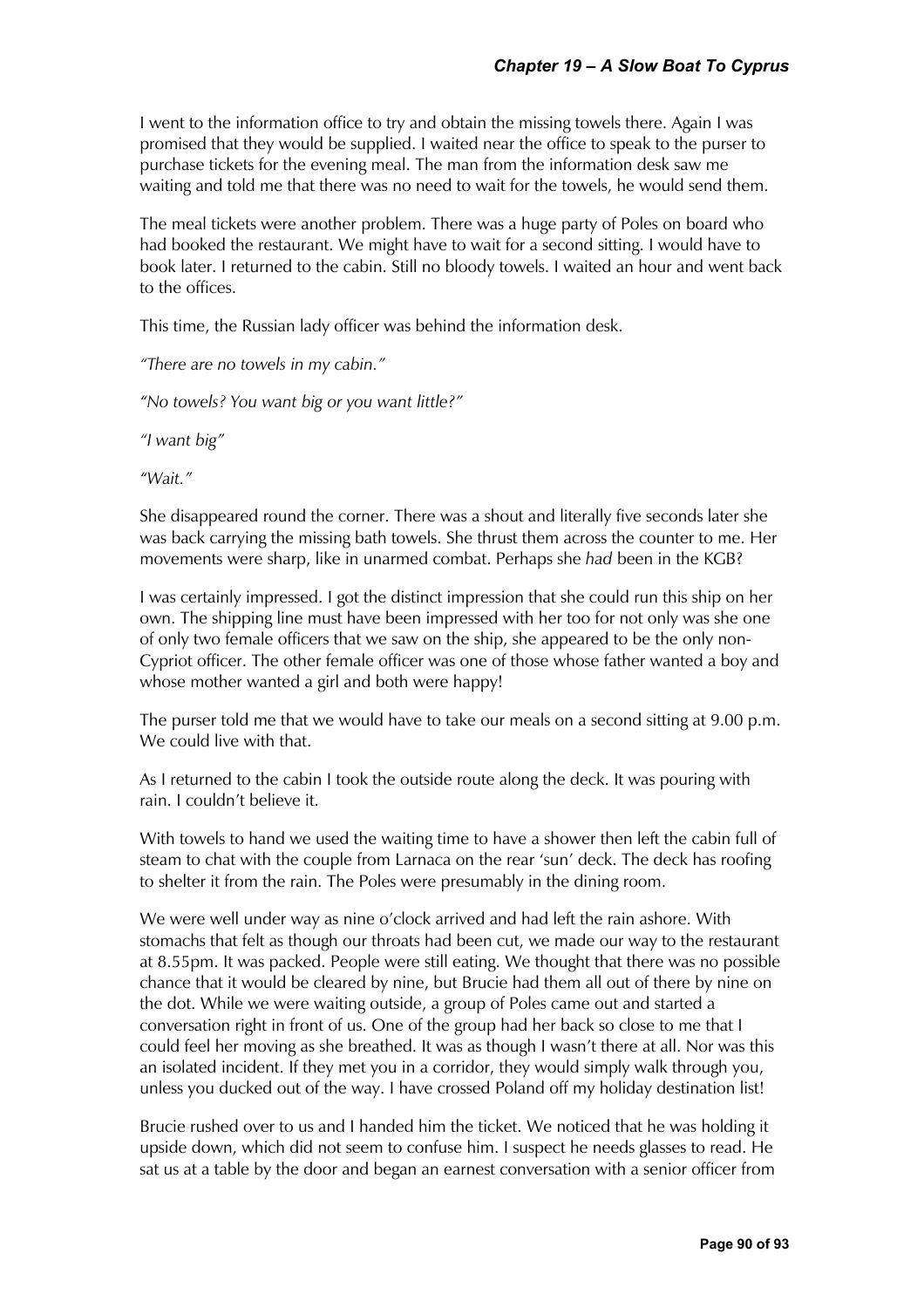the ship's crew. There was a howling draught coming the rough the open door. I asked the officer, who was facing me, to shut the door, which he did.

There may have been as many as 12 diners in total for the second sitting. We had that uncomfortable feeling you get when all the staff are clearing tables around you, silently urging you to hurry so that they can finish work. The dishes disappeared from the table almost before you had time to put the cutlery on the empty plate.

The main course should have been pork chops. The waitress asked if we wanted pork or beef. As one we said beef. This was a good choice and made up for the shocking service. They had obviously been running low on the pork chops that had been prepared much earlier. We were served excellent grilled steaks which had been prepared fresh within the previous few minutes. The other diners, who did not get the choice – or who made the wrong one – eyed us enviously.

In the case of my wife, the meal was returned to the ship, via the lavatory, as we entered that patch of rough water near Patmos. The ship does not stop at Patmos on the return leg. She had taken her travel sickness tablets in plenty of time, but was violently sick and had to go to bed. She was not alone, as the crew had taken to putting sick bags in the corridor. Me? …. Not so much as a twinge. I don't think I have ever suffered from seasickness, and it gets much rougher than this in the English Channel.

The following day took us to Rhodes and this time there were a number of hours available to leave the ship. My wife was very grateful for the opportunity to step ashore.

Rhodes is part of Greece and the ship is effectively Cyprus territory, so in theory at least, it should be necessary to go through immigration and customs etc., but here they don't bother. You are given a landing card and told to be back at the ship for a certain time and that's it.

The Poles were loaded onto three buses and they went away on a sight-seeing trip. We wandered into the old town which is to be found just outside the harbour entrance.

Rhodes town is a tourist money magnet. The economy here is aimed at getting as much money as possible out of the passengers of the many cruise ships that call here. There were two huge vessels in port as we arrived, full of American tourists, who appeared to be buying up the town.

The town itself has not changed much since our last visit, except it's now cleaner. The square, where Telly Savalas had his shoot-out with the Germans in 'Escape From Athina', (or was it 'Escape to Athina'?) is now a pedestrian zone, as is much of the old town, which is a definite improvement. One sad loss is our favourite Rhodes brandy – Manoussos – which used to cost little, but was as smooth as a baby's whotsit. The company has sadly gone out of business.

We had lunch, bought a few goodies and returned at the designated hour, to sit with our curly haired friend and his charming Cypriot wife, who, to her annoyance, had remained aboard. She was a real brick. How she put up with him I don't know. He was the most awkward man we have met in a long time, and had the most infuriating habit of saying 'Pardon' every time you addressed him. It was not that he was deaf either.

A number of times, I felt a sense of resentment bubbling under the surface between them. It seemed, however, that they spent long periods apart, and from the gist of our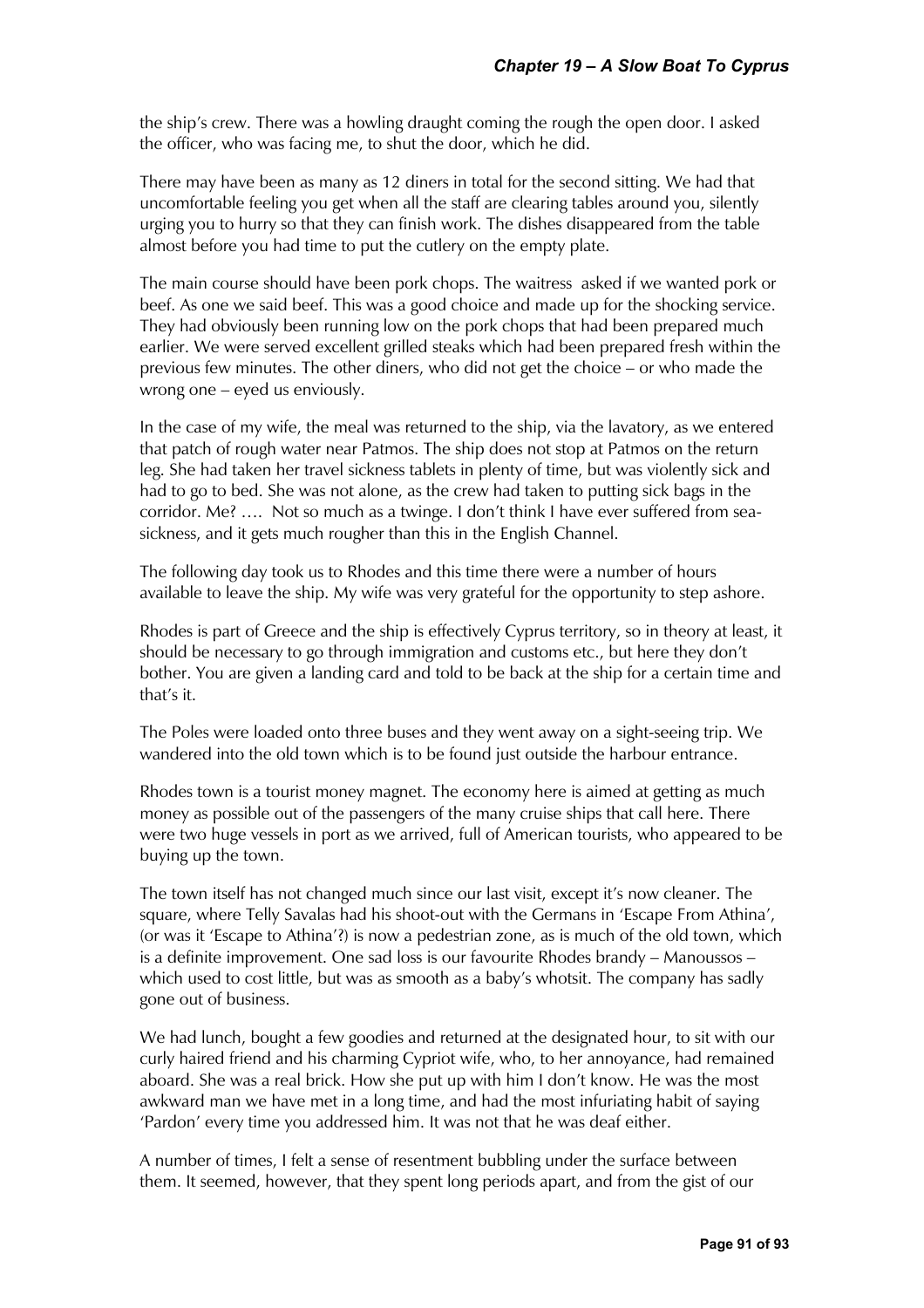many conversations on the trip, particularly when he wasn't about, those were the times she enjoyed most. Cypriot people are naturally friendly and hospitable. She was both of those things and more – a lovely lady.

As we prepared to sail, he happened to mention that the Poles had not returned. We waited to see what would happen. The ship sailed on time. The Poles remained behind.

I am not sure that the Poles were supposed to remain behind. If they were, then no-one had told the purser's office, for we were allocated a second sitting meal again.

No-one had told the dining room either because at eight o'clock there was an agitated request for a small German party, who had been on the second sitting the previous evening, to take their meals straight away. We thought we had better go and see what was happening at the restaurant. It was empty and Brucie was running round like a headless chicken, with a kitchen full of meals, a restaurant full of staff and no-one to serve. It was very quiet at table that night!

The following morning saw the Akamas coast of Cyprus appearing out of the mist and around eight we were passing our home again – but the boat chugged on, hugging the shoreline, for several hours to come, before finally we rounded the spit to head into Limassol – and what if we were an hour late, we were home at last….. or very nearly!

I did not fancy paying  $£1.60$  for a cup of Nescafe from a sachet, but we had the flasks. The barman on the rear sun deck filled our flasks with boiling water several times on the voyage. I left him all the loose coins we had collected as a tip.

We collected our passports and left the ship via the staircase on to the dock, and then I had to go back on board to the garage and hand in my passport to the customs. It was in my bag on shore with my wife. No passport. No car!

We the gathered up our belongings and drove to the customs yard. My wife remained with the truck while I joined the queue, behind our Larnaca travelling companions, who had a mass of paperwork concerning the importation of the vehicle.

Spectacles and his swarthy colleague were on duty again. Spectacles looked at the mass of paperwork that our Larnaca friends were carrying and told them to wait on one side. That was a relief. I had visions of being stuck for ages. I handed him the registration book for the car. He opened it at the fax. I was horrified to see that all the print from the fax had disappeared. It was one of those photo-sensitive fax papers and it was now completely blank.

*"What's this?"* He fingered the fax.

## *"It's the fax message you got from Nicosia when we left to show that the duty on the vehicle had been paid."*

*"I remember."* Thank God for that. He put my documents at the bottom of the completed file and I joined another queue by his colleague, who took  $CYE20$  ( $E24$ ) from me – the undeclared landing fee. Then I had to wait another twenty minutes while customs officers examined vehicles and my documents reached the top of the pile.

Cyprus has not quite caught up with British views on racism, so I was not surprised that a few Cypriot passengers managed to jump the queue, but our Cypriot friends from London